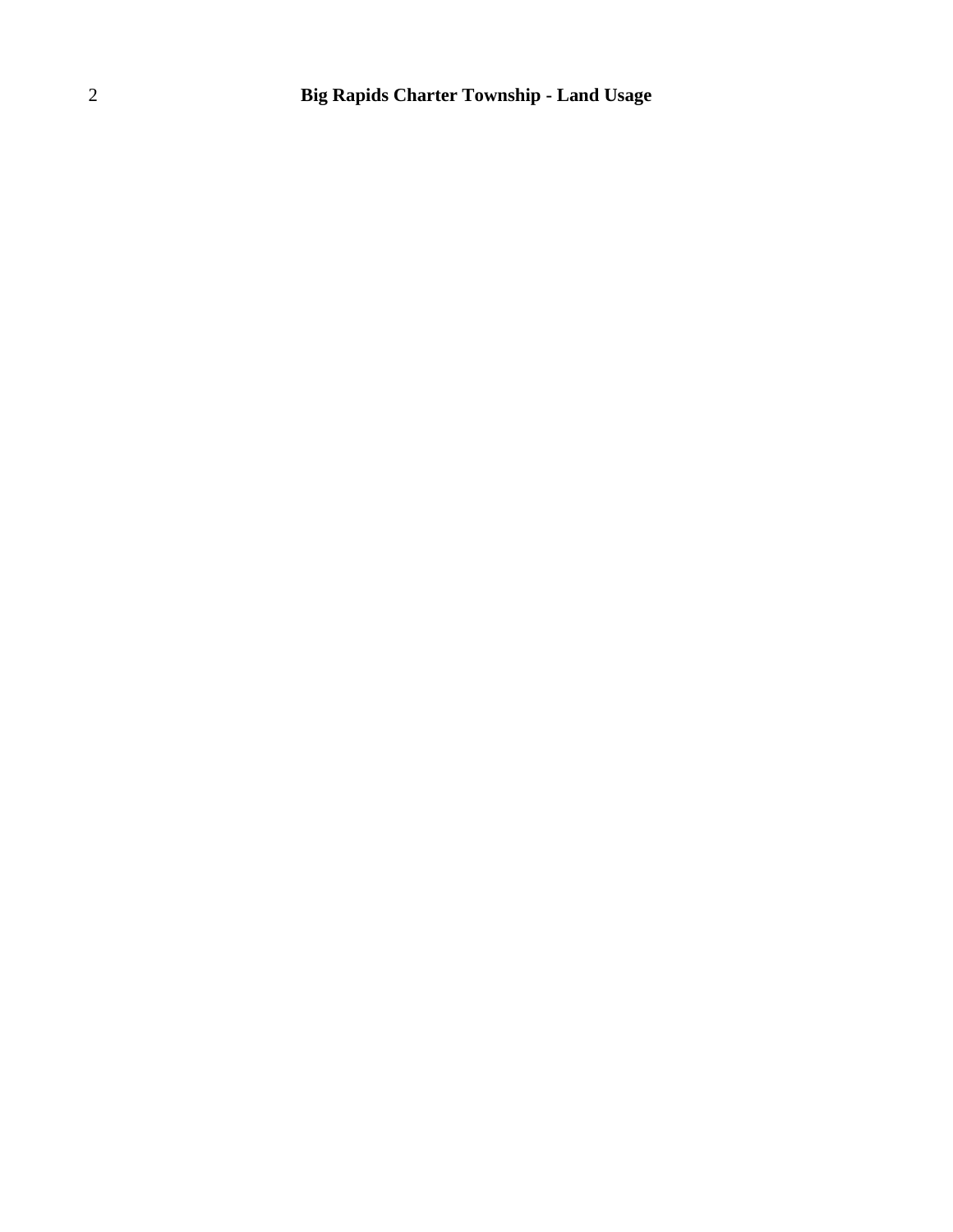## **CHAPTER 150: BUILDINGS**

### Section

### *State Building Code*

150.01 Agency designated

#### *Dangerous Buildings*

- 150.15 Title
- 150.16 Definitions
- 150.17 Prohibition of dangerous buildings
- 150.18 Notice of dangerous building; hearing
- 150.19 Dangerous Building Hearing Officer; duties; hearing; order
- 150.20 Enforcement hearing before the Township Board or Dangerous Building Board of Appeals
- 150.21 Implementation and enforcement of remedies
- 150.22 Sanction for nonconformance with order
- 150.23 Dangerous Building Board of Appeals
- 150.24 Appeal of Township Board/Board of Appeals decision

## *Address, Street and Road Numbering*

- 150.35 Preamble
- 150.36 Name
- 150.37 Purpose
- 150.38 Definitions
- 150.39 Regulation
- 150.40 Violation
- 150.41 Construction
- 150.99 Penalty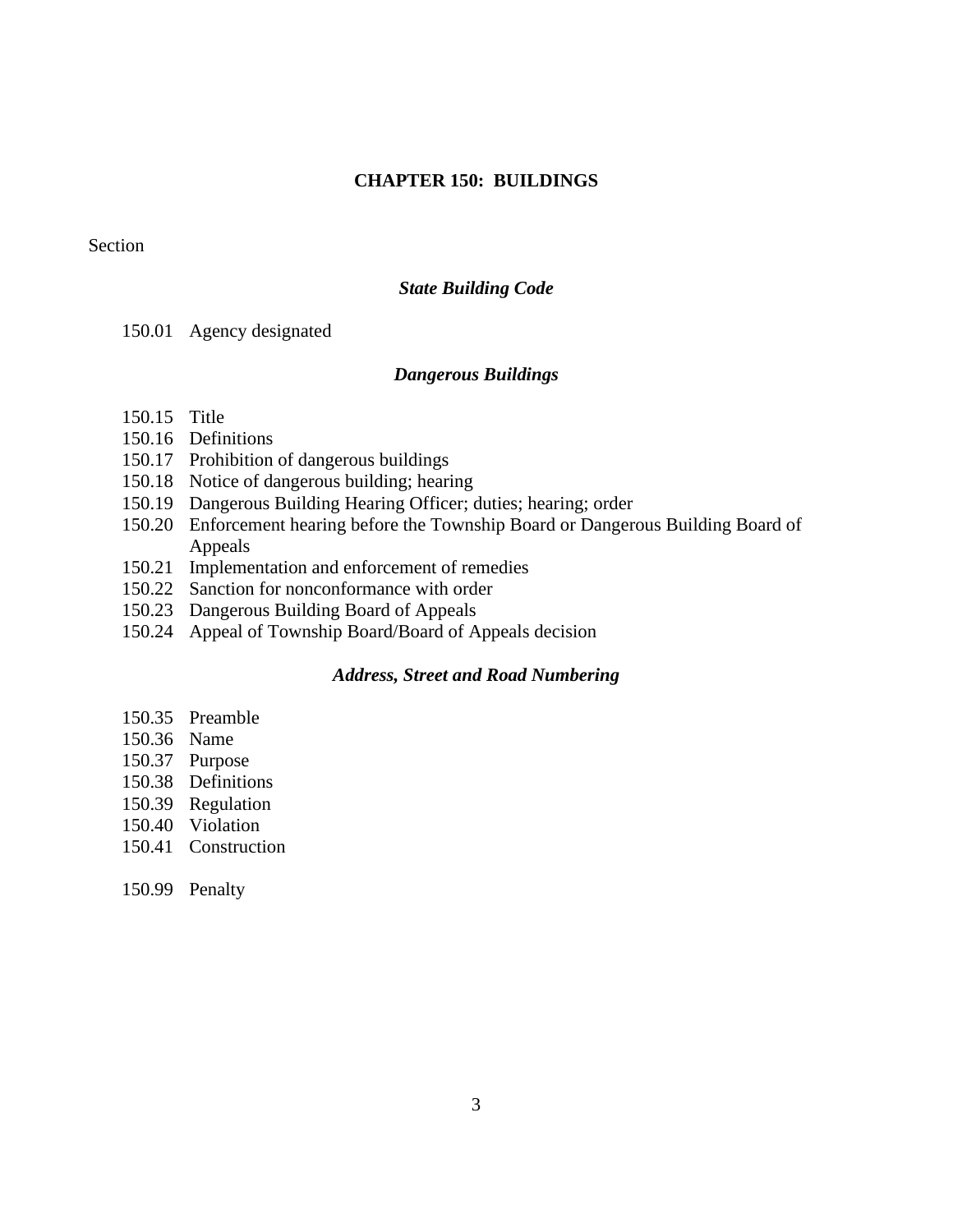#### *STATE BUILDING CODE*

#### **150.01 AGENCY DESIGNATED.**

Pursuant to the provisions of the Michigan Building, Electrical, Plumbing and Mechanical Code, in accordance with Public Act 230 of 1972, 9, being M.C.L.A. 125.1509, as amended, the Building Official of the township is hereby designated as the enforcing agency to discharge the responsibility of the township under Public Act 230 of 1972, being M.C.L.A. 125.1501 through 125.1531, as amended. The township assumes responsibility for the administration and enforcement of said Act throughout its corporate limits. (Ord. 26, passed 10-5-1999)

#### *DANGEROUS BUILDINGS*

## **150.15 TITLE.**

This subchapter shall be known and cited as the Big Rapids Charter Township Dangerous Buildings Subchapter. (Ord. 30, passed 3-16-2009)

#### **150.16 DEFINITIONS.**

For the purpose of this subchapter, the following definitions shall apply unless the context clearly indicates or requires a different meaning.

**DANGEROUS BUILDING.** Any building or structure, residential or otherwise that has one or more of the following defects or is in one or more of the following conditions:

(1) A door, aisle, passageway, stairway or other means of exit does not conform to the Township Fire Code or Township Building Code;

(2) A portion of the building or structure is damaged by fire, wind, flood or other cause so that the structural strength or stability of the building or structure is appreciably less than it was before the catastrophe and does not meet the minimum requirements of the Housing Law of Michigan, Public Act 167 of 1917, being M.C.L.A. 125.401 et seq., as amended, or the Township Building Code for a new building or structure, purpose or location;

(3) A part of the building or structure is likely to fall, become detached or dislodged, or collapse, and injure persons or damage property;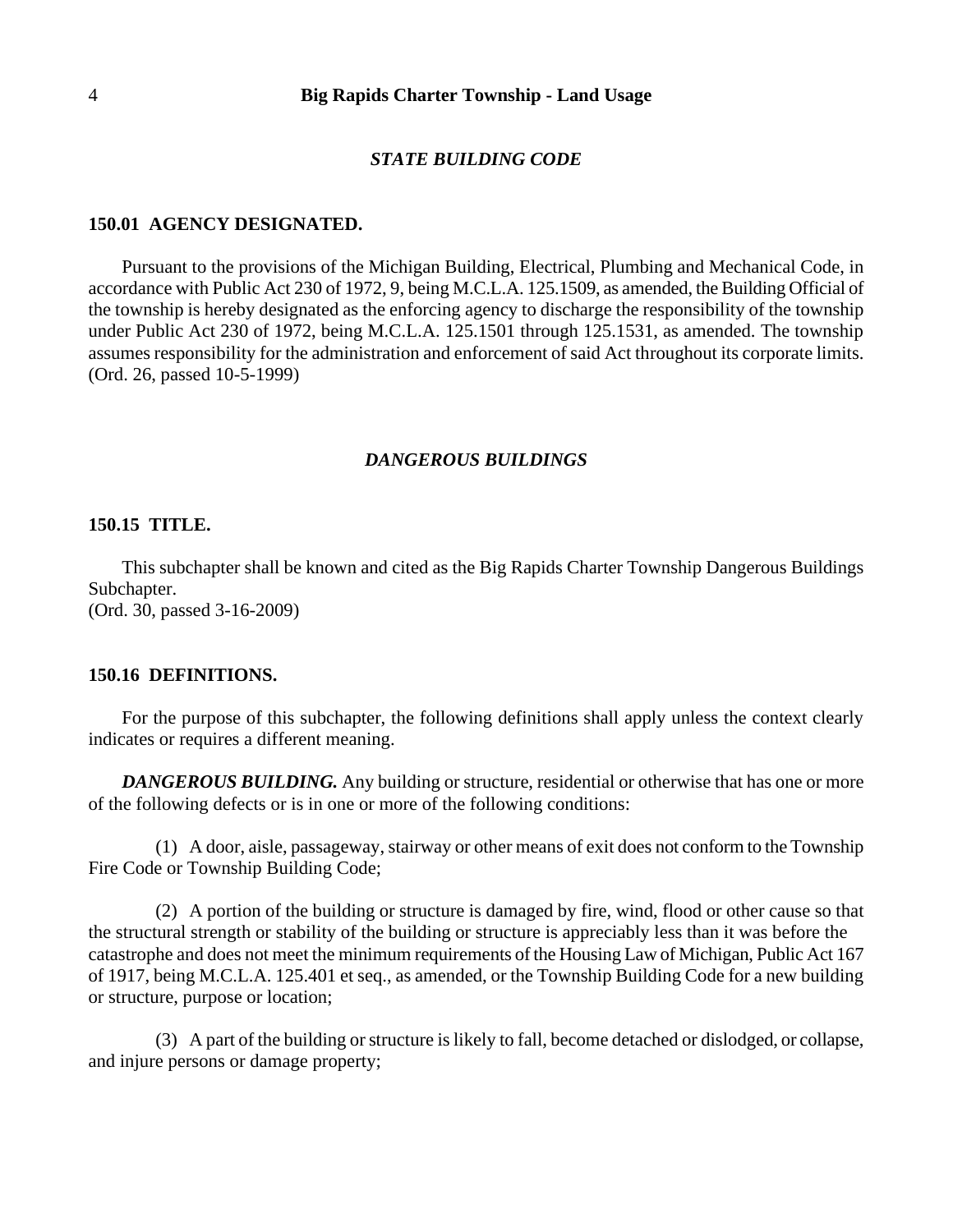### **Buildings** 5

(4) A portion of the building or structure has settled to such an extent that walls or other structural portions of the building or structure have materially less resistance to wind than is required in the case of new construction by the Housing Law of Michigan, Public Act 167 of 1917, as amended, (M.C.L.A. 125.401 et seq.), or the Township Building Code;

(5) The building or structure, or a part of the building or structure, because of dilapidation, deterioration, decay, faulty construction or the removal or movement of some portion of the ground necessary for the support, or for other reason, is likely to partially or completely collapse, or some portion of the foundation or underpinning of the building or structure is likely to fall or give way;

(6) The building or structure, or a part of the building or structure, is manifestly unsafe for the purpose for which it is used;

(7) The building or structure is damaged by fire, wind or flood, or is dilapidated or deteriorated and becomes an attractive nuisance to children who might play in the building or structure to their danger, or becomes a harbor for vagrants, criminals or immoral persons, or enables persons to resort to the building or structure for committing a nuisance or an unlawful or immoral act;

(8) A building or structure used or intended to be used for dwelling purposes, including the adjoining grounds, because of dilapidation, decay, damage, faulty construction or arrangement, or otherwise, is unsanitary or unfit for human habitation, is in a condition that the health officer of the township or county determines is likely to cause sickness or disease, or is likely to injure the health, safety or general welfare of people living in the dwelling;

(9) A building or structure is vacant, dilapidated and open at door or window, leaving the interior of the building exposed to the elements or accessible to entrance by trespassers; and

(10) A building or structure that is unoccupied and is not listed as being available for sale, lease or rent with a real estate broker licensed under Article 25 of the Occupational Code, Public Act 299 of 1980, (M.C.L.A. 339.2501 et seq.), or is not publicly offered for sale by the owner. This division (10) does not apply to either of the following:

(a) A building or structure as to which the owner or agent does both of the following:

1. Notifies the local authority that the building or structure will remain unoccupied. The notice shall be given by the owner or agent not more than 30 days after the building or structure becomes unoccupied; and

2. Maintains the exterior of the building or structure and adjoining grounds in accordance with this subchapter and the Housing Law of Michigan, Public Act 167 of 1917, as amended, (M.C.L.A. 125.401 et seq.), or the Township Building Code.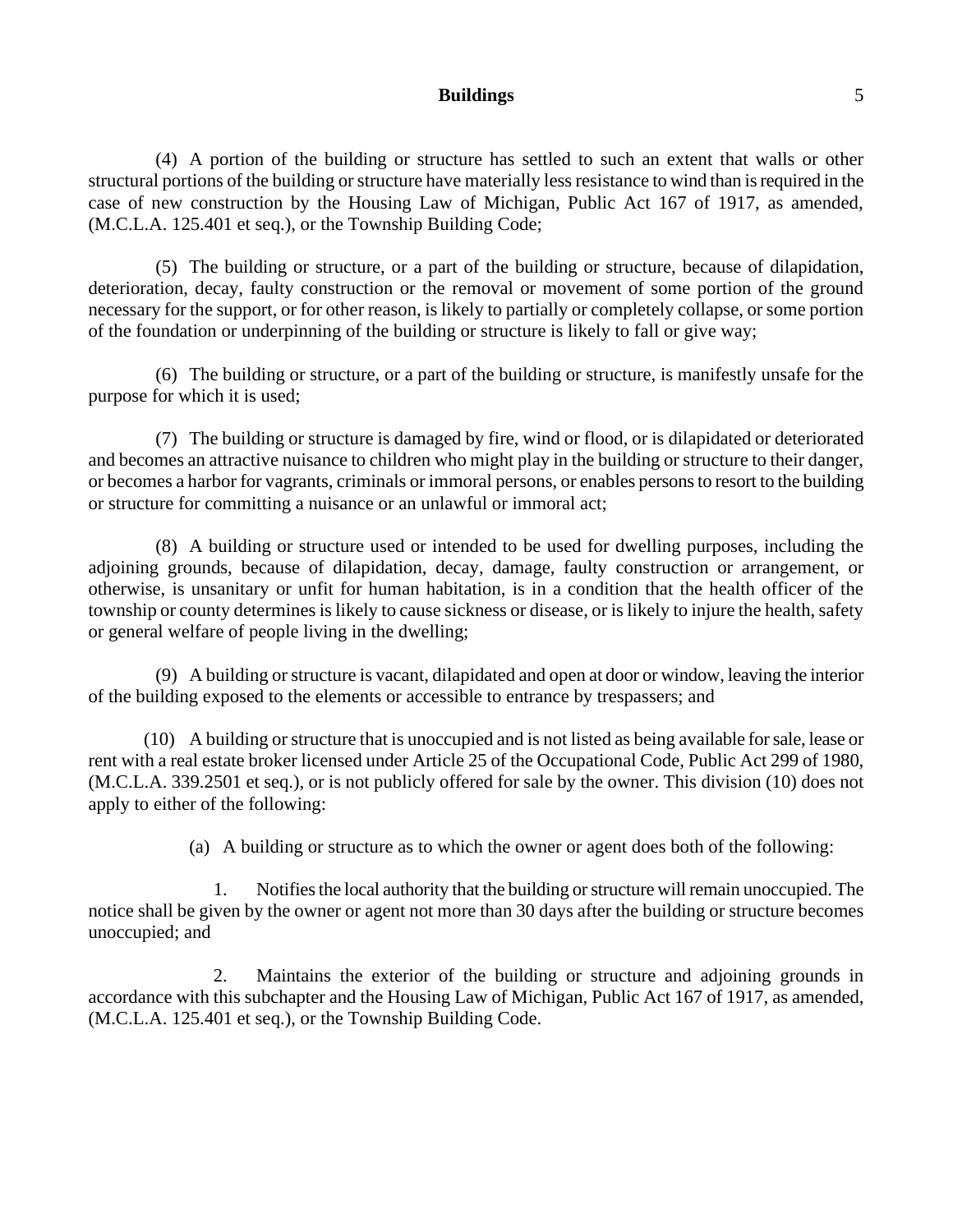(b) A secondary dwelling of the owner that is regularly unoccupied for a period of time each year, if the owner notifies the local authority that the dwelling will remain unoccupied for periods of time throughout the year. An owner who has given the notice prescribed by this division (10)(b) shall notify the local authority not more than 30 days after the dwelling no longer qualifies for this exception. As used in this division (10)(b),

*SECONDARY DWELLING* means a dwelling such as a vacation home, hunting cabin or summer home that is occupied by the owner or a member of the owner's family during part of year.

*ENFORCING AGENCY.* This township, through the Township Building Official and/or such other official(s) or agency as may be designated by the Township Board to enforce this subchapter.

*TOWNSHIP BUILDING CODE.* The Building Code administered and enforced in the township pursuant to the Stille-DeRossett-Hale Single State Construction Code Act, Public Act 230 of 1972, as amended, (M.C.L.A. 125.1501 et seq.). (Ord. 30, passed 3-16-2009)

#### **150.17 PROHIBITION OF DANGEROUS BUILDINGS.**

It shall be unlawful for any owner or agent thereof to keep or maintain any building or part thereof which is a dangerous building as defined in this subchapter. (Ord. 30, passed 3-16-2009) Penalty, see 150.99

## **150.18 NOTICE OF DANGEROUS BUILDING; HEARING.**

(A) *Notice requirement.* Notwithstanding any other provision of this subchapter, if a building or structure is found to be a dangerous building, the enforcing agency shall issue a notice that the building or structure is a dangerous building.

(B) *Parties entitled to notice.* The notice shall be served on each owner of or party in interest in the building or structure in whose name the property appears on the last local tax assessment records of the township.

(C) *Contents of notice.* The notice shall specify the time and place of a hearing on whether the building or structure is a dangerous building and state that the person to whom the notice is directed shall have the opportunity at the hearing to show cause why the Hearing Officer should not order the building or structure to be demolished, otherwise made safe or properly maintained.

(D) *Service of notice.* The notice shall be in writing and shall be served upon the person to whom the notice is directed either personally or by certified mail, return receipt requested, addressed to the owner or party in interest at the address shown on the tax records. If a notice is served upon a person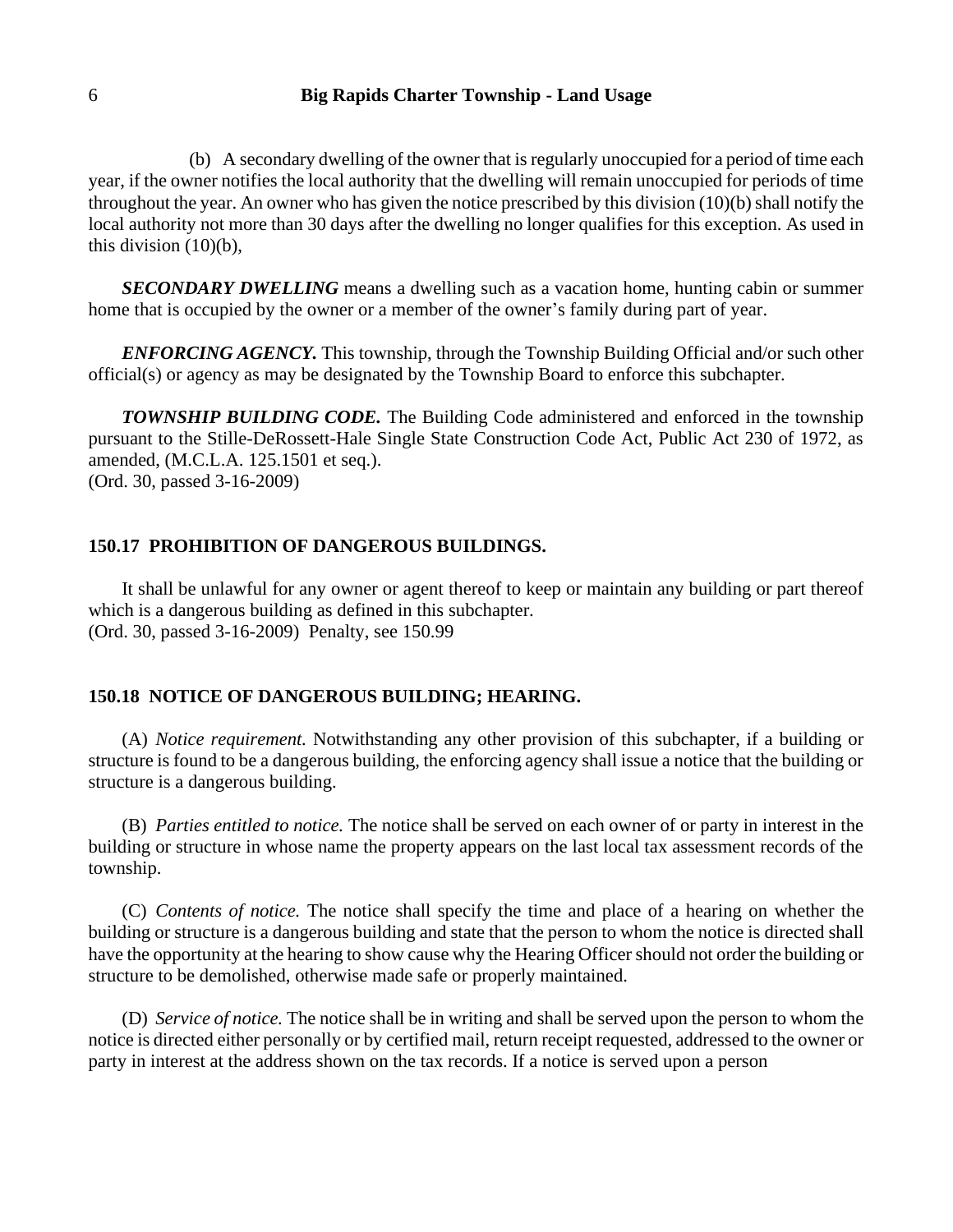### **Buildings** 7

by certified mail, a copy of the notice shall also be posted upon a conspicuous part of the building or structure. The notice shall be served upon the owner or party in interest at least ten days before the date of the hearing included in the notice. (Ord. 30, passed 3-16-2009)

## **150.19 DANGEROUS BUILDING HEARING OFFICER; DUTIES; HEARING; ORDER.**

(A) *Appointment of Hearing Officer.* The Hearing Officer shall be appointed by the Township Supervisor to serve at his or her pleasure. The Hearing Officer shall be a person who has expertise in housing matters, including, but not limited to, an engineer, architect, building contractor, building inspector or member of a community housing organization. An employee of the enforcing agency shall not be appointed as a Hearing Officer.

(B) *Filing dangerous building notice with Hearing Officer.* The enforcing agency shall file a copy of the notice of the dangerous condition of any building with the Hearing Officer.

(C) *Hearing testimony and decision.* At a hearing prescribed by this subchapter, the Hearing Officer shall take testimony of the enforcing agency, the owner of the property and any interested party. Not more than five days after completion of the hearing, the Hearing Officer shall render a decision either closing the proceedings or ordering the building or structure demolished, otherwise made safe, or properly maintained.

(D) *Compliance with Hearing Officer Order.* If the Hearing Officer determines that the building or structure should be demolished, otherwise made safe or properly maintained, the Hearing Officer shall so order, fixing a time in the order for the owner, agent or lessee to comply with the order. If the building is a dangerous building under 150.16 in division (10) of the definition for dangerous building, the order may require the owner or agent to maintain the exterior of the building and adjoining grounds owned by the owner of the building including, but not limited to, the maintenance of lawns, trees and shrubs.

(E) *Noncompliance with Hearing Officer order/request to enforce order.* If the owner, agent or lessee fails to appear or neglects or refuses to comply with the order issued under division (D) above, the Hearing Officer shall file a report of the findings and a copy of the order with the Township Board not more than five days after noncompliance by the owner and request that necessary action be taken to enforce the order. If the Township Board has established a Dangerous Building Board of Appeals pursuant to 150.23, the Hearing Officer shall file the report of the findings and a copy of the order with the Board of Appeals and request that necessary action be taken to enforce the order. A copy of the findings and order of the Hearing Officer shall be served on the owner, agent or lessee in the manner prescribed in 150.18(D). (Ord. 30, passed 3-16-2009)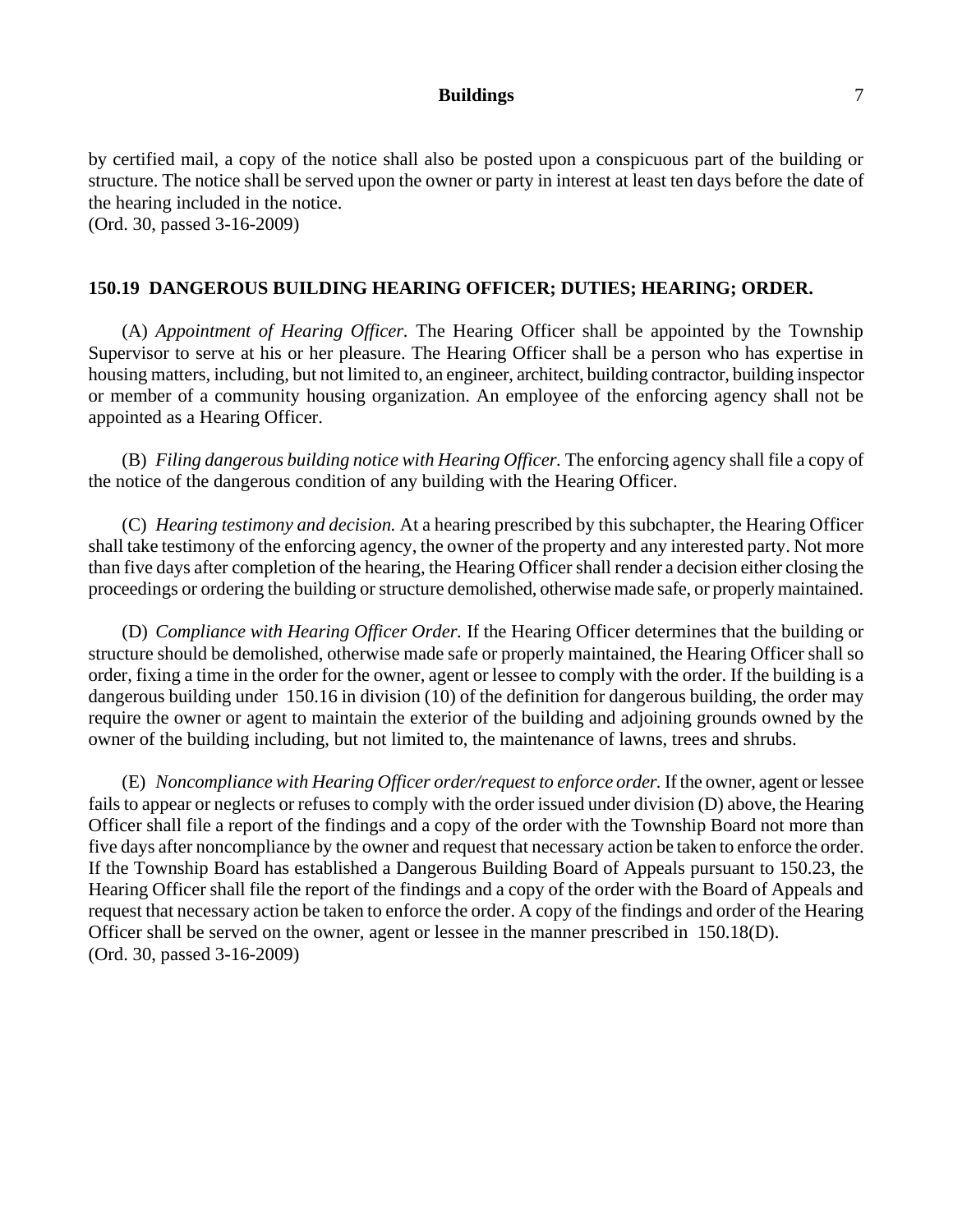## **150.20 ENFORCEMENT HEARING BEFORE THE TOWNSHIP BOARD OR DANGEROUS BUILDING BOARD OF APPEALS.**

The Township Board, or the Dangerous Building Board of Appeals, as applicable, shall fix a date not less than 30 days after the hearing prescribed in 150.19(C) for a hearing on the findings and order of the Hearing Officer and shall give notice to the owner, agent or lessee in the manner prescribed in 150.18(D) of the time and place of the hearing. At the hearing, the owner, agent or lessee shall be given the opportunity to show because why the order should not be enforced. The Township Board or the Board of Appeals shall either approve, disapprove or modify the order. If the Township Board or the Board of Appeals approves or modifies the order, the Township Board shall take all necessary action to enforce the order. If the order is approved or modified, the owner, agent or lessee shall comply with the order within 60 days after the date of the hearing under this section. In the case of an order of demolition, if the Township Board or the Board of Appeals determines that the building or structure has been substantially destroyed by fire, wind, flood or other natural disaster and the cost of repair of the building or structure will be greater than the state equalized value of the building or structure, the owner, agent or lessee shall comply with the order of demolition within 21 days after the date of the hearing under this section. (Ord. 30, passed 3-16-2009) Penalty, see 150.99

#### **150.21 IMPLEMENTATION AND ENFORCEMENT OF REMEDIES.**

(A) *Implementation of order by township.* In the event of the failure or refusal of the owner or party in interest to comply with the decision of the Township Board, or the Board of Appeals, as applicable, the Township Board may, in its discretion, contract for the demolition, making safe or maintaining the exterior of the building or structure or grounds adjoining the building or structure.

(B) *Reimbursement of costs.* The costs of the demolition, of making the building safe, or of maintaining the exterior of the building or structure or grounds adjoining the building or structure, incurred by the township to bring the property into conformance with this subchapter shall be reimbursed to the township by the owner or party in interest in whose name the property appears.

(C) *Notice of costs.* The owner or party in interest in whose name the property appears upon the last local tax assessment records shall be notified by the Township Assessor of the amount of the costs of the demolition, of making the building safe, or of maintaining the exterior of the building or structure or grounds adjoining the building or structure, by first class mail at the address shown on the township records.

(D) *Lien for unpaid costs.* If the owner or party in interest fails to pay the costs within 30 days after mailing by the Assessor of the notice of the amount of the cost, in the case of a single-family dwelling or a two-family dwelling, the township shall have a lien for the costs incurred by the township to bring the property into conformance with this subchapter. The lien shall not take effect until notice of the lien has been filed or recorded as provided by law. A lien provided for in this division (D) does not have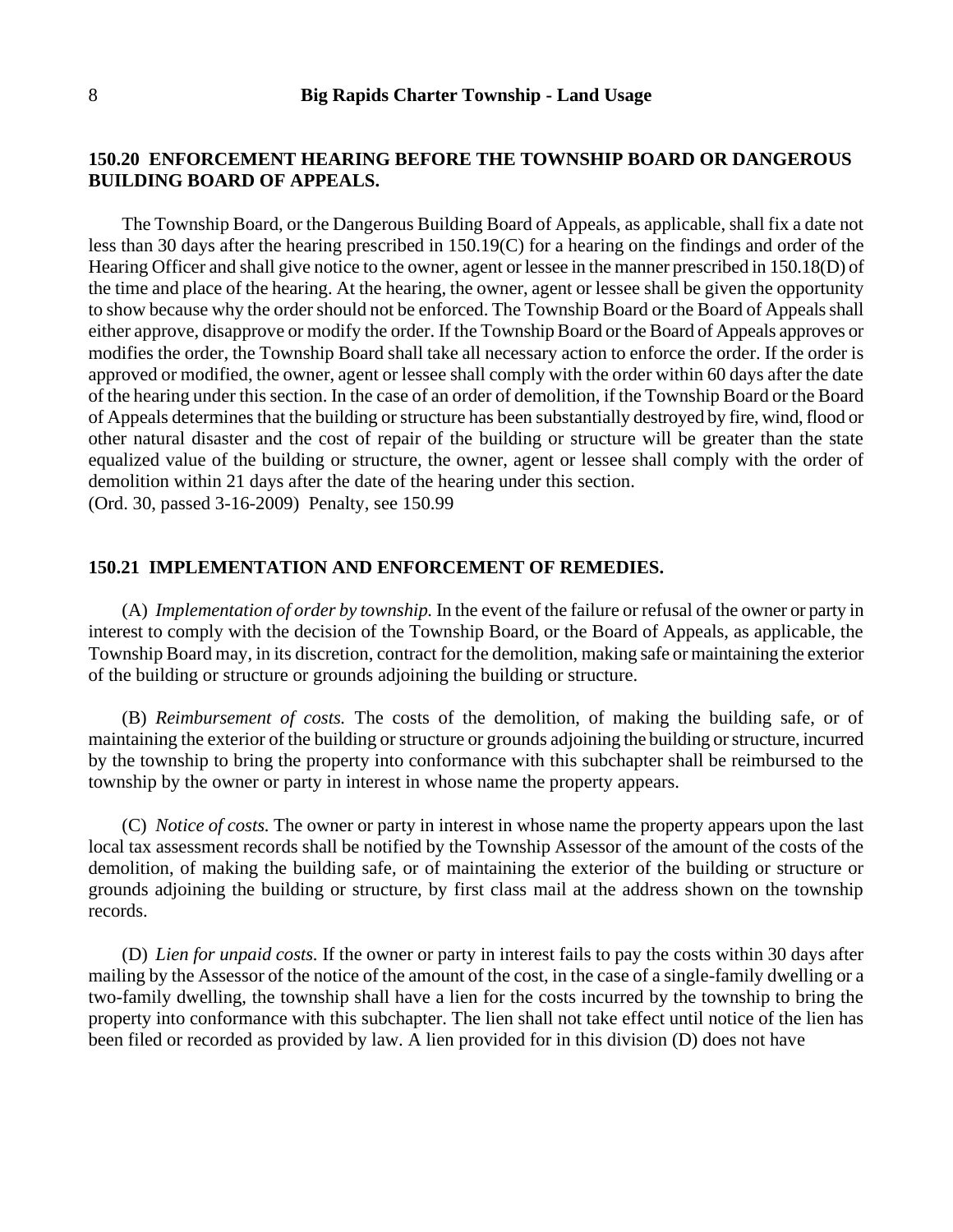### **Buildings** 9

priority over previously filed or recorded liens and encumbrances. The lien for the costs shall be collected and treated in the same manner as provided for property tax liens under the General Property Tax Act, Public Act 206 of 1893, as amended, (M.C.L.A. 211.1 et seq.).

(E) *Court judgment for unpaid costs.* In addition to other remedies under this subchapter, the township may bring an action against the owner of the building or structure for the full cost of the demolition, of making the building safe, or of maintaining the exterior of the building or structure or grounds adjoining the building or structure. In the case of a single-family dwelling or a two-family dwelling, the township shall have a lien on the property for the amount of a judgment obtained pursuant to this division (E). The lien provided for in this division (E) shall not take effect until notice of the lien is filed and recorded as provided for by law. The lien does not have priority over prior filed or recorded liens and encumbrances.

(F) *Enforcement of judgment.* A judgment in an action brought pursuant to division (E) above may be enforced against assets of the owner other than the building or structure.

(G) *Lien for judgment amount.* In the case of a single-family dwelling or a two-family dwelling the township shall have a lien for the amount of a judgment obtained pursuant to division (E) above against the owner's interest in all real property located in this state that is owned in whole or in part by the owner of the building or structure against which the judgment is obtained. A lien provided for in this division (G) does not take effect until notice of the lien is filed or recorded as provided by law, and the lien does not have priority over prior filed or recorded liens and encumbrances. (Ord. 30, passed 3-16-2009)

### **150.22 SANCTION FOR NONCONFORMANCE WITH ORDER.**

Any person or other entity who fails or refuses to comply with an order approved or modified by the Township Board, or Board of Appeals, as applicable, under 150.20 within the time prescribed by that section is responsible for a municipal civil infraction. (Ord. 30, passed 3-16-2009) Penalty, see 150.99

#### **150.23 DANGEROUS BUILDING BOARD OF APPEALS.**

(A) *Establishment and duties.* The Township Board may establish a Dangerous Building Board of Appeals to hear all of the cases and carry out all of the duties of the Township Board described in 150.20. If the Township Board establishes a Board of Appeals, the establishment and operation of the Board of Appeals shall be controlled by the following provisions of this section.

(B) *Membership.* The Board of Appeals shall be appointed by the Township Board and shall consist of the following members:

(1) A building contractor;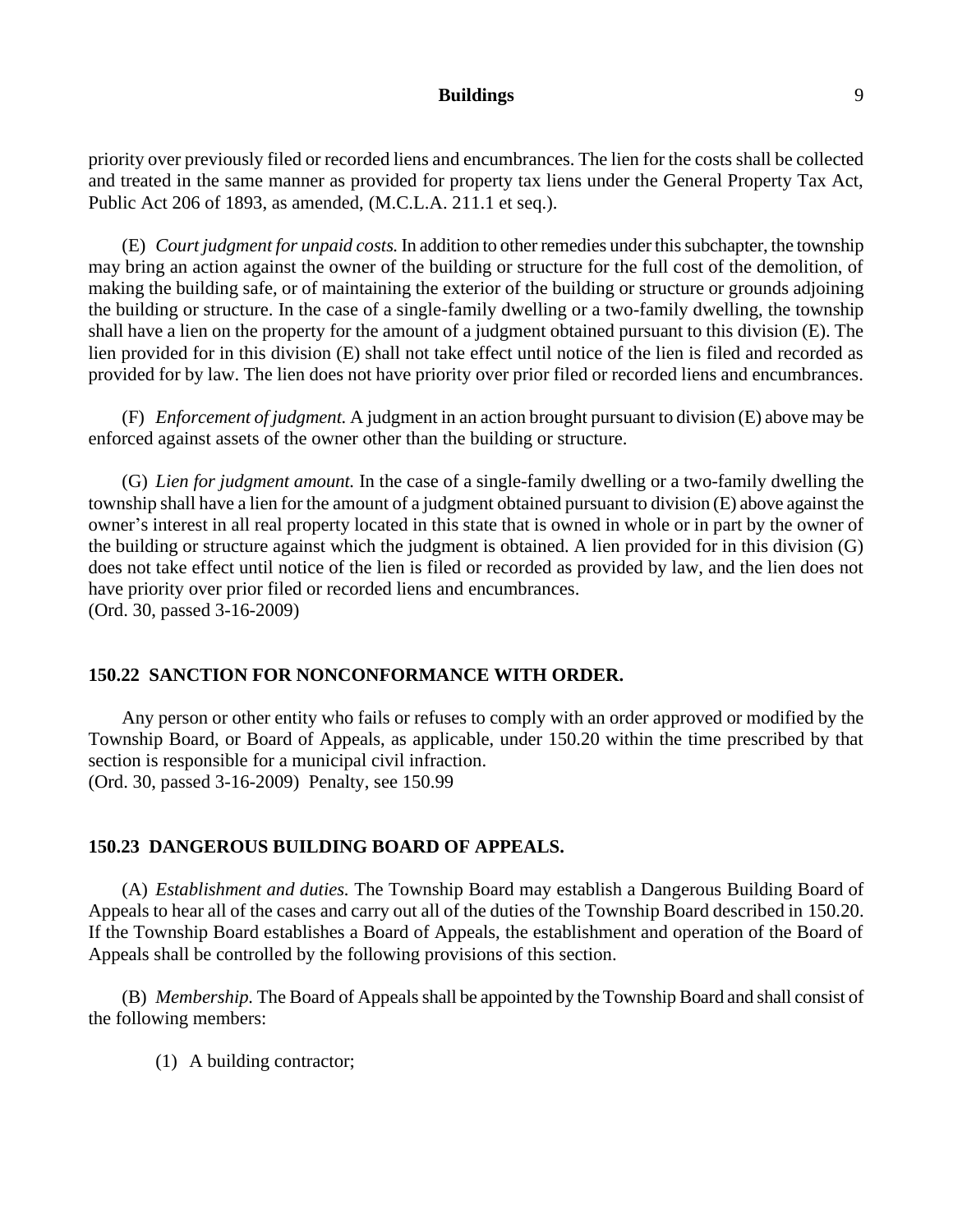(2) A registered architect or engineer;

(3) Two members of the general public; and

(4) An individual registered as a building official, plan reviewer or inspector under the Building Officials and Inspectors Registration Act, Public Act 54 of 1986, (M.C.L.A. 338.2301 et seq.). The individual may not be an employee of the enforcing agency.

(C) *Terms.* Board of Appeals members shall be appointed for three years, except that of the members first appointed, two members shall serve for one year, two members shall serve for two years, and one member shall serve for three years. A vacancy created other than by expiration of a term shall be filled for the balance of the unexpired term in the same manner as the original appointment. A member may be reappointed for additional terms.

(D) *Officers.* The Board of Appeals annually shall select a Chairperson, Vice Chairperson and other officers that the Board of Appeals considers necessary.

(E) *Quorum and final action votes.* A majority of the Board of Appeals members appointed and serving constitutes a quorum. Final action of the Board of Appeals shall be only by affirmative vote of a majority of the Board members appointed and serving.

(F) *Compensation and expenses.* The Township Board shall fix the amount of any per diem compensation provided to the members of the Board of Appeals. Expenses of the Board of Appeals incurred in the performance of official duties may be reimbursed as provided by law for employees of the Township Board.

(G) *Open Meetings Act applicable.* A meeting of the Board of Appeals shall be held pursuant to the Open Meetings Act, Public Act 267 of 1976, as amended, (M.C.L.A. 15.261 et seq.). Public notice of the time, date and place of the meeting shall be given in the manner required by the Open Meetings Act.

(H) *Freedom of Information Act applicable.* A writing prepared, owned, used, in the possession of or retained by the Board of Appeals in the performance of an official function shall be made available to the public pursuant to the Freedom of Information Act, Public Act 442 of 1976, as amended, (M.C.L.A. 15.231 et seq.).

(Ord. 30, passed 3-16-2009)

## **150.24 APPEAL OF TOWNSHIP BOARD/BOARD OF APPEALS DECISION.**

An owner aggrieved by any final decision or order of the Township Board, or the Board of Appeals, as applicable, under 150.20 may appeal the decision or order to the circuit court by filing a petition for an order of superintending control within 20 days from the date of the decision. (Ord. 30, passed 3-16-2009)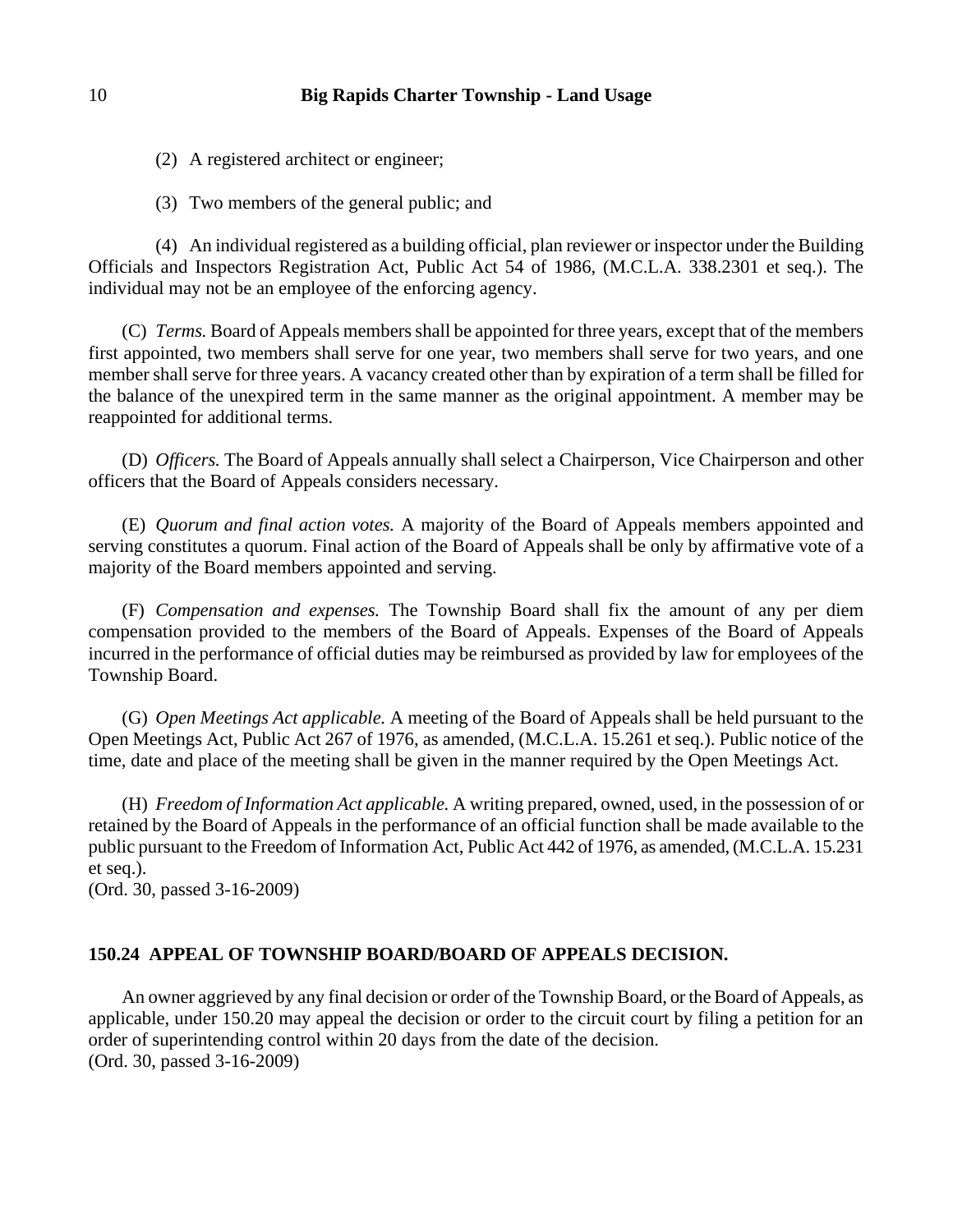#### **Buildings** 11

#### *ADDRESS, STREET AND ROAD NUMBERING*

## **150.35 PREAMBLE.**

It is hereby determined by the Township Board that the health, safety and welfare of the inhabitants of the township would be better served by the establishment of a township wide street and road numbering system. Such uniform street and road numbering will enable the police agencies, ambulance service and public utilities to more rapidly identify and locate properties within the township. It is further determined that the establishment of regulations and standards be provided within the framework of governing law. (Ord. 27, passed 10-5-1999)

## **150.36 NAME.**

This subchapter shall be known and cited as Big Rapids Charter Township Address, Street and Road Numbering Subchapter. (Ord. 27, passed 10-5-1999)

#### **150.37 PURPOSE.**

The purpose of this subchapter is to establish a township wide, with the exception of city street and road numbering system in a uniform logical manner; to provide for a central point to issue and control numbering and to provide rules and guidelines to facilitate enforcement thereof. (Ord. 27, passed 10-5-1999)

#### **150.38 DEFINITIONS.**

For the purpose of this subchapter, the following definitions shall apply unless the context clearly indicates or requires a different meaning.

*EAST AND WEST BASE LINE.* A line drawn east and west across the south boundary of the township (12 Mile Road).

*INTERESTED PARTY.* The emergency services, owner, occupant, Building Department public utilities or any other governmental agency.

*NORTH AND SOUTH BASE LINE.* A line drawn north and south across the east boundary of the township (180th Avenue).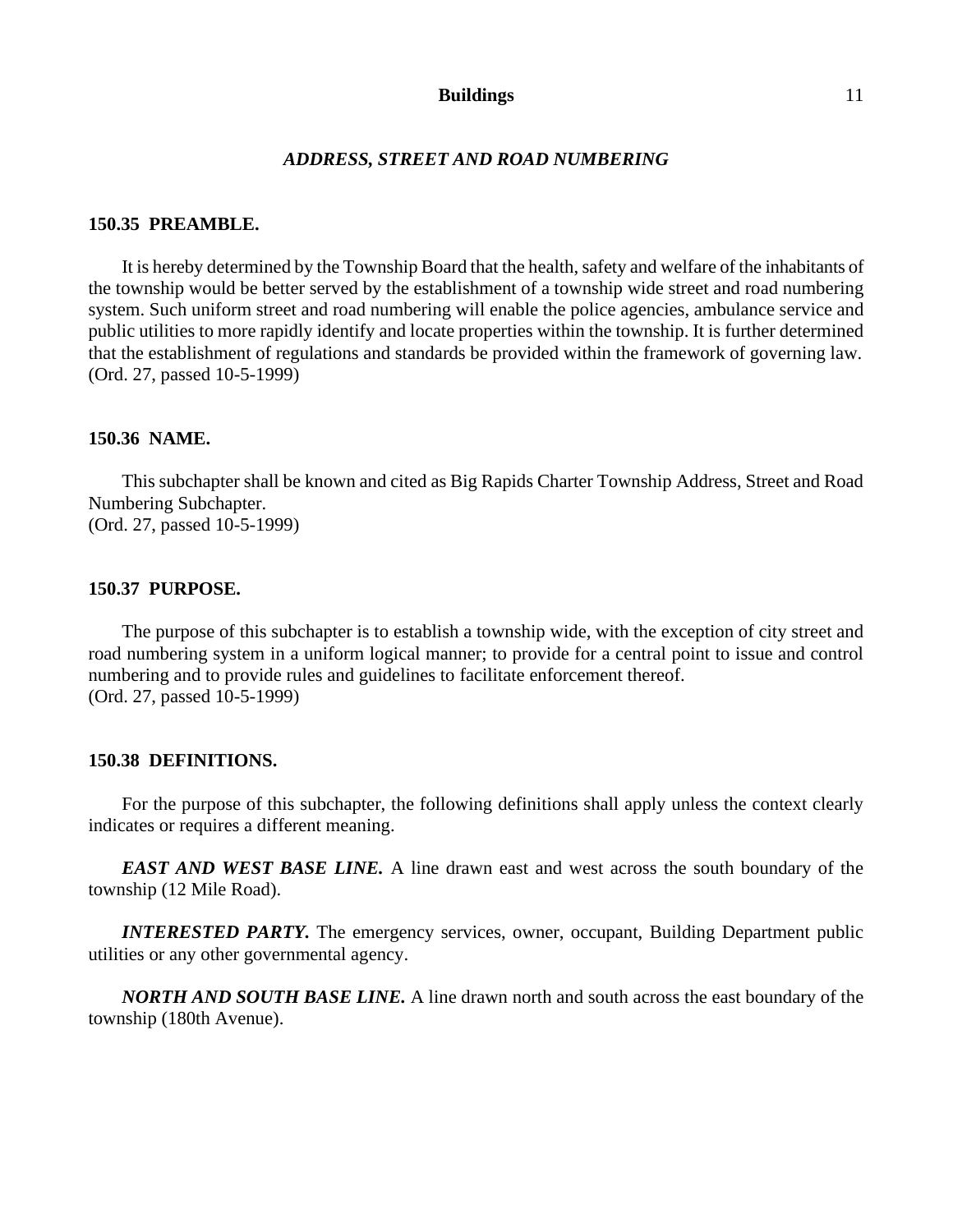*ODD OR EVEN NUMBER*. The system of having even numbers assigned on the right side and odd numbers on the left side of all streets and roads as a person faces away from the base lines.

*PREMISES.* Any lot or parcel of land owned by any person, firm or corporation, public or private, improved with buildings or vacant, whether occupied or not.

*STREET NUMBER* or *ROAD NUMBER.* Any series of numbers assigned by the Township Building Department in conformance with the township numbering grid system for the purpose of identification of a particular premises location in relation to the grid system.

*STREET OR ROAD NAME.* Any official name as recognized by government authority and no such named street or road shall be changed without approval of the Township Board and the County Road Commission.

## *TOWNSHIP NUMBERING SYSTEM.*

(1) Refers to a general east and west, and a north and south numbering system with the provision of allowing 1,000 numbers per mile for each mile of distance from the base lines. Numbering of east - west streets or roads shall begin at 18000 at the north - south base line (180th Avenue) and the numbering of north - south streets or roads shall begin at 12000 at the east - west base line (12 Mile Road).

(2) Those areas of the township that were detached from the City of Big Rapids, and that use the city addressing scheme, will be numbered in accordance with the addressing policies that the city had in effect at the time of detachment.

(Ord. 27, passed 10-5-1999)

### **150.39 REGULATION.**

(A) All premises and mailboxes shall bear a distinctive street number in accordance with and as designated upon the street numbering maps on file in the office of the Township Building Department which maps, by reference, together with any revisions thereof shall become an operative part of this subchapter.

(B) Any owner of any premises shall place upon the street front of such premises and on the street mailbox of such premises, in such position to be plainly visible, such designated number.

(C) Number on mailboxes shall be displayed in such manner as to be plainly visible from road traffic lanes in either direction of approach. The numbers shall be of a contrasting reflectorized color, to their background and shall be not less than one inch in height; numbers in block or script displayed on building fronts shall be of a contrasting reflectorized color to their background and shall be not less than three inches in height. Where there is no mail delivery, the assigned number shall be displayed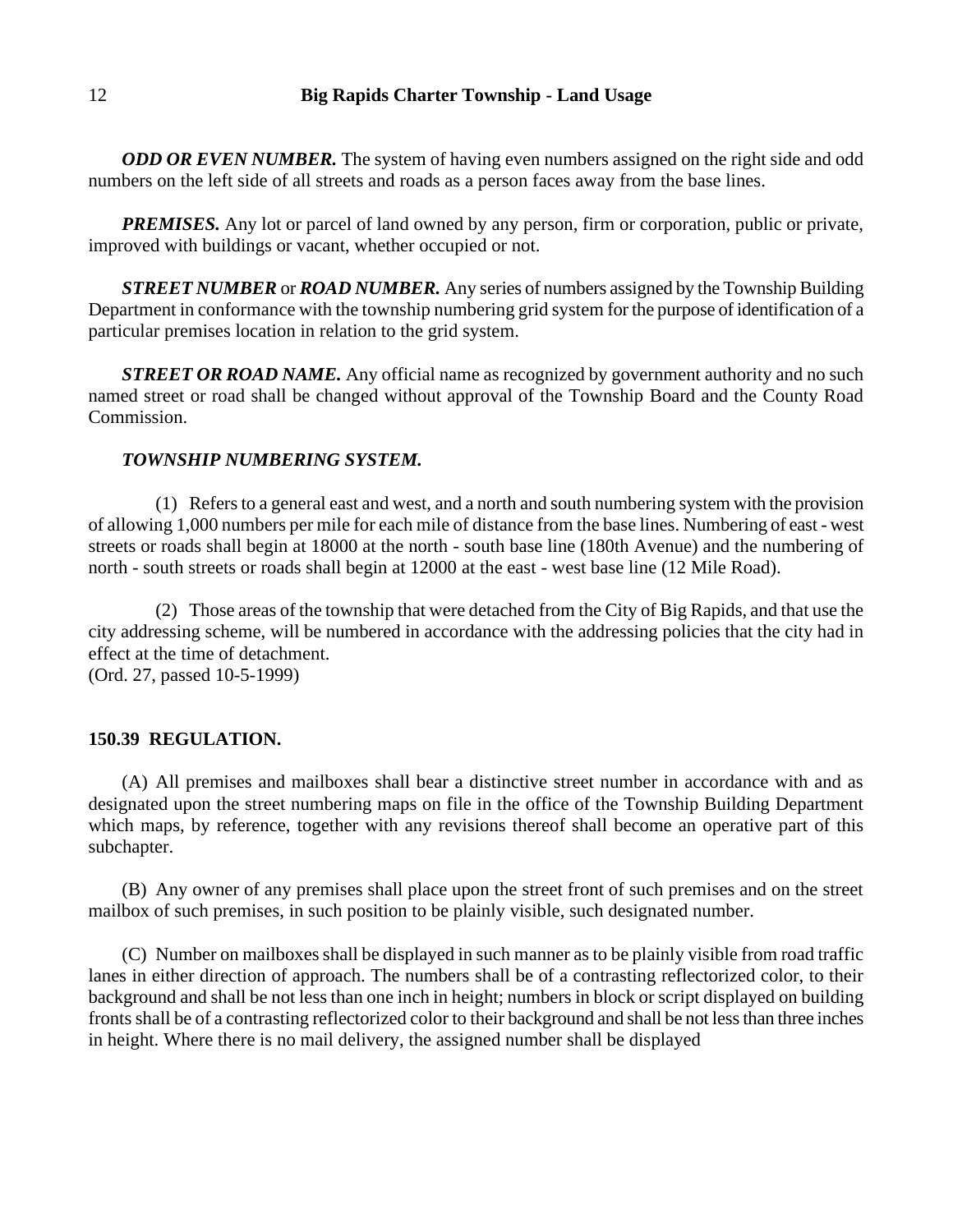## **Buildings** 13

either on the street front of the premises or on a roadside sign or both in such manner as to be plainly visible from road traffic lanes in either direction of approach.

(D) Where the mailbox is located on a street other than the premises as numbered, the mailbox shall show both the number assigned and the street name of the premises in contrasting reflectorized color, to their background and shall be not less than one inch in height. Grouping of mailboxes shall be permitted but the grouping shall be in sequential order according to the assigned number.

(E) Numbers shall be assigned and recorded by the Township Building Department at the request of any interested party in accordance with these regulations. (Ord. 27, passed 10-5-1999) Penalty, see 150.99

## **150.40 VIOLATION.**

Failure to display numbers within 30 days after assignment and recordation, or in the case of new construction, within 30 days after a letter or certificate of occupancy has been issued, shall be considered a violation of this subchapter.

(Ord. 27, passed 10-5-1999) Penalty, see 150.99

## **150.41 CONSTRUCTION.**

This subchapter shall not supersede any existing city authority for street numbering, but shall be in addition to and not in conflict with all other laws and ordinances respecting street and road numbering. (Ord. 27, passed 10-5-1999)

## **150.99 PENALTY.**

(A) Any person violating any provision of this chapter, for which no other penalty is provided, shall be subject to the penalty provisions of 10.99.

(B) Any person or other entity who fails or refuses to comply with an order approved or modified by the Township Board, or Board of Appeals, as applicable, under 150.20 within the time prescribed by that section is responsible for a municipal civil infraction as defined by state law and subject to a civil fine of an amount as set by the Township Board from time to time, plus costs, which may include all direct or indirect expenses to which the township has been put in connection with the violation. A violator of 150.15 through 150.24 shall also be subject to such additional sanctions, remedies and judicial orders as are authorized under state law. Each day a violation of this 150.15 through 150.24 continues to exist constitutes a separate violation.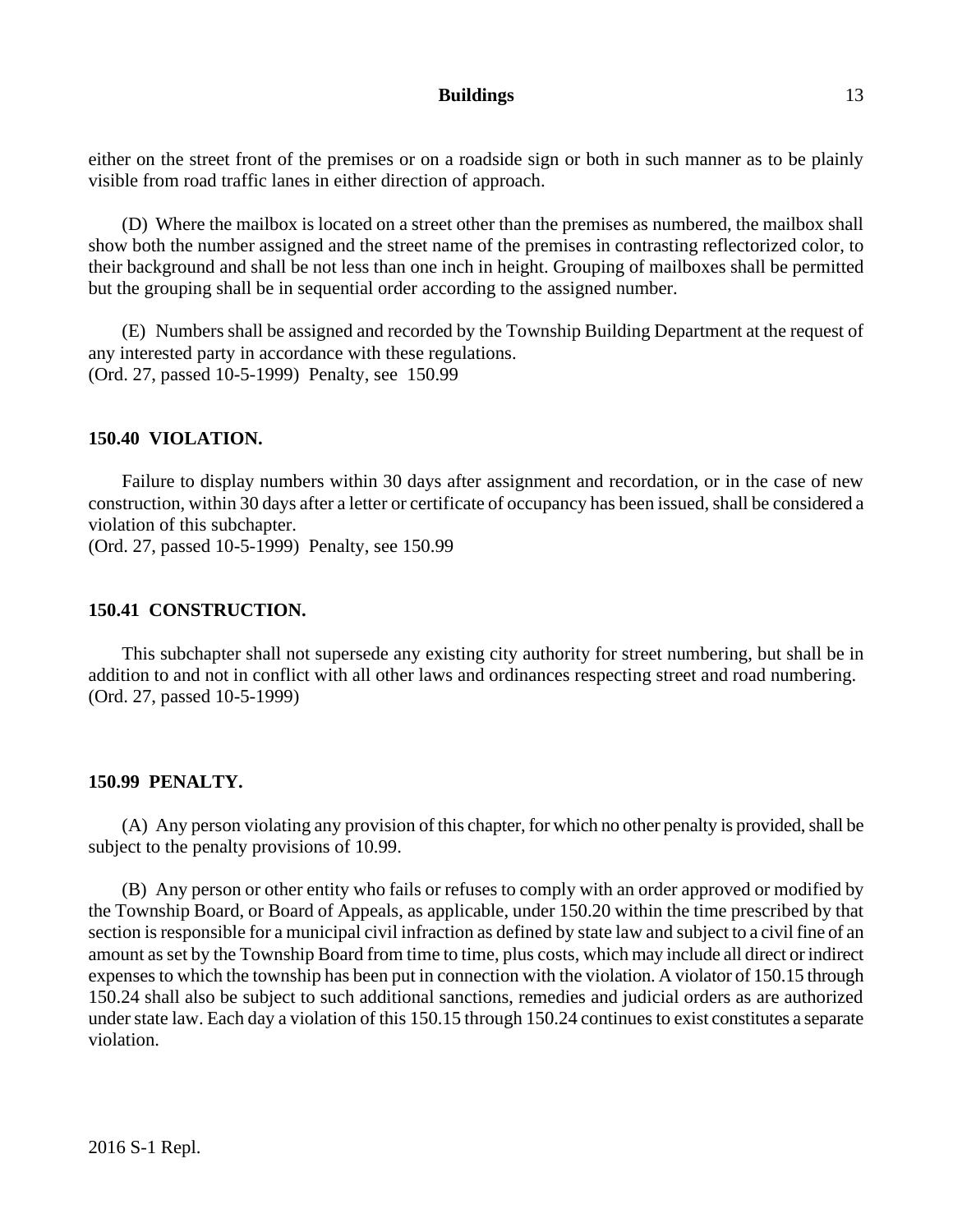(C) Any person, firm or corporation violating the provisions of 150.35 through 150.41 shall be subject to a fine of an amount as set by the Township Board from time to time. In addition to the imposition of the foregoing fines, penalties and other legal remedies, the Township Board may cause the proper posting of numbers, and the cost thereof assessed against the owner of such premises. (Ord. 27, passed 10-5-1999; Ord. 30, passed 3-16-2009)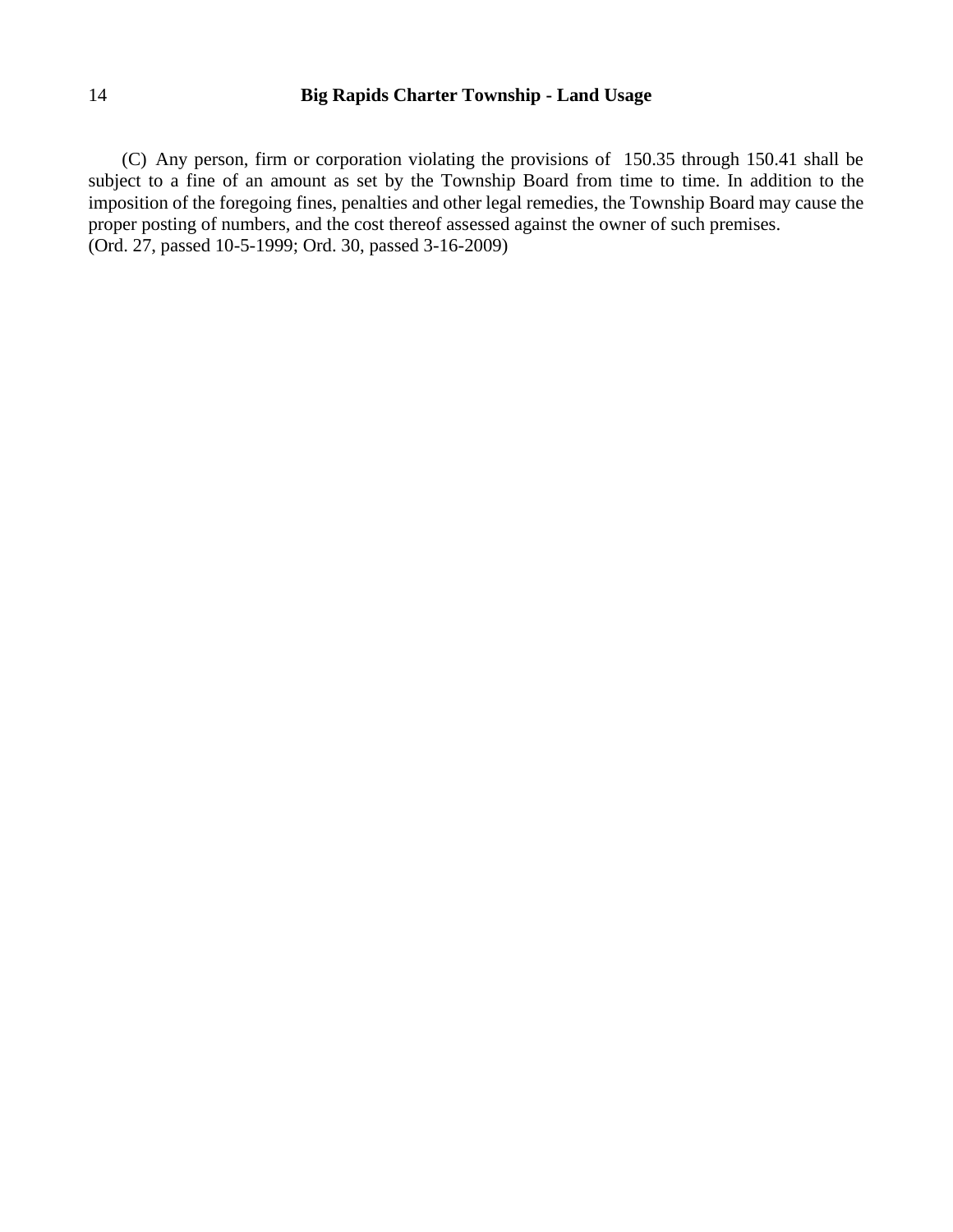## **CHAPTER 151: DIVISION OF LOTS**

### Section

#### *Land Division*

- 151.01 Title
- 151.02 Purpose
- 151.03 Definitions
- 151.04 Prior approval requirements for land divisions
- 151.05 Application for land division approval
- 151.06 Procedure for review of applications for land divisions approval
- 151.07 Standards for approval of land divisions
- 151.08 Consequence of noncompliance with land division approval requirements

### *Procedures and Standards*

- 151.20 Approval required
- 151.21 Division
- 151.22 Approval
- 151.99 Penalty

## *LAND DIVISION*

#### **151.01 TITLE.**

This subchapter shall be known and cited as the Big Rapids Charter Township Land Division Subchapter.

(Ord. 9.01, passed 11-4-1997)

#### **151.02 PURPOSE.**

The purpose of this subchapter is to carry out the provisions of the State Land Division Act (Public Act 288 of 1967, being M.C.L.A. 560.101 through 560.293, as amended, formerly known as the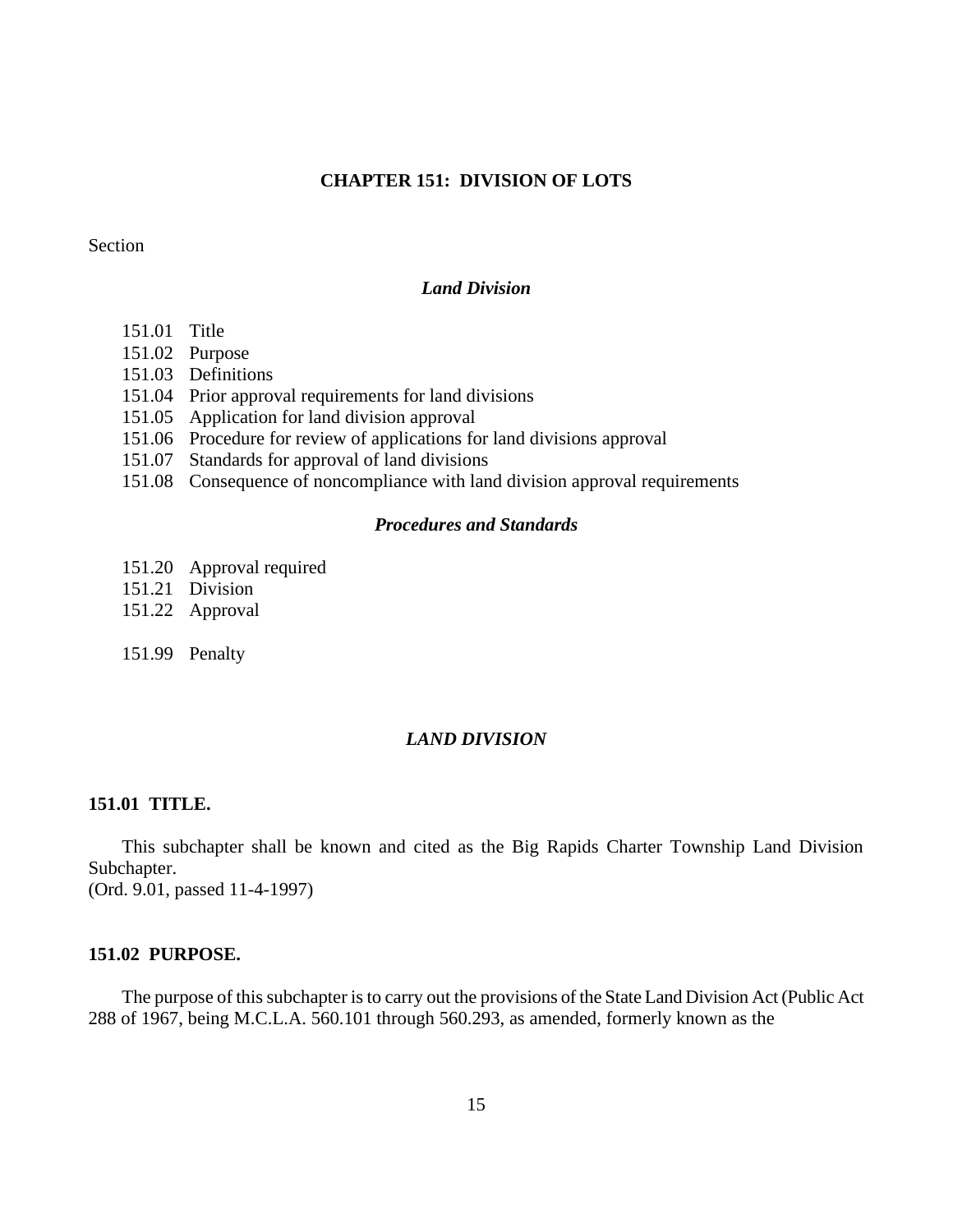Subdivision Control Act), to prevent the creation of parcels of property which do not comply with applicable ordinances and said Act, to minimize potential boundary disputes, to maintain orderly development of the community, and otherwise provide for the health, safety and welfare of the residents and property owners of the municipality by establishing reasonable standards for prior review and approval of land divisions within the township.

(Ord. 9.01, passed 11-4-1997)

#### **151.03 DEFINITIONS.**

For the purpose of this subchapter, the following definitions shall apply unless the context clearly indicates or requires a different meaning.

*APPLICANT.* A natural person, firm, association, partnership, corporation or combination of any of them that holds an ownership interest in land whether recorded or not.

*DIVIDE* or *DIVISION.* The partitioning or splitting of a parcel or tract of land by the proprietor thereof or by his or her heirs, executors, administrators, legal representatives, successors or assigns, for the purpose of sale or lease of more than one year, or of building development that results in one or more parcels of less than 40 acres or the equivalent, and that satisfies the requirements of 108 and 109 of the State Land Division Act (Public Act 288 of 1967, being M.C.L.A. 560.101 through 560.293, as amended). *DIVIDE* and *DIVISION* does not include a property transfer between two or more adjacent parcels, if the property taken from one parcel is added to an adjacent parcel; and any resulting parcel shall not be considered a building site unless the parcel conforms to the requirements of the State Land Division Act, this subchapter and other applicable ordinances.

*EXEMPT SPLIT* or *EXEMPT DIVISION.* The partitioning or splitting of a parcel or tract of land by the proprietor thereof, or by his or her heirs, executors, administrators, legal representatives, successors or assigns that does not result in one or more parcels of less than 40 acres or the equivalent; provided all resulting parcels are accessible for vehicular travel and utilities from existing public roads through existing adequate roads or easements, or through areas owned by the owner of the parcel that can provide such access.

*FORTY ACRES OR THE EQUIVALENT.* Either 40 acres, a quarter-quarter section containing not less than 30 acres or a government lot containing not less than 30 acres.

*GOVERNING BODY.* The Big Rapids Charter Township Board. (Ord. 9.01, passed 11-4-1997)

## **151.04 PRIOR APPROVAL REQUIREMENTS FOR LAND DIVISIONS.**

Land in the township shall not be divided without the prior review and approval of the Township Assessor, or other official designated by the governing body, in accordance with this subchapter and the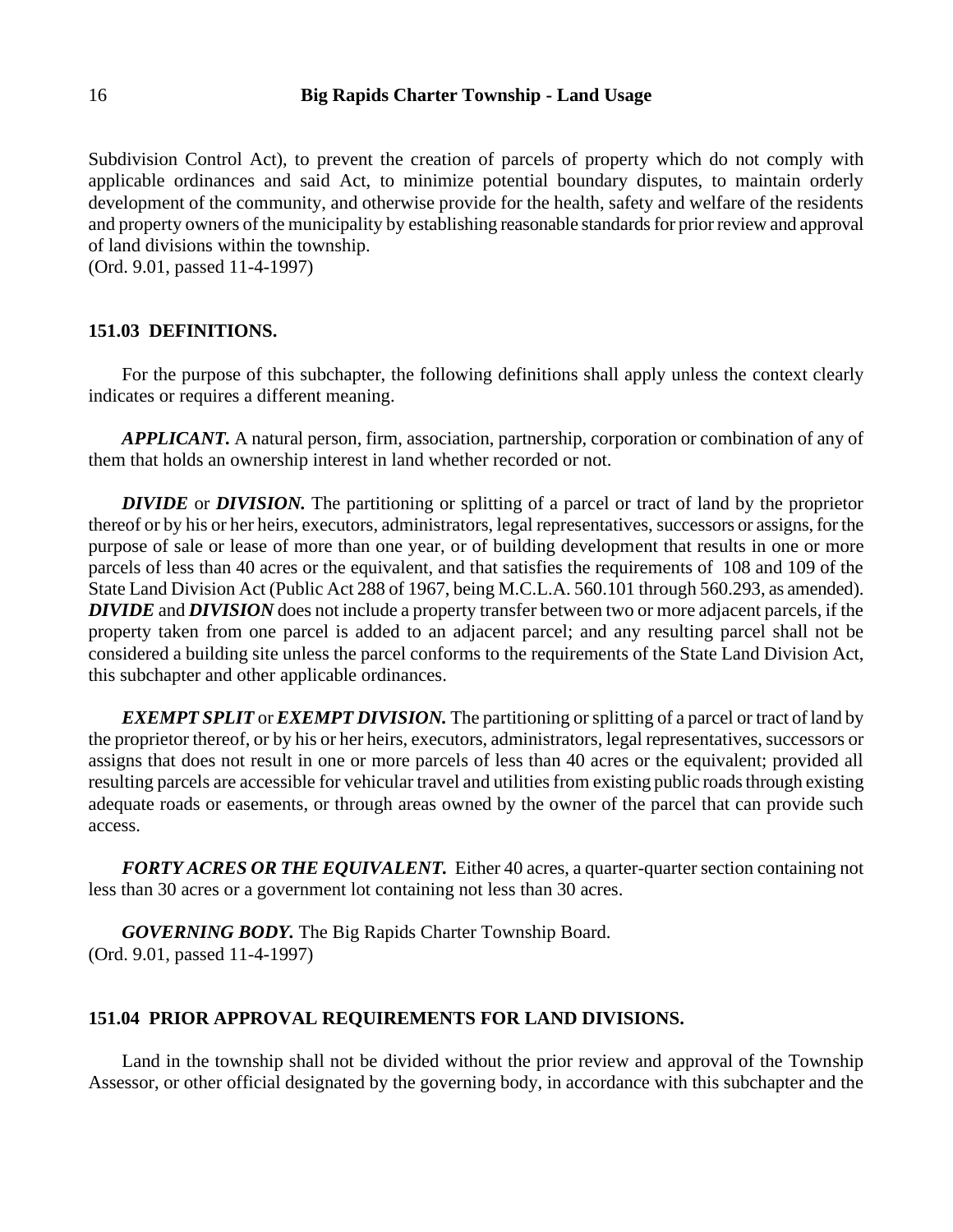State Land Division Act (Public Act 288 of 1967, being M.C.L.A. 560.101 through 560.293, as amended); provided that the following shall be exempted from this requirement:

(A) A parcel proposed for subdivision through a recorded plat pursuant to the State Land Division Act;

(B) A lot in a recorded plat proposed to be divided in accordance with the State Land Division Act; and

(C) An exempt split as defined in this subchapter. (Ord. 9.01, passed 11-4-1997)

## **151.05 APPLICATION FOR LAND DIVISION APPROVAL.**

An applicant shall file all of the following with the Township Assessor or other official designated by the governing body for review and approval of a proposed land division before making any division either by deed, land contract lease for more than one year, or for building development:

(A) A completed application form on such form as may be approved by the Township Board;

(B) Proof of fee ownership of the land proposed to be divided;

(C) A tentative parcel map drawn to scale including an accurate legal description of each proposed division, and showing the boundary lines, approximate dimensions, and the accessibility of each division from existing or proposed public roads for automobile traffic and public utilities;

(D) Proof that all standards of the State Land Division Act (Public Act 288 of 1967, being M.C.L.A. 560.101 through 560.293, as amended) and this subchapter have been met;

(E) The history and specifications of the land proposed to be divided sufficient to establish that the proposed division complies with 108 of the State Land Division Act (Public Act 288 of 1967, being M.C.L.A. 560.101 through 560.293, as amended);

(F) If a transfer of division rights is proposed in the land transfer, detailed information about the terms and availability of the proposed division rights transfer;

(G) Unless a division creates a parcel which is acknowledged and declared to be not a development site, all divisions shall result in buildable parcels with sufficient area to comply with all required setback provisions, minimum floor areas, off-street parking spaces, approved on-site sewage disposal and water well locations (where public water and sewer service is not available), access to existing public utilities and public roads, and maximum allowed area coverage of buildings and structures on the site. Declared agricultural land and land for forestry use shall not be subject to the foregoing as Adevelopment sites as provided in the State Land Division Act at 102; and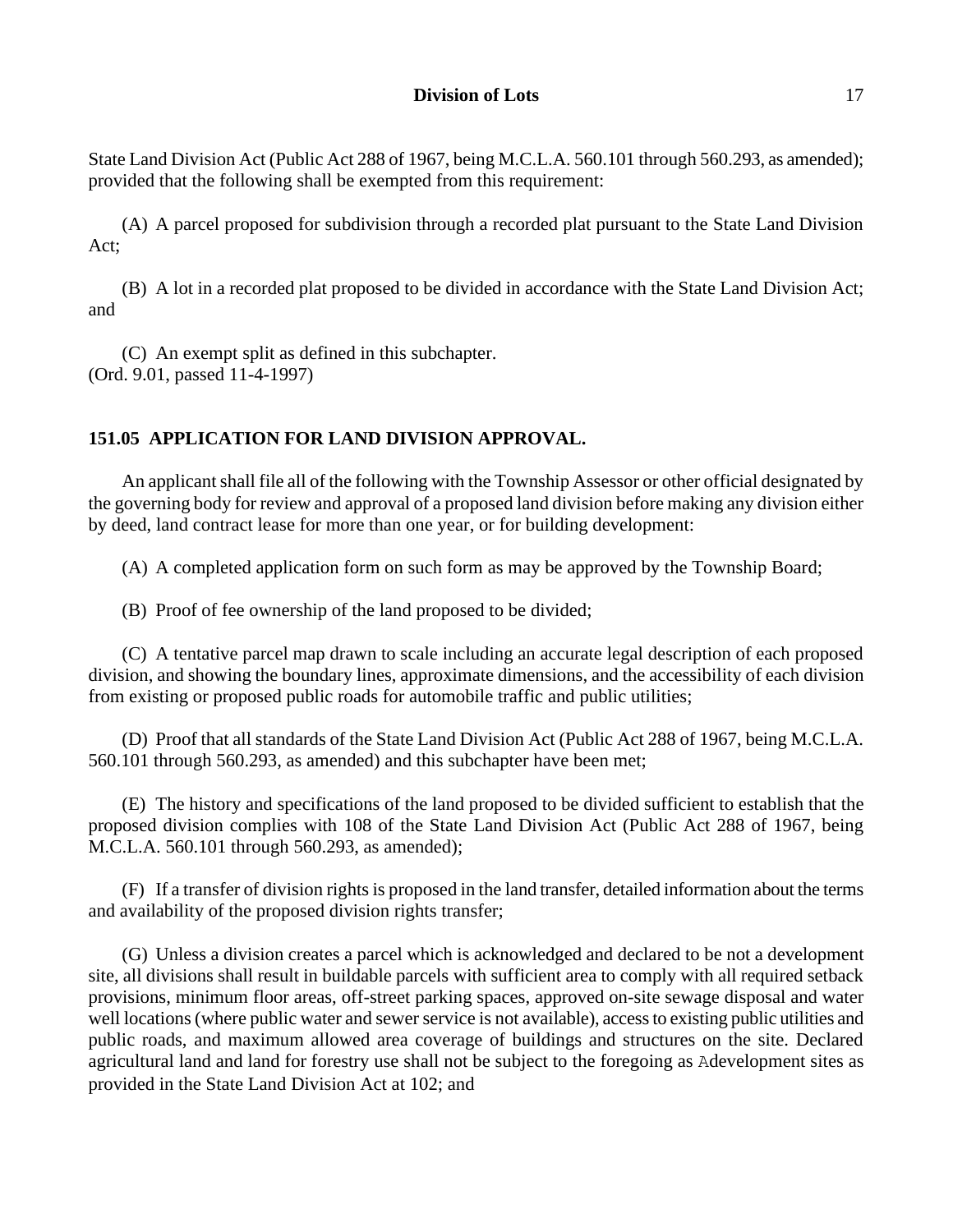(H) The fee as may from time to time be established by resolution of the governing body of the township for land division reviews pursuant to this subchapter to cover the costs of review of the application and administration of the subchapter and the State Land Division Act (Public Act 288 of 1967, being M.C.L.A. 560.101 through 560.293, as amended).

(Ord. 9.01, passed 11-4-1997) Penalty, see 151.99

## **151.06 PROCEDURE FOR REVIEW OF APPLICATIONS FOR LAND DIVISIONS APPROVAL.**

(A) The Assessor or other designee shall approve, approve with reasonable conditions to assure compliance with applicable ordinances and the protection of public health, safety and general welfare, or disapprove the land division applied for within 30 days after receipt of the application package conforming to this subchapter's requirements, and shall promptly notify the applicant of the decision and the reasons for any denial. If the application package does not conform to this subchapter's requirements and the State Land Division Act (Public Act 288 of 1967, being M.C.L.A. 560.101 through 560.293, as amended), the Assessor or other designee shall return the same to the applicant for completion and refiling in accordance with this subchapter and the State Land Division Act.

(B) Any person or entity aggrieved by the decision of the Assessor or designee may, within 30 days of said decision appeal the decision to the governing body of the township or such other body or person designated by the governing body which shall consider and resolve such appeal by a majority vote of said Board or by the designee at its next regular meeting or session affording sufficient time for a 20-day written notice to the applicant ( and appellant where other than the applicant) of the time and date of said meeting and appellate hearing.

(C) The Assessor or designee shall maintain an official record of all approved and accomplished land divisions or transfers. (Ord. 9.01, passed 11-4-1997)

#### **151.07 STANDARDS FOR APPROVAL OF LAND DIVISIONS.**

A proposed land division shall be approved if the following criteria are met:

(A) All the parcels to be created by the proposed land division(s) fully comply with the applicable lot (parcel), yard and area requirements or pertinent ordinances, including, but not limited to, minimum lot (parcel) frontage/width, minimum road frontage, minimum lot (parcel) area, and maximum lot (parcel) coverage and minimum setbacks for existing buildings/structures or have received a variance from such requirement(s) from the appropriate Zoning Board of Appeals;

(B) The proposed land division(s) comply with all requirements of the State Land Division Act (Public Act 288 of 1967, being M.C.L.A. 560.101 through 560.293, as amended) and this subchapter;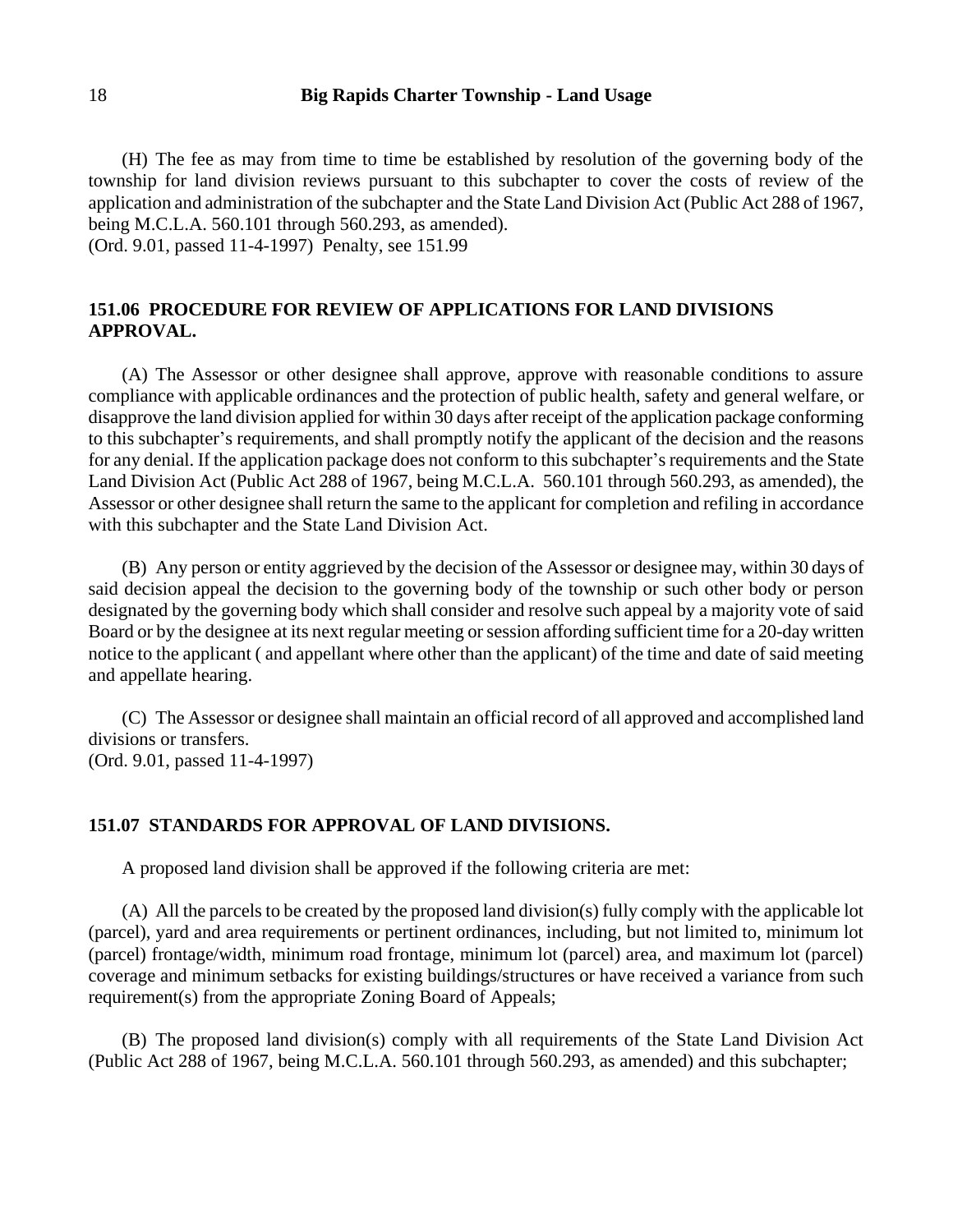#### **Division of Lots** 19

(C) All parcels created and remaining have existing adequate accessibility, or an area available therefor, to a public road for public utilities and emergency and other vehicles not less than the requirements of all applicable ordinances; and

(D) The ratio of depth to width of any parcel created by the division does not exceed a four to one ratio exclusive of access roads, easements or non-development sites. The depth of a parcel created by a land division shall be measured within the boundaries of each parcel from the abutting road right-of-way to the most remote boundary line point of the parcel from the point of commencement of the measurement. The width of a parcel shall be measured at the abutting road or right-of-way line, or as otherwise provided in any applicable ordinances. (Ord. 9.01, passed 11-4-1997)

## **151.08 CONSEQUENCE OF NONCOMPLIANCE WITH LAND DIVISION APPROVAL REQUIREMENTS.**

Any parcel created in noncompliance with this subchapter shall not be eligible for any building permits, or zoning approvals, such as conditional land use approval or site plan approval, and shall not be recognized as a separate parcel on the assessment roll. In addition, violation of this subchapter shall subject the violator to the penalties and enforcement actions set forth in 151.99, and as may otherwise be provided by law.

(Ord. 9.01, passed 11-4-1997)

### *PROCEDURES AND STANDARDS*

#### **151.20 APPROVAL REQUIRED.**

The division of a lot in a recorded plat in the township is prohibited, unless approved by the Township Assessor, following application to the Township Assessor. The application shall be filed with the Township Assessor and shall contain a drawing showing the dimensions and description of each part of the lot as proposed for dividing. The application shall also state the reasons for the proposed division. (Ord. 9, passed 5-7-1985)

## **151.21 DIVISION.**

(A) No lot in a recorded plat shall be divided into more than four parts, and the resulting lots shall be at least the minimum area required for building by the zoning ordinance in effect in the township at the time of application, for the district in which the platted lot is located. No building permit shall be issued, or any building construction commenced, unless the division has been approved by the Township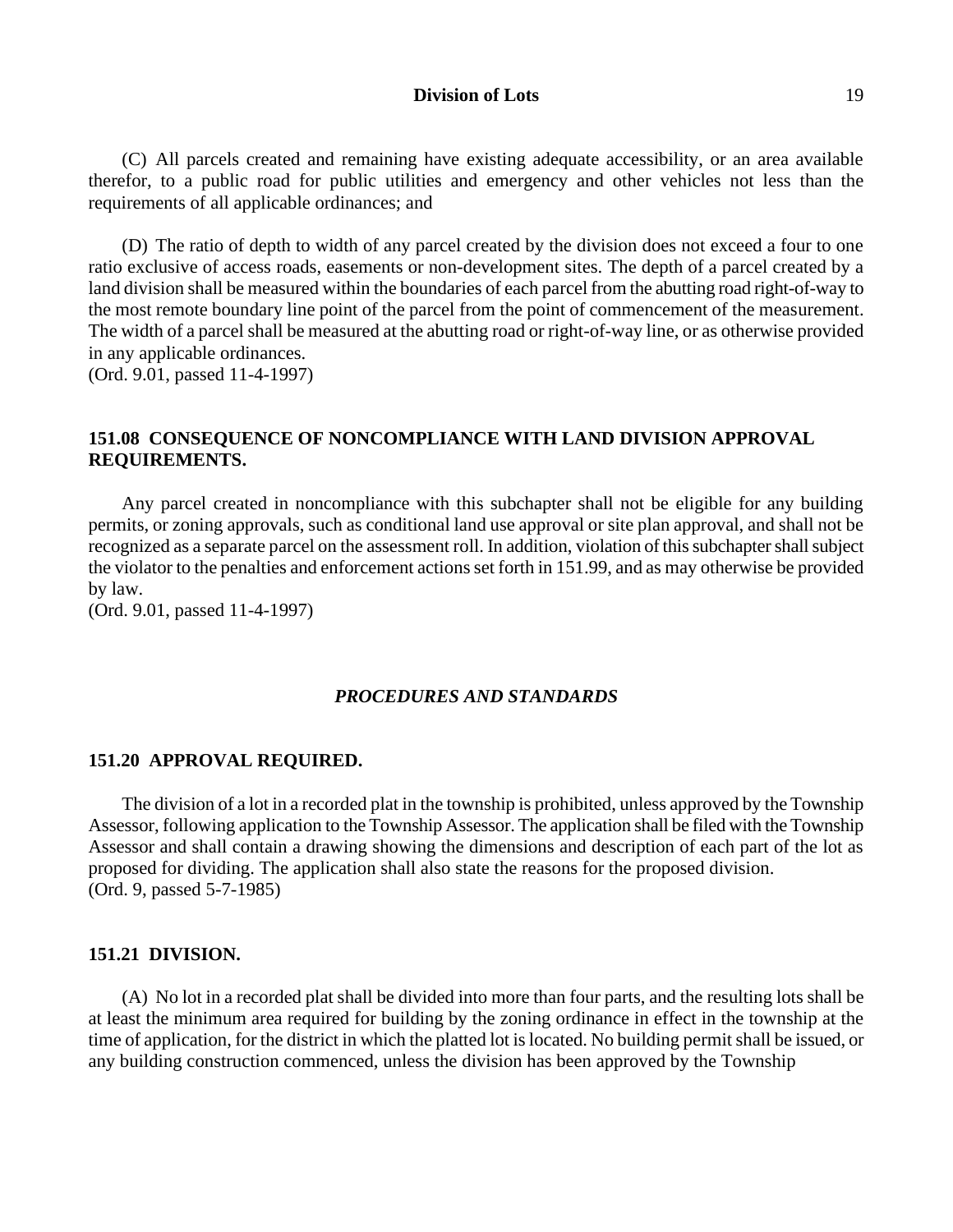Assessor, and the suitability of the land for building sites has been approved by the County Health Department.

(B) The division of a lot resulting in a smaller area than prescribed by division (A) above may be permitted by the Township Assessor, but only for the purpose of adding to the existing building site or sites. The application shall be in affidavit form and shall so state the intent of the division. (Ord. 9, passed 5-7-1985) Penalty, see 151.99

### **151.22 APPROVAL.**

Approval of the division of a lot in a recorded plat shall be contingent on an agreement in writing by the applicant that any sales contract, deed or any other document presented for recording at the office of the County Register of Deeds shall be accompanied by a copy of the written approval of the Township Assessor and a copy of the drawing of the lot as approved by the Township Assessor for dividing. (Ord. 9, passed 5-7-1985)

## **151.99 PENALTY.**

(A) Any person violating any provision of this chapter, for which no other penalty is provided, shall be subject to the penalty provisions of 10.99.

(B) (1) Any person who violates any of the provisions of 151.01 through 151.08 shall be deemed guilty of a misdemeanor and shall be punished by a fine of an amount as set by the Township Board from time to time or by imprisonment in the county jail for not to exceed 90 days or by both such fine and imprisonment.

(2) Any person who violates any of the provisions of 151.01 through 151.08 shall also be subject to a civil action seeking invalidation of the land division and appropriate injunctive or other relief. (Ord. 9.01, passed 11-4-1997)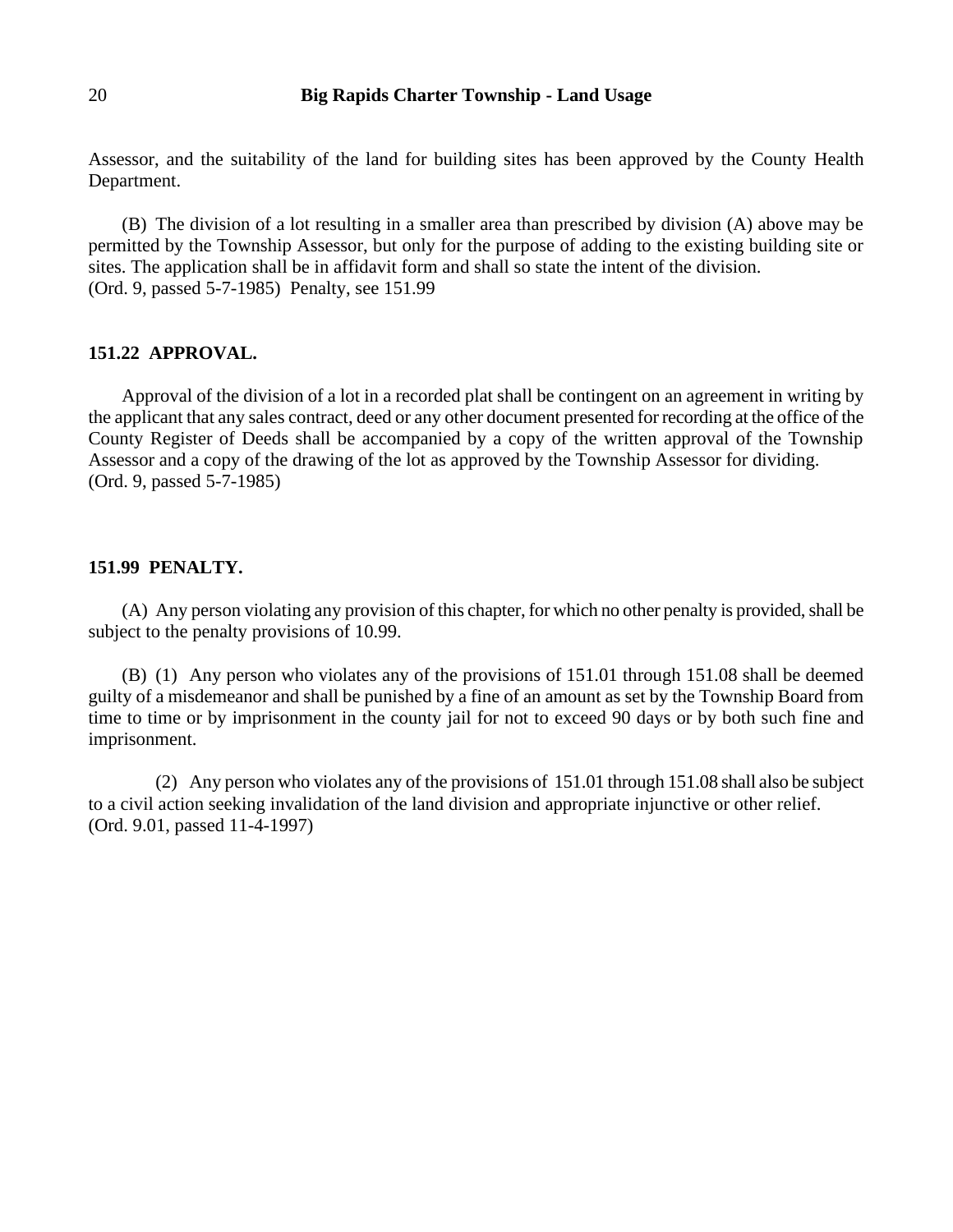#### **CHAPTER 152: FLOODPLAIN MANAGEMENT**

Section

- 152.01 Agency defined
- 152.02 Code appendix enforced
- 152.03 Designation of regulated flood prone hazard areas

#### **152.01 AGENCY DEFINED.**

Pursuant to the provisions of the State Construction Code, in accordance with 8b(6) of Public Act 230 of 1972, being M.C.L.A. 125.1501 through 125.1531, as amended, the Building Official of the township is hereby designated as the enforcing agency to discharge the responsibility of the township under Public Act 230 of 1972, being M.C.L.A. 125.1501 through 125.1531, as amended. The township assumes responsibility for the administration and enforcement of said Act throughout the corporate limits of the community adopting this chapter.

(Ord. 34, passed 1-6-2015)

#### **152.02 CODE APPENDIX ENFORCED.**

Pursuant to the provisions of the State Construction Code, in accordance with 8b(6) of Public Act 230 of 1972, being M.C.L.A. 125.1501 through 125.1531, as amended, Appendix G of the State Building Code shall be enforced by the enforcing agency within the jurisdiction of the community adopting this chapter. (Ord. 34, passed 1-6-2015)

#### **152.03 DESIGNATION OF REGULATED FLOOD PRONE HAZARD AREAS.**

The Federal Emergency Management Agency (FEMA) Flood Insurance Study (FIS) entitled *Mecosta County, Michigan (All Jurisdictions)* and dated February 4, 2015 and the Flood Insurance Rate Map(s) (FIRMS) panel number(s) of 26107C; 0127C, 0131C, 0133C, 0134C, 0151C, 0153C, 0154C, 0161C, 0162C, 0163C and 0164C dated February 4, 2015 are adopted by reference for the purposes of administration of the State Construction Code, and declared to be a part of 1612.3 of the State Building Code, and to provide the content of the AFlood Hazards section of Table R301.2(1) of the State Residential Code.

(Ord. 34, passed 1-6-2015)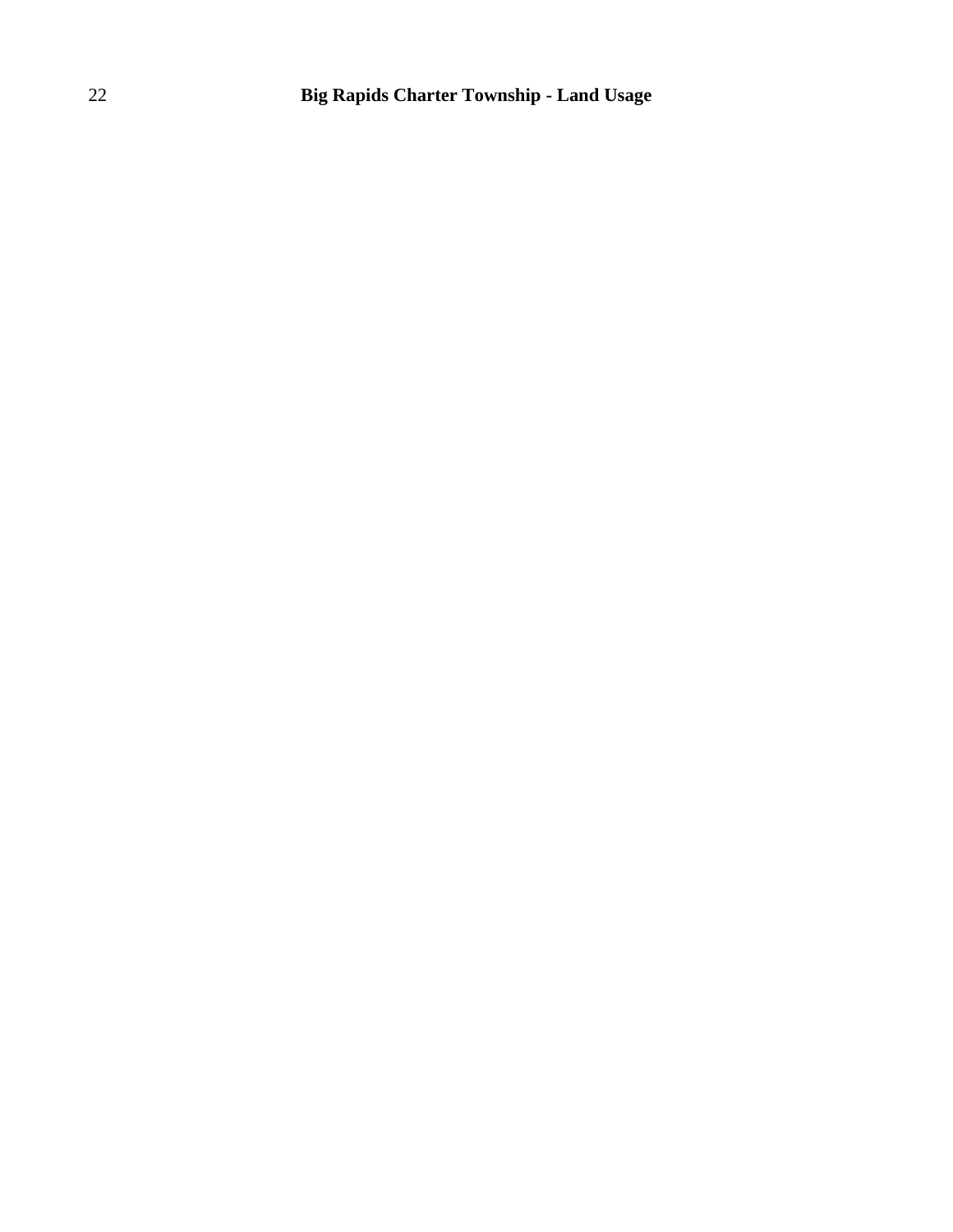## **CHAPTER 153: ZONING**

Section

#### *Preamble*

### 153.001 Purpose

153.002 Continuance of nonconforming uses and buildings

153.003 Essential service clause

#### *Districts*

153.015 Establishment of districts 153.016 A Residential District (uses and dimension regulations) 153.017 B Residential District (uses and dimension regulations) 153.018 Agricultural District (uses and dimension regulations) 153.019 Commercial District (uses and dimension regulations) 153.020 Industrial District 153.021 Highway Interchange District (HI)

### *Building Standards and Facilities*

153.035 Building standards and facilities

### *Nonconforming Uses*

153.050 Nonconforming use; generally

153.051 Alterations of a nonconforming use building

153.052 Building damage of a nonconforming use building

153.053 Discontinuance of nonconforming use

153.054 Completion of nonconforming buildings and structures

153.055 Substitution or expansion of nonconforming uses

## *Water and Sewage*

153.070 Water supply and sewage disposal facilities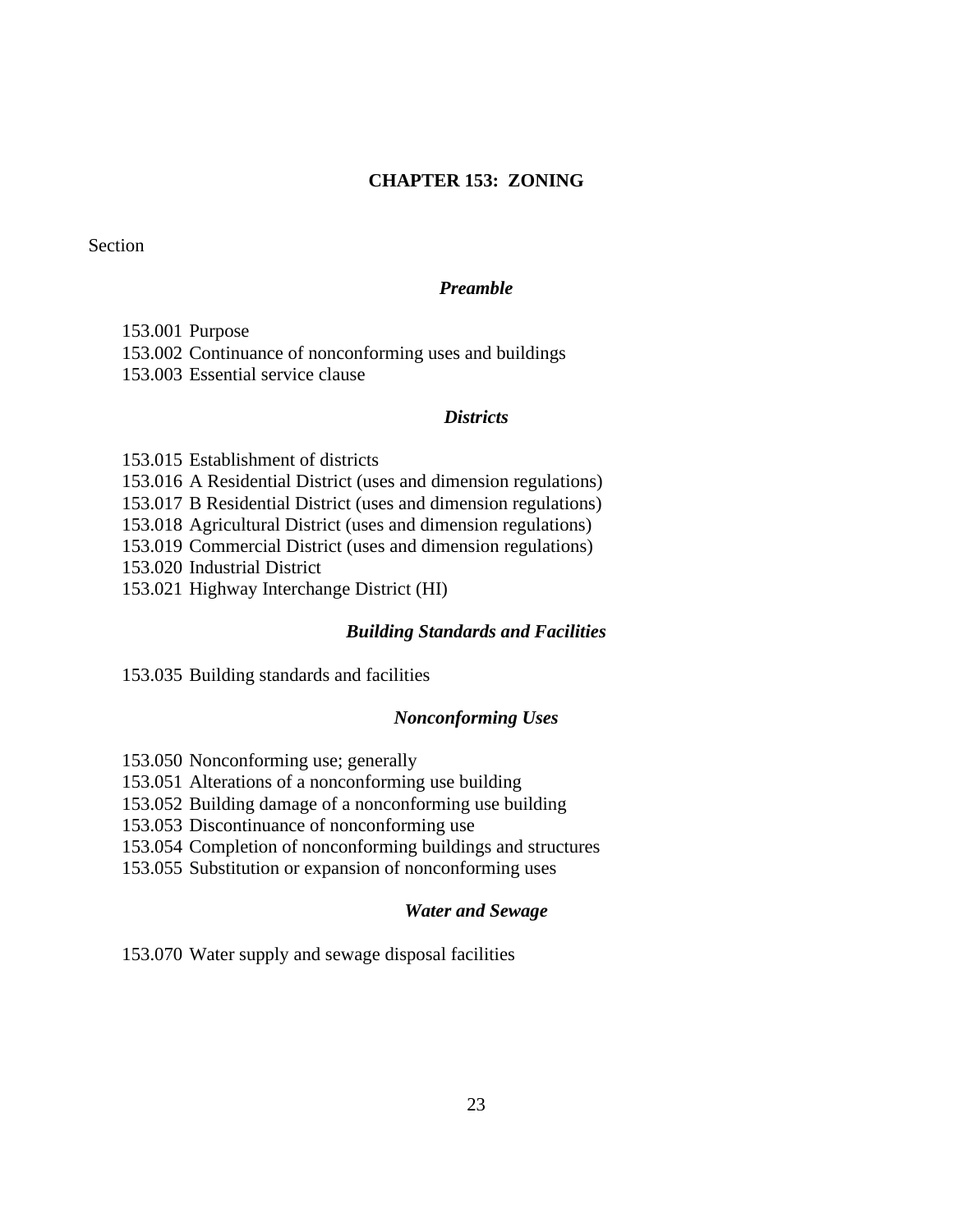## *Shoreland Regulations*

153.085 Shoreland regulations

## *Supplemental Regulations*

153.100 Restrictions of record 153.101 Automobile or travel trailers

153.102 Outdoor lighting regulations

## *Parking*

153.115 Vehicular parking space, access and lighting

## *Special Use Permits*

153.130 Uses by special permit

## *Planned Unit Development*

153.145 Intent

153.146 Modification powers

153.147 Application procedure

153.148 Review procedure

153.149 Open space preservation

## *Temporary Dwelling Structures*

153.160 Temporary dwelling structures 153.161 Regulations governing the location of junk yards

## *Advertising Signs*

153.175 Advertising signs 153.176 Uses and conditions 153.177 Exemptions 153.178 Sign permits

## *Site Use Design Standards*

153.190 Site use standards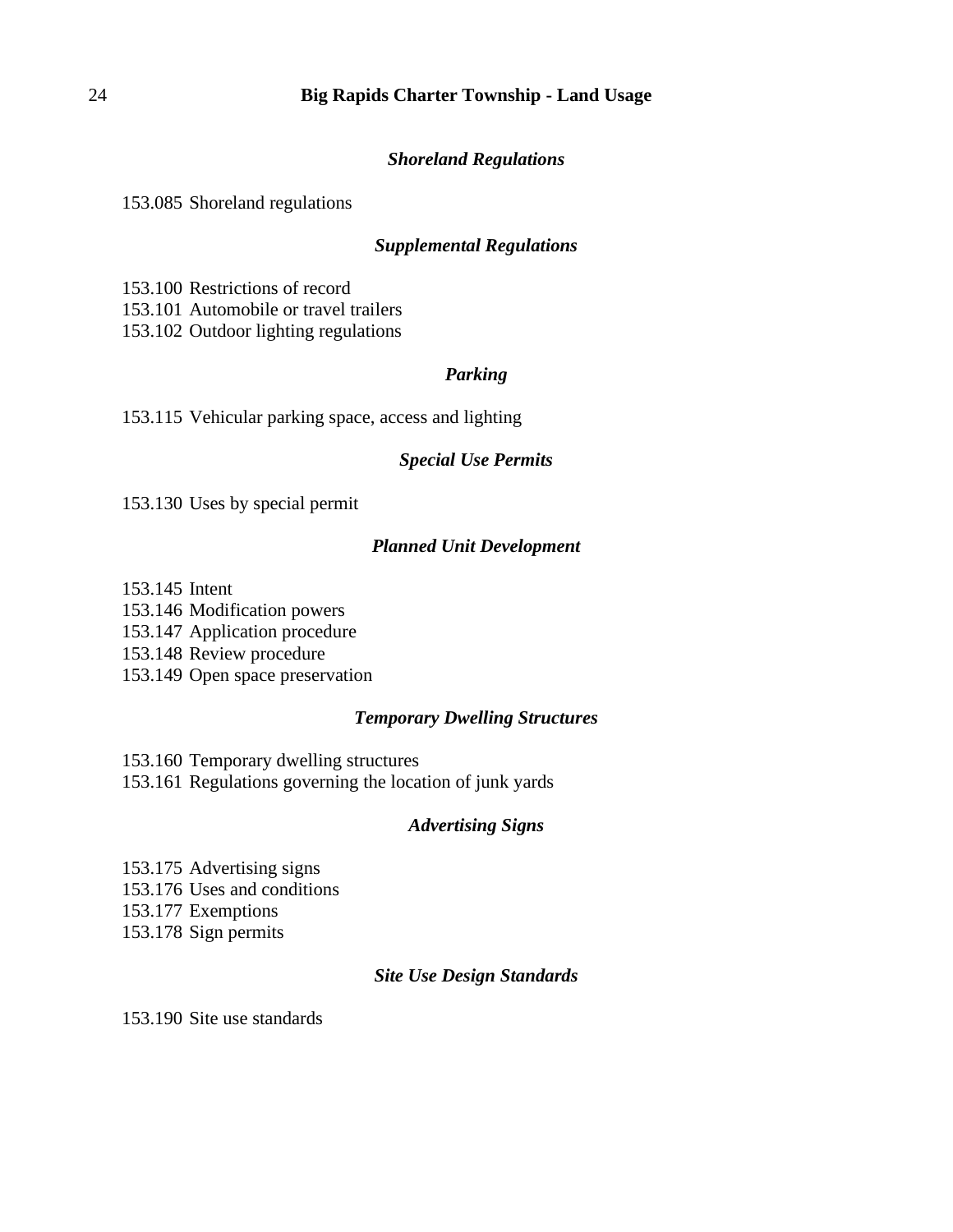### **Zoning** 25

#### *Mineral Mining Control*

153.205 Title

- 153.206 Interpretation, existing operation and restrictions
- 153.207 Definitions
- 153.208 License required

153.209 Licensing procedure

153.210 Application contents

153.211 Fees

- 153.212 Issuance of license
- 153.213 Conditions in license
- 153.214 Fencing and screening
- 153.215 Hours of operation
- 153.216 Road access
- 153.217 Road maintenance
- 153.218 Operation of use
- 153.219 Noise standards
- 153.220 Performance bond
- 153.221 Plan of operations
- 153.222 Transportation vehicle standards
- 153.223 Lighting
- 153.224 Drainage
- 153.225 Setbacks
- 153.226 Reclamation plan
- 153.227 General requirements
- 153.228 Termination and reclamation
- 153.229 Excavation/filling
- 153.230 Bank slopes
- 153.231 Vegetation
- 153.232 Cessation of mining
- 153.233 Remedies

## *Communication Towers*

153.245 Communication towers 153.246 Qualifying conditions

### *Sexually Oriented Businesses*

- 153.250 Purpose and findings
- 153.251 Uses subject to control
- 153.252 Definitions
- 153.253 Unlawful activities
- 153.254 Scienter required to prove violation or business liability
- 153.259 Penalty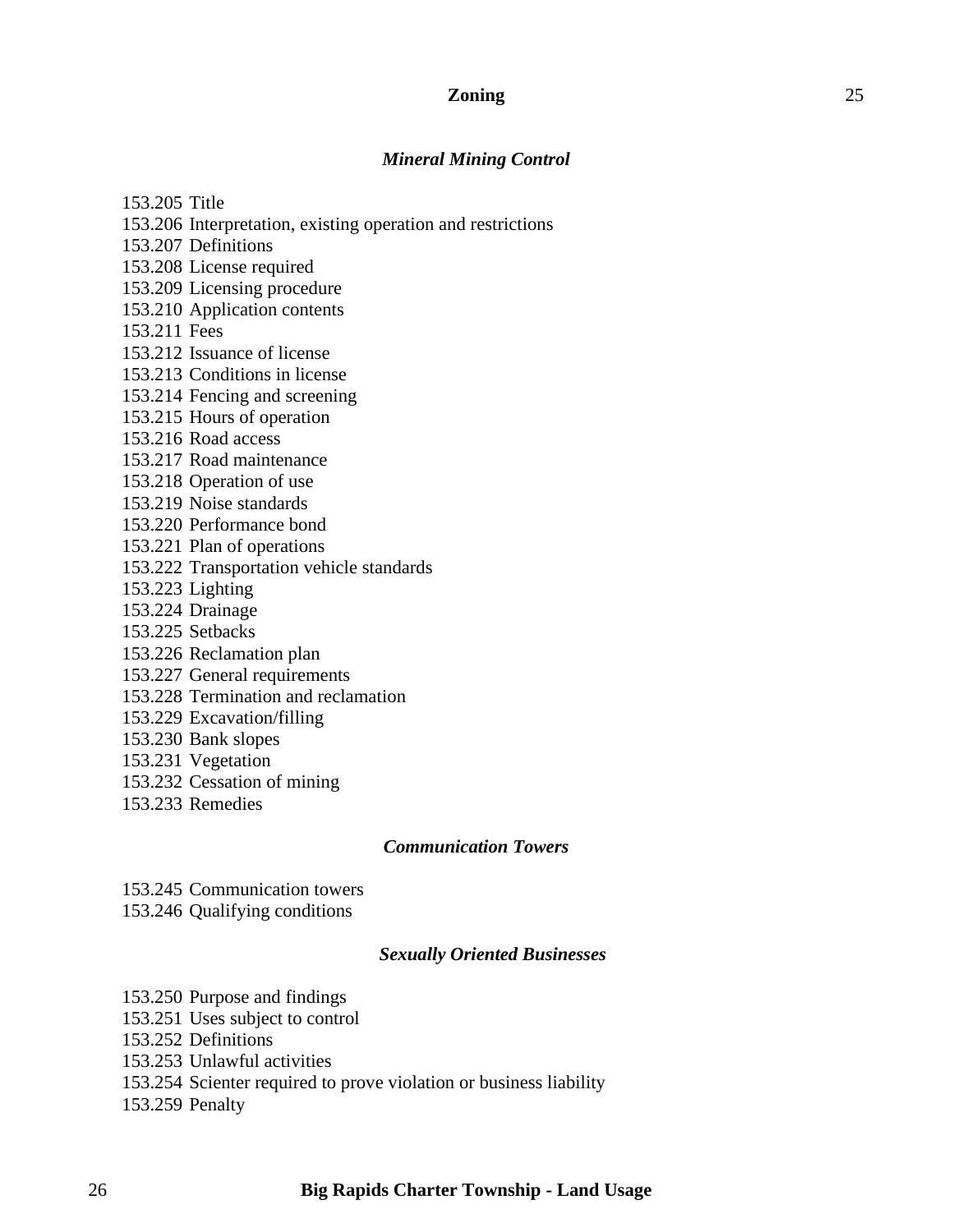## *Administration and Enforcement*

153.260 Zoning Administrator 153.261 Permits 153.262 Site plan review

## *Board of Appeals*

153.275 Organization 153.276 Meetings; powers and duties of Chairperson; records 153.277 Duties 153.278 Hearings and notices

## *Definitions*

153.290 Definitions

## *Legal Status*

153.305 Validity 153.306 Effective date 153.999 Penalty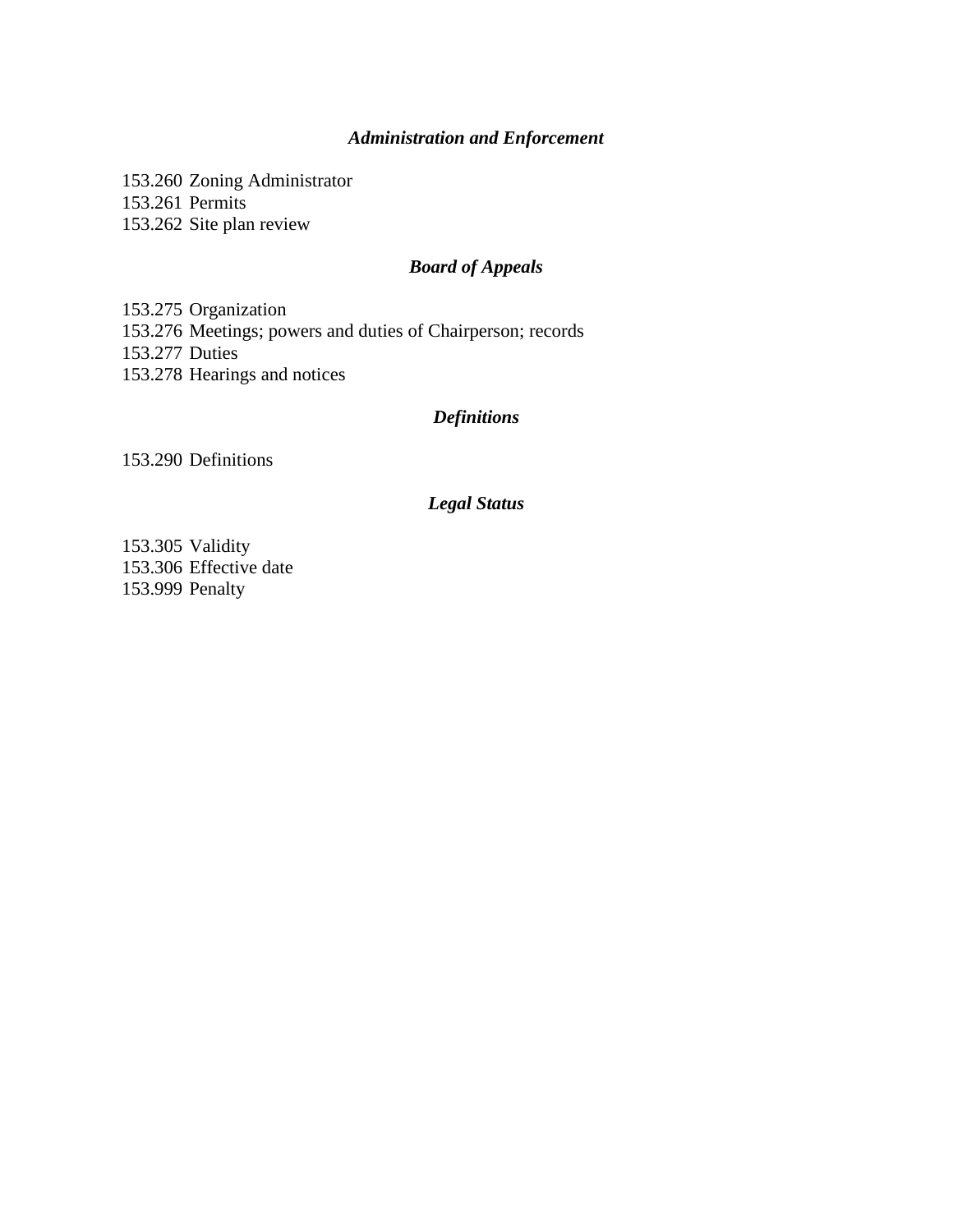### **Zoning** 27

### *PREAMBLE*

#### **153.001 PURPOSE.**

(A) To promote the public health, safety, morals and general welfare of the township;

(B) To encourage the use of lands in accordance with their characters and capabilities and to limit the improper use of land;

(C) To avoid overcrowding of land;

(D) To lessen congestion on the public roads;

(E) To reduce hazards to life and property; and

(F) To conserve expenditure of funds for public improvements and services to conform to the most advantageous use of land and resources. (Ord. 2, passed 8-12-1971; Ord. 3, passed 8-8-1974)

#### **153.002 CONTINUANCE OF NONCONFORMING USES AND BUILDINGS.**

The lawful use of any building, land or premises existing prior to the enactment of this chapter may be continued on such terms as hereinafter provided, (see 153.050) although such use does not conform to all of the provisions of this chapter or amendment. (Ord. 2, passed 8-12-1971; Ord. 3, passed 8-8-1974)

#### **153.003 ESSENTIAL SERVICE CLAUSE.**

The erection, construction, alteration or maintenance by public utilities or municipal departments or commissions, of overhead or underground gas, electrical, steam or water, distribution or transmission systems, collection, communication, supply or disposal systems, including mains, drains, sewers, pipes, conduits, wires, cables, fire alarm boxes, police call boxes, traffic signals, hydrants, towers, poles, electrical substations, gas regulator stations and other similar equipment and accessories in connection therewith, reasonably necessary for the furnishing of adequate service by such public utility or municipal department or commission or for the public health or safety or general welfare, shall be permitted as authorized by law and other ordinances of the county and the township in any use district, it being the intention hereof to exempt such erection, construction, alteration and maintenance from the application of this chapter. (Ord. 2, passed 8-12-1971; Ord. 3, passed 8-8-1974)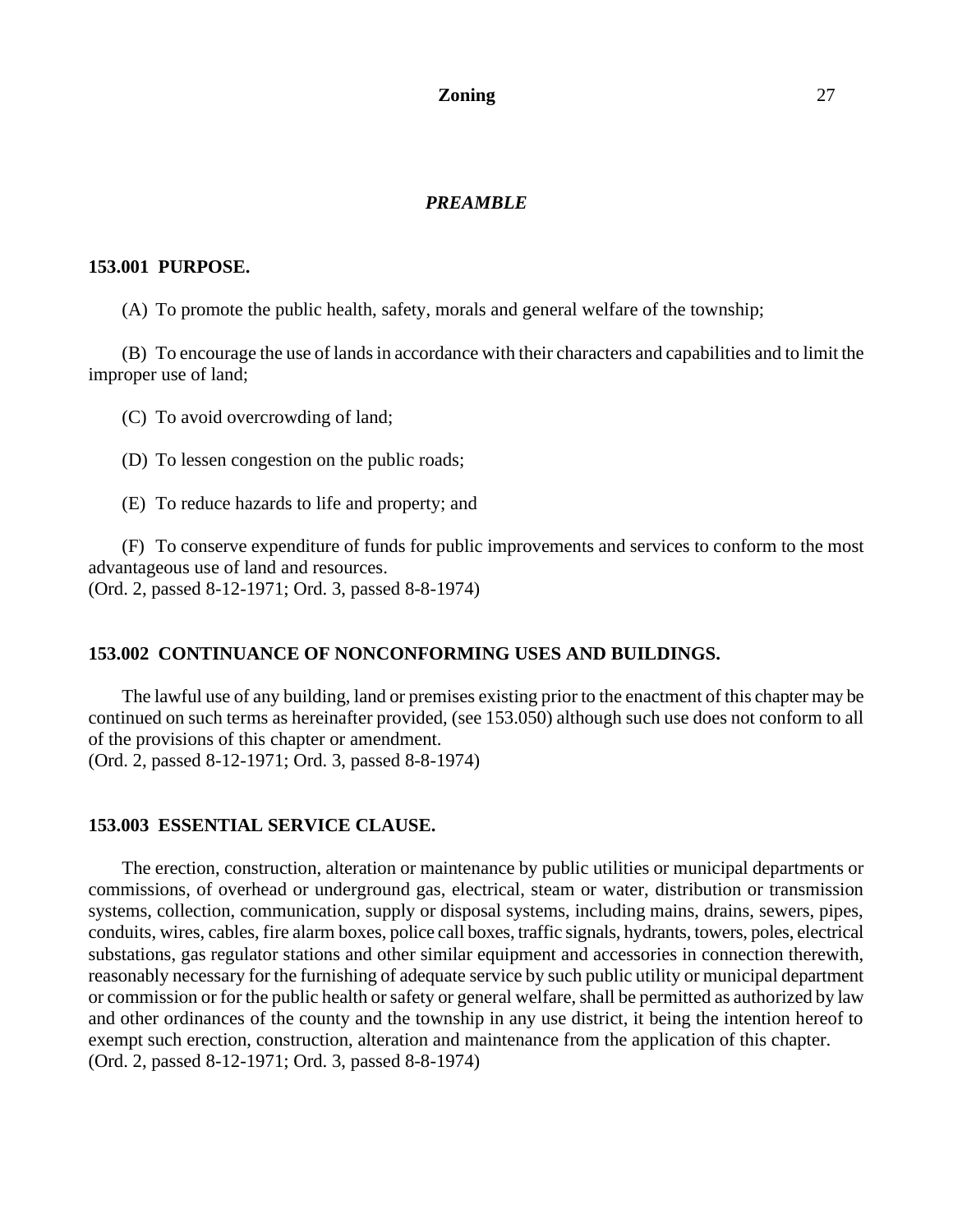## *DISTRICTS*

## **153.015 ESTABLISHMENT OF DISTRICTS.**

(A) The unincorporated portion of the township is hereby divided into the following land use districts:

- (1) A-Residential District;
- (2) B-Residential District;
- (3) Commercial District;
- (4) Industrial District;
- (5) Highway Interchange District; and
- (6) Agricultural District.

(B) Said districts are bounded on a map entitled Land Use Map of Big Rapids Charter Township, Michigan, which map is made part of this chapter.

(C) The districts above designated are described as in Big Rapids Township, Mecosta County, Michigan, as follows:

(1) *A-Residential District.*

(a) Section 1: The E  $1/2$  of the NE  $1/4$  and the E  $1/2$  of the SE  $1/4$ ;

(b) Section 2: The part of the SE 1/4 outside the city limits of the City of Big Rapids;

(c) Section 10: The E  $1/2$  of the NW  $1/4$ ; the part of the S  $1/2$ , lying outside of the limits of the City of Big Rapids; the E 1/2 of the NE 1/4 of the NW 1/4 of the NW 1/4 and the SW 1/4 of the NW  $1/4$ :

(d) Section 12: All of the NE  $1/4$  and the E  $1/2$  of the NW  $1/4$ ;

(e) Section 13: The part of the S 1/2 of the S 1/2 of the SW 1/4 lying west of the Old Millpond Road;

(f) Section 14: The part of the S 1/2 of the S 1/2 of the SE 1/4 lying east of the Muskegon River;

(g) Section 15: All the section lying outside of the limits of the City of Big Rapids;

(h) Section 21: The E  $1/2$  of the SE  $1/4$ ;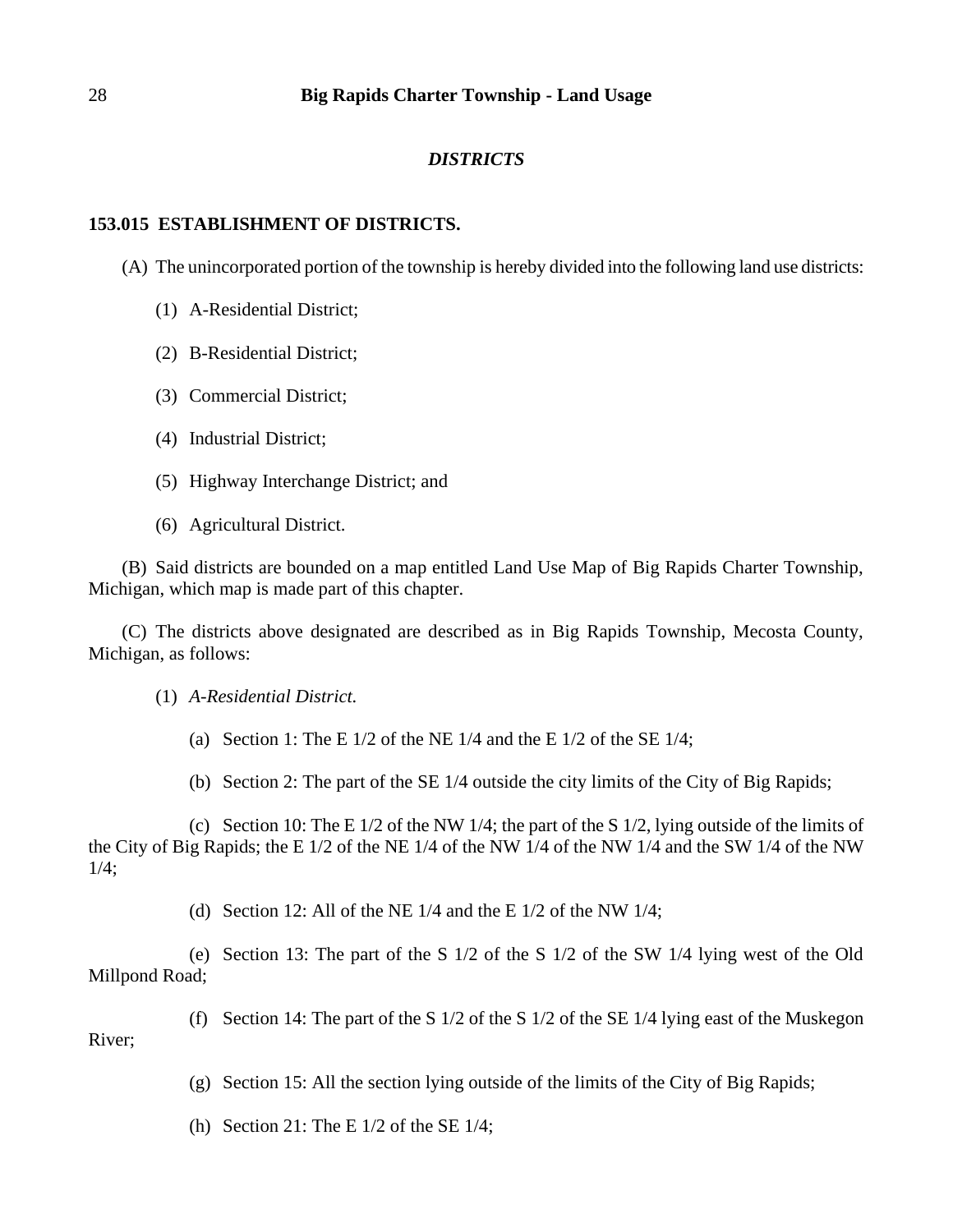#### **Zoning** 29

(i) Section 22: All that part of the NE 1/4 lying outside the city limits of the City of Big Rapids, the entire NW 1/4, the entire SW 1/4 and the W 1/2 of the SE 1/4;

(j) Section 23: All that part of Section 23 lying north and east of the Muskegon River;

(k) Section 24: All of the W 1/2 of the W 1/2 of Section 24 lying north of the Muskegon River, except that part lying east of the centerline of the Old Millpond Road;

(l) Section 25: All of Section 25;

(m) Section 26: NW 1/4 of the SE 1/4;

(n) Section 27: That portion of the NE 1/4 platted as Gilbert Manor and the N 1/2 of the NW

 $1/4$ :

(o) Section 33: E 1/2 of NW 1/4 and the W 1/2 of the NE 1/4; and

(p) Section 36: All that part of Section 36 lying east of the Muskegon River.

(2) *B-Residential District.*

(a) Section 13: That part lying south of Fifteen Mile Road; that part of the E 1/2 of the SE 1/4 of the SE 1/4 lying north of Fifteen Mile Road; SE 1/4 of the NW 1/4 of the NW 1/4; and the W 1/2 of the NE 1/4 of the NW 1/4 of the NW 1/4;

(b) Section 24: All of the E 1/2 lying east of the Muskegon River; that part of the NE 1/4 of the NW 1/4 lying south of Fifteen Mile Road and east of the White Pine Trail State Park; and

(c) Section 36: All of Section 36 lying west of Muskegon River, except the NW 1/4.

(3) *Commercial District.*

(a) Section 3: That part of the NW 1/4 lying north of Northland Drive; the S 1/2 of the SW 1/4 of SE 1/4; and the S 1/2 of the N 1/2 of the SW 1/4 of the SE 1/4 including all the lots of the Brown's Addition not in the city and portions of the Chew's Farm Addition; a parcel 200 feet N & S and 503.5 feet E & W in the far NE corner of the NW 1/4 of the NW 1/4; and a parcel 238.5 feet of the E & W and 365.5 feet N & S in the far SE corner of the NW 1/4;

(b) Section 12: All of the S 1/2 of the SW 1/4;

(c) Section 13: The NE  $1/4$  of the NW  $1/4$ ; and the E  $1/2$  of the NE  $1/4$  of the NW  $1/4$  of the NW 1/4;

(d) Section 22: The E  $1/2$  of the SE  $1/4$ ;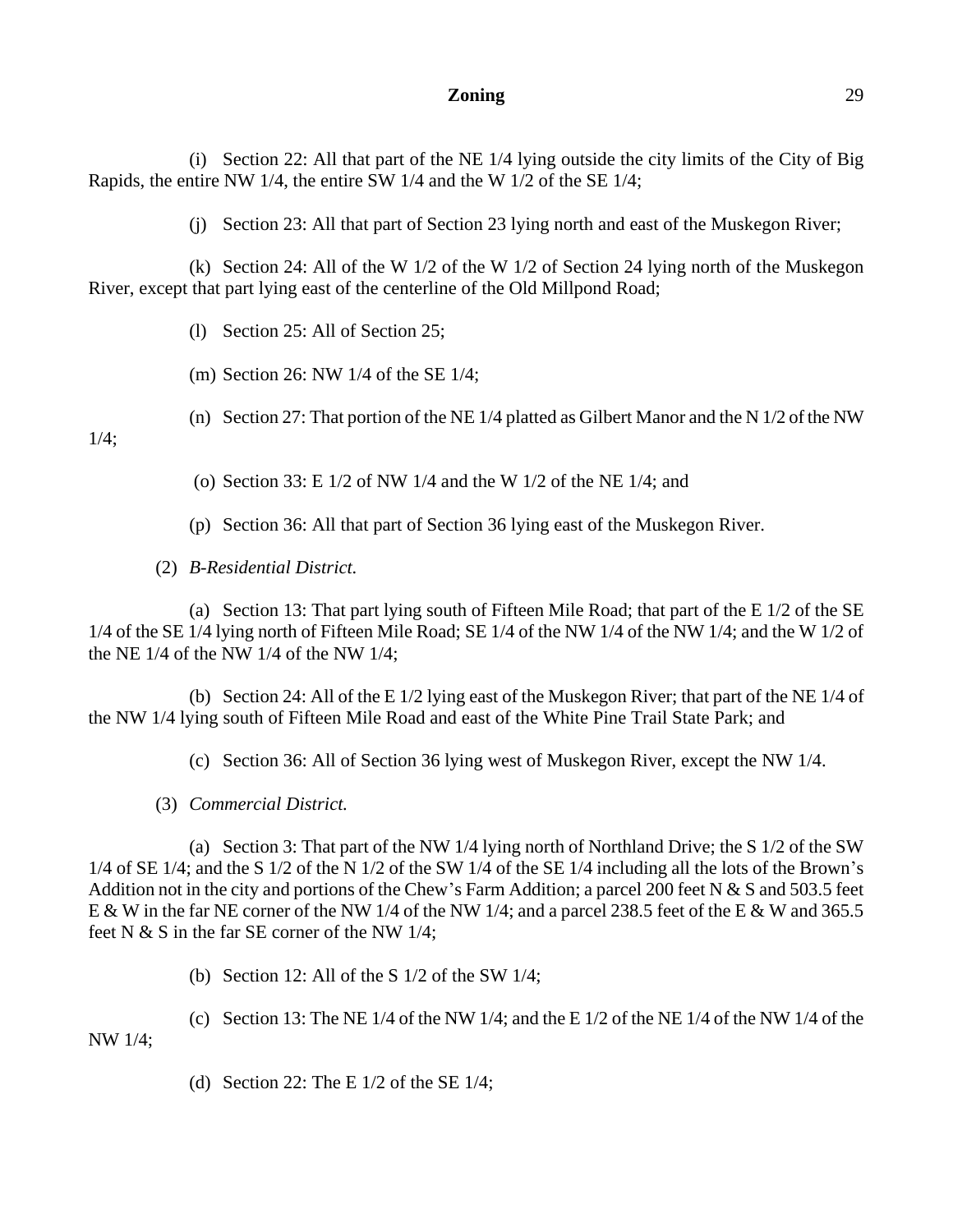(e) Section 23: The W 1/2 of the SW 1/4 lying south of the city limits of the City of Big Rapids, the N 1/2 of the NE 1/4 of the SW 1/4 lying south of the Muskegon River, and the SW 1/4 of the NE 1/4 of the SW 1/4;

(f) Section 26: The SW 1/4 and the W 1/2 of the NW 1/4; and

(g) Section 27: A parcel of land commencing at the NE Section Corner of Section 27, thence south along the west right-of-way of Northland Drive 275 feet, thence west parallel with the north section line 300 feet, thence north parallel with the right-of-way of Northland Drive 275 feet, thence east along the north section line 300 feet to the point of beginning.

(4) *Industrial District.*

(a) Section 3: The part of the NW 1/4 lying south and west of Northland Drive, excluding a partial 200 feet N & S and 503.5 feet E & W in the far NE corner of the NW 1/4 of the NW 1/4, and also excluding a partial 238.5 feet E & W and 365.5 feet N & S in the far SE corner of the NW 1/4; the NE 1/4 of the SW  $1/4$ ; the N  $1/2$  of the NW  $1/4$  of the SW  $1/4$ ; the SE  $1/4$  of the NW  $1/4$  of the SW  $1/4$ ; all the part of the N 1/2 of the N 1/2 of the SE 1/4 lying W of Northland Drive; all the part of the NW 1/4 of the SE1/4 lying west of Northland Drive; a part of the SW 1/4 beginning 0 degrees, 49 minutes W 50 feet of the SE corner of the SW 1/4 of the NW 1/4 of the SW 1/4, thence 34 degrees, 52 minutes W 395.8 ft., thence 62 degrees, 25 minutes 450 feet, thence N 24 degrees, 23 minutes E to N line of the SW 1/4 of the NW 1/4 of the SW 1/4, thence E to the 1/16 quarter line, thence S to the point of beginning;

- (b) Section 4: The N 1/2;
- (c) Section 5: The part of the NE 1/4 east of U.S. 131 Expressway; and

(d) Section 12: The part of the SW 1/4 of the NW 1/4 not in the limits of the City of Big Rapids.

## (5) *Highway Interchange District.*

(a) Section 16: The SW 1/4; the N 1/2 of the SE 1/4; and the W 1/2 of the W 1/2 of the SW 1/4 of the SE 1/4;

- (b) Section 17: The E 1/2 of the SE 1/4;
- (c) Section 20: The E 1/2 of the NE 1/4; and
- (d) Section 21: The NW 1/4; and the W 1/2 of the W 1/2 of the NW 1/4.

(6) *Agricultural District.* All land in the unincorporated portion of Big Rapids Township not described in the other districts.

(Ord. 2, passed 8-12-1971; Ord. 2.01, passed 3-6-1973; Ord. 2.02, passed 3-6-1973; Ord. 2.03, passed 9-4-1973; Ord. 3, passed 8-8-1974; revised 9-9-2015)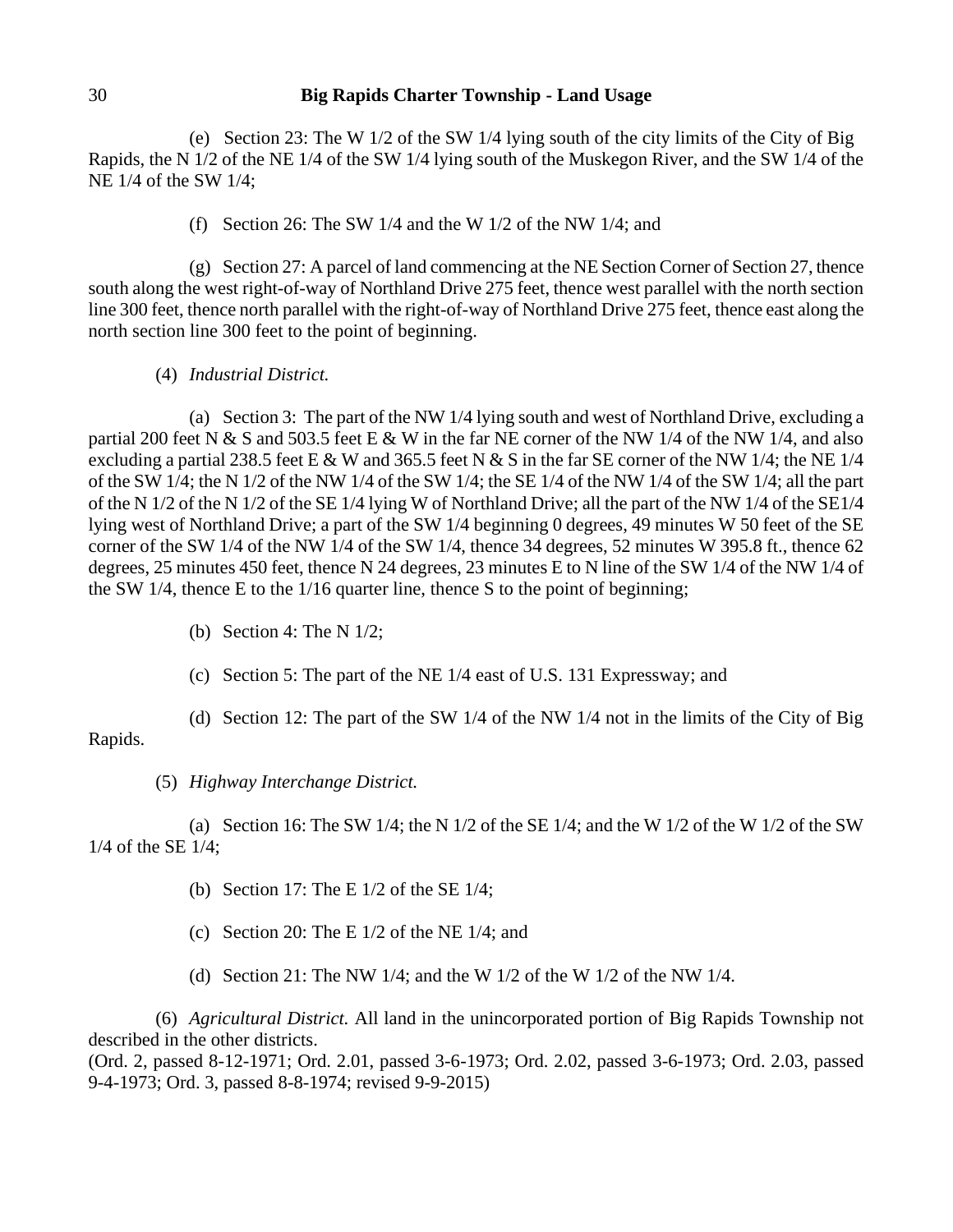## **Zoning** 31

## **153.016 A-RESIDENTIAL DISTRICT (USES AND DIMENSION REGULATIONS).**

The following uses and dimension regulations shall apply in A-Residential District.

(A) *Permitted uses.*

- (1) One-family dwellings;
- (2) Two-family dwellings;

(3) Gardening, farming and small household pets but not including the commercial raising of animals;

(4) Office of a physician, lawyer, dentist, veterinarian or other professional person residing on the premises; and

(5) Churches or schools subject to the provisions of 153.130.

(B) *Permitted accessory uses.*

(1) Any other structure or use clearly accessory and incidental to a permitted use but not including an additional dwelling unit;

(2) Parking for automobiles owned and used by a person(s) residing on the premises, but not including more than two commercial vehicles per lot; and

(3) The keeping of not more than one person as a tenant in each dwelling unit.

(C) *Minimum lot size.*

(1) Forty-three thousand five hundred and sixty square feet for any lot, provided that existing separately owned lots and platted lots may be accepted from this restriction, but such lots shall not be used for building purposes unless they contain at least:

(a) Fifteen thousand square feet; and

(b) Eighteen thousand square feet for two-family dwellings.

(2) Any lots in subdivisions platted before the adoption of the Big Rapids Township Zoning Ordinance on August 16, 1974, shall be exempt from the 15,000 square feet minimum requirement.

(D) *Minimum street frontage.* One hundred sixty-five feet, provided that existing separately owned lots and platted lots may be excepted from this restriction.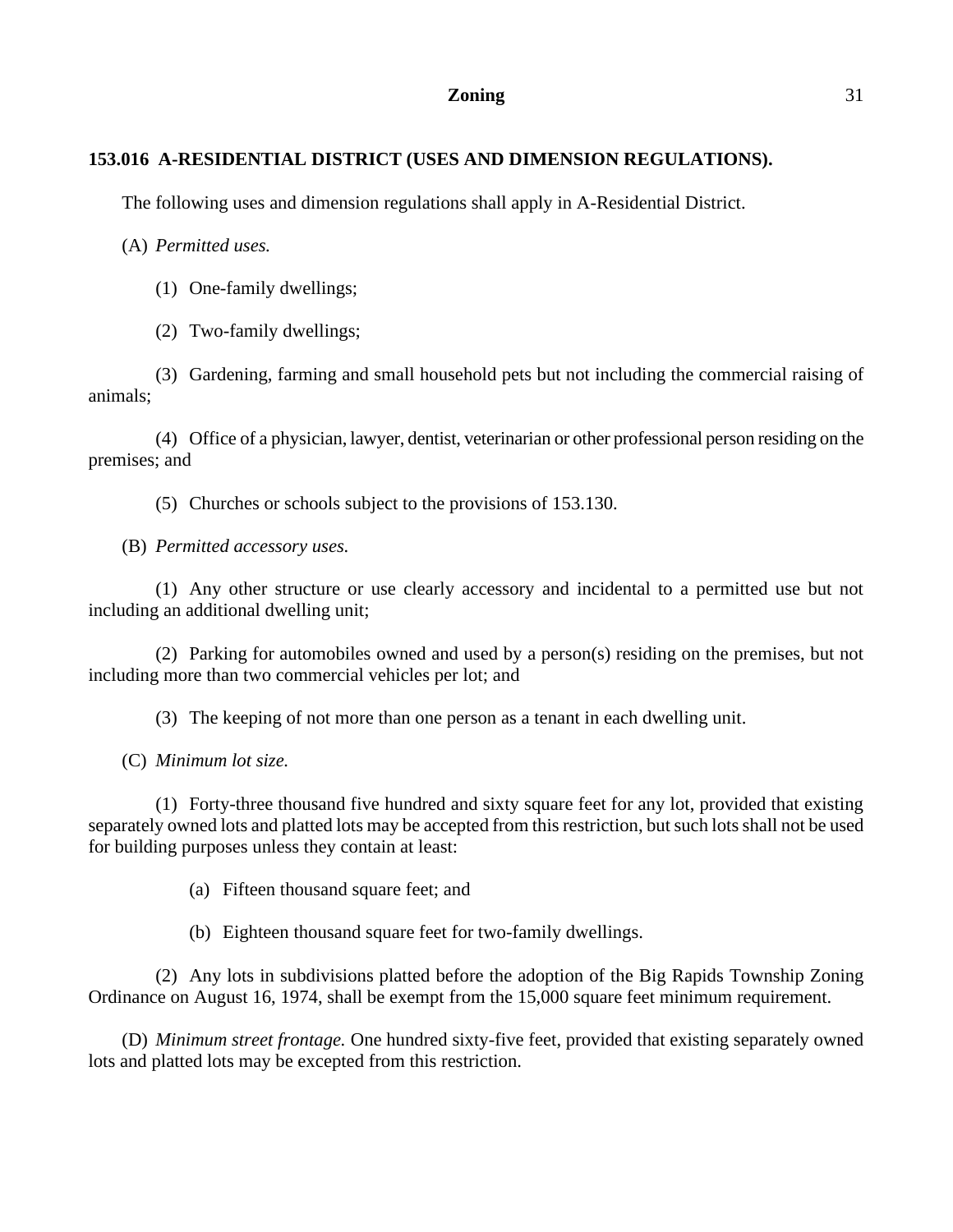(E) *Minimum yard depth for principal structures.*

(1) (a) *Front.* Fifty feet from the front of the house structure to the nearest road or street rightof-way line. The right-of-way line shall be the line 33 feet from the road or street centerline, or further, if so established by easement grant and surveyed.

(b) *Side.* Fifteen feet from the side of the structure to the side lot line. Small accessory buildings: eight feet from the side of the structure to the side lot line. A small accessory building is building 150 square feet or less no higher than 12 feet at the peak.

(c) *Rear.* Fifty feet from the rear of the house structure to the rear lot line. Accessory buildings 15 feet from the rear of the structure to the rear lot line.

(2) Existing separately owned lots and platted lots may be excepted from the above requirements, but in such cases the front of the house structure shall not be less than 60 feet from the centerline of the road or street, the side lot distance shall not be less than eight feet and the rear lot distance shall not be less than 25 feet, providing such modifications do not violate the intent of this chapter.

(F) *Floor area requirement.*

(1) Single-family dwellings shall contain not less than 960 square feet of floor area, two-thirds of which shall be on the main floor in multi-level dwellings.

(2) Two-family dwellings shall have not less than 800 square feet of floor area for each dwelling unit, two-thirds of which shall be on the main floor in multi-level dwellings.

(3) All areas referred to are exclusive of any attached garage, open porch or other open attached structure.

(G) *Mobile homes.* No mobile homes shall be permitted, placed or erected in A Residential District. Travel trailers and other mobile homes designed for travel and not designed for semi-permanent placement on the land may be temporarily stored on the owner1s premises.

(H) *Other uses.* No other use of structures and no other dimensions shall be permitted in A Residential District, except as stated in this section.

(Ord. 3, passed 8-8-1974; Ord. 3.04, passed 11-23-1976; Ord. 3.16, passed 6-1-1982; Ord. 3.28, passed 10-3-2000)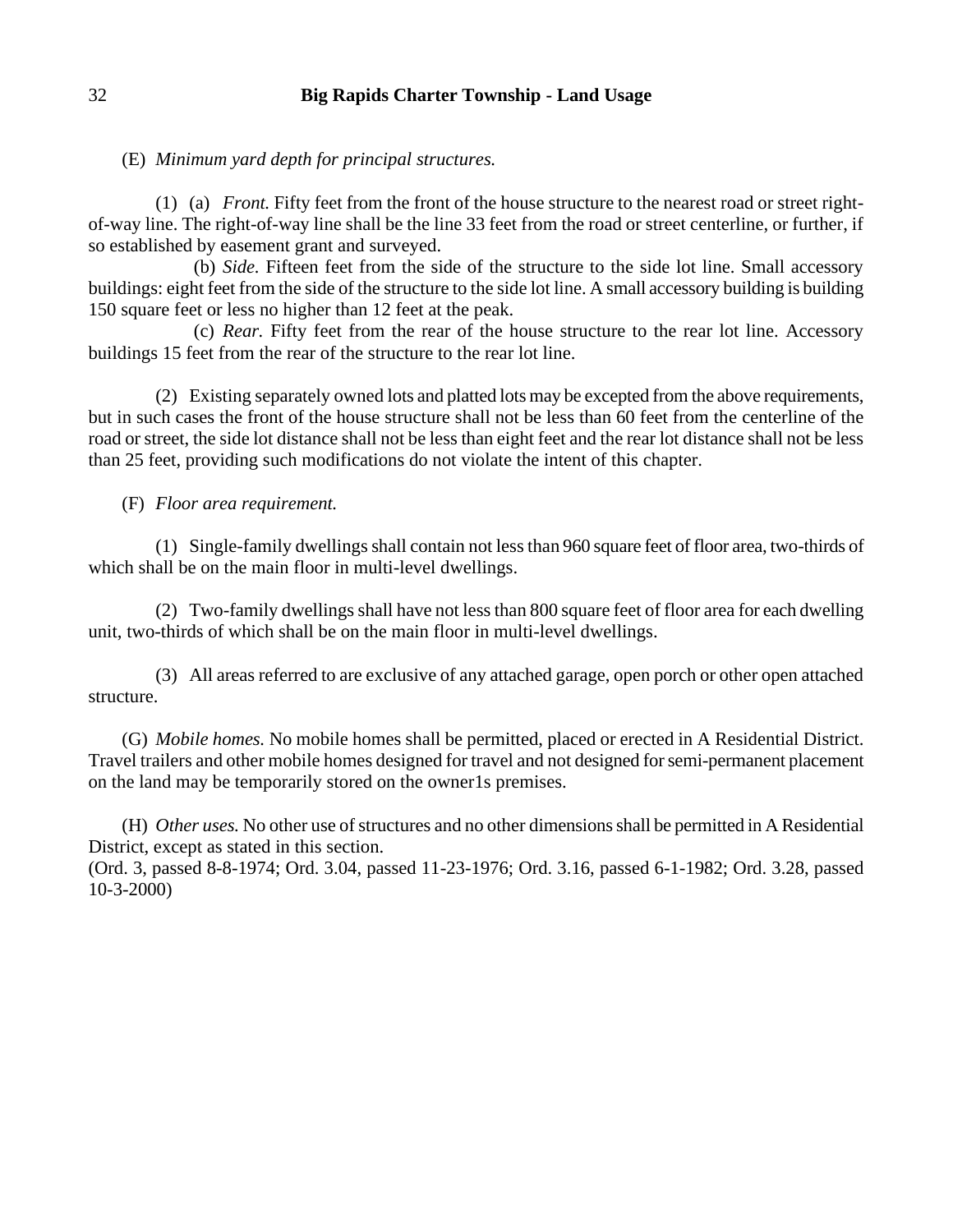### **Zoning** 33

## **153.017 B-RESIDENTIAL DISTRICT (USES AND DIMENSION REGULATIONS).**

The following uses and dimension regulations shall apply in B-Residential District.

(A) *Permitted uses.*

- (1) Single-family dwellings;
- (2) Two-family dwellings;
- (3) Boarding houses or rooming houses subject to the provision of 153.130;
- (4) Multi-family dwellings;

(5) Gardening, farming and small household pets, but not including the commercial raising of animals;

(6) Nursing or convalescent homes or homes for the aged or infirm or indigent;

(7) Office of a physician, lawyer, dentist, veterinarian, surveyor, architect or other professional person resident on the premises;

(8) Manufacturing and sale of handicraft, or home-craft products, providing that such products are manufactured and sold by a person residing on the premises and not employing more than one employee;

(9) Churches or schools subject to the provisions of 153.130;

(10) Year-round mobile home parks licensed annually by the state shall be allowed in B Residential District by special permit from the Zoning Board, subject to the provisions of 153.130; and

(11) Mobile homes not in mobile home parks, shall be subject to the provisions of 153.035.

(B) *Permitted accessory uses.*

(1) Any other structure or use clearly accessory and incidental to a permitted use, but not including an additional dwelling unit; and

(2) Parking for automobiles owned and used by a person(s) residing on the premises, but not including more than two commercial vehicles per family dwelling.

(C) *Minimum lot size.*

(1) Fifteen thousand square feet for single-family dwellings, existing separately owned lots, and platted lots excepted;

(2) Eighteen thousand square feet for two-family dwellings;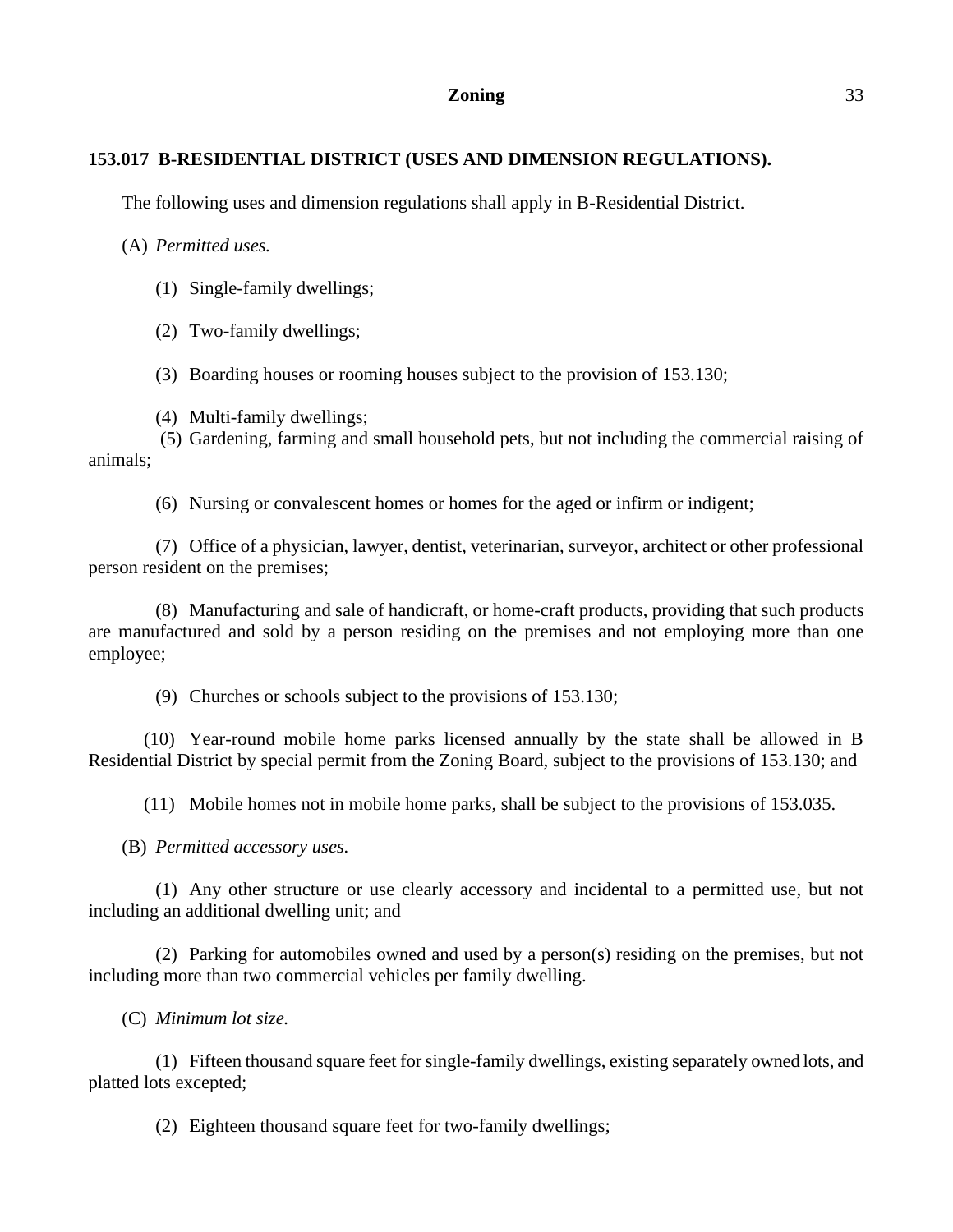(3) Seven thousand five hundred square feet per family unit of multi-family dwellings; and

(4) For parcels where both public sanitary sewer and public water services are provided the minimum lot size shall be 7,000 square feet for single-family homes, 9,000 square feet for duplex and 6, 500 square feet per apartment.

(D) *Minimum street frontage.*

- (1) One hundred feet for single-family dwellings;
- (2) One hundred feet for two-family dwellings;
- (3) One hundred feet for boarding or rooming houses; and
- (4) One hundred forty feet for multi-family dwellings.
- (E) *Minimum yard depth for principle structures.*

(1) *Front.* Fifty feet from the front of the house structure to the nearest road or street right-of-way line. The right-of-way line shall be the line 33 feet from the centerline, or further, if so established by grant and surveyed.

(2) *Side.* Eight feet from side of structure to the side lot line.

(3) *Rear.* Twenty-five feet from the rear of structure to rear lot line. Accessory buildings: eight feet from the rear of the structure to the rear lot line.

(F) *Floor area requirements.*

(1) Single-family dwellings shall contain not less than 800 square feet of floor area, two-thirds of which shall be on the main floor in multi-level dwellings.

(2) Two-family dwellings shall contain not less than 750 square feet of floor area, two-thirds of which shall be on the main floor in multi-level dwellings.

(3) Boarding or rooming houses shall contain not less than 750 square feet for the dwelling unit plus 100 square feet for each renting tenant.

(4) (a) Multi-family dwellings shall be constructed to meet the following standards of square footage per dwelling unit, based on the usage of the dwelling unit by the number of bedrooms.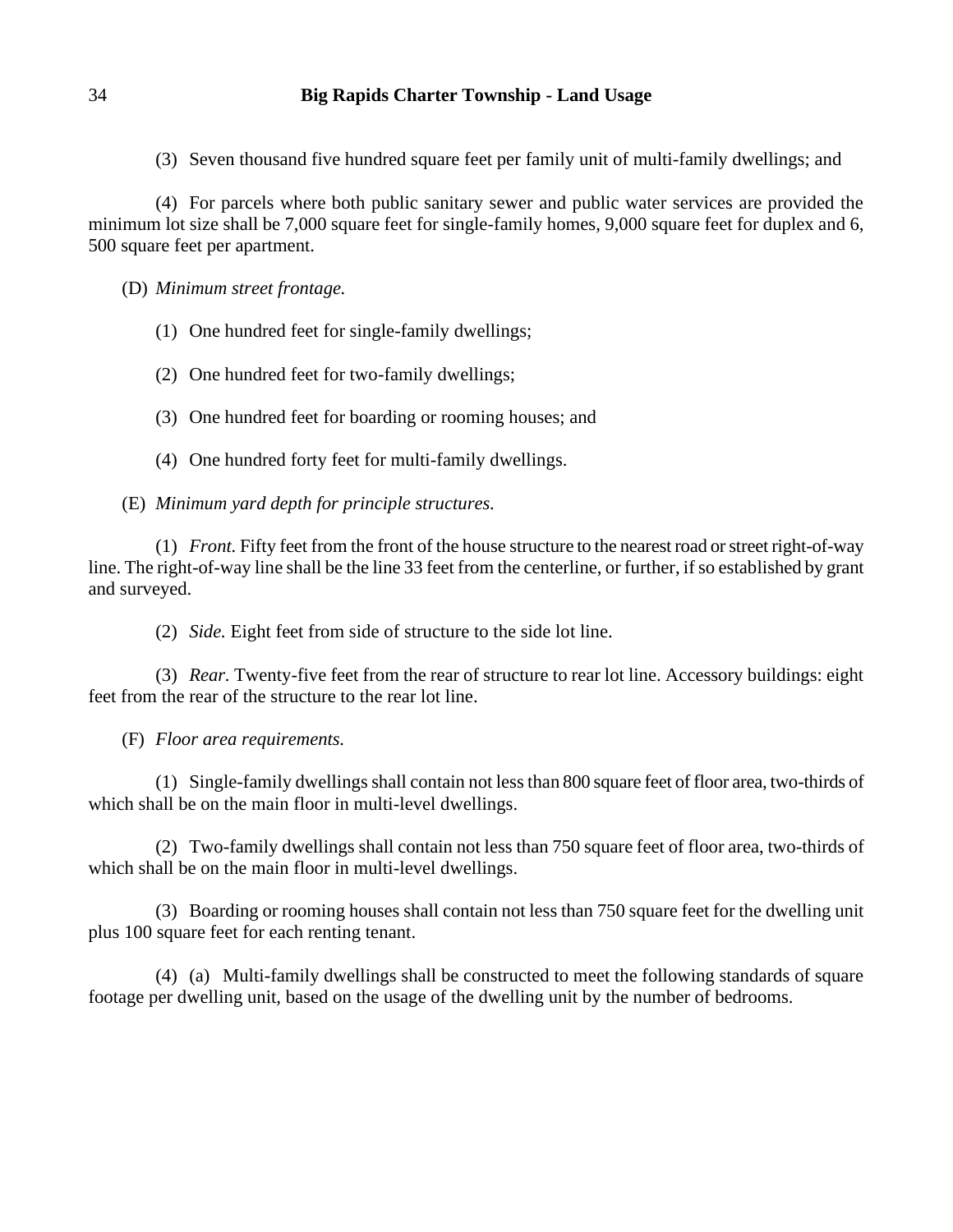## **Zoning** 35

| <b>Number of Bedrooms</b> | <b>Required Square Footage</b> |
|---------------------------|--------------------------------|
|                           | 550                            |
|                           | 650                            |
| $\mathfrak{D}$            | 750                            |
| 3                         | 850                            |
|                           | 951                            |

(b) Each dwelling unit with more than four bedrooms shall have a minimum of 100 square feet added to its total size for each bedroom over four.

(c) All areas referred to are exclusive of any area of attached garage, open porch or other open attached structure.

(G) *Mobile homes.* Mobile homes not in mobile home parks shall be subject to the provisions of 153.035.

(Ord. 3.33, passed - -; Ord. 3, passed 8-8-1974; Ord. 3.16, passed 6-1-1982; Ord. 3.19, passed 1-3-1995; Ord. 3.29, passed 11-14-2000)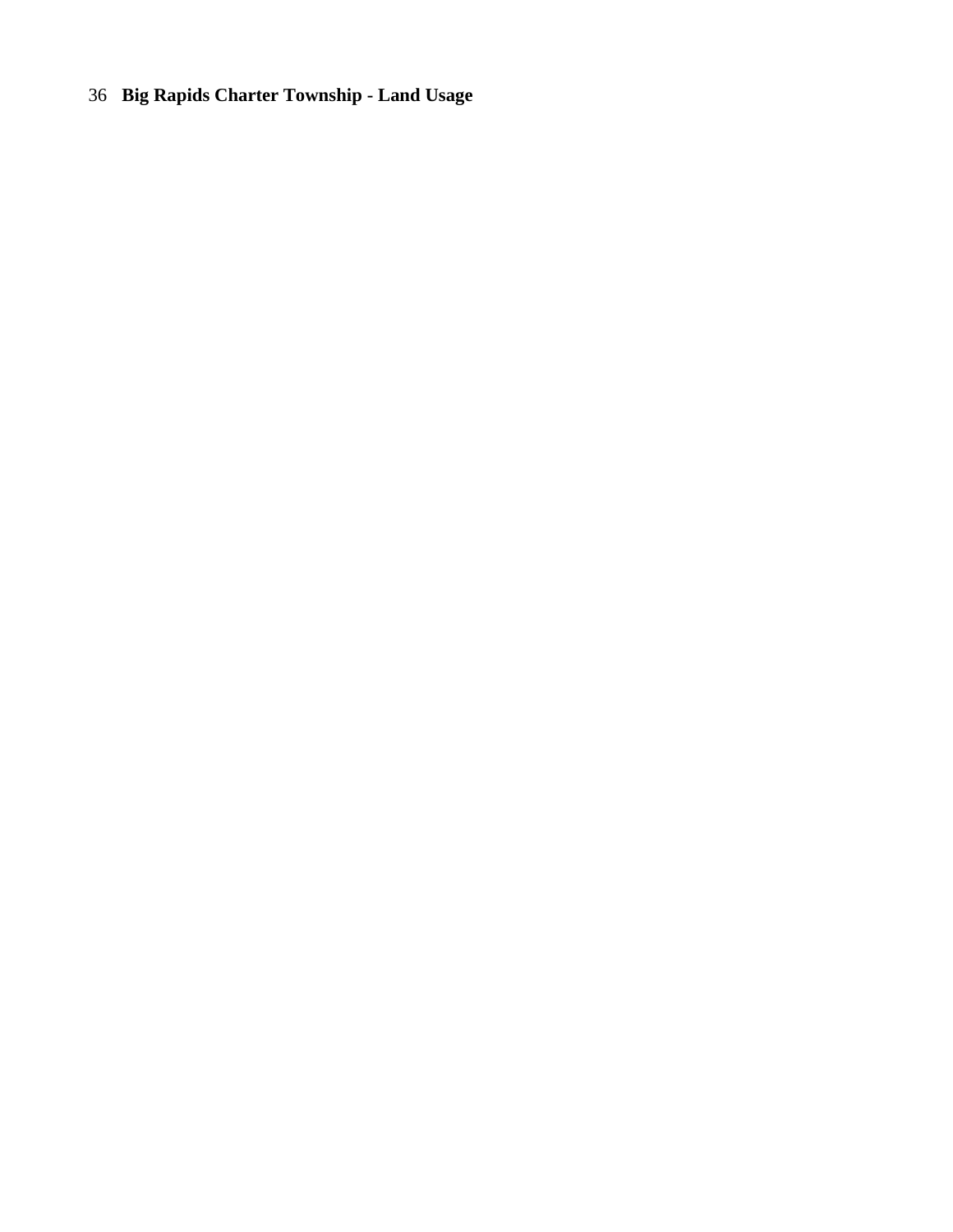## **153.018 AGRICULTURAL DISTRICT (USES AND DIMENSION REGULATIONS).**

The following uses and regulations shall apply in the Agricultural District.

(A) *Permitted uses.*

- (1) Any use allowed in an AA Residential District;
- (2) Farming, including the raising of livestock, raising trees and harvesting wood;
- (3) Sale of products produced mainly on the premises; and
- (4) Mobile homes subject to the provisions of 153.035.
- (B) *Uses by special permit as provided for by 153.130.*
	- (1) Housing as follows:
		- (a) Boarding houses, rooming houses;
		- (b) Multi-family dwellings;

(c) Nursing and convalescent homes, as well as an adult foster care facility, foster family home, and foster family group homes pursuant to Public Act 287 of 1972, being M.C.L.A. 331.681 - 331.694, Public Act 11 of 1973, being M.C.L.A. 470.2 or Public Act 218 of 1979, being M.C.L.A. 400.701 - 400.735;

- (d) Child care facilities;
- (e) Bed and breakfast;
- (f) Resorts; or
- (g) Condominiums.
- (2) Cemeteries;
- (3) Home occupations subject to 153.190(C);
- (4) Commercial uses listed in the Commercial District in 153.019(A);
- (5) Other commercial uses as follows:
	- (a) Architect and surveyors' offices;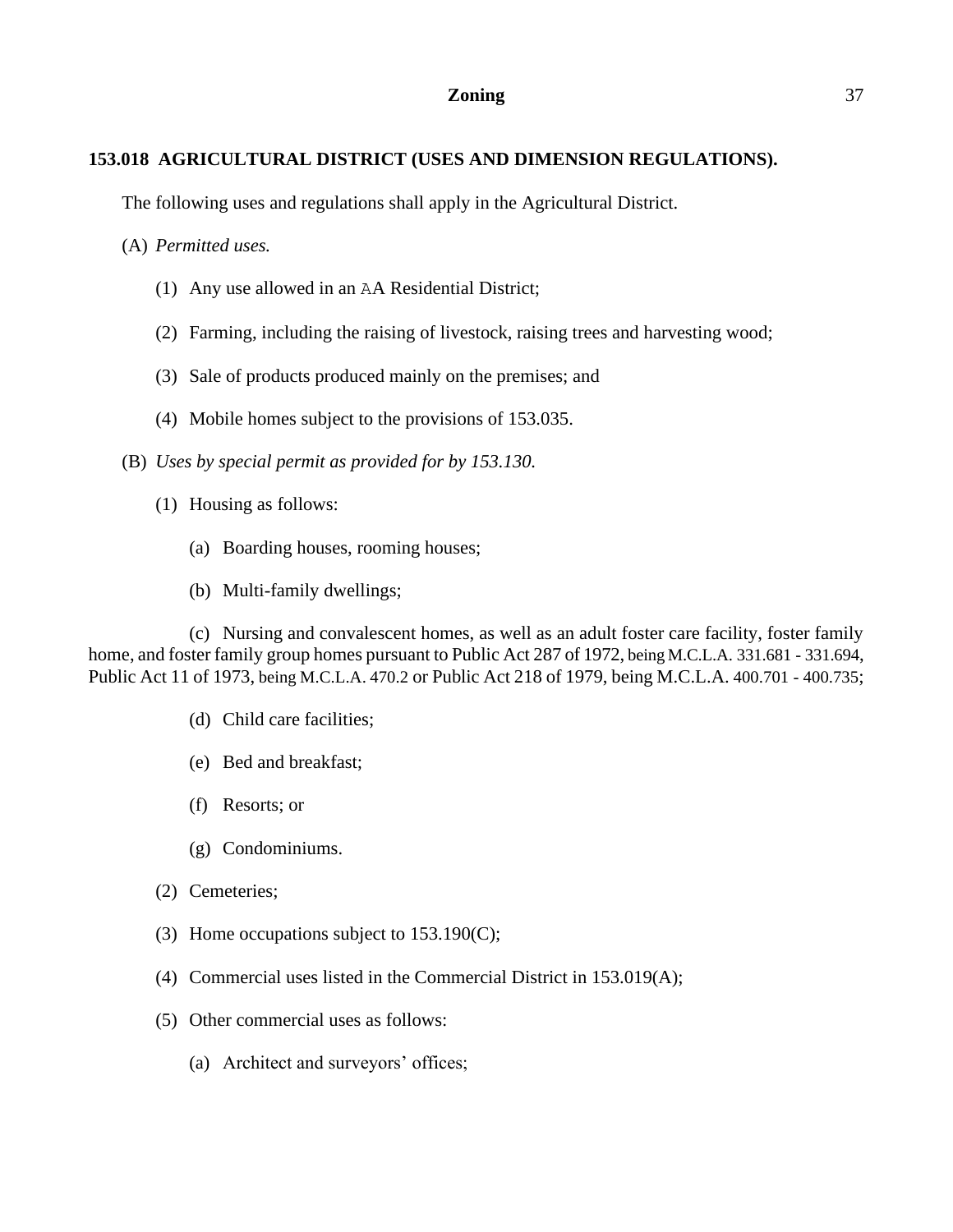- (b) Chiropractic offices;
- (c) Counseling centers;
- (d) Furniture restoration businesses;
- (e) Laboratories for the production of supplies for other professions;
- (f) Indoor automobile, truck and equipment storage;
- (g) Mini storage facilities;
- (h) Greenhouses, nurseries and landscaping businesses;
- (i) Truck repair facilities;
- (6) Transmission towers;
- (7) Sawmills together with such storage and accessory uses incidental thereto;
- (8) Recreational facilities as follows:
	- (a) Golf courses;
	- (b) Campground, camps and day camps;
	- (c) Parks and playgrounds;
	- (d) Indoor shooting ranges;
	- (e) Riding stables; and
	- (f) Farm machinery demonstrations.
- (9) Other agricultural uses as follows:
	- (a) Retail butcher shop;
- (b) Produce stand, farm market (including crops and farm products not produced on the premises);
	- (c) Taxidermy and fur dressing (but not commercial slaughter houses);
	- (d) Veterinarian practice and veterinary hospitals;
	- (e) Living quarters on the farm; and
	- (f) Winery.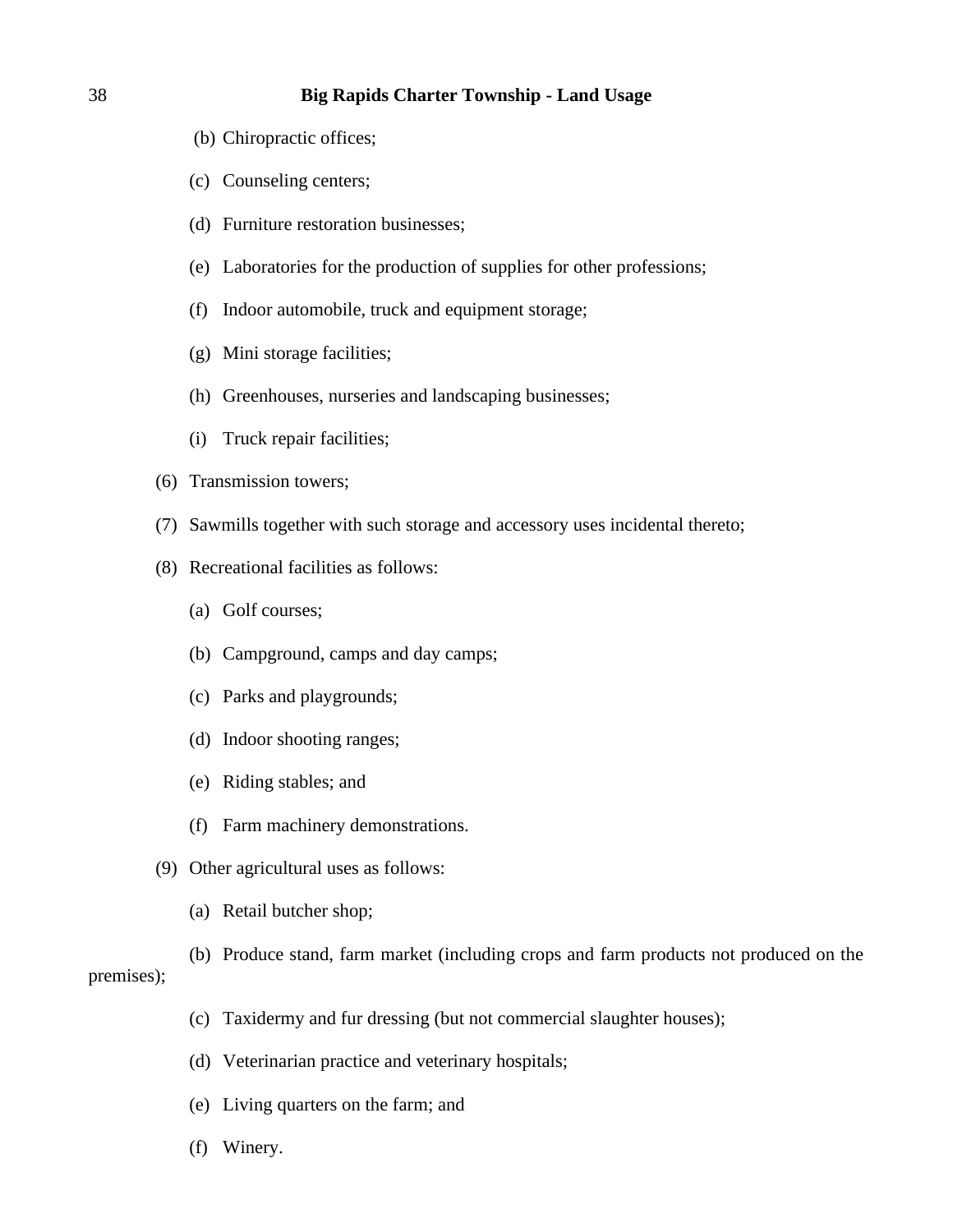(10) Mineral sand and gravel extraction and processing;

(11) Outdoor display and advertising media as provided by 153.175 through 153.178; and

(12) Recreational vehicles subject to the provisions of 153.101.

(C) *Minimum lot size.* One acre, except in platted areas where the State Subdivision Control Act, being M.C.L.A. 560.101 et seq. shall control. Parcels that are accessible to both public sanitary sewer and public water services; the minimum lot size shall be 7,000 square feet for single-family homes, 9,000 square feet for duplex and 6,500 square feet for apartments.

(D) *Minimum frontage.* One hundred sixty-five feet.

(E) *Minimum yard depths for principal structures.*

(1) (a) *Front.* Fifty feet from the front of the house structure to the nearest road or street rightof-way line. The right-of-way line shall be the line 33 feet from the centerline, or further, if so established by grant and surveyed;

(b) *Side.* Fifteen feet from the side of the structure to the side lot line; and

(c) *Rear.* Fifty feet from the rear of the house structure to the rear lot line. Accessory buildings 15 feet from the rear of the structure to the rear lot line.

(2) Existing separately owned lots and platted lots are excepted from the above requirements, but in such cases the front of the house structure shall not be less than 60 feet from the centerline of the road or street, the side lot distance shall not be less than eight feet, and the rear lot distance shall not be less than 25 feet provided such modifications do not violate the intent of this chapter.

(F) *Floor area requirements.*

(1) (a) Single-family dwellings shall contain not less than 800 square feet, two-thirds of which shall be on the main floor in multi-level dwellings.

(b) Two-family dwellings shall contain not less than 750 square feet for each dwelling unit, two-thirds of which shall be on the main floor of multi-level dwellings, plus 100 square feet for each renting tenant.

(c) Rooming houses or boarding houses shall contain not less than 750 square feet of floor area for the dwelling unit plus 100 square feet for each renting tenant.

(2) All area referred to are exclusive of any area of attached garage, open porch or other attached structure.

(Ord. 3.33, passed - -; Ord. 2, passed 8-12-1971; Ord. 3, passed 8-8-1974; Ord. 3.16, passed 6-1-1982; Ord. 3.19, passed 1-3-1995; Ord. 3.29, passed 11-14-2000)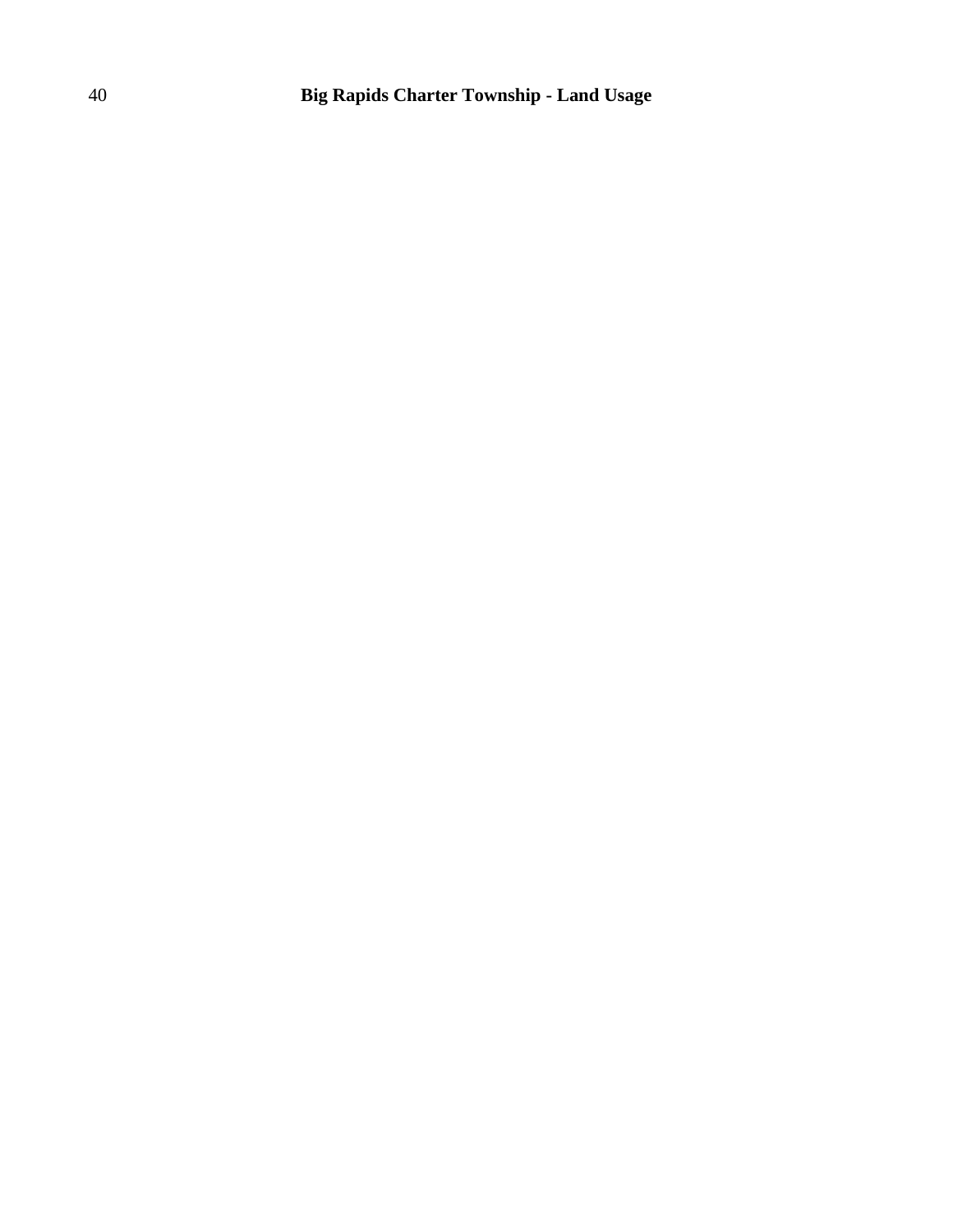## **153.019 COMMERCIAL DISTRICT (USES AND DIMENSION REGULATIONS).**

The following uses and regulations shall apply in the Commercial District.

(A) *Permitted uses.* Any structure used for the sale of food or goods at retail or for the sale or provisions of services as follows:

- (1) Any use as permitted in B-Residential Districts;
- (2) Antique shop;
- (3) Automobile sales, repair and rental establishment;
- (4) Automobile washing establishment;
- (5) Bakery goods store;
- (6) Bank;
- (7) Bar or tavern;
- (8) Barber shop or beauty parlor;
- (9) Boat sales, repair or storage;
- (10) Bowling lanes;
- (11) Cabin colonies;
- (12) Candy or confectionery store;
- (13) Delicatessen and meat market;
- (14) Dressmaking, millinery or clothing store;
- (15) Drugstore;
- (16) Dry cleaning or laundry establishment;
- (17) Dry goods or notions store;
- (18) Farm products stand;
- (19) Farm machine sales, service and repair establishment;
- (20) Fish bait, tackle or sporting goods store;
- (21) Furniture and carpeting store;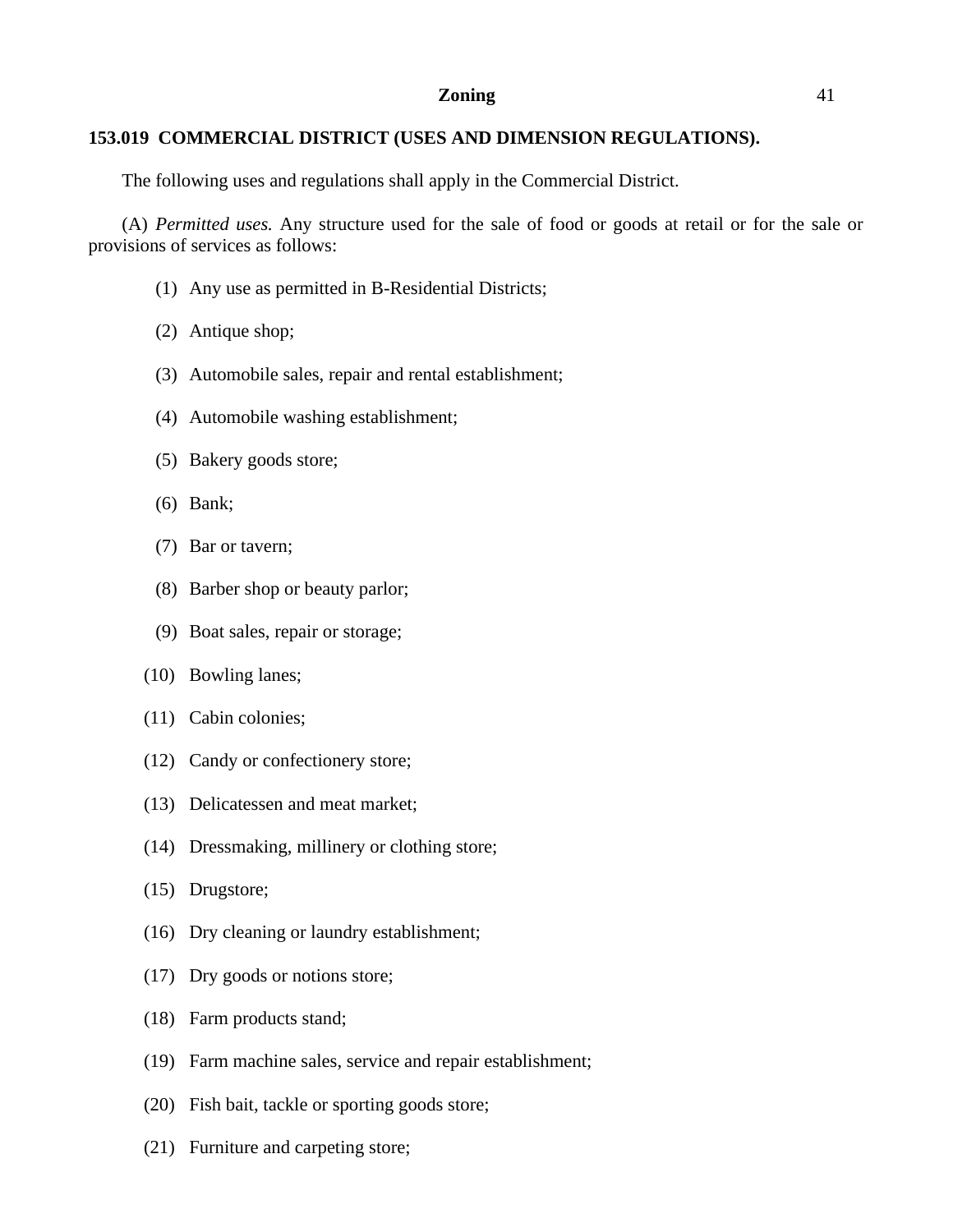- (22) Funeral home or undertaking establishment;
- (23) Gasoline filling station and garage;
- (24) Gift shop;
- (25) Golf course and similar recreational facilities;
- (26) Grocery, fruit or vegetable store;
- (27) Hardware and paint store;
- (28) Hotel or motel;
- (29) Insurance agency;
- (30) Jewelry or clock and watch store;
- (31) Leather goods or luggage store;
- (32) Lock and gunsmith shop;
- (33) Parking area;
- (34) Photographic supply store and studio;
- (35) Radio and TV sales and service or musical instrument store;
- (36) Real estate agency;
- (37) Restaurant (including drive-in);
- (38) Shoe store or shoe repair shop;
- (39) Theater (excluding drive-in);
- (40) Upholstery shop; and
- (41) Other unlisted commercial non-industrial type establishments consistent with the character of the above by permit from the Zoning Administrator.

(B) *Permitted accessory uses by special permit as provided under 153.130.* Any accessory use, which is clearly incidental to the permitted uses including the manufacture, compounding, processing or treatment of products and clearly incidental to any service offered, and provided there is not therewith the operation of any activity or display of goods in such a manner as to be obnoxious by reason of odors, dust, smoke, light, noise or vibration, as determined by present standards or by the Board of Appeals upon complaint of the Zoning Administrator.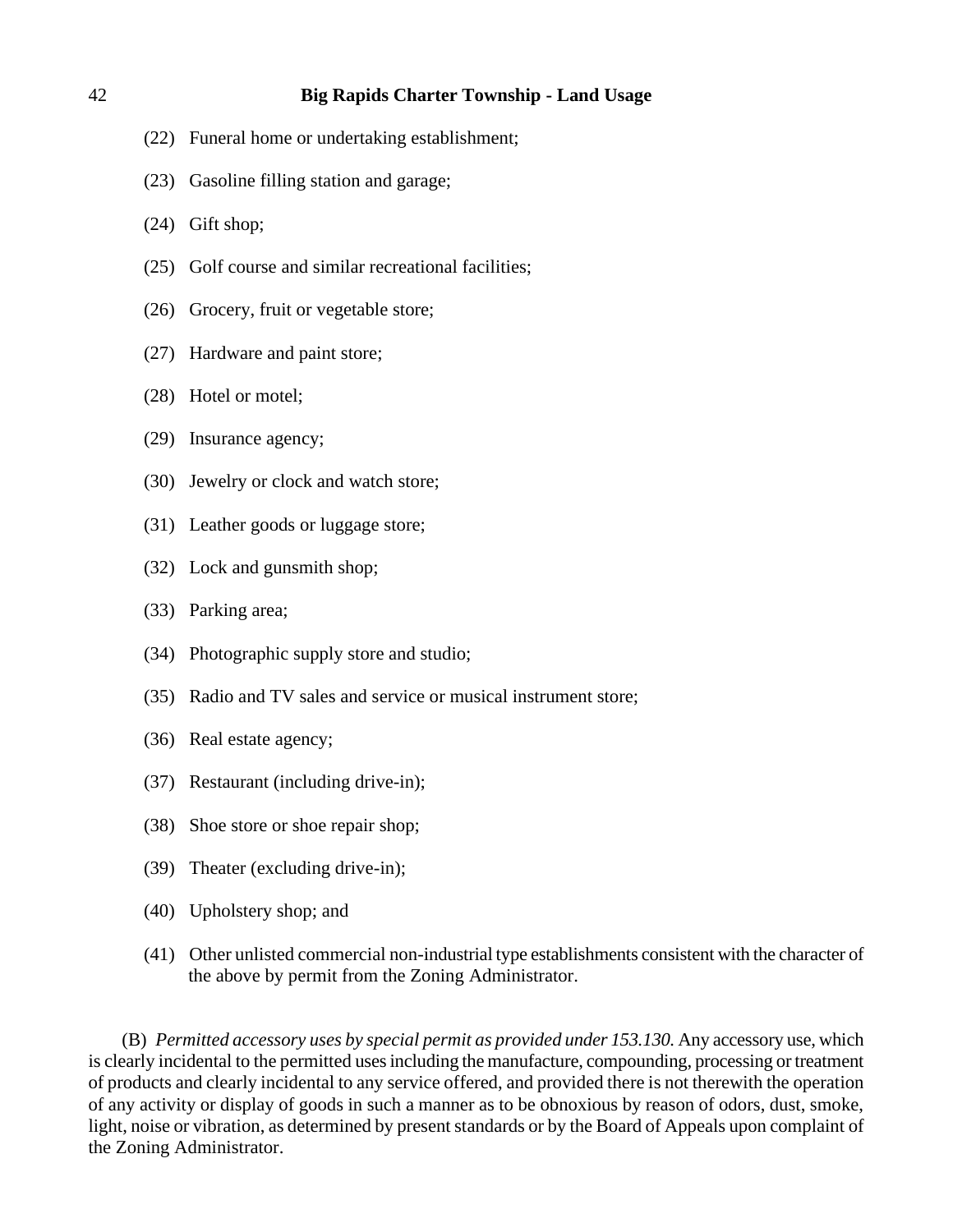- (C) *Minimum lot size.*
	- (1) The land area shall be three times the area of the structure to be built thereon; and
	- (2) In platted areas lot size to be established by the Board of Appeals.
- (D) *Minimum street frontage.* Sixty-five feet.
- (E) *Minimum yard depths.*
	- (1) Unplatted areas.
		- (a) *Front.* Fifty feet from the right-of-way line;
		- (b) *Side.* Ten feet from side lot line; and
		- (c) *Rear.* Ten feet from rear lot line.
	- (2) In platted areas yard depths to be established by the Board of Appeals.

(F) *Dimensions for residential use.* Residential uses in Commercial District shall conform to the dimension regulations for B-Residential Districts as provided in 153.017(C) through (G).

- (G) *Adult businesses.*
	- (1) *Definition. ADULT BUSINESS* as used in this chapter, shall mean any of the following:
		- (a) Adult book store or adult video store;
		- (b) Adult cabaret;
		- (c) Adult mini motion picture theater;
		- (d) Adult motel;
		- (e) Adult motion picture theater;
		- (f) Adult smoking or paraphernalia store;
		- (g) Billiard/pool hall;
		- (h) Escort agency;
		- (i) Massage parlor;
		- (j) Pawnshop; or
		- (k) Tattoo parlor.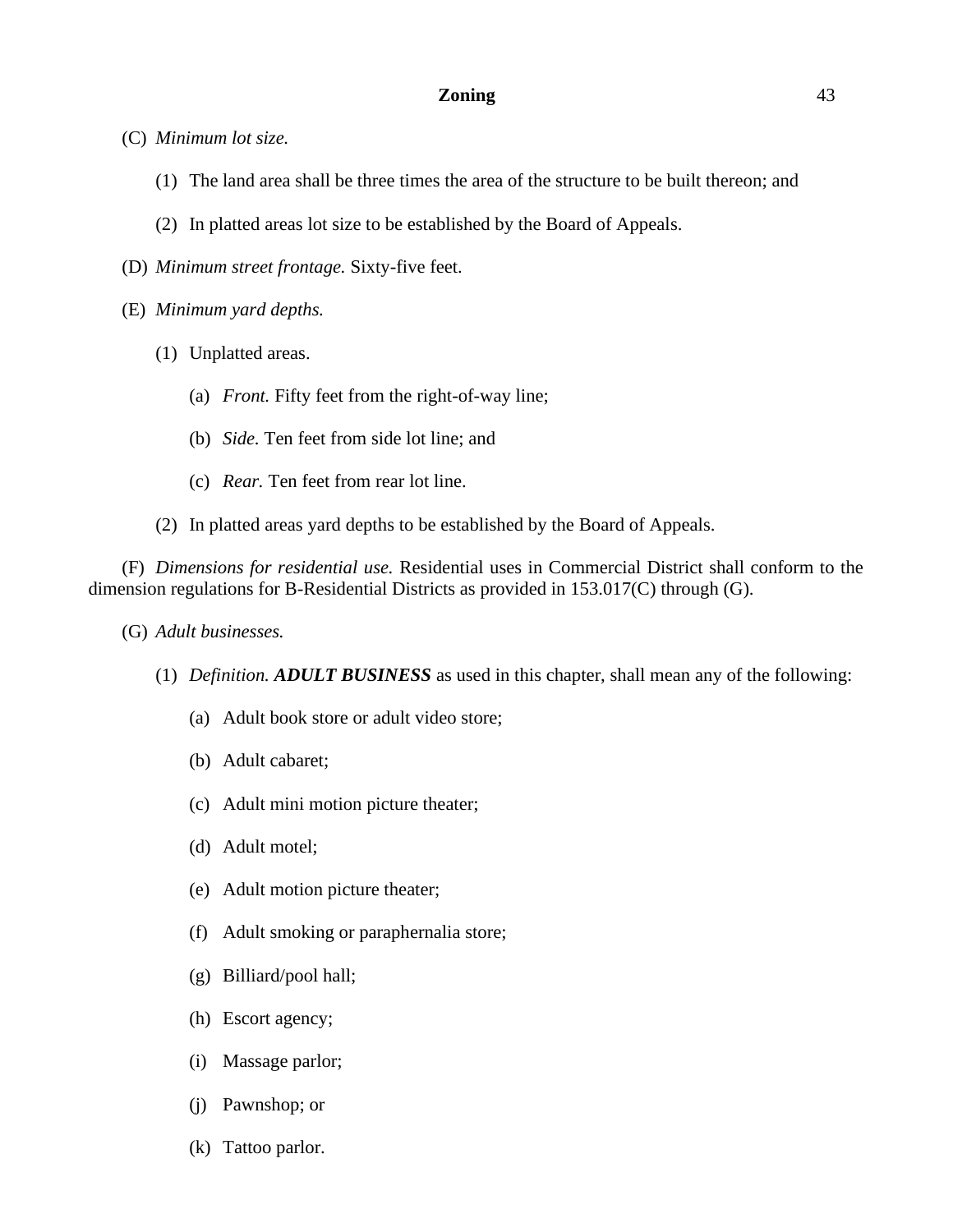- (2) *Establishment of an adult business.* Means and includes any of the following:
	- (a) The opening or commencement of any adult business as a new business;
	- (b) The conversion of an existing business to any adult business;
	- (c) The addition of any adult business to any other existing business; or
	- (d) The relocation of any adult business.

(3) *Purpose.* Some uses, including adult businesses, are recognized as having a deleterious effect upon adjacent areas, causing blight, a negative effect upon other businesses, occupants and property values, and a disruption in neighborhood development, especially when these uses are concentrated in a confined area. Therefore, it is considered necessary and in the best interest of the orderly and better development of the community, to prohibit the overcrowding of such uses into a particular location, to buffer residential neighborhoods from these uses, and to prohibit any offensive signs or advertising.

- (4) *Standards.*
	- (a) Adult businesses shall only locate in Commercial Districts (C-1).
	- (b) No two adult businesses shall be permitted within 500 feet of each other.

(c) No adult business shall be permitted within 500 feet of any (township or neighboring jurisdiction) residentially zoned district, developed school property, government facility, church, or place of worship.

(d) No adult businesses may have any sign outdoors, or visible from the outdoors, that depicts any Aspecified anatomical areas or Aspecified sexual activities by the use of photographs, silhouettes, drawings or other forms of pictorial representations.

(e) No product for sale or gift, nor any picture or other representation of any product for sale or gift, shall be displayed at any adult business so that it is visible by a person with normal visual acuity from the nearest adjoining roadway or adjoining property.

(Ord. 2, passed 8-12-1971; Ord. 2.04, passed 1-8-1974; Ord. 3, passed 8-8-1974; Ord. 3.25, passed 9-1-1999)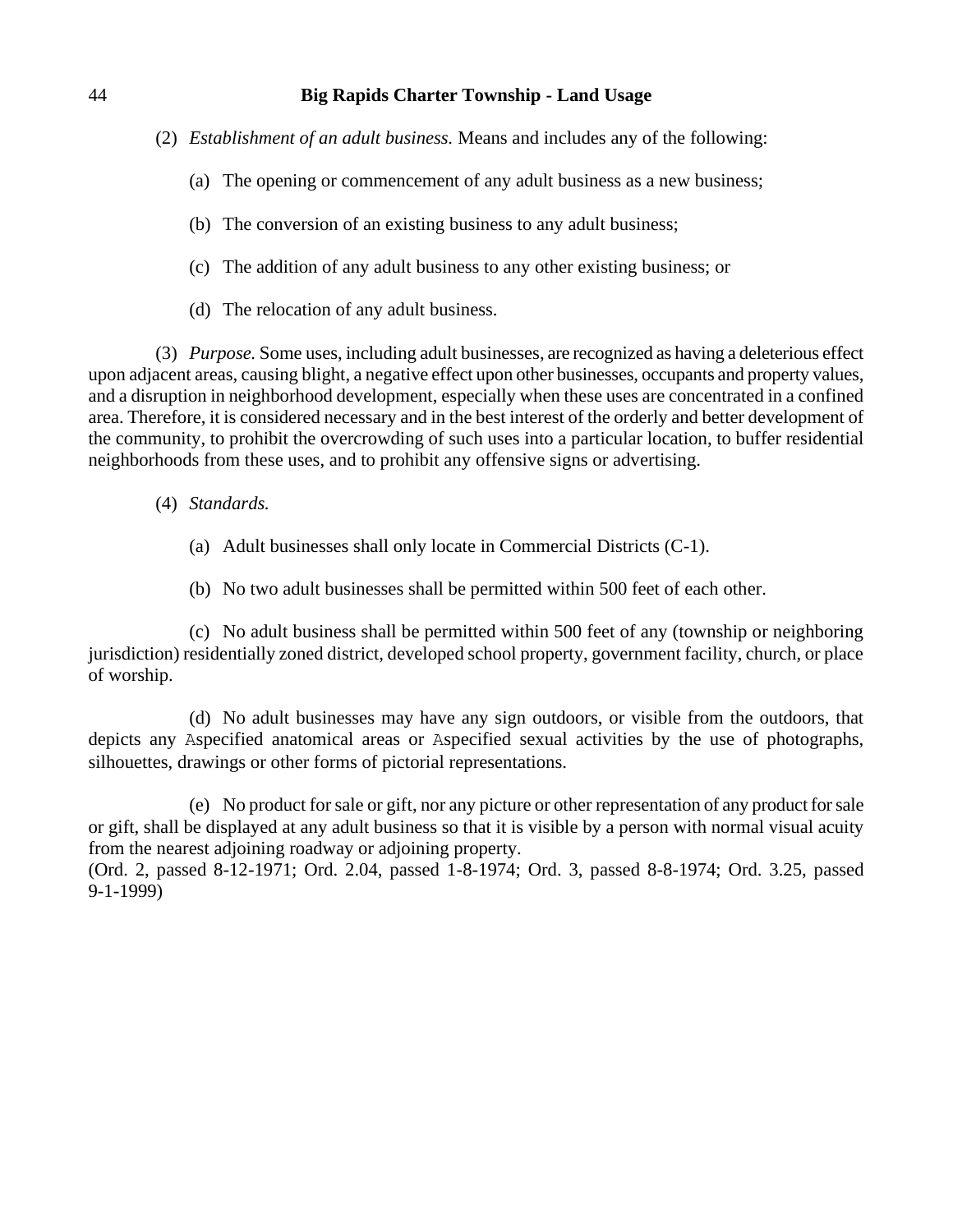# **153.020 INDUSTRIAL DISTRICT.**

(A) *Intent.* A district designed for manufacturing, assembling and fabricating businesses, resource extraction, storage and other commercial activities which may require larger sites and isolation from any other kinds of land uses; and to make provisions for commercial uses which are necessary to service the immediate needs of an industrial area.

(B) The following uses and regulations shall apply in the Industrial District.

- (1) *Permitted uses.*
	- (a) Lumber yards;
	- (b) Sand and gravel extraction and processing; and outside storage;
	- (c) Concrete and asphalt plants, research, experimental or testing laboratories;
	- (d) Gasoline sales, used and new car sales;
	- (e) Agricultural operations; and

(f) Any of the following types of uses when carried out within an enclosed building; however, incidental outside storage is permitted:

1. Manufacturing, compounding, processing, packaging, assembling and fabrication

operations;

- 2. Tool and die operations;
- 3. Warehousing;
- 4. Auto body and paint shops; and
- 5. Auto service stations.

(2) *Special uses.* The following uses may be permitted as a special use permit upon specific approval by the Zoning Board, provided they are found to be in accordance with the provisions of the zoning regulations:

(a) Storage for all controlled toxic or hazardous materials including gasoline and petroleum storage, chemical storage and disposal, and similar uses;

(b) Any other use, which emits or creates noise, smoke, odors, dust, dirt, gases, glare, heat or vibration beyond the boundary of the premises;

(c) An industrial park (a complex or development of a multiple number permitted or designed special uses) which may not comply with all conditions and limitations pertinent thereto, but still complies with the spirit of this chapter, as reviewed by the Zoning Commission;

(d) Aircraft landing fields and associated uses;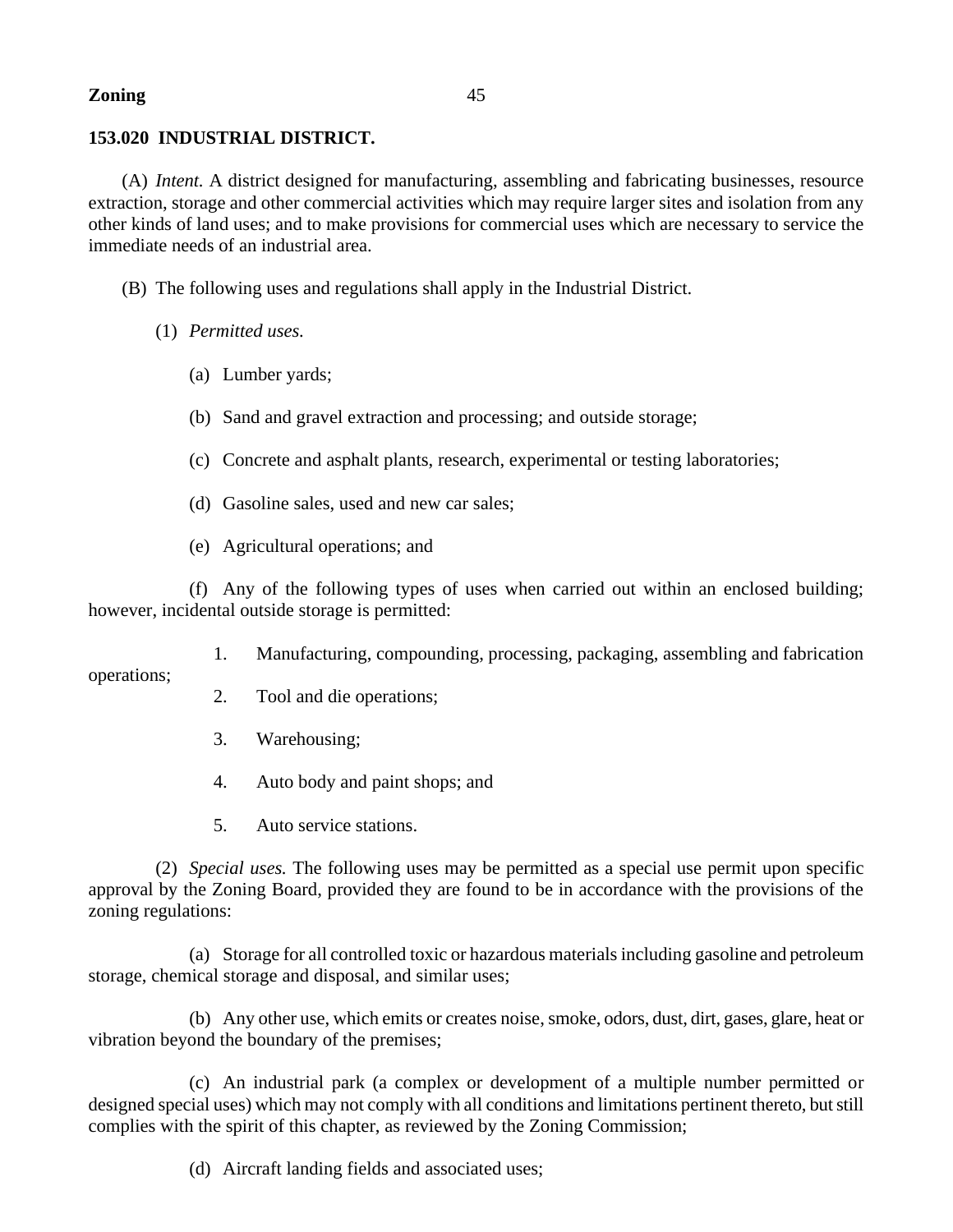- (e) Eating and drinking establishments and similar commercial uses which primarily serve the district;
- (f) Junkyards;
- (g) Sand, gravel extraction and other mineral extraction and processing; and
- (h) Rendering and slaughtering houses.
- (3) *District regulations.*

(a) There shall be no minimum parcel size, however all structures shall be provided with or otherwise guaranteed, access to their rear yard, with a minimum of 30 feet clear and unobstructed accessway or easement. The ratio of length to width may be increased by the Zoning Board of Appeals provided there is a finding that topographic characteristics, unique natural features, or other similar physical limitation exist on the parcel that will physically limit reasonable use of the site. Setbacks from any existing residential parcels shall be: 50 feet for all buildings; 25 feet for driveways, entrances or exits; and ten feet for parking areas. All parcels shall have a minimum lot width of 100 feet with maximum ground coverage of 70% and a five to one length to width ratio. There shall be a 75-foot setback from any dedicated road right-of-way and a 25-foot rear setback for all structures. A 30-foot setback shall be required for all structures from the right-of-way line of any limited access expressway.

(b) Where outdoor storage is permitted, an enclosed barrier or fence of at least eight feet in height may be required; if the Zoning Board following site plan review finds that the exposed material poses a hazard or threat to the public health, safety, general welfare or character of the zoning district. Enclosed materials shall not be stacked or stored so as to exceed a reasonable height as compared to other area district uses.

(c) Residential uses shall not be permitted, except where they are consistent with the existing general character of adjoining land uses.

(d) All activities in this District shall comply with the requirements for screening, lighting, plantings and drainage as reviewed by the Zoning Board.

(4) *Zoning district boundary setbacks (green belt).* When parcels in the Commercial and Industrial Districts abut an A- or B-Residential District, the following setback requirements shall be met with regards to the commercial or industrial uses.

(a) No structure shall be erected or maintained within 50 feet of the affected property line.

(b) Parking areas shall be no closer to the lot line than the minimum yard depth (setback) requirements for said zoning districts.

 (c) A non-penetrable plant screen of sufficient length, height and opacity to interfere with the view of the adjoining district boundary line, except where the view is interrupted by change in grade or other natural human-made features. Plant screen shall be located within the first five feet of the affected property line; however, screening shall not inhibit entrances or exits. Where, because of intense shade or soil conditions, the planting screen cannot be expected to thrive, a wooden fence, masonry wall or vegetative controlled earthen berm may be substituted.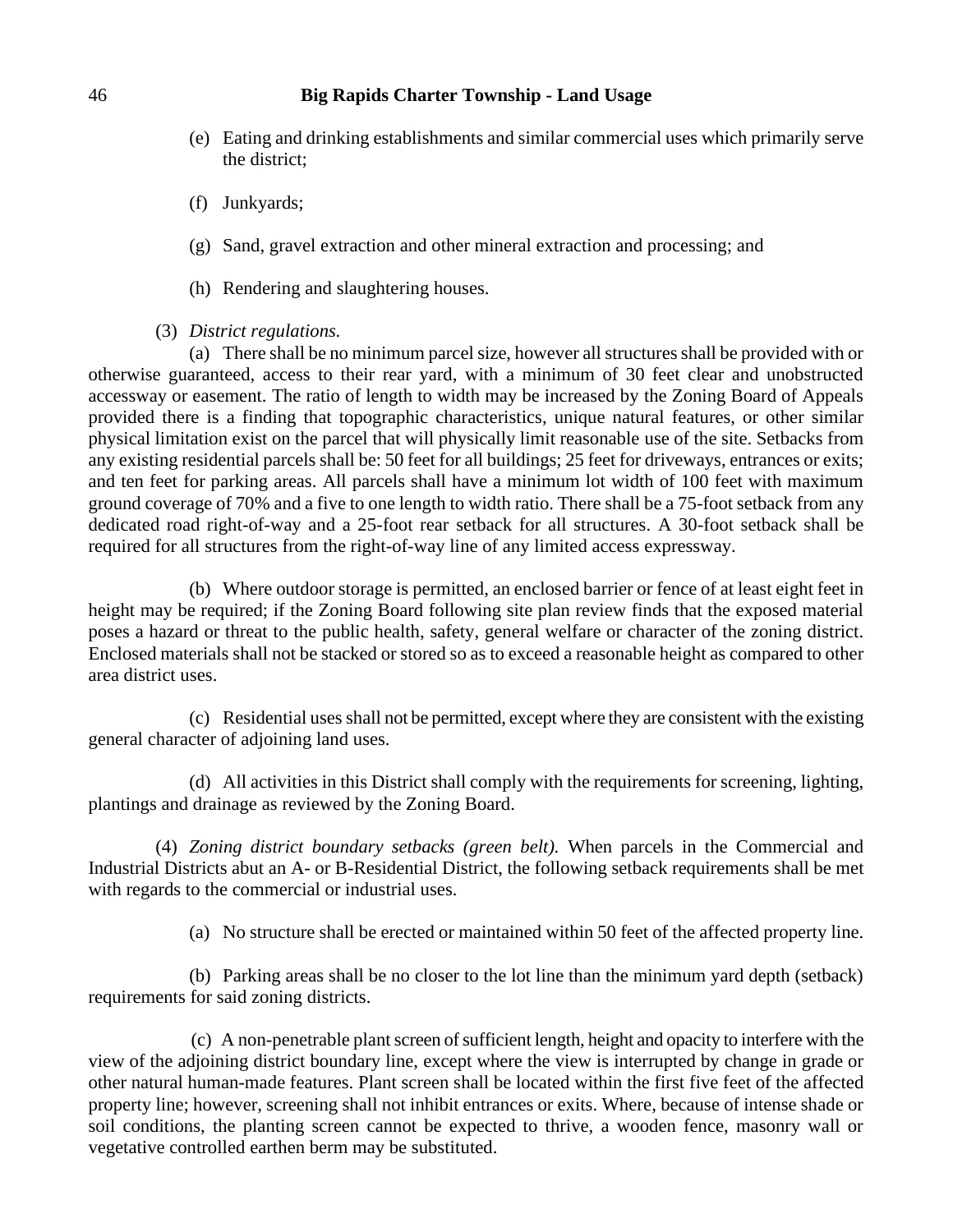(d) Where the zoning districts are separated by a state trunk line of paved county primary road, the screening requirement shall not be required. When the zoning districts are separated by any other road, the Planning Commission shall determine what type of screening shall be used. In making this determination, the Planning Commission shall consider existing screening, compatibility of adjoining uses, the level of traffic and noise to be generated from the proposed use, and other similar characteristics.

### (5) *Parking.*

- (a) Off-street parking shall be provided for motor vehicles as follows.
- (b) Industrial uses:

| General industrial activities                  | '.7 of a space per person regularly employed on the largest shift,<br>plus 5 additional spaces |
|------------------------------------------------|------------------------------------------------------------------------------------------------|
| Wholesale, warehousing/storage, showroom areas | 1 space per person regularly employed on the largest shift, plus 5<br>additional spaces        |

(Ord. 2, passed 8-12-1971; Ord. 3, passed 8-8-1974; Ord. 3.22, passed 3-4-1997; Ord. 3.27, passed 9-12-2000)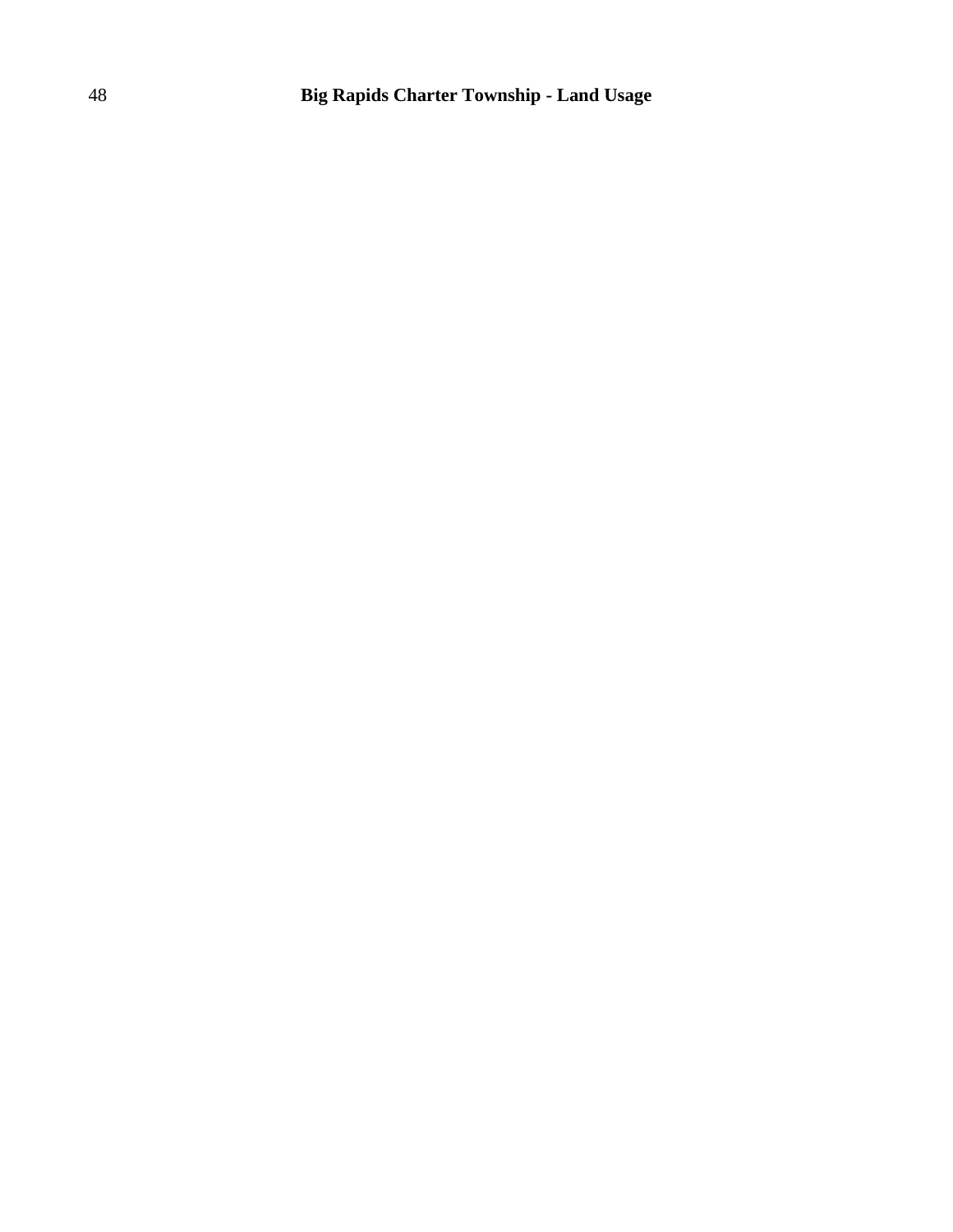# **153.021 HIGHWAY INTERCHANGE DISTRICT (HI).**

(A) *Intent.* To establish and maintain areas, adjacent to limited access highway interchanges, which service the functional purpose of the highway and the needs of the traveling public using the limited access highway; to ensure smooth, safe traffic flow along major access routes and at the interchanges; and to provide for individual sites designs which will be appropriately planned to ensure mutual compatibility between adjacent land uses.

(B) *Permitted uses.*

- (1) Gasoline and automotive service stations;
- (2) Restaurants;
- (3) Hotels and motels;
- (4) Retail stores; and

(5) Gift, souvenir and similar road-user oriented retail uses will be permitted only when associated with and accessory to permitted uses.

(C) *Uses by special permit.* The following uses may be permitted upon specific approval by the Zoning Board, provided they are found to be in accordance with other general and/or specific special use standards of this chapter:

(1) Truck-stop service centers;

- (2) Transportation oriented industrial uses;
- (3) Other non-listed commercial uses;
- (4) Residential uses;
- (5) Campground and similar open recreational uses;

(6) Dwellings as permitted in 153.017, churches, nursing homes, schools, municipal facilities, and other similar institutional or semi-institutional uses; and

(7) Any planned complex, including two or more permitted uses or uses by special permit, to be located on one parcel.

(D) *District regulations.* All uses shall be subject to Class B site plan review by the Planning Commission, and shall meet any specific site/design standards as outlined in this chapter in addition to the general district requirements listed below:

(1) The following minimum lot size and road frontage standards apply:

(a) When the use of parcel fronts on the main access road (meaning a major arterial public road, which intersects the limited access highway) two-acre lot size and 300 feet road frontage; or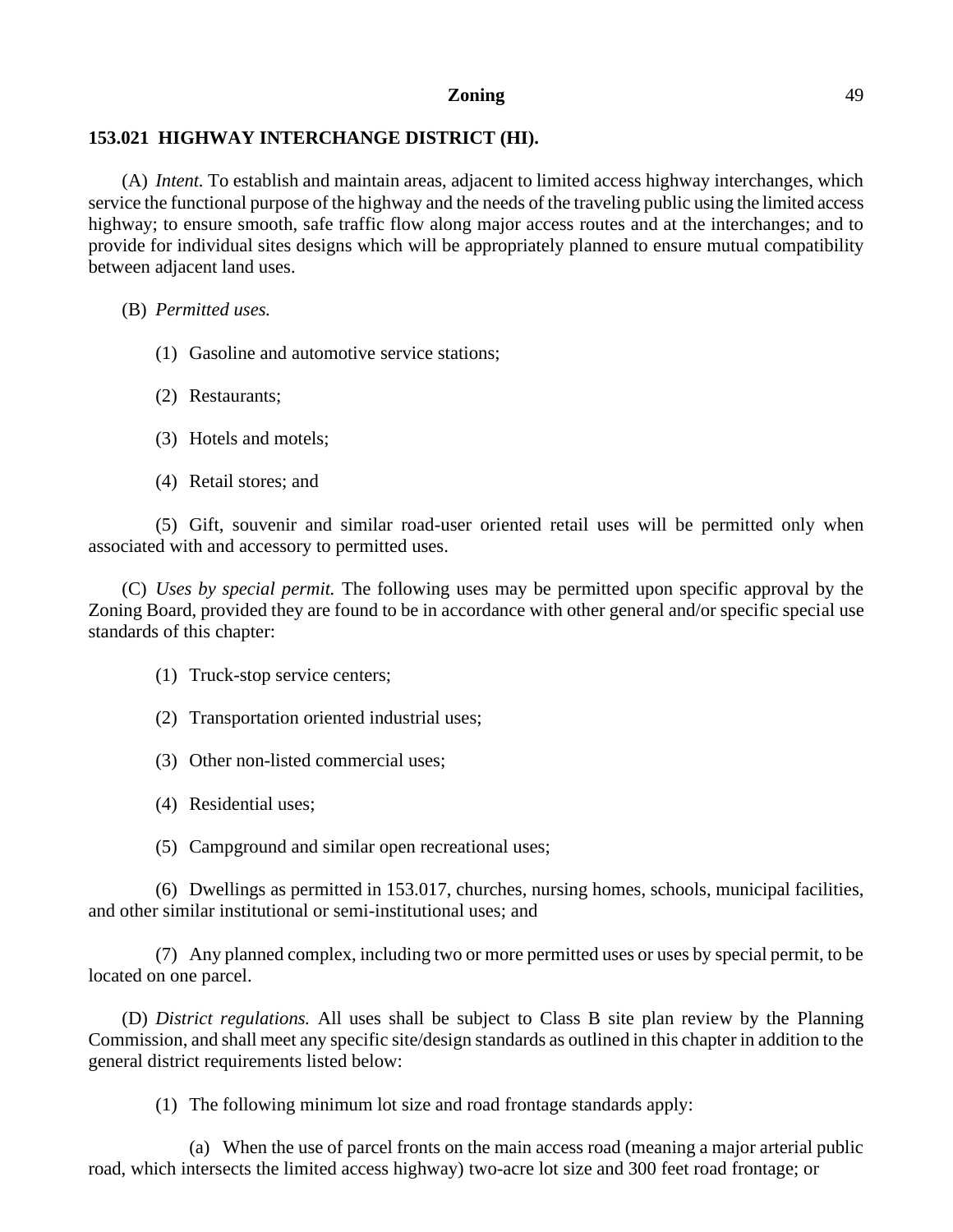(b) When the use or parcel fronts on a service access road (meaning a public or approved private service road or other local road which may parallel or intersect the main access road, but does not intersect the highway) one-acre lot size, and 150 feet road frontage.

(2) The following minimum setback and ground coverage requirements shall be maintained for all structures:

| Freeway                           | 50 feet                                                                                                                                                                                                                                                                                                                                                     |
|-----------------------------------|-------------------------------------------------------------------------------------------------------------------------------------------------------------------------------------------------------------------------------------------------------------------------------------------------------------------------------------------------------------|
| Front                             |                                                                                                                                                                                                                                                                                                                                                             |
| Main access road                  | 75 feet                                                                                                                                                                                                                                                                                                                                                     |
| Service drive or other local road | 50 feet                                                                                                                                                                                                                                                                                                                                                     |
| Ground coverage (maximum)         | 50% (may be extended to 80% where public sewer and<br>drainage facilities exist)                                                                                                                                                                                                                                                                            |
| Side: None                        | Except a 50 feet minimum setback shall be maintained<br>between any adjoining noncommercial uses; all structures<br>shall be provided with or otherwise guaranteed, access to<br>their rear yards with a minimum of 20 feet clear and<br>unobstructed accessway or easement (a minimum turning<br>radius of 50 feet shall be maintained for this accessway) |
| Parking lots                      | 25 feet maintained as a landscaped open area between any<br>public right-of-way and the parking lot                                                                                                                                                                                                                                                         |
| Rear                              | 50 feet                                                                                                                                                                                                                                                                                                                                                     |

(3) One principal use per lot, unless otherwise authorized by the Planning Commission.

(4) Curb cut, driveway and similar access controls (called access points) along the main access road, or other roads, as indicated, shall be maintained as follows:

- (a) Nearest access point to any road intersection:
	- 1. County primary roads or main access road: 150 feet; and
	- 2. County local roads: 100 feet.
- (b) Maximum number of access points permitted per parcel: two.
- (c) Minimum distance between any two access points:
	- 1. On the same side of the road:
		- a. Main access roads: 300 feet; and
		- b. Services access roads: 75 feet.
	- 2. On the opposite side of the road either directly across or 200 feet apart.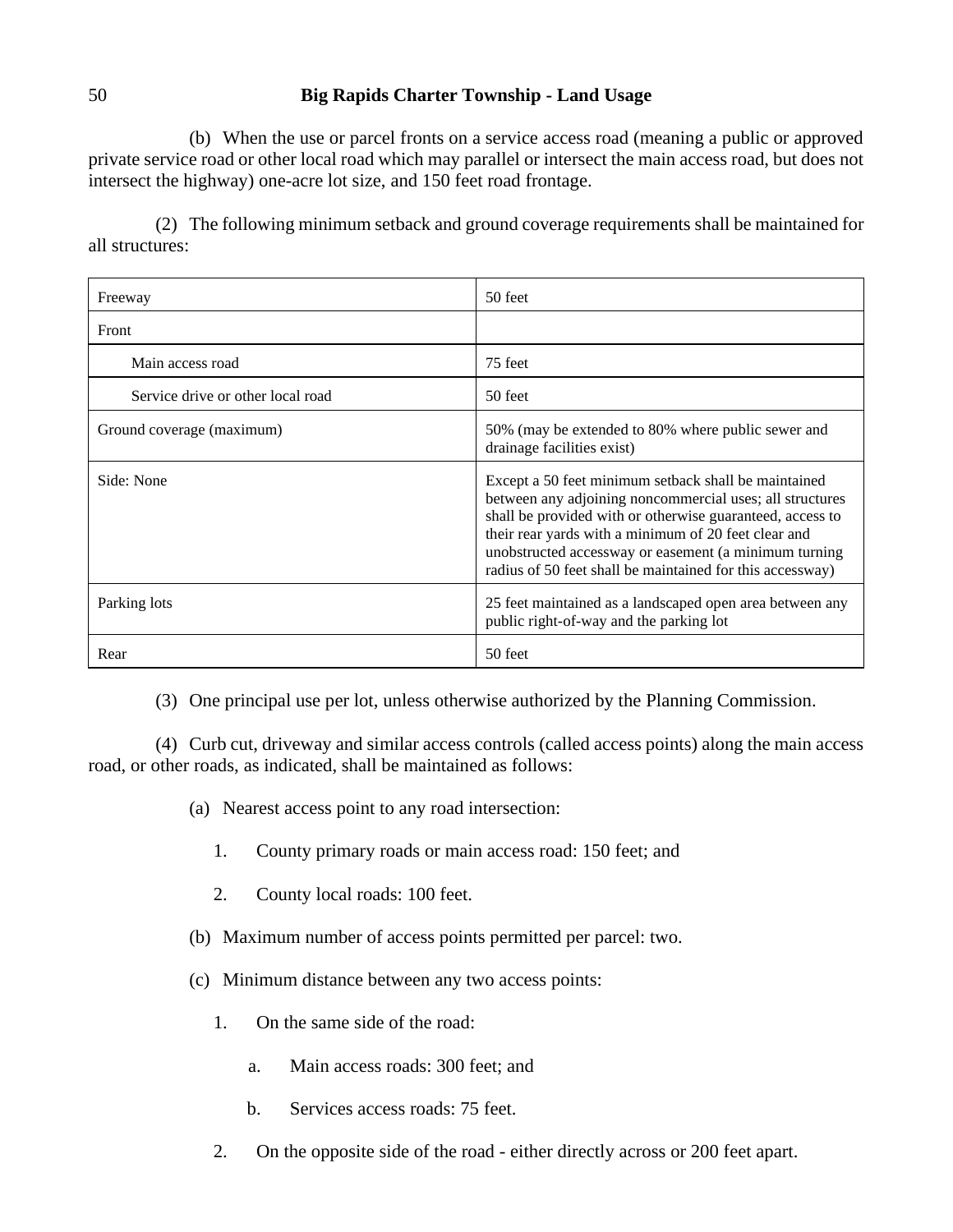(d) Driveway widths:

- 1. Minimum: 18 feet; and
- 2. Maximum: 50 feet.

(e) Minimum distance between those roadways which provide access between the main access road and service access road: 1,000 feet.

(5) All service access roads shall be physically separated by a permanent barrier, landscaped open area, or similar buffer from all parking or non-vehicular areas. (Ord. 3.15, passed 6-3-1980; Ord. 3.26, passed 2-1-2000)

# *BUILDING STANDARDS AND FACILITIES*

# **153.035 BUILDING STANDARDS AND FACILITIES.**

Every residential building hereafter erected or moved upon the premises must conform to the following conditions.

(A) It complies with the minimum square footage requirements of this chapter for the zone in which it is located.

(B) It has a minimum width across any front, side or rear elevation of 24 feet over 70% of its length in A-Residential District, and 14 feet in B-Residential District, and 14 feet in Agricultural District, which widths shall prevail for the full length of the buildings excluding attached garages, porches and lean-tos. All buildings must comply in all respects with (the State Construction Code as promulgated by the State Construction Code Commission under the provisions of Public Act 230 of 1972, being M.C.L.A. 125.1501 through 125.1531) including minimum heights for habitable rooms.

(C) It is firmly attached to a permanent foundation constructed on the site in accordance with (the State Construction Code as promulgated by the Michigan State Construction Code Commission under the provisions of Public Act 230 of 1972, being M.C.L.A. 125.1501 through 125.1531) and shall have a wall of the same perimeter dimensions of the dwelling and construction of such materials and type as required in the applicable building code for single-family dwellings. In the event that the dwelling is a mobile home, as defined herein, such dwelling shall be installed pursuant to the manufacturer's setup instructions and shall be secured to the premises by an anchoring system or device complying with the rules and regulations of the State Mobile Home Commission and shall have perimeter wall as required above.

(D) In the event that a dwelling is a mobile home as defined herein, each mobile home shall be installed with the wheels removed. Additionally, no dwelling shall have any exposed towing mechanism, undercarriage or chassis.

(E) The dwelling is connected to a public sewer and water supply or to such private facilities approved by the local health department.

(F) The dwelling contains a storage capability area in a basement located under the dwelling, in an attic area, in closet areas, or in separate structure of standard construction similar to or of better quality than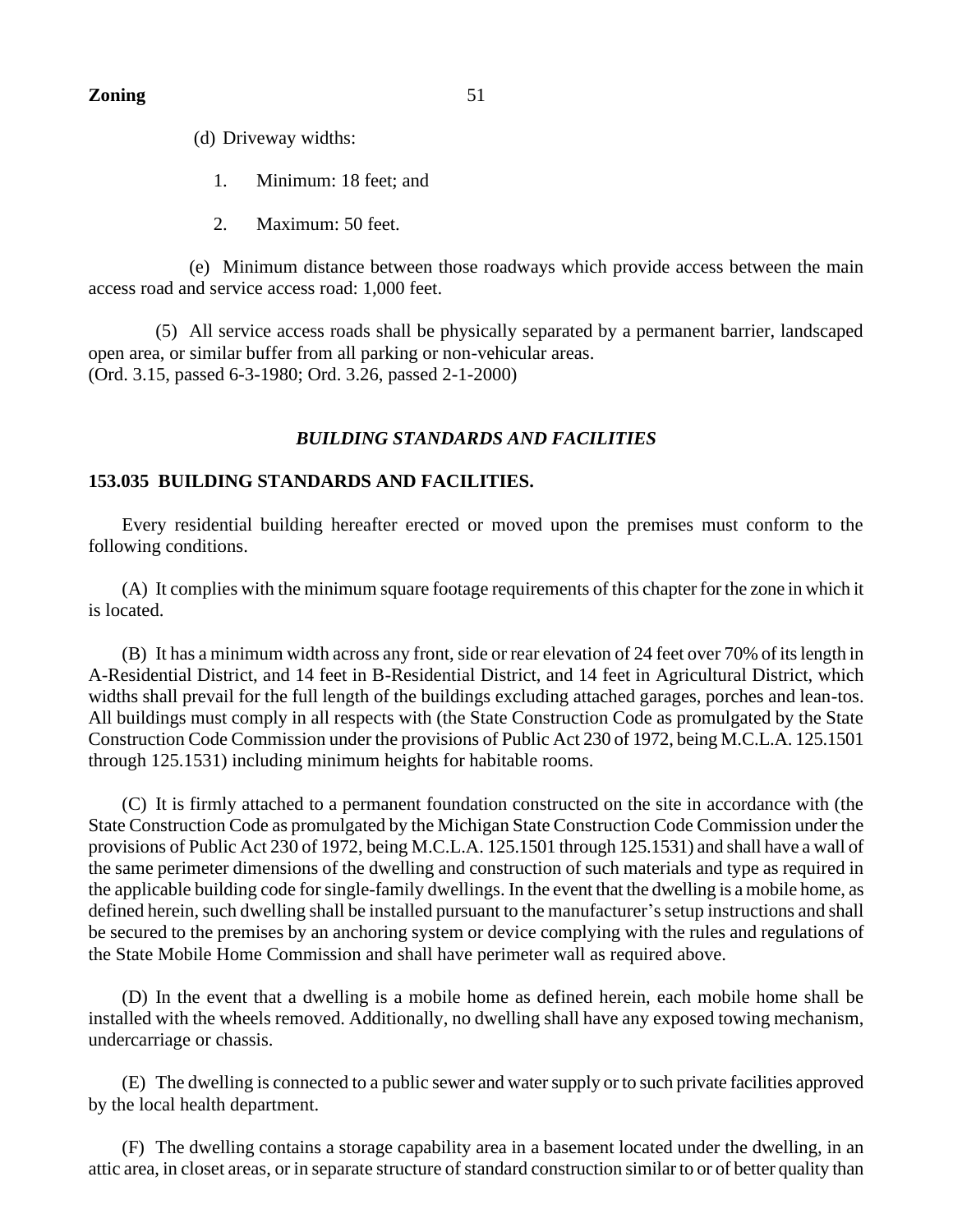the principal dwelling, which storage area shall be equal to 10% of the square footage of the dwelling or 100 square feet, whichever shall be more.

(G) The dwelling is aesthetically compatible in design and appearance with other residences in the vicinity, with either a roof overhang of not less than six inches on all sides, or alternatively with window sills or roof drainage systems concentrating roof drainage at collection points along the sides of the dwelling; has not less than two exterior doors with the second one being in either the rear or side of the dwelling; and contains steps connected to said exterior door areas or to porches connected to said door areas where a difference in elevation requires the same. The compatibility of design and appearance shall be determined in the first instance by the Township Zoning Administrator upon review of the plans submitted for a particular dwelling subject to appeal by an aggrieved applicant to the Zoning Board of Appeals within a period of 15 days from the receipt of notice of said Zoning Administrator's decision. Any determination of compatibility shall be based upon the standards set forth in this section as well as the character, design and appearance of one or more residential dwellings located outside of mobile home parks within 2,000 feet of the subject dwelling where such area is developed with dwellings to the extent of not less than 20% of the lots situated within said area; or, where said area is not so developed, by the character, design and appearance of one or more residential dwellings located outside of mobile home parks throughout the township. The foregoing shall not be construed to prohibit innovative design concepts involving such matters as solar energy, view, unique land contour, or relief from the common or standard design home.

(H) The dwelling contains no additions or rooms or other areas which are not constructed with similar quality workmanship as the original structure, including permanent attachment to the principal structure and construction of a foundation as required herein.

(I) The dwelling complies with all pertinent building and fire codes. In case of a mobile home, all construction and all plumbing, electrical apparatus and insulation within and connected to said mobile home shall be of a type and quality conforming to the Mobile Home Construction and Safety Standards as promulgated by the United States Department of Housing and Urban Development, being 24 C.F.R. Part 3280, and as from time to time such standards may be amended. Additionally, all dwellings shall meet or exceed all applicable roof snow load and strength requirements.

(J) The foregoing standards shall not apply to the mobile home located in a licensed mobile park except to the extent required by state or federal law or otherwise specifically required in the ordinance of the township pertaining to such parks.

(K) All construction required herein shall be commenced only after a building permit has been obtained in accordance with (the State Construction Code as promulgated by the State Construction Code Commission under the provisions of Public Act 230 of 1972, being M.C.L.A. 125.1501 through 125.1531), provisions and requirements.

(Ord. 3.16, passed 6-1-1982; Ord. 3.19, passed 1-3-1995)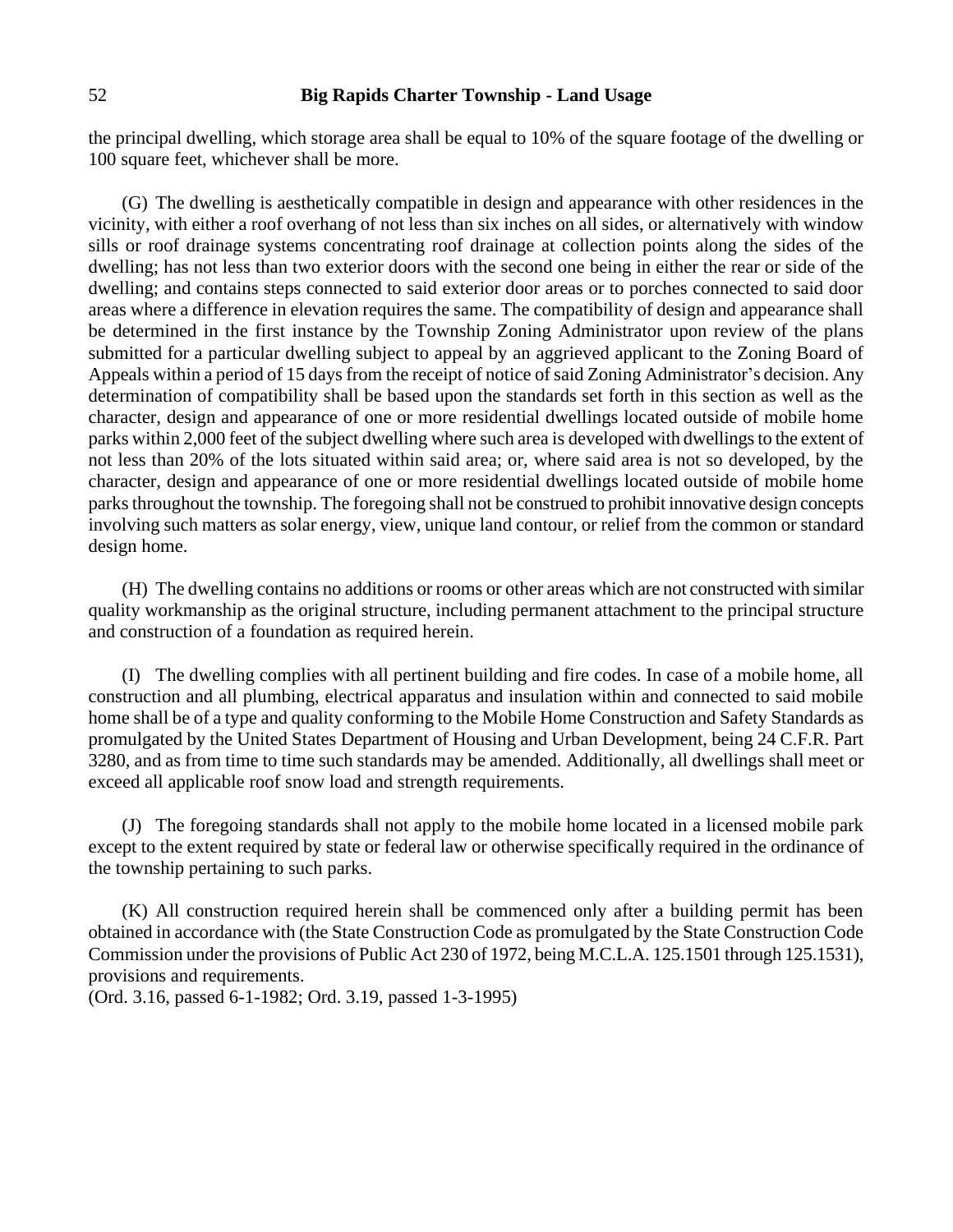# *NONCONFORMING USES*

# **153.050 NONCONFORMING USE; GENERALLY.**

The lawful use of any building or land at the time of the enactment of this chapter may be continued although such use does not conform to the provisions of this chapter. (Ord. 2, passed 8-12-1971; Ord. 3, passed 8-8-1974)

# **153.051 ALTERATIONS OF A NONCONFORMING USE BUILDING.**

A nonconforming building may not be reconstructed or structurally altered during its life to an extent in aggregate cost 50% of the value as determined by a qualified appraiser unless said building is changed to a conforming use.

(Ord. 2, passed 8-12-1971; Ord. 3, passed 8-8-1974)

# **153.052 BUILDING DAMAGE OF A NONCONFORMING USE BUILDING.**

(A) Any nonconforming building damaged by fire or other causes to the extent of more than 50% of the value shall be repaired or rebuilt within six months of the date such damages occurs.

(B) Any expansion or significant structural alteration made in repairing or rebuilding such nonconforming building must be approved by the Board of Appeals as not adversely affecting the adjoining conforming land use.

(C) No nonconforming building damaged by fire or other causes shall be repaired or rebuilt except as provided in this subchapter unless in conformity with the provisions of this chapter. (Ord. 2, passed 8-12-1971; Ord. 3, passed 8-8-1974)

# **153.053 DISCONTINUANCE OF NONCONFORMING USE.**

Whenever a nonconforming use has been discontinued for a period of one year, such use shall not thereby be re-established and any future use shall be in conformity with the provisions of the chapter. (Ord. 2, passed 8-12-1971; Ord. 3, passed 8-8-1974)

# **153.054 COMPLETION OF NONCONFORMING BUILDINGS AND STRUCTURES.**

Nothing in this chapter shall require any change in the construction or intended use of any existing building, nor shall it require a change in plat, the layout of the platting of which shall have been diligently prosecuted within 30 days after the passage of this chapter and the acceptance of which shall have been complete within 12 months after said date.

(Ord. 2, passed 8-12-1971; Ord. 3, passed 8-8-1974)

# **153.055 SUBSTITUTION OR EXPANSION OF NONCONFORMING USES.**

(A) No nonconforming use may be substituted, changed or altered, except when such substitution, change or alteration makes the nonconforming use more compatible to the uses permitted in the district in which it is located according to the criteria set forth in 153.130, as determined by the Township Zoning Board of Appeals.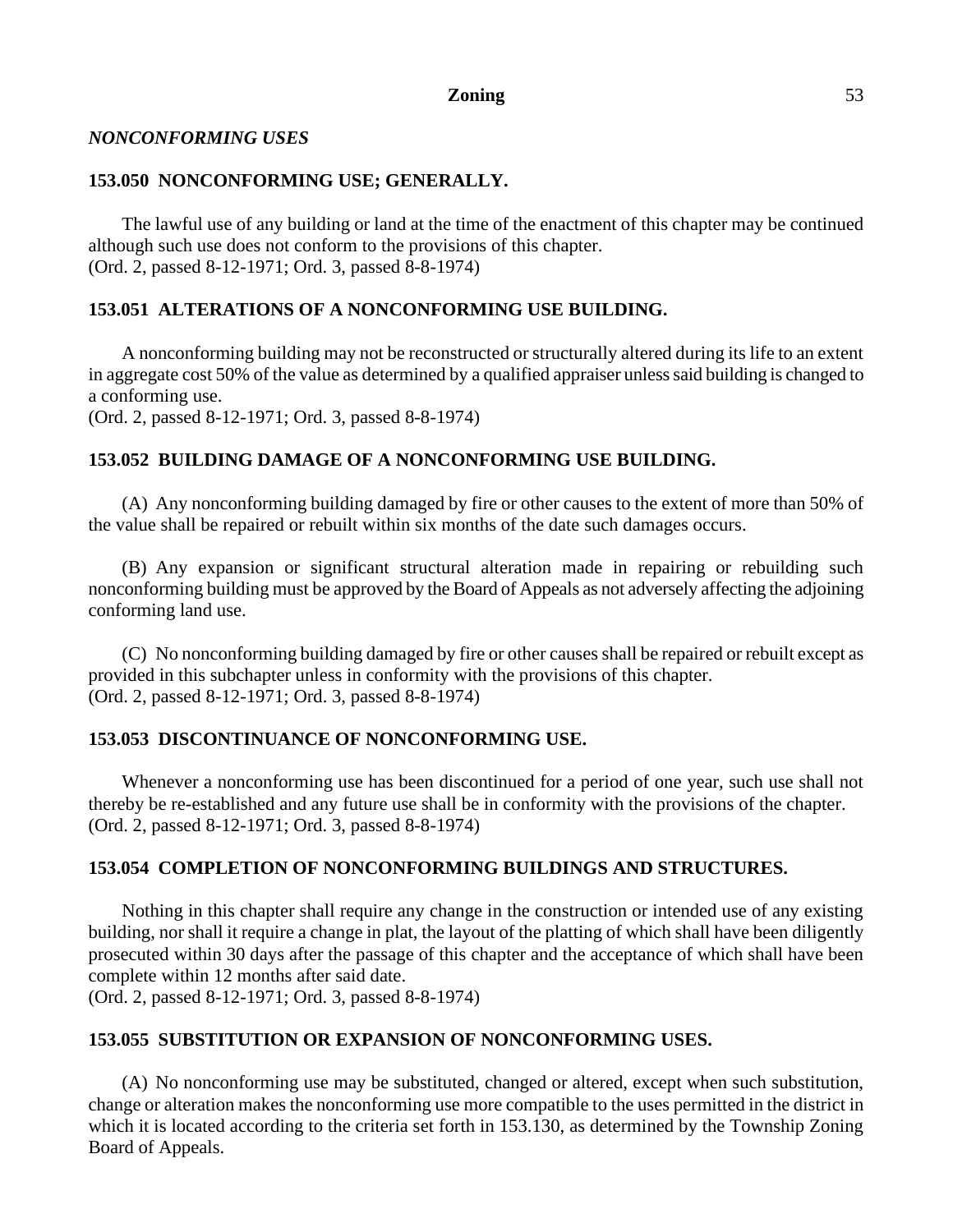(B) Any extension or expansion of a nonconforming use in regard to size of operation, copy of activity, area involved in use, hours of operation and the like must be approved by the Township Zoning Board of Appeals subject to standards set forth in 153.130. (Ord. 3.16, passed 6-1-1982)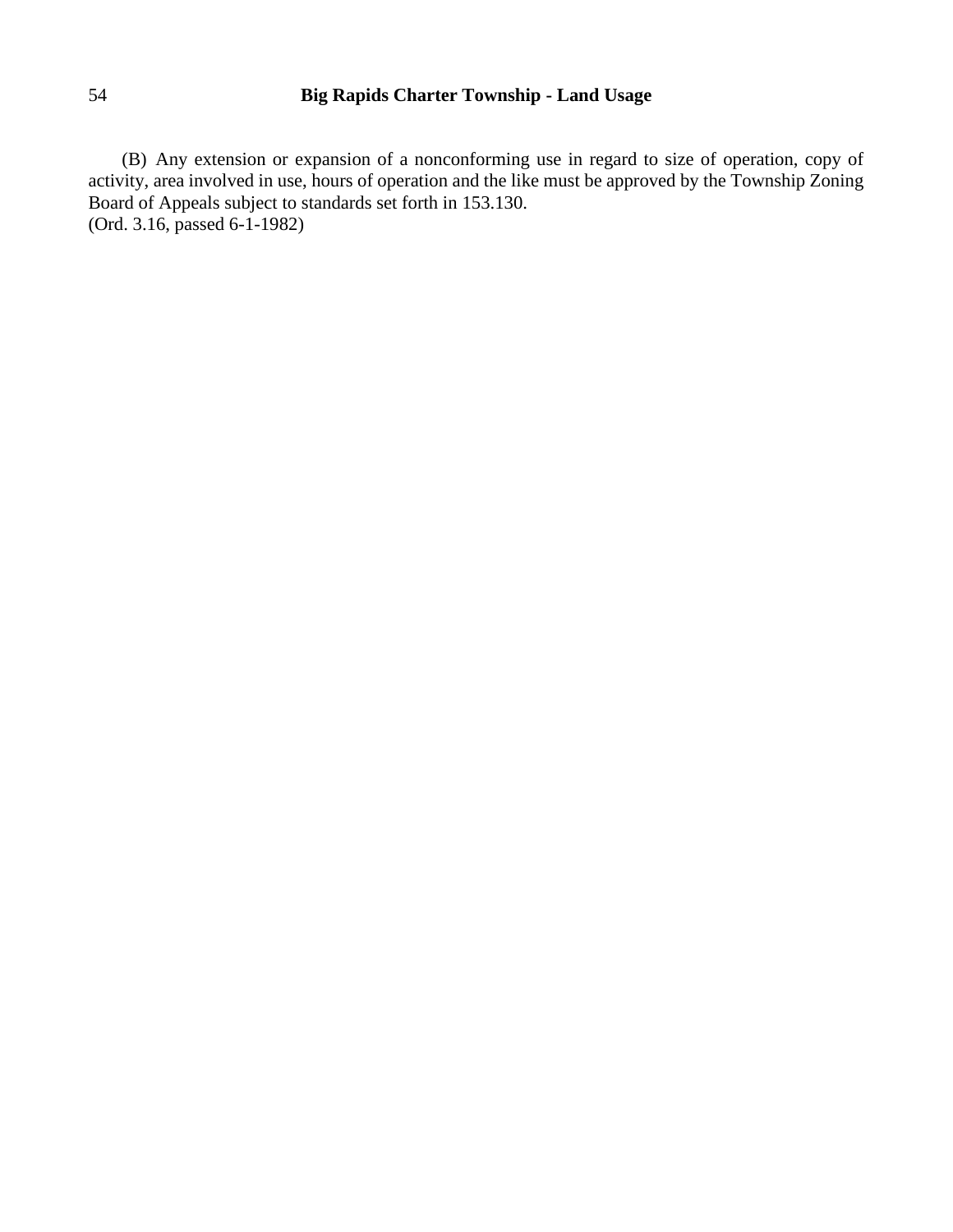# *WATER AND SEWAGE*

#### **153.070 WATER SUPPLY AND SEWAGE DISPOSAL FACILITIES.**

Every building, structure or trailer coach hereafter erected or moved upon the premises must conform to the existing County Health Department rules and regulations for water and sewage disposal. (Ord. 2, passed 8-12-1971; Ord. 3, passed 8-8-1974)

# *SHORELAND REGULATIONS*

#### **153.085 SHORELAND REGULATIONS.**

(A) All lots abutting any body of water as defined shall maintain a minimum setback of 50 feet as measured from the edge of the ordinary high-water mark (meaning the line between the uplands and bottom lands which is apparent by the configuration of the slopes, surface, soil and vegetation; or a level established by law).

(B) This minimum setback requirement may be reduced one foot for every foot of vertical elevation of a stream or river bank, until a minimum setback of 30 feet is reached, as measured from the edge of the stream or river bank.

(1) That part of a setback which lies within 30 feet of the water's edge shall be maintained in its natural condition. Natural conditions may be modified if the Zoning Administrator finds that such modification will not increase run-off, and will provide the shoreline with adequate protection without altering the inherent characteristics of the water body. Trees and shrubs in a space not more than 30% but not to exceed 50 feet wide may be trimmed or pruned for a view of the fronting waters and for access thereto. A lot shall be regarded in its natural condition when there is at least one tree or shrub having a height of at least 15 feet for each 100 square feet of area thereof in wooded areas or sufficient natural cover in open areas.

(2) All permitted uses shall be subject to setback requirements except pump houses and recreational docks within the cleared area, erosion control devices, and associated facilities when located and designed so as not to unreasonably interfere with, degrade or decrease the enjoyment of the existing uses and water resources.

(3) Regulations imposed in areas identified as erosion control districts or flood hazard districts, this chapter shall govern if such restrictions or regulations impose higher standards or requirements.

(4) Where these provisions apply to a nonconforming lot-of-record, the minimum setback may be reduced by the Zoning Administrator to 25 feet provided the said lot cannot normally accommodate any structure within the imposed original setback requirements. (Ord. 3.14, passed 4-1-1980)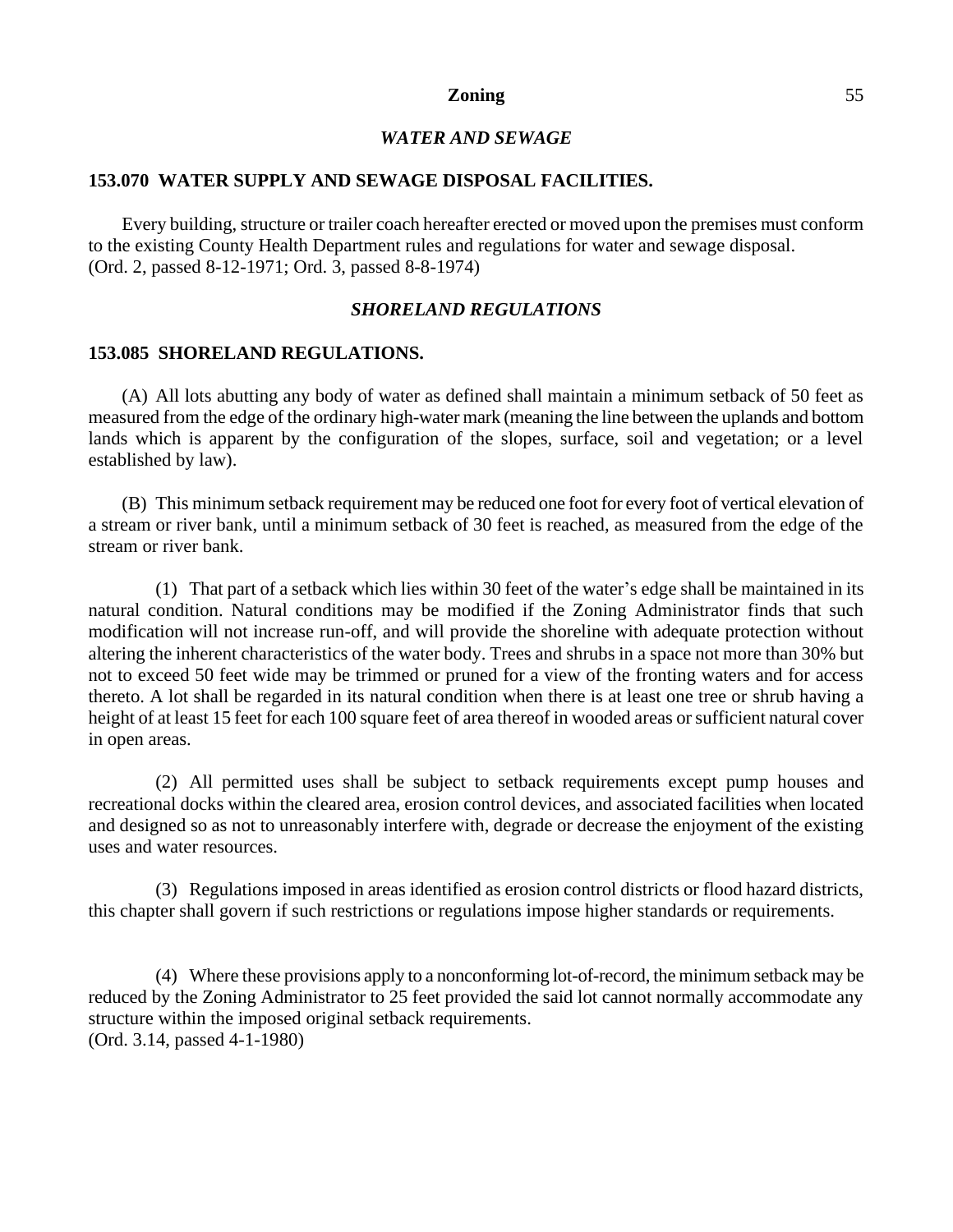## *SUPPLEMENTAL REGULATIONS*

#### **153.100 RESTRICTIONS OF RECORD.**

Every use of property shall conform to existing restrictions of record. (Ord. 3, passed 8-8-1974)

#### **153.101 AUTOMOBILE OR TRAVEL TRAILERS.**

No person shall use or permit the use of any automobile trailer or travel trailer as a residence on any site, lot field or tract of land not specifically licensed as a trailer park for more than 21 days except as hereinafter provided:

(A) On permit issued by the Zoning Administrator;

(B) The location of the travel trailer shall conform to all lot and yard regulations governing dwellings in the district in which it is to be located; and

(C) Subject or the provisions of 153.070. (Also see 153.160(F)). (Ord. 2, passed 8-12-1971; Ord. 3, passed 8-8-1974) Penalty, see 153.999

### **153.102 OUTDOOR LIGHTING REGULATIONS.**

(A) In all districts, lighting fixtures used to illuminate off-street parking, yards, and for security purposes shall be directed downward, shielded, or so arranged as to:

(1) Direct light only to the ground area of the property where the fixtures are located; and

(2) Not illuminate any adjoining properties, streets or highways.

(B) All lighting used to illuminate commercial, industrial or multi-family housing buildings, shall be arranged to direct light only to said building and away from any adjoining properties, streets or highways.

(C) The external illumination of signs shall be directed downward, and internally illuminated signs shall be of a low enough intensity, so as to not interfere with the vision of persons on adjacent properties, streets or highways.

(D) All illumination of signs and any other outdoor feature shall not be of a flashing, moving or intermittent type except for time and temperature displays, and low intensity LED type, change of copy signs.

(E) All off-road parking, except that required for a single- or two-family residential dwelling, shall be provided with adequate artificial lighting between the time extending one hour after sunset to one hour before sunrise when the use of such space for each vehicle is open to the public. (Ord. 3.23, passed 5-4-1999) Penalty, see 153.999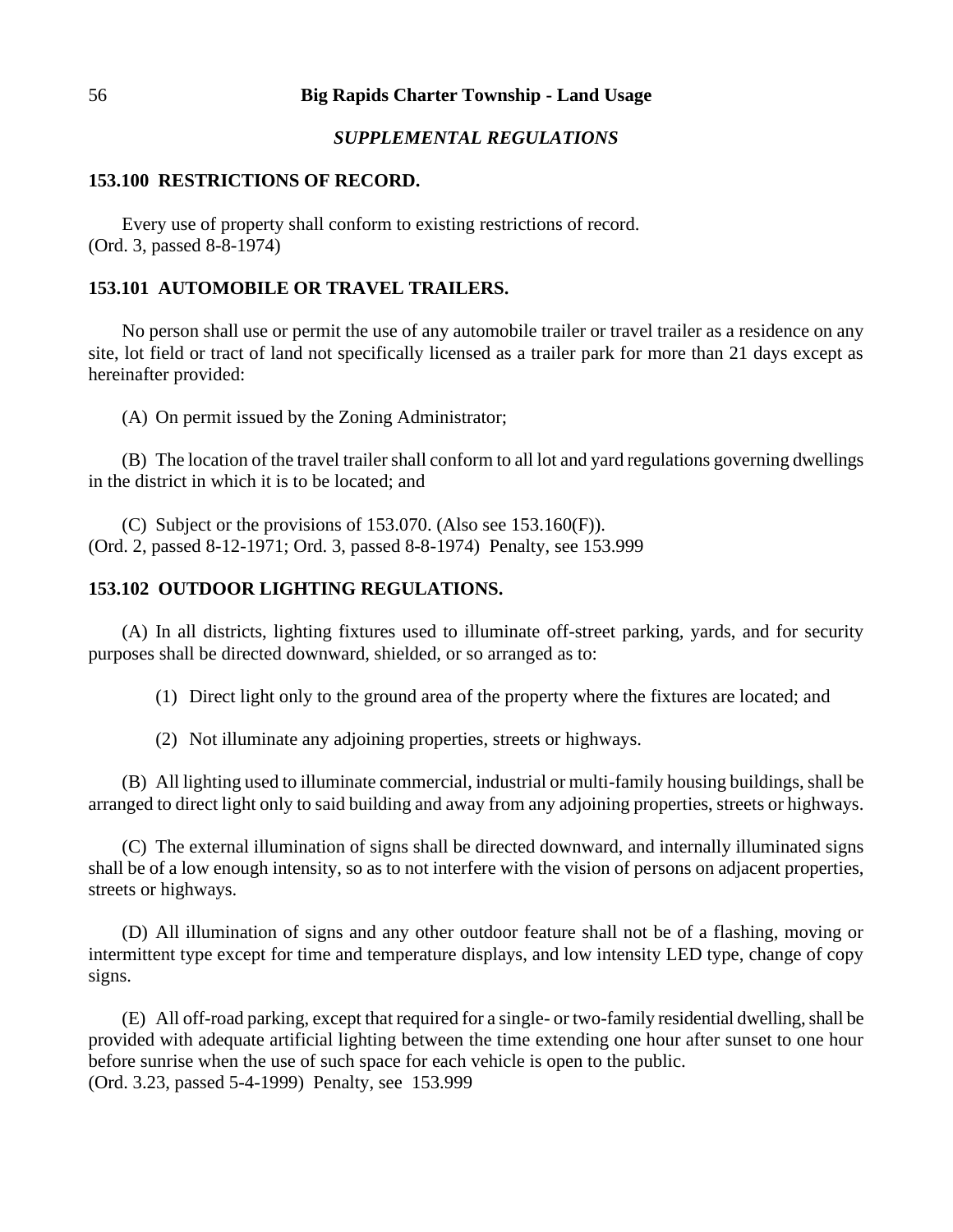# *PARKING*

# **153.115 VEHICULAR PARKING SPACE, ACCESS AND LIGHTING.**

(A) For each dwelling, commercial, industrial, manufacturing or other similar business or service establishment hereafter erected or altered and located on a public highway, road or street in the unincorporated portions of the township and including buildings or structures used principally as a place of public assembly, there shall be provided and maintained suitable space off the public right-of-way which is, in general, adequate for the parking or loading of vehicles in proportions shown in Table 1 below, and such space shall be provided with safe exit to and safe entrance from the public highway or thoroughfare, but not to exceed one such exit and one such entrance. Said exit and entrance may be combined or provided separately. Approval for the location of such exit and entrance shall be obtained from the State Highway Department for all trunk-line highways and from the County Road Commission for all other roads and highways in the township, which approval shall also include the design and construction thereof in the interest of safety, adequate drainage and other public requirements. Parking space and maneuvering aisle dimensions shall be as stated below in Table 2. All parking space required in this section, except that required for a dwelling, shall be provided with adequate artificial lighting between the time extending from one-hour after sunset to one-half hour before sunrise when the use of such space for each vehicle is open to the public.

| <b>Table 1: Parking Space Required</b>                                                                                                     |                                                                                                                                                                                                   |  |  |  |
|--------------------------------------------------------------------------------------------------------------------------------------------|---------------------------------------------------------------------------------------------------------------------------------------------------------------------------------------------------|--|--|--|
| Dwellings                                                                                                                                  | 1 parking space for each vehicle used by the occupants of<br>the premises                                                                                                                         |  |  |  |
| Hospitals and institutions of similar nature                                                                                               | 1 parking space for every 4 beds and 1 space for each<br>doctor                                                                                                                                   |  |  |  |
| Motels and similar establishments offering lodging                                                                                         | 1 parking space for every 1 guest room                                                                                                                                                            |  |  |  |
| Offices and professional buildings                                                                                                         | 1 parking space for every 200 square feet of floor area;<br>provided that doctor's offices and clinics shall be provided<br>with 3 spaces for each doctor                                         |  |  |  |
| Personal service shops (such as barber and beauty shops)                                                                                   | 1 parking space for every 200 square feet of floor area                                                                                                                                           |  |  |  |
| Restaurants and other public food serving establishments                                                                                   | 1 space for every 3 seats                                                                                                                                                                         |  |  |  |
| Retail stores and shops                                                                                                                    | 1 parking space for every 200 square feet of floor area                                                                                                                                           |  |  |  |
| <b>Taverns</b>                                                                                                                             | 1 parking space for every 66 square feet of floor area; in<br>addition to the above requirements, parking space in the<br>proportion of 1 space for every 2 persons employed shall<br>be provided |  |  |  |
| Theaters, churches, auditoriums, public and private halls,<br>amusement and recreation establishments and all places of<br>public assembly | 1 parking space for each 4 seats of legal capacity                                                                                                                                                |  |  |  |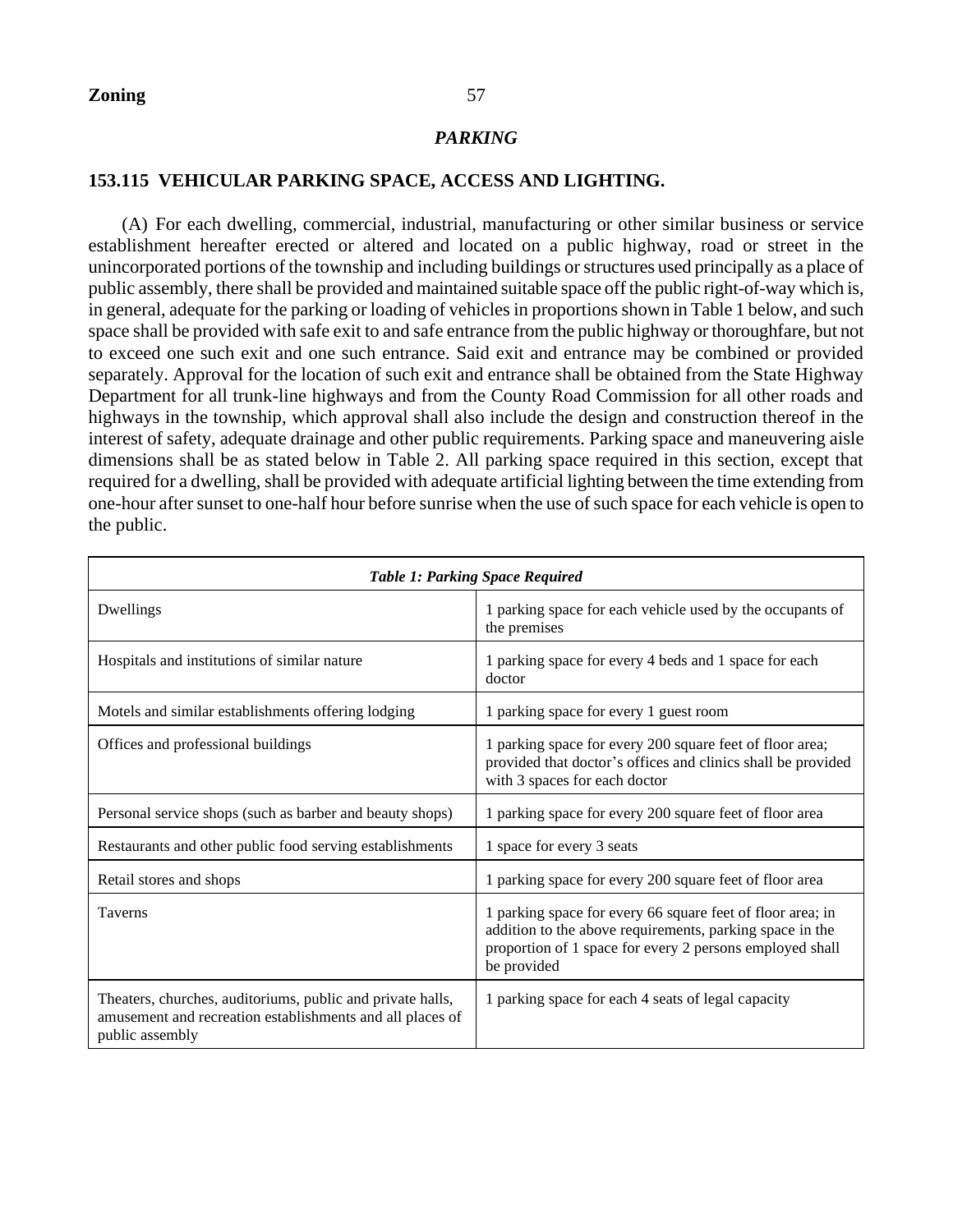(B) Where no specific requirement is designated in the case of any business, parking space as herein specified shall be provided for employees, including a reasonable number of parking spaces for the accommodation of patrons.

| Table 2: Parking Space and Maneuvering Aisle Dimensions |                                              |                                                |                            |                             |  |  |
|---------------------------------------------------------|----------------------------------------------|------------------------------------------------|----------------------------|-----------------------------|--|--|
| <b>Parking Angle</b><br>(Degrees)                       | One-Way<br><b>Maneuvering Aisle</b><br>Width | $Two-Way$<br><b>Maneuvering Aisle</b><br>Width | <b>Parking Stall Width</b> | <b>Parking Stall Length</b> |  |  |
| 0 parallel                                              | 12 feet                                      | 22 feet                                        | 8.5 feet                   | 22 feet                     |  |  |
| up to $53$                                              | 13 feet                                      | 22 feet                                        | 9.0 feet                   | 18 feet                     |  |  |
| 54 to 74                                                | 16 feet                                      | 22 feet                                        | 9.0 feet                   | 18 feet                     |  |  |
| 75 to 90                                                | 24 feet                                      | 24 feet                                        | 9.0 feet                   | 18 feet                     |  |  |

(Ord. 2, passed 8-12-1971; Ord. 3, passed 8-8-1974; Ord. 3.16, passed 6-1-1982; Ord. 3.26, passed 2-1-2000)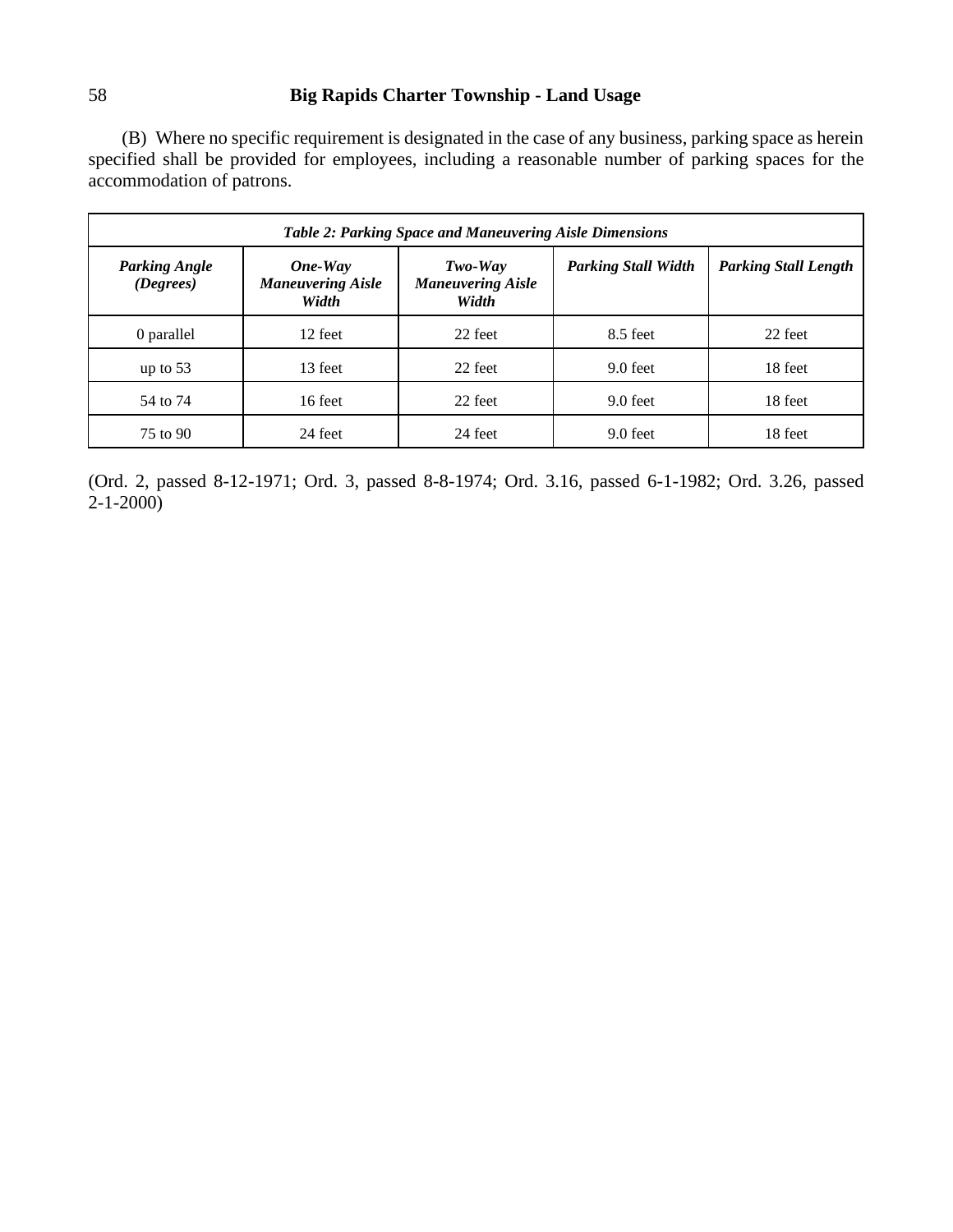# *SPECIAL USE PERMITS*

#### **153.130 USES BY SPECIAL PERMIT.**

(A) Uses requiring special permits are those uses of land which are not essentially incompatible with the uses permitted in a zoning district, but possess characteristics or locational qualities which require individual review and restriction in order to avoid incompatibility with the character of the surrounding area, public services and facilities, and adjacent uses of land. Proposed uses will be evaluated according to their compatibility with the nature, extent and density of the surrounding area.

(B) Special permit uses may be permitted only in those zoning districts where they are designated by this chapter, and only when specifically approved by the Township Planning Commission in accordance with the provisions of this chapter.

(C) Prior to approval of a special use permit, the Planning Commission shall ensure that the standards specified in this section, as well as standards established elsewhere in this chapter shall be satisfied. All uses by special permit shall comply with each of the following standards and requirements as listed in this division (C).

(1) The nature, location and size of the special use shall not change the essential character of the surroundings area, nor disrupt the orderly and proper development of the district as a whole. The use shall not be in conflict with, or discourage the adjacent or neighboring use of lands or buildings.

(2) The special use shall not diminish the value of the land, buildings or structures in the neighborhood.

(3) The special use shall not increase traffic hazards or cause congestion on the public highways or streets of the area. Adequate access to the parcel shall be furnished.

(4) The water supply and sewage disposal system shall be adequate for the proposed special use by conforming to State and County Health Department requirements, and the special use shall not overburden any existing services or facilities.

(5) Uses by special permit shall not be significantly more objectionable to nearby properties by reason of traffic, noise, vibrations, dust, fumes, odor, smoke, glare, lights or disposal of waste than the operation of any principal permitted use, nor shall the special use increase hazards from fire or other dangers to either the property or adjacent property.

(6) The Planning Commission may require that the premises be permanently screened from adjoining or contiguous properties by a wall, fence, plant screen and/or other approved enclosure when deemed necessary to buffer the surrounding uses from objectionable noise, light and the like created by the special use.

(7) The special use shall be consistent with the intent and purpose of this chapter and with the intent of the land use plan for the township. The special use shall be compatible with the natural environment and shall not inimical to the public health, safety and general welfare.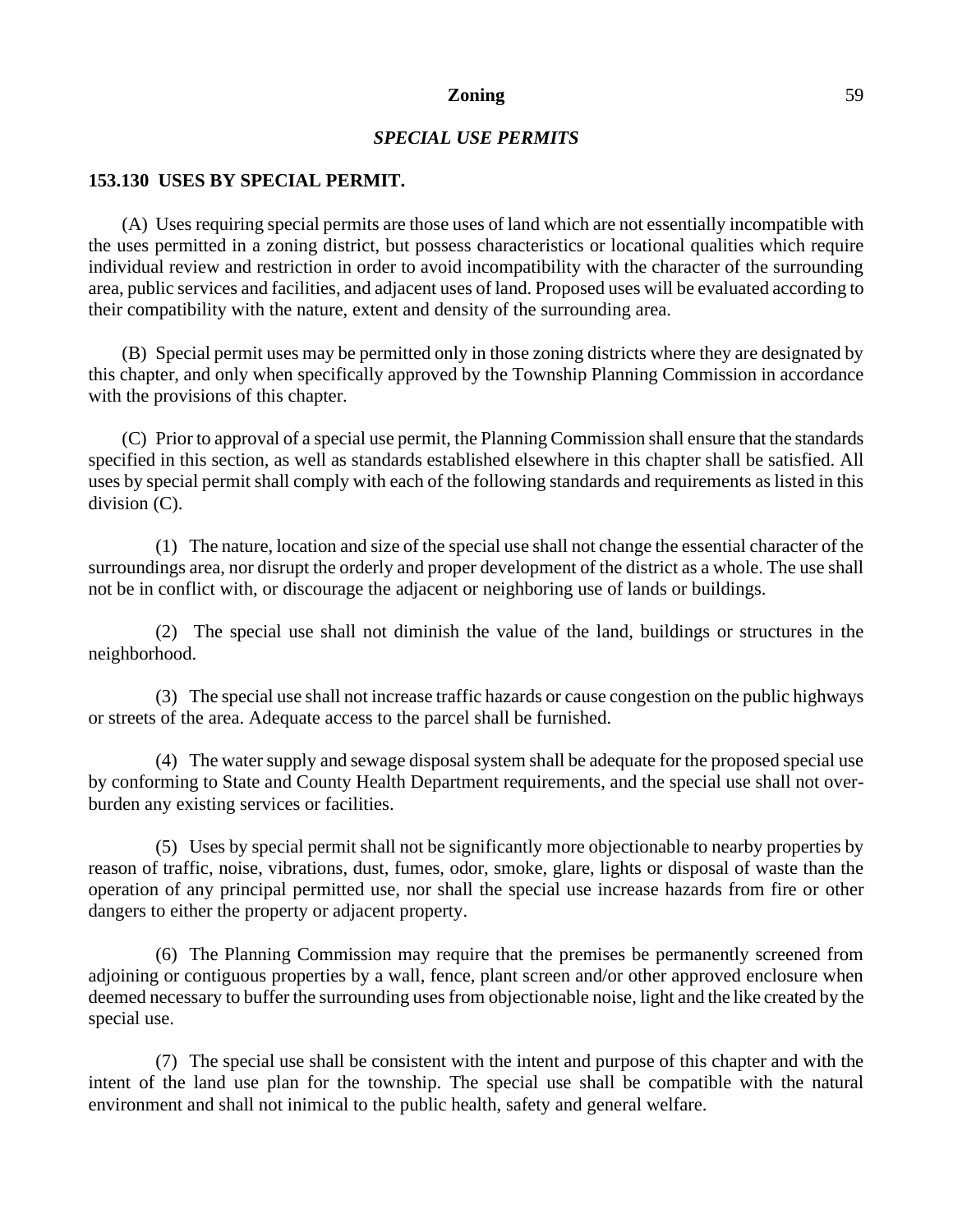(D) Application for a special use permit shall be made to the Township Planning Commission.

(E) The Planning Commission shall hold a public hearing on each request for a special use permit following proper notice of said public hearing in the same manner as provided for 153.278.

(F) (1) Where the Planning Commission determines that a special use is consistent with the standards outlined in this section and all other ordinances and regulations of the township, it shall issue a special use permit modified as the Zoning Board may require and containing any conditions or restrictions which the Zoning Board may consider necessary to carry out the purpose of this chapter.

(2) Where the conditions set forth under the permit anticipate a future compliance, the failure of which would impart jeopardy, injury or aggravation to adjoining permitted land uses, the Planning Commission shall have the authority to require such guarantees (in form of performance bonds or escrow funds) as may be deemed necessary to remove, alleviate or remedy the conflicting use.

(3) A denial of the special use permit shall be in writing, setting forth the reason for denial.

(4) The applicant may appeal a denial to the Planning Commission.

(Ord. 2, passed 8-12-1971; Ord. 3, passed 8-8-1974; Ord. 3.08, passed 3-7-1978; Ord. 3.13, passed 8-7-1979)

## *PLANNED UNIT DEVELOPMENT*

## **153.145 INTENT.**

To permit through the special use permit procedure, planned unit development, which includes flexibility in the use and design of structures and land in situations where modifications of specific provisions of the township zoning regulations will not be contrary to its intent and purpose or significantly inconsistent with the planning on which it is based, and which will not be harmful to the neighborhood in which they occur.

(Ord. 3.09, passed 6-6-1978; Ord. 3.31, passed 12-3-2002)

#### **153.146 MODIFICATION POWERS.**

In acting upon the PUD application, the Planning Commission may alter setback requirements, height, lot and building size limits, off-street parking regulations, landscaping rules, and the intensity of the permitted density limits of the district where the lot is located, providing such uses are desirable or convenient for the users of the PUD as developed, or for the immediate neighborhood, and provided that such uses are planned so as to assure that they will not material alter the existing character of the neighborhood, as provided in 153.130. Further, no PUD shall create demands on other existing public services in excess of current capacity, not provide for uses that will be detrimental to the health, safety or welfare of persons or property through excessive production of traffic, noise, smoke, odor, fumes or glare. However, uses not otherwise permitted in the district where the lot is located shall not be permitted to occupy more than 15% of the lot area nor more than 15% of the total floor area of all structures erected thereon.

(Ord. 3.09, passed 6-6-1978; Ord. 3.31, passed 12-3-2002)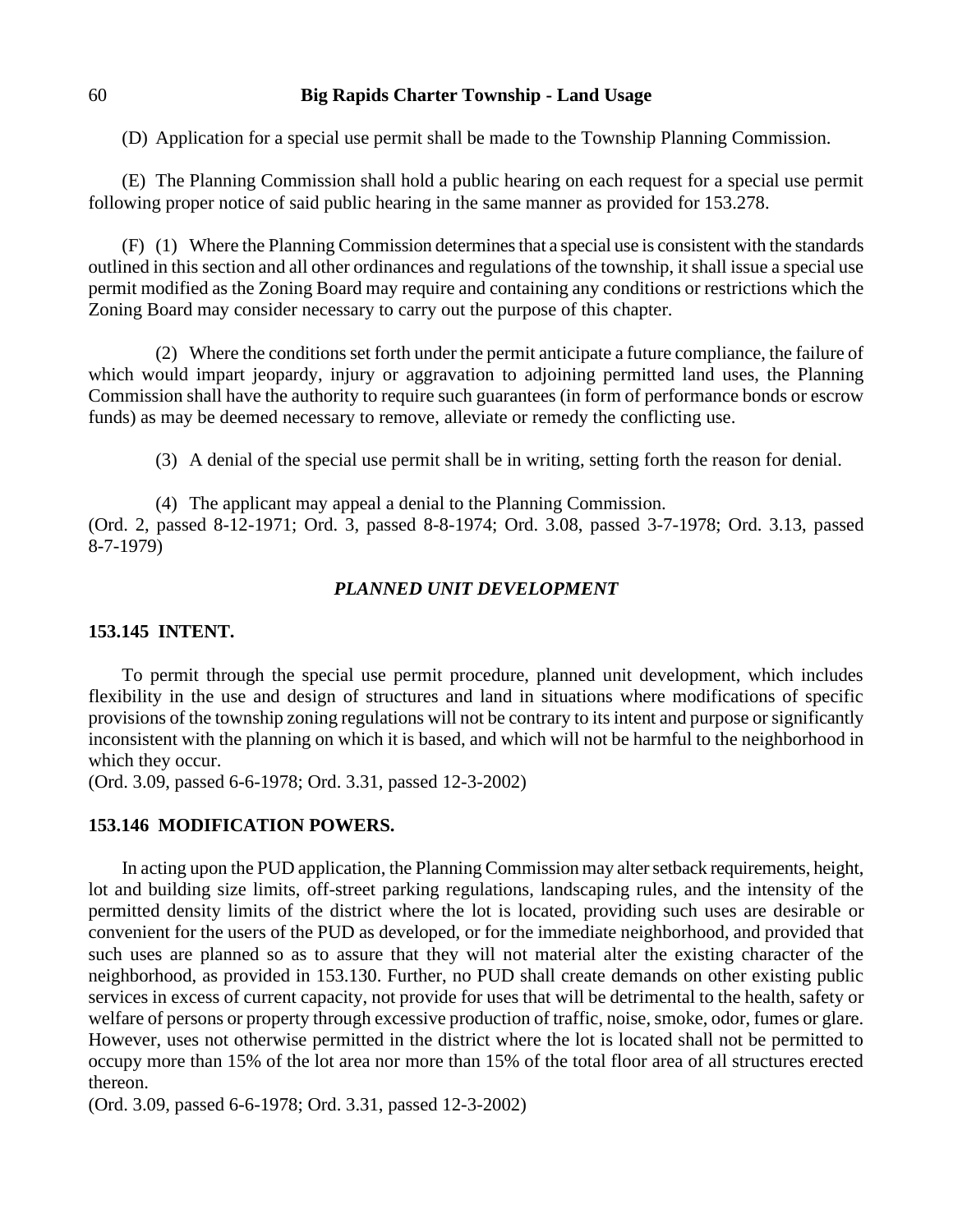# **153.147 APPLICATION PROCEDURE.**

(A) The provisions of this section shall be applied to the existing zoning district, as defined on the zoning map where the PUD is to be located.

(B) Applications may be made for any lot exceeding two acres in size, the application procedure is as follows.

(1) *Preliminary conference.* Prior to preparing formal application, the applicant shall meet with the Zoning Administrator to discuss the proposed development.

(2) *Preliminary applications.* The applicant shall prepare an submit seven copies of preliminary development plan which shall include a description of the PUD and its intended uses; a detailed site plan, drawn to a scale not smaller than 40 feet to the inch, certified by a licensed architect, a registered land surveyor or professional engineer; location of and restriction on open space within the PUD including all maintenance agreements; a development schedule: a list of covenants or deed restrictions for the development; and the type of financial guarantees to be utilized to assure development of the site in accordance with plan. In addition, the applicant shall furnish such other information as the Zoning Board may reasonably require. The Zoning Board, after a hearing, shall approve or deny said application.

# (3) *Final application.*

(a) The applicant shall prepare and submit eight copies of the final development plan which shall include a detailed site plan, drawn to a scale not smaller than 40 feet to the inch, certified by a licensed architect, a registered land surveyor or professional engineer. Final development plan shall also include detailed plans for all buildings and structure certified by an architect; detailed evaluations or perspective drawings of all buildings and improvements, sufficient to show the developers intent; a development schedule; deed restrictions and covenant; any other plans, documentation or specification, which the Zoning Board may require, that may be necessary for final engineering review and approval of drainage, street design and other facilities, by township and county officials; and a sufficient financial guarantee or letter of credit to insure completion of any required public facilities or improvements in conformance with the stated development schedule.

(b) Upon receipt of the final development plan, the Planning Commission shall hold a second hearing and shall determine whether or not the final plans substantially conform to the approved preliminary plan and to the other provisions of this section. (Ord. 3.09, passed 6-6-1978; Ord. 3.31, passed 12-3-2002)

# **153.148 REVIEW PROCEDURE.**

In making its review of any portion of the PUD application, the Planning Commission shall first determine that the PUD is consistent with the standards outlined in 153.130 and this subchapter, and all other ordinances and regulations of the township. Where the Zoning Boards determines that this application is consistent with this section and with the other requirements hereof, it shall issue a special planned unit permit authorizing development and use in accordance with the final development plan contained in this application, modified as the Planning Commission may require to carry out the intent and purpose of this section and containing any conditions or restrictions which the Zoning Board may consider necessary to carry out the purposes of this chapter and to protect the public health, safety and welfare. A denial of the PUD, at any stage, shall be in writing, setting forth in detail the reasons for denial. The applicant may appeal any denial to the Zoning Board of Appeals.

(Ord. 3.09, passed 6-6-1978; Ord. 3.31, passed 12-3-2002)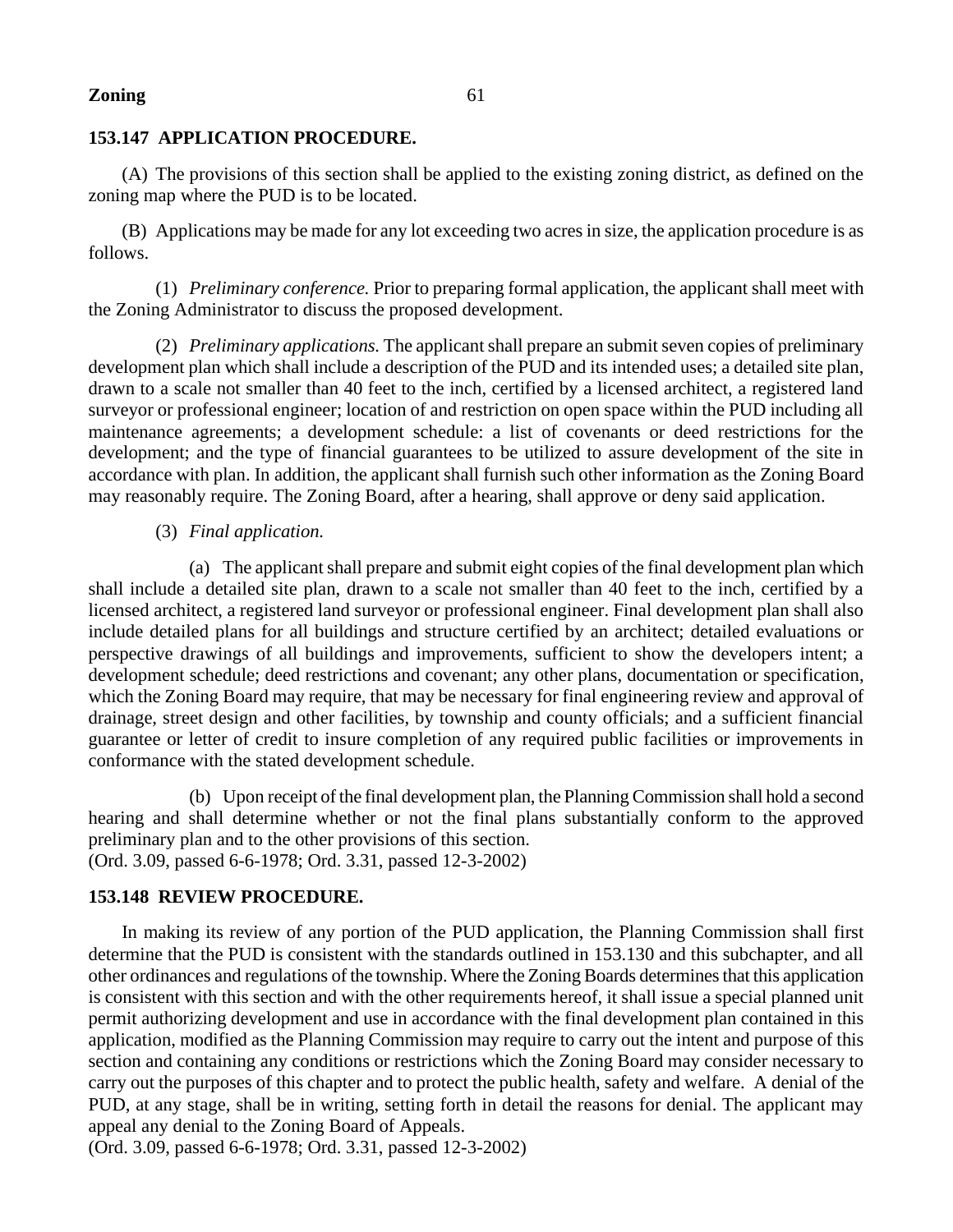## **153.149 OPEN SPACE PRESERVATION.**

(A) Residential uses in land zoned for residential development may be developed, at the option of the applicant, with the same number of dwelling units on a portion of the land specified in this chapter, but not more than 50%, that, was determined by the Board could otherwise be developed, under this chapter if all of the following apply.

(1) The land is zoned at a density equivalent to two or fewer single- or two-family dwelling units per acre, or, if the land is served by a public sewer system, three or fewer single- or two-family dwelling units per acre.

(2) A percentage of the land specified in this chapter, but not less than 50%, will remain perpetually in an undeveloped state by means of a conservation easement, plat dedication, restrictive covenant or other legal means, as approved by the Board, that runs with the land.

(3) The development does not depend on the extension of a public sewer or public water supply system, unless development of the land without the exercise of the option provided by this division (A) would also depend upon such an extension.

(4) The option provided pursuant to this division (A) has not previously been exercised with respect to that land.

(B) This section shall not apply for permitted uses other than single-family dwellings and/or twofamily dwellings as set forth together with such permitted accessory uses as permitted in this chapter. (Ord. 3.09, passed 6-6-1978; Ord. 3.31, passed 12-3-2002)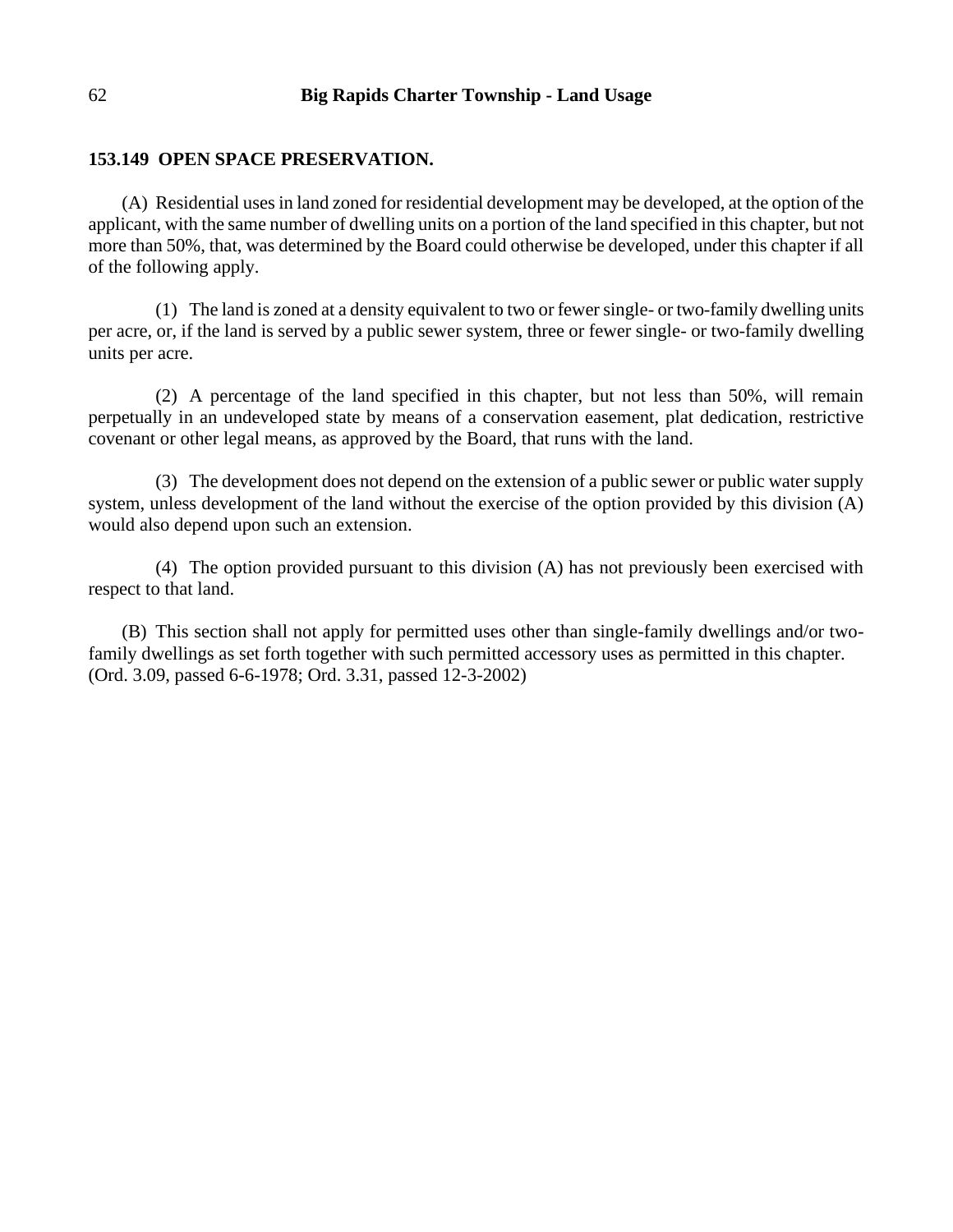# *TEMPORARY DWELLING STRUCTURES*

### **153.160 TEMPORARY DWELLING STRUCTURES.**

A garage home, basement home or trailer coach may be utilized as a dwelling by the owner of a premises during the period when a dwelling conforming to the provisions of this chapter, is in the process of erection and completion on the same lot, subject to the following provisions.

(A) Compliance with 153.070 shall precede occupancy of any such temporary dwelling.

(B) The location of the temporary dwelling shall conform to all yard and setback limitations of the zoning district.

(C) The use of the dwelling and premises shall not be inimical to health, safety or the public welfare.

(D) The use of such temporary dwelling structure shall be limited to 12 months, beginning with the date of issuance of the permit therefore. Permit may be renewed yearly for one more year.

(E) Application for the erection, use or movement of such temporary dwelling structure shall be made in writing to the Zoning Administrator.

(F) Trailers, tents and converted buses will be permitted for camping purposes on a 21-day basis. Permits may be renewed by the Zoning Administrator. (Ord. 2, passed 8-12-1971; Ord. 3, passed 8-8-1974) Penalty, see 153.999

# **153.161 REGULATIONS GOVERNING THE LOCATION OF JUNK YARDS.**

Use of premises for the operation of a junk yard shall be permitted in Industrial District only and shall be subject to the following special requirements and standards of the zoning district wherein located, in order to prevent conflict with, or impairment of, the principal permitted uses of the zoning district.

(A) Written application for a special permit therefore, shall be presented to the Zoning Administrator who shall refer the application to the Board of Appeals.

(B) The Zoning Administrator shall make an investigation as to the suitability of the proposed site.

(C) A suitable site shall provide a front yard of not less than 100 feet in depth; and such front yard shall not be used for parking, storage, burning, wrecking or dismantling of any junk or refuse material.

(D) The Board of Appeals shall require that a yard be completely screened by a solid, uniformly finished wall or fence or an adequately maintained evergreen hedge or other screening material, the height of which screening shall be no less than eight feet and in no case less than that of the enclosed material.

(E) Application shall be accompanied by the written consent of all owners of property, any part of which comes within 1,500 feet of the proposed site; however, such consent shall not be the final determining factor in granting the permit. The Board of Appeals shall hold a public hearing. Approval or rejection of the application shall rest with the Board of Appeals.

(F) Issuance of a permit shall in no way exempt the applicant from additional laws, ordinance or regulations of the state.

(Ord. 2, passed 8-12-1971; Ord. 3, passed 8-8-1974)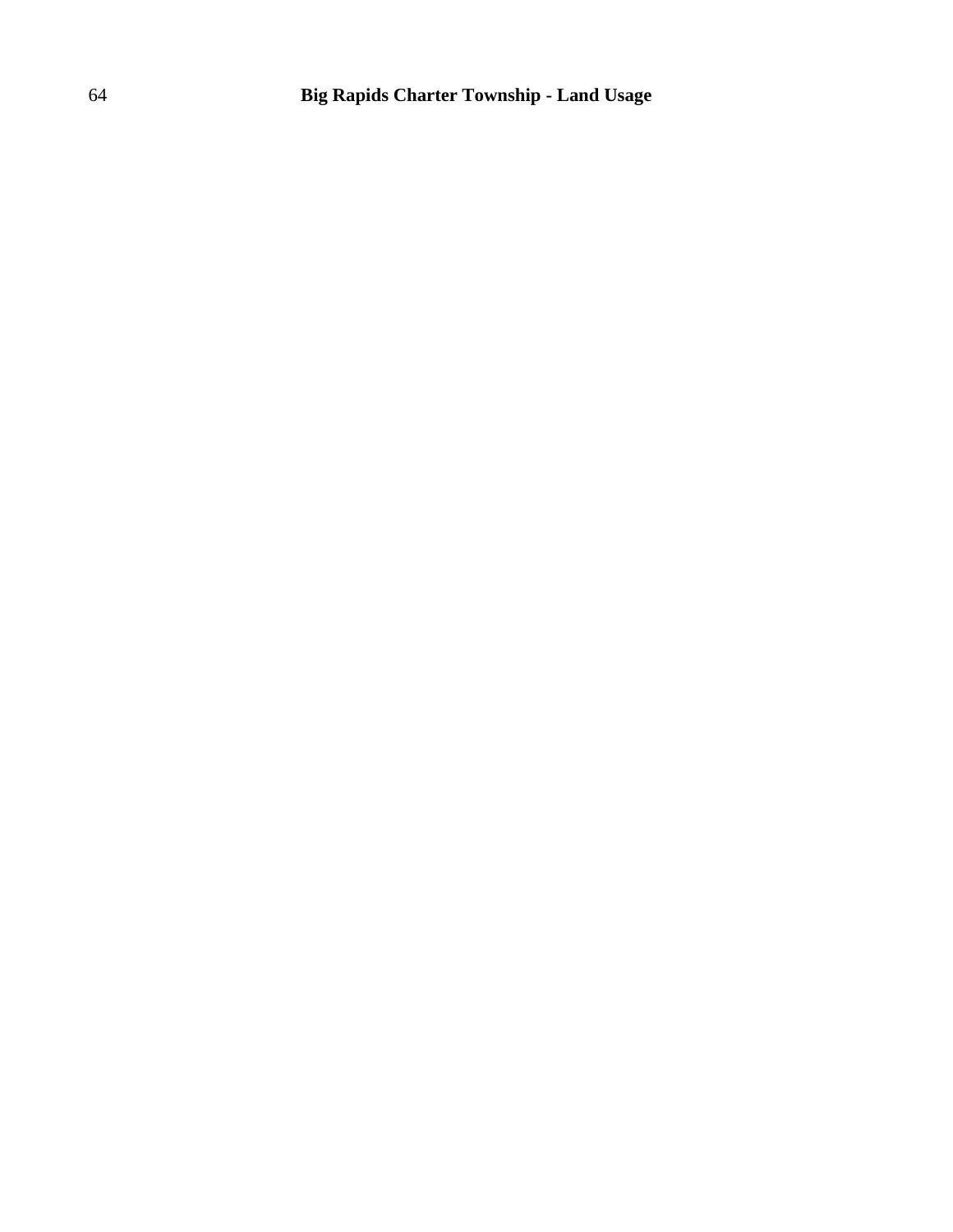## *ADVERTISING SIGNS*

## **153.175 ADVERTISING SIGNS.**

Advertising signs, billboards, advertising displays, outdoor displays or other advertising media, except as exempted by 153.177, may be permitted by special use permit; provided that they comply with the following conditions, and with standards set forth in 153.130. (Ord. 2, passed 8-12-1971; Ord. 3, passed 8-8-1974; Ord. 3.18, passed 10-4-1994)

## **153.176 USES AND CONDITIONS.**

(A) Advertising signs, billboards or advertising displays, outdoor displays or other advertising media shall not be permitted within 50 feet of the right-of-way line of any road or MDOT approved access drive, nor within 250 feet of the center of any road intersection.

(B) Such advertising sign or display must comply with the statutes of the state. All such signs shall be properly maintained or removed.

(C) Such advertising sign or display may not be erected within 500 feet of any commercial building, public building or dwelling (except dwelling owned by sign owner) existing at the time said sign or display is erected or moved to such location. It is further provided should a commercial building, public building or dwelling be erected at any time within the 500 feet limitation, the permit shall be revoked and the owner of the sign (or his or her authorized agent) shall be notified of the revocation, and such sign or display shall be removed within 90 days of notification.

(D) Such advertising sign or display may not be erected within 500 feet of any existing sign or display, excepting for small directional signs at permitted distance from intersections. (Ord. 2, passed 8-12-1971; Ord. 3, passed 8-8-1974; Ord. 3.18, passed 10-4-1994) Penalty, see 153.999

## **153.177 EXEMPTIONS.**

(A) Temporary sale, lease or rent signs, providing:

- (1) Not more than two signs are displayed;
- (2) Such signs are located on the lot or structure for sale, lease or rent;
- (3) Such sign does not contain an area of more than ten square feet; and
- (4) Such sign is removed following the sale, renting or leasing the property within seven days.
- (B) Bulletin boards of churches, schools, libraries and public buildings provided:
	- (1) Such bulletin board is located on the premises thereof; and

(2) Such board is not located as to obstruct the view of traffic from sidewalks, driveways, roadways and adjoining property.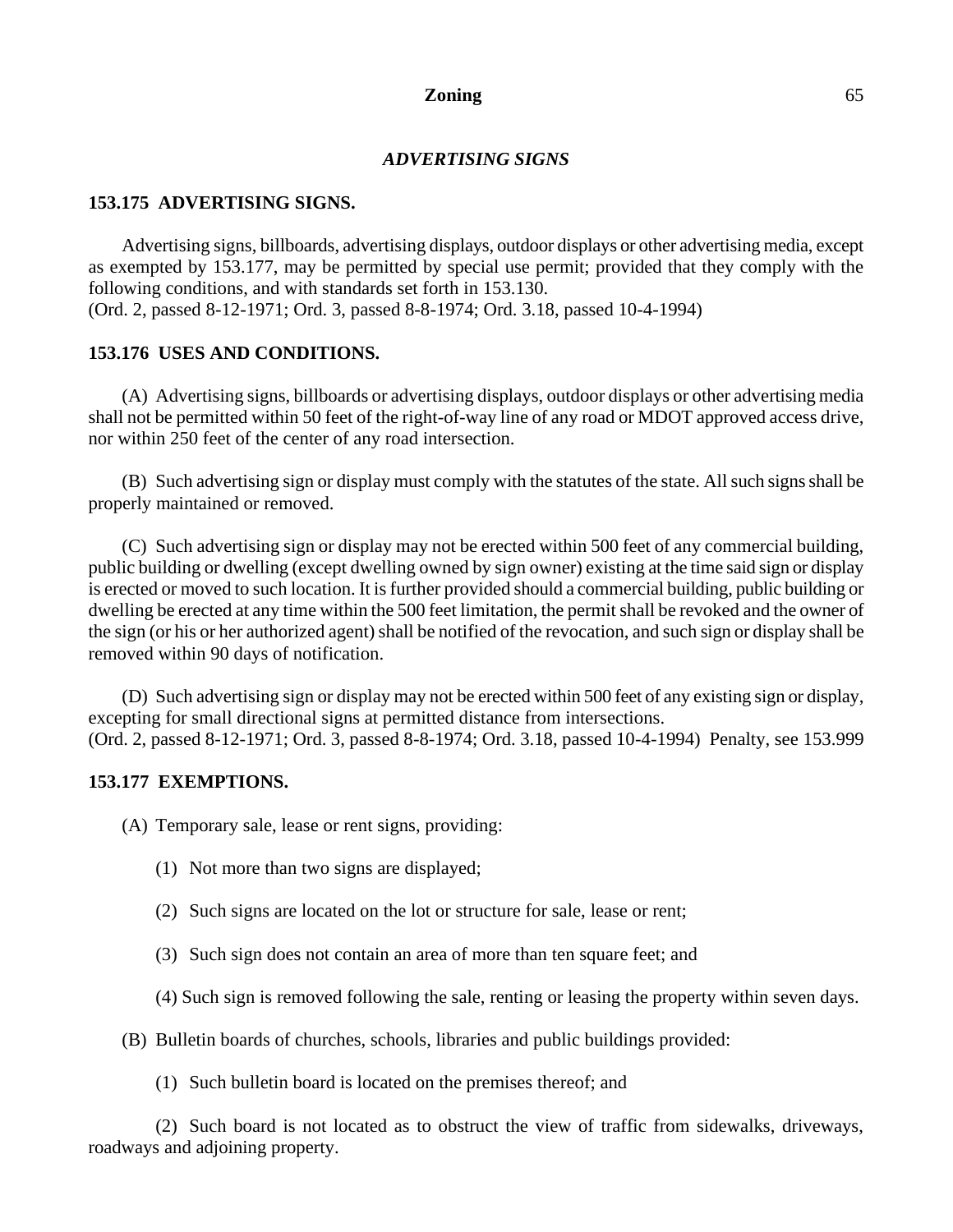(C) Agricultural displays and sales stands providing:

(1) Such display is located on a farm and limited to the products thereof;

(2) Such display or stand is temporary and will not be located for more than 30 consecutive days nor more than 60 days in one year;

(3) Such display or stand is located at least ten feet from the highway right-of-way line; and

(4) Parking area is available for prospective customers off the highway right-of-way.

(D) Advertising signs and displays of a commercial enterprise, business, industry or professional person providing:

(1) Such sign is located on the premises of a commercial enterprise;

(2) Such sign or display is limited to the products or services of the enterprise;

(3) Such sign does not obstruct the view of traffic from the sidewalks, roadways, driveways or exits and adjoining property; and

(4) Their operation does not constitute a nuisance to an adjacent residential district or residential neighborhood, by reason of glare, intermittent action or other action. (Ord. 2, passed 8-12-1971; Ord. 3, passed 8-8-1974; Ord. 3.18, passed 10-4-1994) Penalty, see 153.999

# **153.178 SIGN PERMITS.**

Permits shall be required for any advertising sign, including those signs or displays exempted under 153.177. Such permits, or any renewal thereof, shall be issued by the Zoning Administrator upon a determination that such sign or display complies with the provisions of this chapter. (Ord. 2, passed 8-12-1971; Ord. 3, passed 8-8-1974; Ord. 3.18, passed 10-4-1994)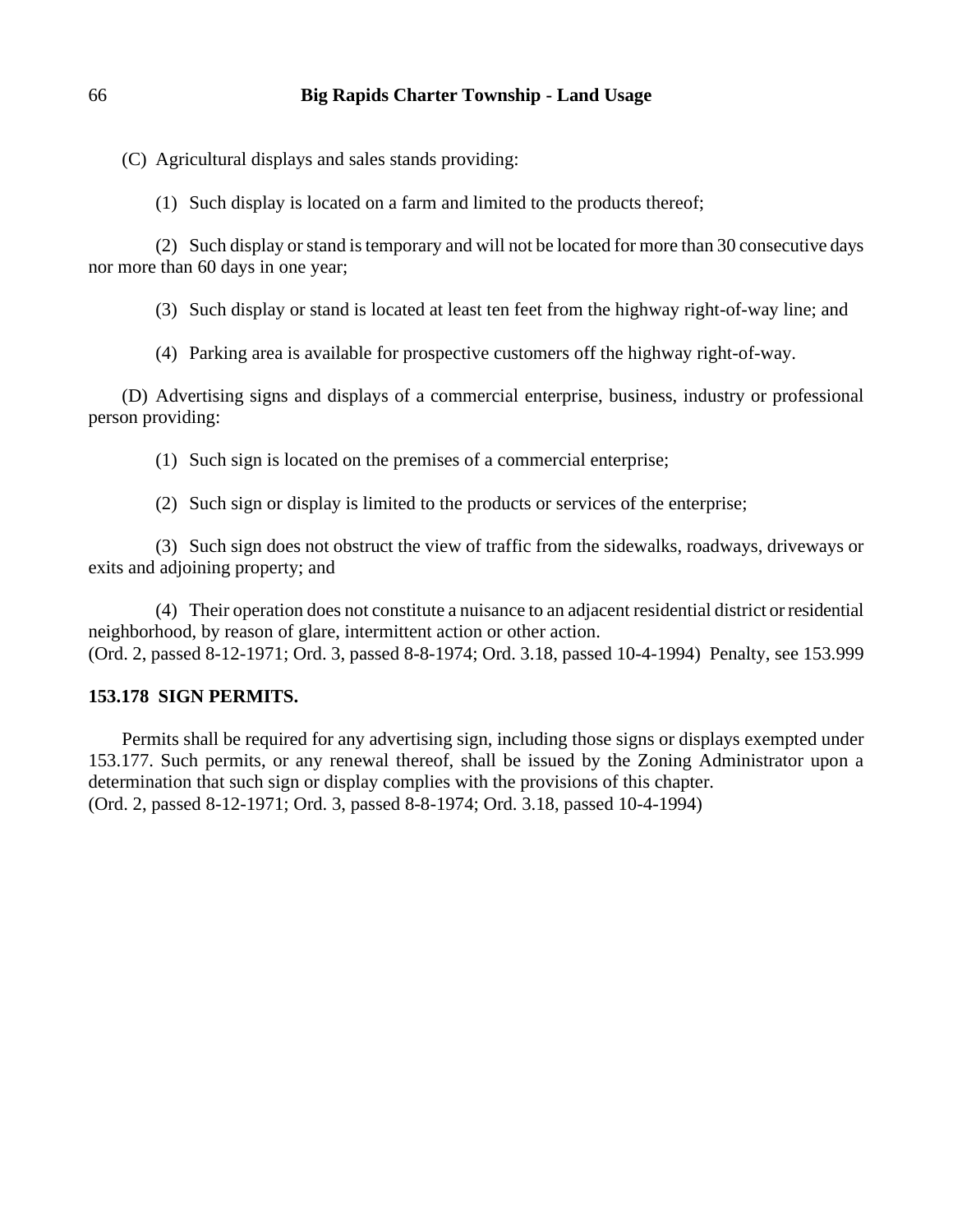# *SITE USE DESIGN STANDARDS*

# **153.190 SITE USE STANDARDS.**

# (A) *Airports (licensed).*

(1) Licensed airports shall follow all rules as established by the Federal Aviation Administration and Michigan Department of Aeronautics.

(2) Airport locations should avoid existing residential areas and adjacent land at which large numbers of people are assembled or are expected to assemble; uses which may create electrical interference, expose glaring lights, emit dust, smoke, fumes or vapors which will limit visibility; attract birds; or be adjacent to noise sensitive areas.

(B) *Hazardous or toxic material or explosive storage.* A letter from the County Health Department or Department of Public Health, State Fire Marshal, Department of Natural Resources or similar governing body indicating evidence of compliance with appropriate state law.

# (C) *Home occupation.*

(1) No article is offered for sale, or rent, at the residence except as such as may be produced by and sold by the residents of the home. Sale of goods off the premises by means such as in-home demonstrations, mail or the internet may be permitted. Display of items for sale on the property outside of the home is prohibited.

(2) Home occupations shall not be carried on to an extent so as to require parking on or off the premises in excess of that allowed for the residential structure in which it is located.

(3) Home occupations shall not utilize more than 40% of the floor living area of one story of the dwelling, or 100% of an accessory building and 10% of the living area of one story. No mechanical or electrical equipment and/or process or practice that will create a nuisance or health hazard to the adjacent landowners and neighborhood is permitted.

(4) Applicants shall provide a plan to the township indicating the following:

(a) The nature of the operation and any materials required;

(b) Hours of operation for a permitted home occupation shall be subject to Planning Commission review and shall be set in accordance with the provisions of this chapter and based upon the type of use proposed;

- (c) Parking provisions;
- (d) Storage requirements if any;
- (e) A site sketch of the interior of the home (floor plan); and
- (f) A site sketch of the property showing buildings and proximity of neighboring structures.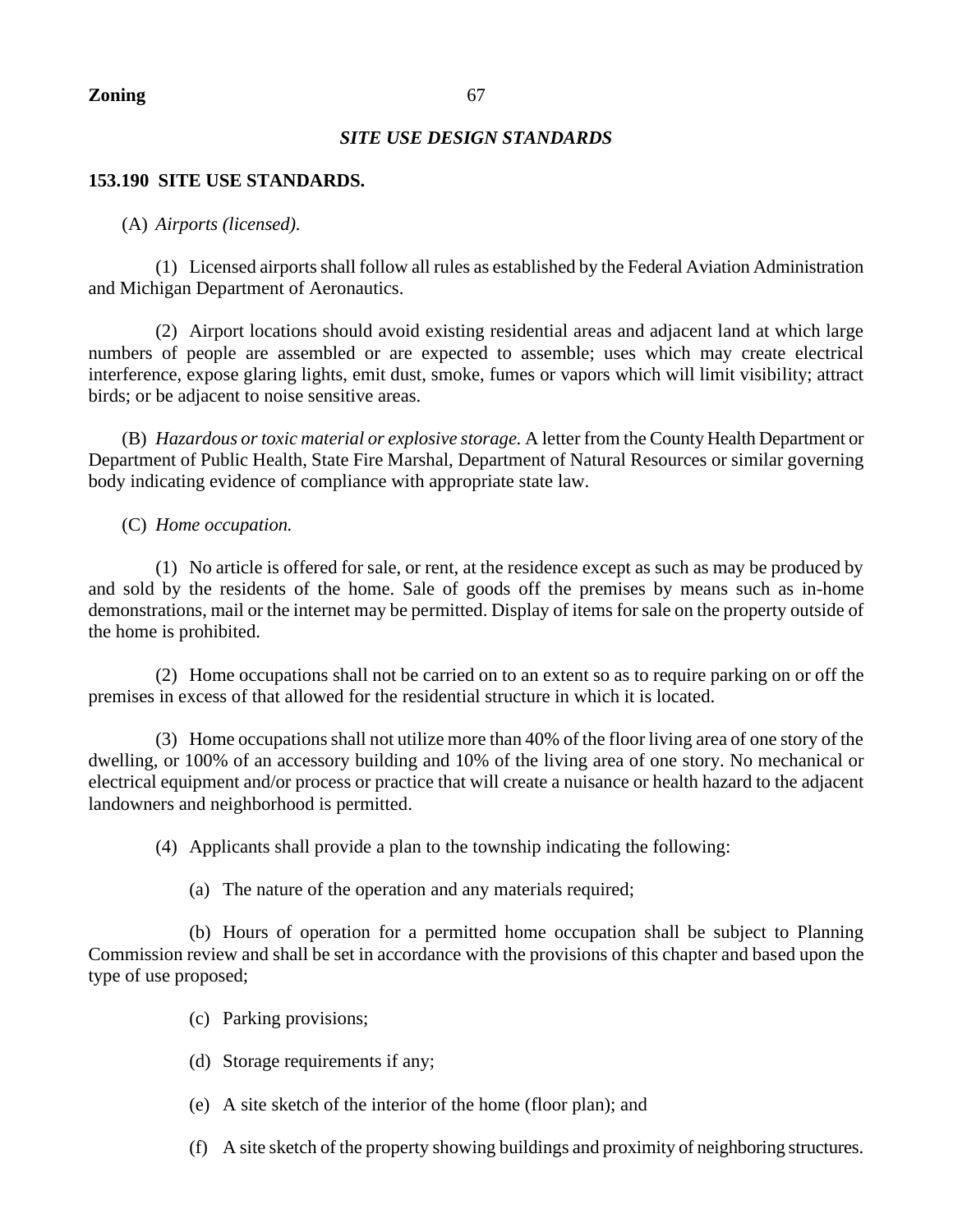(5) No provisions of this section shall allow nonconformity of the regulations.

(6) This permit is not transferable to a different location.

(7) Expansion or change in the home occupation shall require a new review and permit.

(D) *Junk yards.*

(1) Minimum lot size shall be two acres.

(2) Setbacks for all structures fencing and junk materials shall be as follows.

(a) All structures used for offices or enclosed retail sales areas shall be at least 50 feet from all property lines.

(b) All junk material shall be stored in an enclosed/fenced area at least 100 feet from all road rights-of-way and 50 feet from all other property lines.

(3) Junk materials shall be screened from all roadways, and adjoining residential or commercial uses by an eight-foot-high obscuring fence or masonry wall which is landscaped in accordance with setback and screening requirements as determined by the Zoning Commission. All plant screens shall be within five feet of the fence wall.

(4) Dust and dirt from all roads, driveways, parking lots and loading and unloading areas within any junkyard shall be controlled to limit public nuisance.

(E) *Transportation and warehousing for industrial use.*

- (1) (a) Minimum lot size: two acres; and
	- (b) Minimum road frontage: 200 feet (300 feet on main access roads).
- (2) Minimum setback and isolation requirements:
	- (a) 1. Front: 150 feet;
		- 2. Rear: 100 feet; and
		- 3. Side: 100 feet.

(b) HI District boundary: 200 feet, plus screening with a six feet earthen berm or plant materials. Plantings shall be located within five feet of the property lines, to limit noise and vibration which is in excess of what is normal in the districts of the site in question.

(c) Minimum landscaped open space buffer from any public road right-of-way shall be isolated from property lines, to limit noise and vibration which is in excess of what is normal in the districts in the site in question.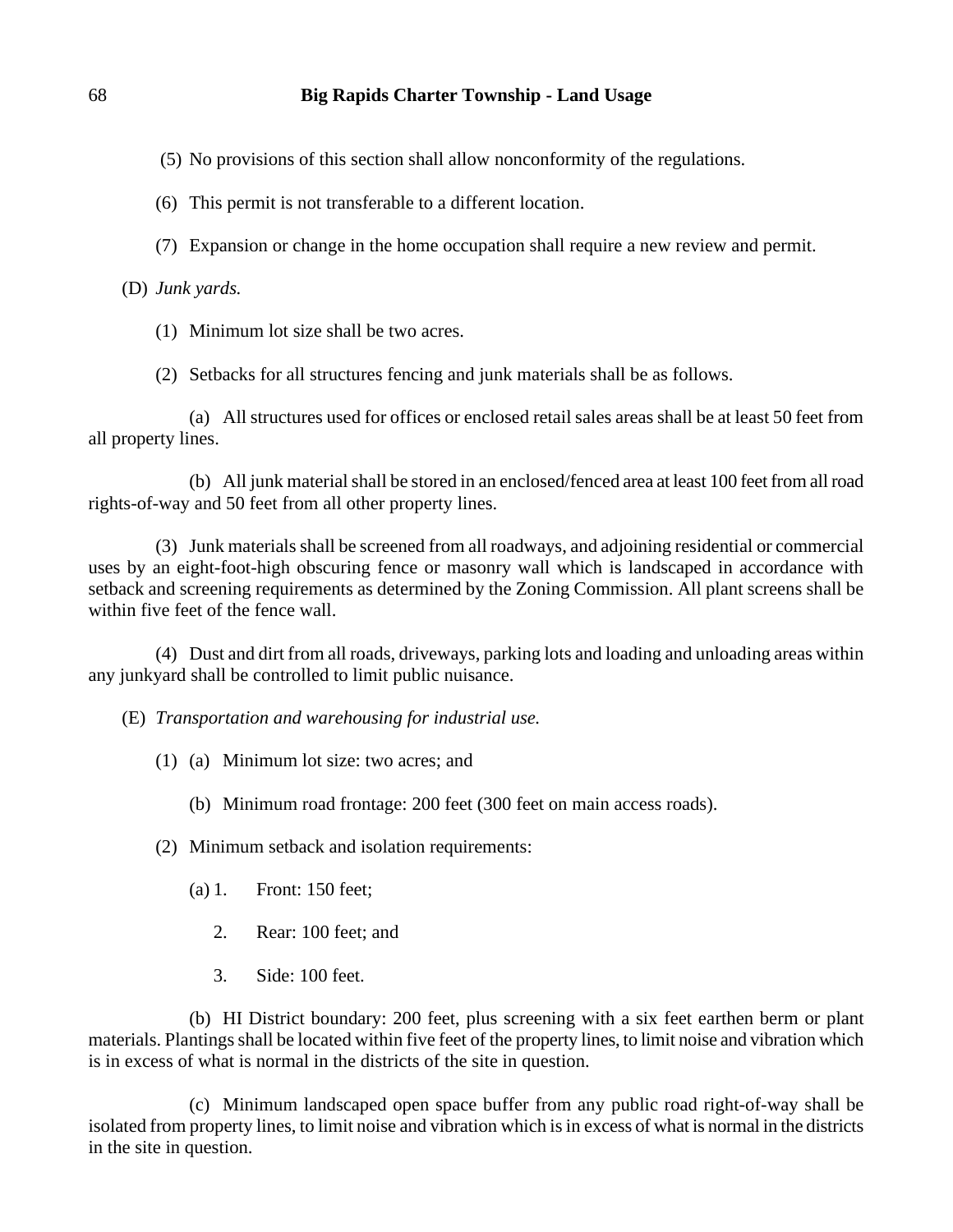- (3) Maximum ground coverage: 75%.
- (4) Gradient standards:
	- (a) Maximum grade change to the property 3%; and
	- (b) Maximum grade changes between the terminal site and the highway entrance ramps:
		- 1. Average: 5%; and
		- 2. Maximum: 7%.
- (F) *Truck stop (service centers).*
	- (1) (a) Minimum lot size: two acres; and
		- (b) Minimum lot width 200 feet on service roads (300 feet on main access roads).
	- (2) Minimum setback and isolation requirements:
		- (a) For all structures:
			- 1. Front: 150 feet; and
			- 2. Rear: 100 feet.
		- (b) Fuel pumping stations:
			- 1. Right-of-way: 25 feet; and
			- 2. All other property lines: 35 feet.

(c) 1. From any existing residential and/or motel uses located off the lot: 200 feet, plus screening with either a six foot earthen berm or plant materials.

2. Planting shall be within five feet of the property lines: 35 feet.

(d) Trucking service areas shall be separate from passenger service areas.

(3) Three access points may be permitted; minimum distance between access points shall be 200 feet.

(4) All vehicular areas shall be physically separated by a barrier or landscaped area from any non-vehicular areas; one-way traffic patterns shall be encouraged. (Ord. 3.22, passed 3-4-1997) Penalty, see 153.999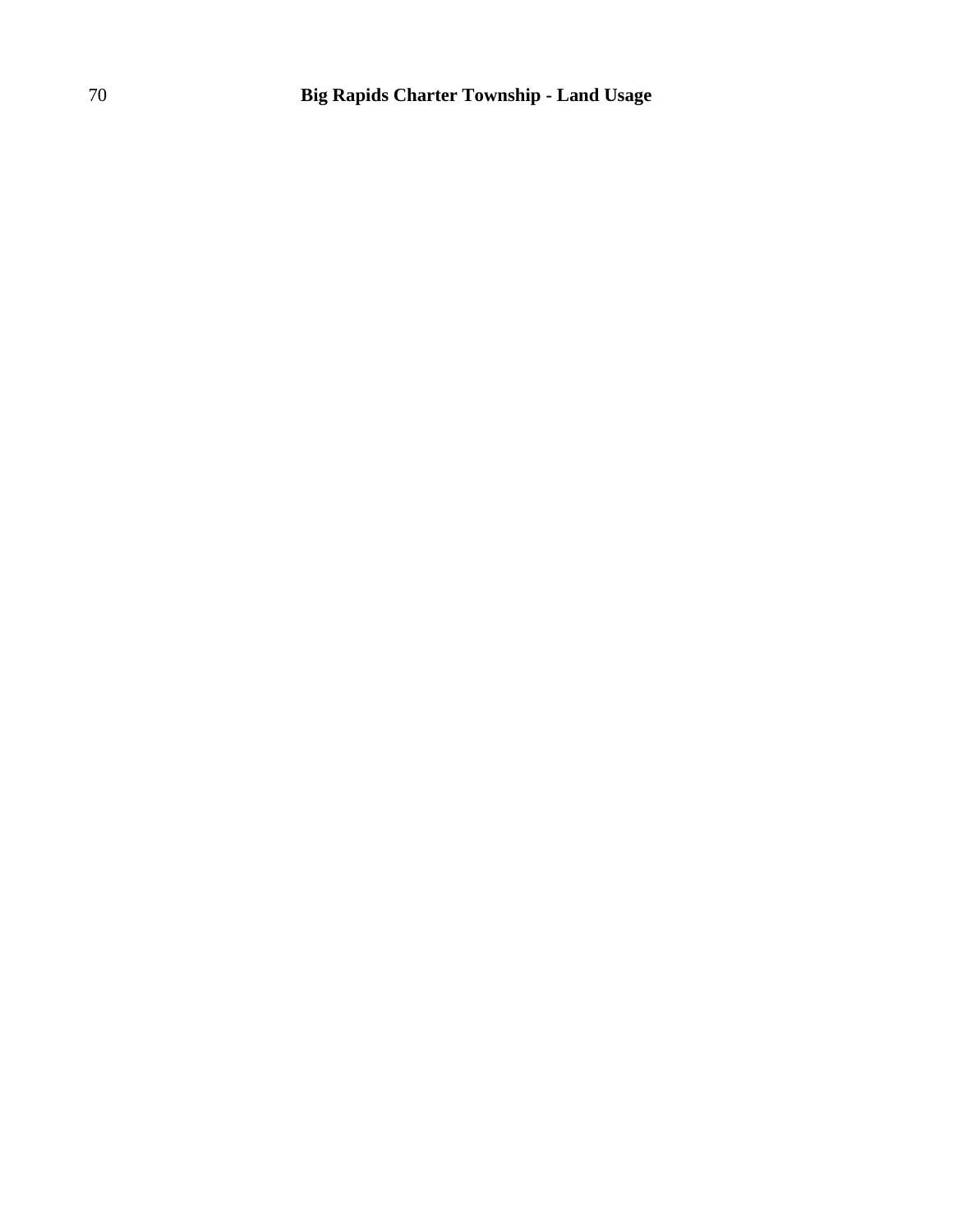# *MINERAL MINING CONTROL*

## **153.205 TITLE.**

This subchapter shall be known as the Big Rapids Charter Township Mineral Mining Control Subchapter and may elsewhere be referred to as this subchapter. (Ord. 25, passed 9-1-1999)

## **153.206 INTERPRETATION, EXISTING OPERATION AND RESTRICTIONS.**

It is not the intention of this subchapter to repeal, annul or in any way repeal any existing law or ordinance unless expressly so stated in the subchapter. Further, it is not the intention of this subchapter to interfere with operations already existing except that this subchapter sets forth minimum standards which shall apply to such operations. To the extent that any restrictions or standards imposed by this subchapter are more stringent and restrictive than existing restrictions or standards, this subchapter shall control. (Ord. 25, passed 9-1-1999)

# **153.207 DEFINITIONS.**

For the purpose of this subchapter, the following definitions shall apply unless the context clearly indicates or requires a different meaning.

*ADMINISTRATOR.* Zoning Administrator.

*COMMISSION.* The Big Rapids Charter Township Planning Commission.

*MINERAL MINING* or *MINING.* The excavation, or removal or processing of peat, gravel, sand, clay or other soils, including overburden, or the storage or transporting of such items on a mining site, or the reclamation of the site after removal or excavation of such items. The following excavation activities are not included within the definition of *MINERAL MINING* or *MINING* and are exempt from the requirements of this subchapter:

(1) Excavation approved by a governmental body of competent jurisdiction in conjunction with the installation or maintenance of publicly owned or operated utilities, drainage facilities, roads or other publicly owned or operated improvements, where the excavation is limited to the site of the public utility or improvement;

(2) Excavation which by its nature is of limited scope and duration and which is undertaken primarily for the immediate use and development of the land excavated, such as for purposes of building construction, septic tanks, swimming pools, graves and the like;

(3) Excavation in conjunction with farming operations conducted in accordance with generally accepted agricultural practices, including agricultural drainage work incidental to farming operations and irrigation or stock watering ponds, if no material is removed from the property; and

(4) Other excavations where the Commission determines, in its sole discretion, that the proposed excavation is unlikely to unreasonably interfere with the enjoyment of life or property and will not expose any person or property to the types of dangers inherent in mineral mining sought to be prevented by this subchapter. The Commission's determination may be based on a review of the purpose, location, extent or duration of the proposed excavation and other factors which may bear on the potential of any excavation activity to adversely affect the public health, safety or general welfare of the community.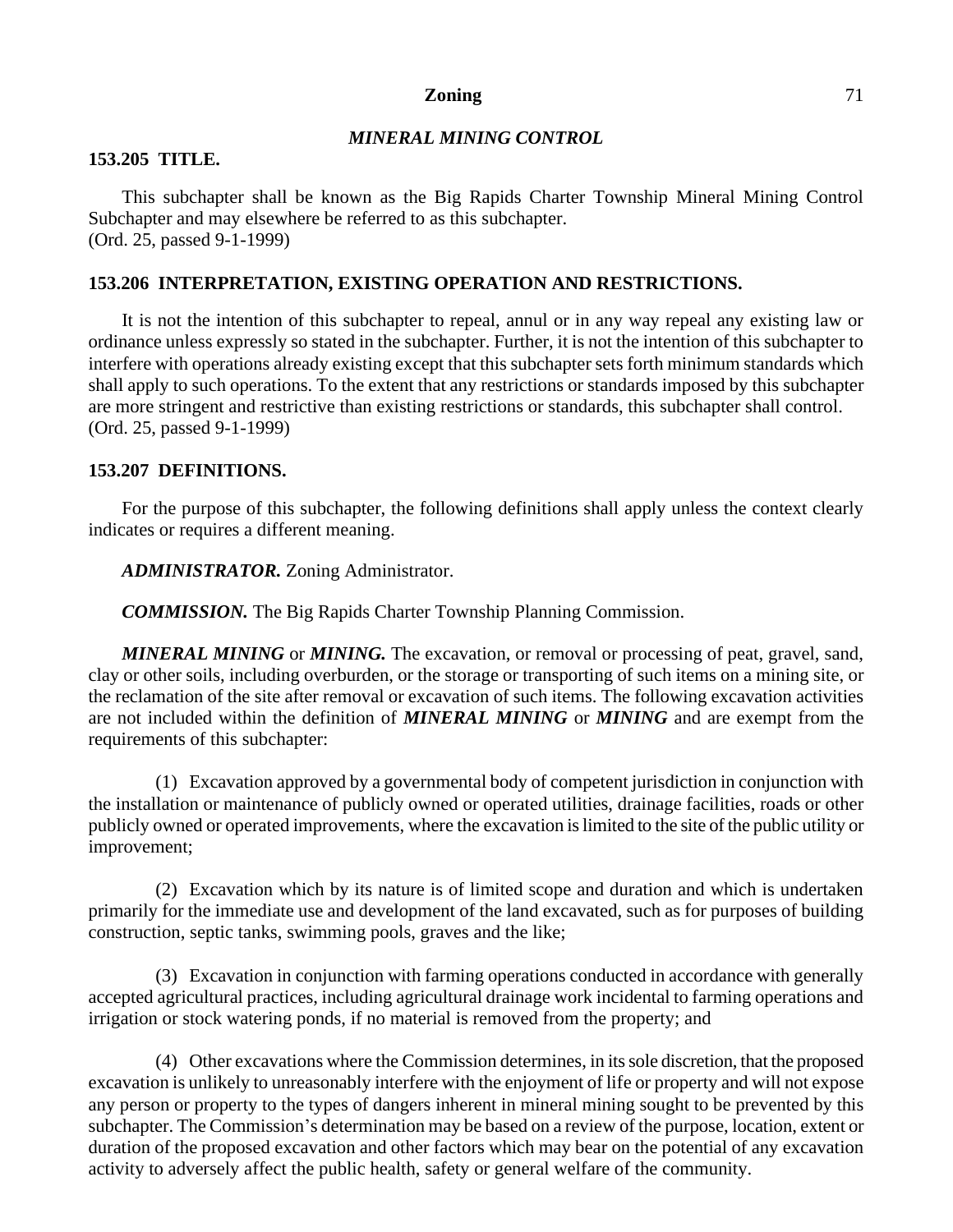*SITE.* Designated parcel(s) or unit(s) of land.

*TOWNSHIP.* Big Rapids Charter Township.

*TOWNSHIP BOARD.* Big Rapids Charter Township Board. (Ord. 25, passed 9-1-1999; Amended 6-3-2014)

## **153.208 LICENSE REQUIRED.**

From and after the effective date of this subchapter, no person shall operate a new mineral mining site in the township except in accordance with a license issued under this subchapter. A license issued pursuant to this subchapter shall be nontransferable. All existing mineral mining operations as defined by this subchapter shall obtain a license and comply with the requirements herein no later than 90 days after the effective date of this subchapter.

(Ord. 25, passed 9-1-1999)

## **153.209 LICENSING PROCEDURE.**

Compliance with the following application procedure shall occur prior to the commencement or continuation of any mining which exists or is proposed as of or after the effective date of this subchapter.

(A) Application for a mining permit shall be allowed only in those zones where mining is allowed as a special use. All applicants shall use forms provided by the Planning Commission, accompanied by the documents enumerated on that form. Special use permits shall have a term of two years computed from the date the permit is issued. The special use permit may be renewed with a renewal application, up to four times for a total of ten years before another new special use permit is required. To be considered for renewal, a renewal application with required attachments must be submitted to the Administrator 90 days before the special use permit expires. Upon receipt of the ten copies of the fully and properly completed application form with the required documents attached, the Administrator shall retain a copy and shall distribute the remaining copies as follows: one copy to the Township Engineer, one copy to the Township Attorney and seven copies to the Commission.

(B) Upon receipt of an application, the Township Engineer shall review the application and attachments, physically inspect the premises to determine compliance with the prior reclamation plans and operational plans, and report to the Administrator on such compliance. The Township Engineer shall also estimate of the cost of reclamation upon abandonment for bond amount purposes, and make such additional comments regarding general safety, drainage, equipment removal and other engineering considerations pertaining to the special use permit application as appropriate. The report by the Township Engineer to the Administrator shall be rendered no later than 30 days after receipt of a complete application.

(C) The Administrator shall make a final recommendation on the approval or disapproval of the submitted reclamation plan and operational plan within 30 days of receipt of the Township Engineer's report and shall report forthwith their recommendation concerning the reclamation plan and/or operation plan to the Commission. The Commission shall make a final determination within 30 days of receipt of the recommendation of the Administrator. Failure of the Commission to act within such time frames shall not result in an automatic special use permit issuance or renewal, but such failure merely results in an extension of any existing license for an additional period up to the time of final determination by the Commission. (Ord. 25, passed 9-1-1999)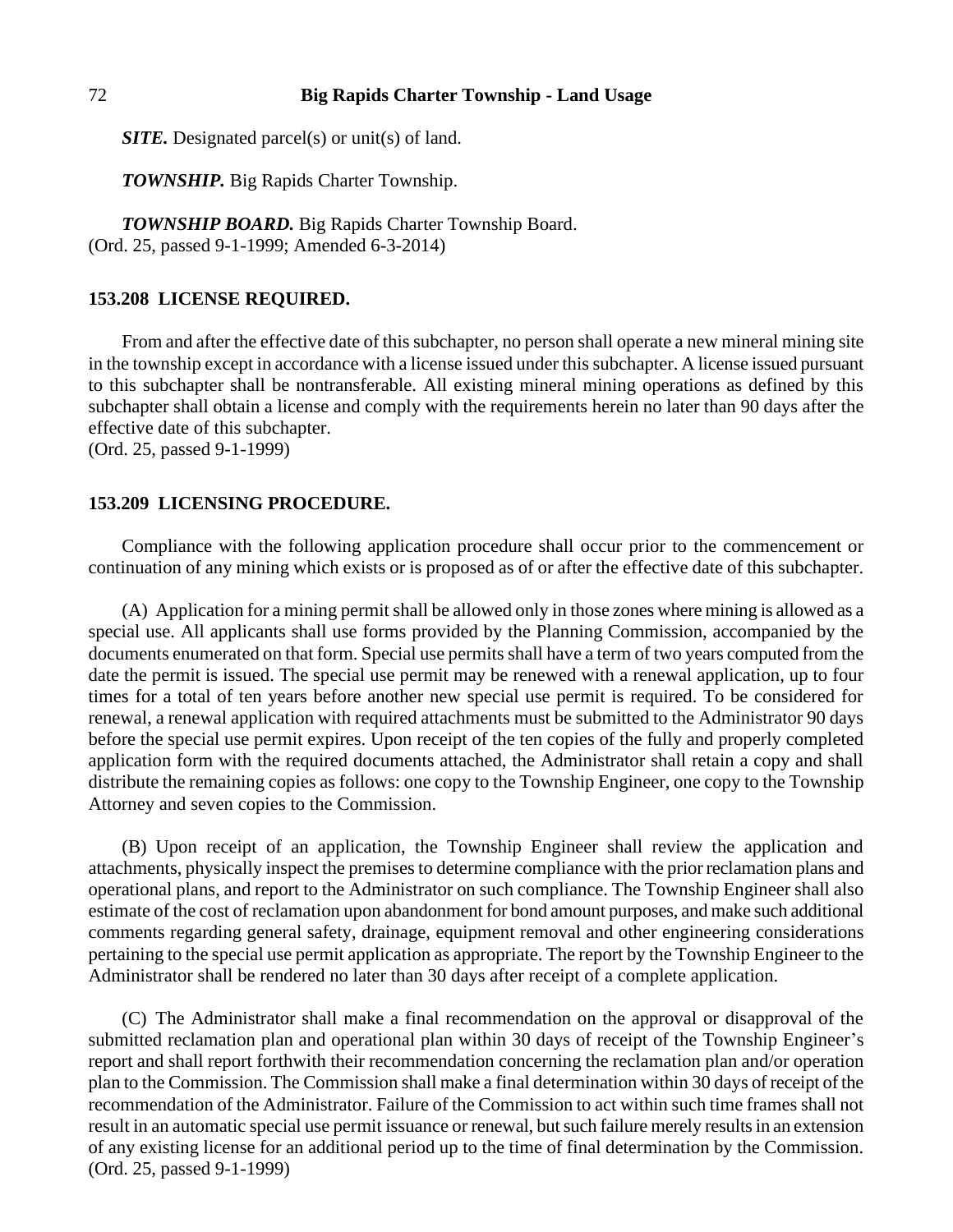# **153.210 APPLICATION CONTENTS.**

All special use permit applications, whether new or renewal, shall contain the following elements which shall be compliant with these standards:

(A) Name of the owner, or owners, of land from which removal is to be made or upon which operation will take place;

- (B) Name and address of applicant making a request for the license;
- (C) Name and address of the person, firm or corporation who will be conducting the actual removal;
- (D) Location, size and legal description of the parcel(s) from which the removal is to be made;
- (E) Type of materials or resources to be mined, stockpiled or hauled away;
- (F) Proposed method of removal, plan of operation and general haul route;
- (G) General description of types of equipment to be used;
- (H) General description of the plan to manage dirt, debris, dust and noise generated by operations;
- (I) Planned hours of operations;
- (J) The estimated number of years to complete operations and number of phases where appropriate;
- (K) A plan of reclamation; and

(L) All applications shall be signed by the proposed operator and property owner. (Ord. 25, passed 9-1-1999)

### **153.211 FEES.**

All applications, whether new or renewal, shall be accompanied by a processing fee to be paid by the applicant in an amount as set by the Township Board from time to time, which fee may be modified by the Commission at its discretion, based on unique circumstances or actual costs involved. (Ord. 25, passed 9-1-1999)

# **153.212 ISSUANCE OF LICENSE.**

Upon finding the applicant has complied with the terms and conditions of this subchapter and with the terms and conditions of prior licenses and prior submitted plans, if any, a license shall be issued. (Ord. 25, passed 9-1-1999)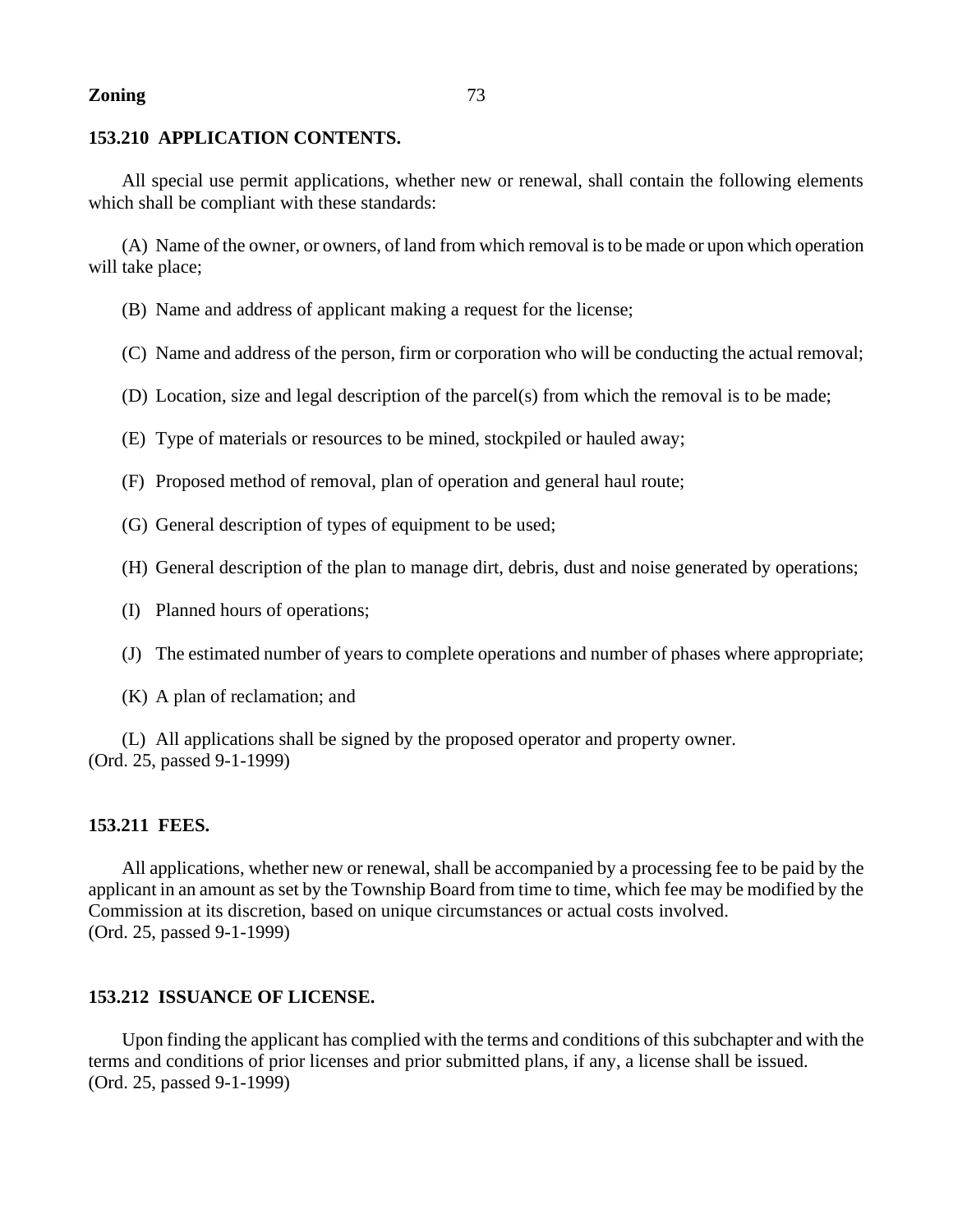# **153.213 CONDITIONS IN LICENSE.**

Upon the issuance or renewal of a special use permit, the Commission may impose as conditions of the special use permit reasonable restrictions or requirements related to the location, design or operation of a mining site, as required to secure the public health, safety and general welfare of the community or to ensure that the mining operations will not create a nuisance or unreasonably interfere with the enjoyment of property.

(Ord. 25, passed 9-1-1999)

# **153.214 FENCING AND SCREENING.**

(A) The Commission, based upon the application, the Township Engineer's report and taking into account the unique topography of the site, and adjoining residential or commercial uses, may require fencing and/or a berm.

(B) Any such required fencing and/or screening shall be as follows.

(1) *Operations of one year or less.* Temporary fencing of a vinyl/plastic snow-fence type may be used, or any other more permanent fencing at the option of the operator.

(2) *Operation of more than one year.* Woven wire fencing or other permanent fencing as approved by the Commission.

(3) *At the end of operations.* The Commission may require a permanent security fence to be installed, if the site as reclaimed poses any significant risk or danger that would be reduced by a fence.

(4) *Active mining excavations.*

(a) Active mining excavations may be visually screened from the view of residentially used parcels to a person standing on the lot line of adjacent parcels.

(b) The following methods are acceptable for screening of mining areas:

1. Construction of a raised earth berm area on the mining site along boundary lines thereof where such lines abut privately owned property which is improved and occupied for residential or commercial purposes. This provision with regard to lands improved and occupied for residential purposes shall also be applicable to any land upon which dwellings are built and occupied currently or subsequent to the date of this subchapter. The berm shall be sufficient in length and height to screen the mining area. During the next planting season following the placement of the berm, and as often as may be necessary to assure the existence of a vegetative ground cover, the applicant shall seed or plant the berm in a manner suitable for the area and soil conditions so as to provide vegetation to check erosion and to provide a visible ground cover substantially similar to the vegetation cover growing nearby. Where the topography of the area acts as a screen, the Commission may waive the berm requirement. The berm shall have slopes not in excess of one-foot vertical to two feet horizontal;

2. Planting of coniferous trees along the boundaries of the property with sufficient rows and depth to permit effective screening of the mining areal;

3. To the extent that the foregoing is not practical, the proposed applicant may submit alternate proposals for screening; and

4. The amount and extent of required screening shall be reasonable and practical for the particular mining site and adjoining land uses as determined by the Commission. (Ord. 25, passed 9-1-1999) Penalty, see 153.999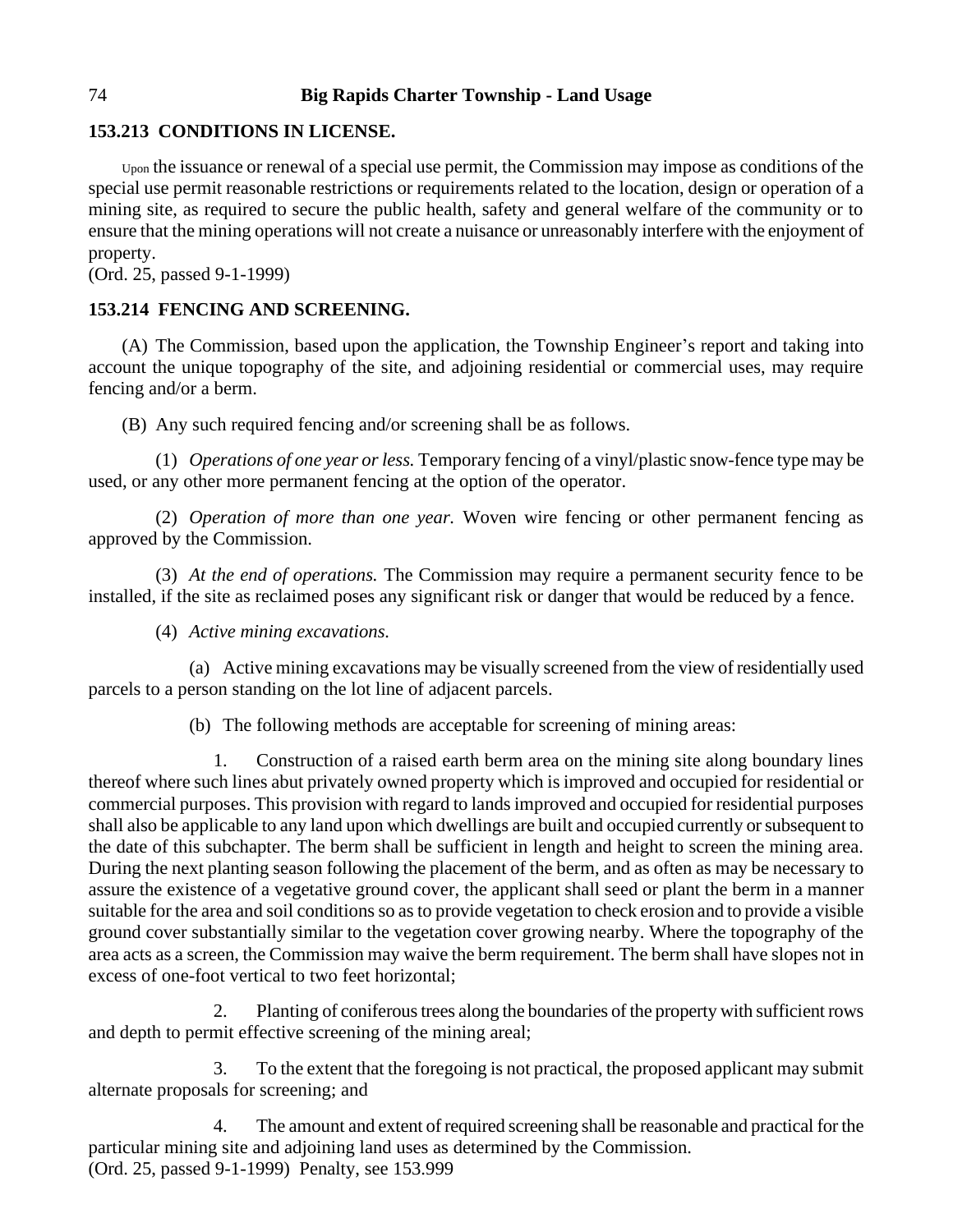### **153.215 HOURS OF OPERATION.**

Maximum hours of operation of the mining operation shall be 7:00 a.m. to 7:00 p.m. Monday through Friday, and from 7:00 a.m. to noon on Saturday. No hours of operation shall be permitted on Sundays and legal holidays. In emergency situations, this time period may be modified by the Township Supervisor provided such emergency order shall not be effective for more than 72 hours. (Ord. 25, passed 9-1-1999) Penalty, see 153.999

## **153.216 ROAD ACCESS.**

All sites licensed under the provisions of this subchapter shall have access to a county road having a minimum right-of-way width of 66 feet and improved to the specifications of the County Road Commission. Entrances and exits shall be gated and securely locked after working hours, weekends and holidays.

(Ord. 25, passed 9-1-1999)

## **153.217 ROAD MAINTENANCE.**

Access roads within the site shall be maintained by the operator so as to minimize the dust arising from the use of said roads. Such maintenance shall be as required by the special use permit. Application of oil shall be prohibited. In order to minimize the deposit of dirt and gravel from trucks onto the public highway, a paved access road not less than 300 feet in length may be required when the mine exits onto a paved county road. When the operation of a licensed area results in the mined material, overburden and/or similar material being deposited or spilled upon the public roadway, it shall be the responsibility of the operator to remove such material immediately.

(Ord. 25, passed 9-1-1999)

# **153.218 OPERATION OF USE.**

All equipment and facilities used in the mining of sand, gravel and stone shall be conducted, maintained and operated in such manner as to eliminate insofar as practicable, noises, vibrations or dust which interfere with the reasonable use and enjoyment of surrounding property. (Ord. 25, passed 9-1-1999)

### **153.219 NOISE STANDARDS.**

(A) Mining sites shall be operated such that the noise of operation or equipment vibration cannot reasonably be considered disturbing to neighboring uses of land. Objectionable noises due to intermittence, beat, frequency or shrillness shall be muffled so as not to become a nuisance to adjacent uses. Equipment on licensed sites at any time or under any condition shall not be operated so as to result in noise exceeding the following levels for specified adjacent land uses when measured at the common property line nearest the active work area.

| <b>Adjacent Use</b>  | <b>Maximum Sound Level</b> |
|----------------------|----------------------------|
| Commercial           | 85 dBA                     |
| Industrial and other | 90 dBA                     |
| Residential          | 75 dBA                     |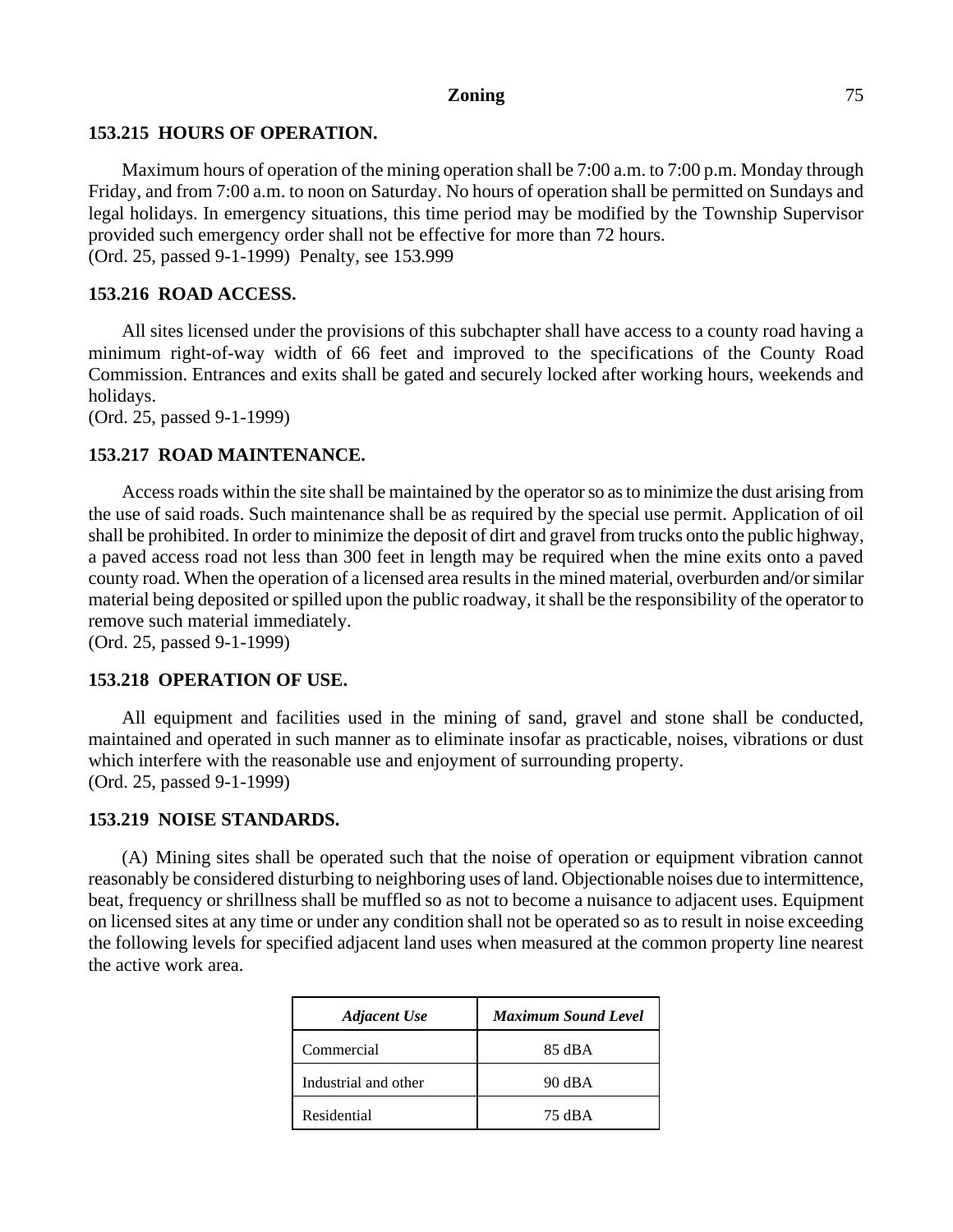(B) Monitoring shall be accomplished by using weighted decibel measurements (referenced to 20 micro Pascals) with a type of audio output meter approved by the United States Bureau of Standards.

(C) As a condition of any such special use permit, the operator shall be responsible to obtain and pay for a noise level test at the demand of the Administrator. Any such test shall be conducted within 14 days of demand. The time and circumstances of the testing will be determined by the Administrator. The number of operator paid tests shall be limited to one per month.

(Ord. 25, passed 9-1-1999)

#### **153.220 PERFORMANCE BOND.**

The applicant shall post a surety performance bond naming the township as the beneficiary thereof in an amount determined by the Township Engineer in his or her review of the application. In no case will the sum of the surety bond in an amount as set by the Township Board from time to time for each acre or fraction thereof of land to be mined as specified in the application. The condition of such bond being that if upon completion of applicant's activities on the parcel(s) described in the application, the land has been reclaimed to the satisfaction of the Administrator, the bond shall be void; otherwise, the township shall have the right to use the bond proceeds to the extent necessary to reclaim the parcel(s). This bond shall be kept in effect by the applicant until the parcel(s) have been restored as required by this subchapter. Until such time the township and its agents and contractors are hereby granted a license to go on the applicant's parcel(s) to fulfill the bond requirements. In fixing the amount of the surety performance bond, the Township Engineer shall take into account the size and scope of the proposed operation, current prevailing cost of reclaiming the premises upon default of the operator, and other such conditions and factors as might be relevant in determining the sum to be reasonable in light of all facts and circumstances surrounding each application. The applicant shall notify the bonding company and provide proof thereof that the township shall be notified in the event of any lapse in the effectiveness of the bond. For each acre restored and reclaimed in accordance herewith, said bond may be reduced pro-rata as determined by the Township Engineer. The amount of the bond will apply to all lands occupied by mining areas, roadways, storage areas, equipment, stockpiles and all elements of the mining operation. (Ord. 25, passed 9-1-1999)

#### **153.221 PLAN OF OPERATIONS.**

(A) As a part of the application, the applicant shall submit a plan of operation and will be expected to comply with such a plan during the period of time the special use permit is issued for. The plan of operation shall include a topographic survey of the existing parcel(s) drawn to a scale of one-inch equals 100 feet and prepared by a registered civil engineer or registered land surveyor with contour intervals not to exceed ten feet based upon U.S.G.S. datum. The drawing shall clearly show the area to be mined, including existing areas and roads within 500 feet of all property lines, setbacks, areas for stockpiling, maintenance areas, berms, fencing, drainage structures, retention or detention basins, location of existing and proposed structures, location of utilities, location of equipment and similar use areas.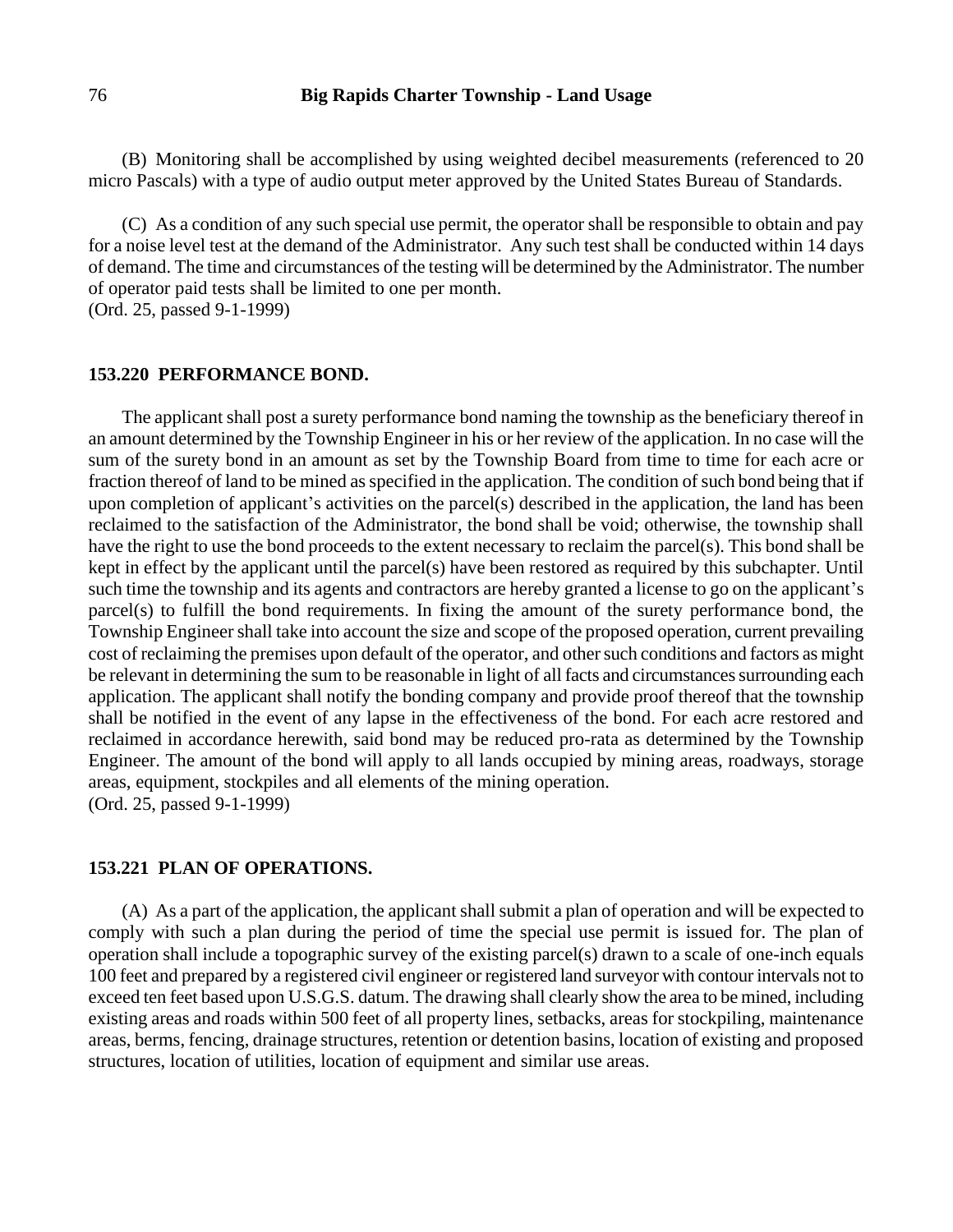(B) The plan of operation shall be accompanied by a projected schedule of mining operation, including the following specific dates:

(1) Commencement and completion of mining operations as provided by the plan of operation;

(2) Commencement and completion of erosion and drainage control measures to be instituted during mining operations; and

(3) Commencement and completion of fencing, roads, utilities or any other structures or improvements to be located on the site as provided by the plan of operation. (Ord. 25, passed 9-1-1999)

# **153.222 TRANSPORTATION VEHICLE STANDARDS.**

All vehicles used to transport excavated material shall be required to be loaded so that the material may not unintentionally be discharged from the vehicle. Vehicles shall be cleaned of all material not in the load-beds prior to entering the public streets.

(Ord. 25, passed 9-1-1999) Penalty, see 153.999

### **153.223 LIGHTING.**

All lighting used to illuminate the mining area, access roads, stockpile area and similar use areas shall be directed away from all surrounding property. Shielding of lighting may be required by the Commission where such lighting shines directly toward a residential use and/or a county road. (Ord. 25, passed 9-1-1999) Penalty, see 153.999

#### **153.224 DRAINAGE.**

Property drainage shall be provided at all times to prevent the collection and stagnation of water, and surface water shall at all times be directed in such a manner so as not to interfere with the adjoining property owners; provided, however, that the maintenance of the natural flow of surface water shall not be deemed an interference. There shall be no interference with the water table in the area. Any water areas, retention ponds, settling ponds or similar water areas shall be fenced in accordance with 153.214. Erosion control measures shall be instituted to comply with Public Act 451 of 1994, being M.C.L.A. 324.11501 et seq., as amended.

(Ord. 25, passed 9-1-1999)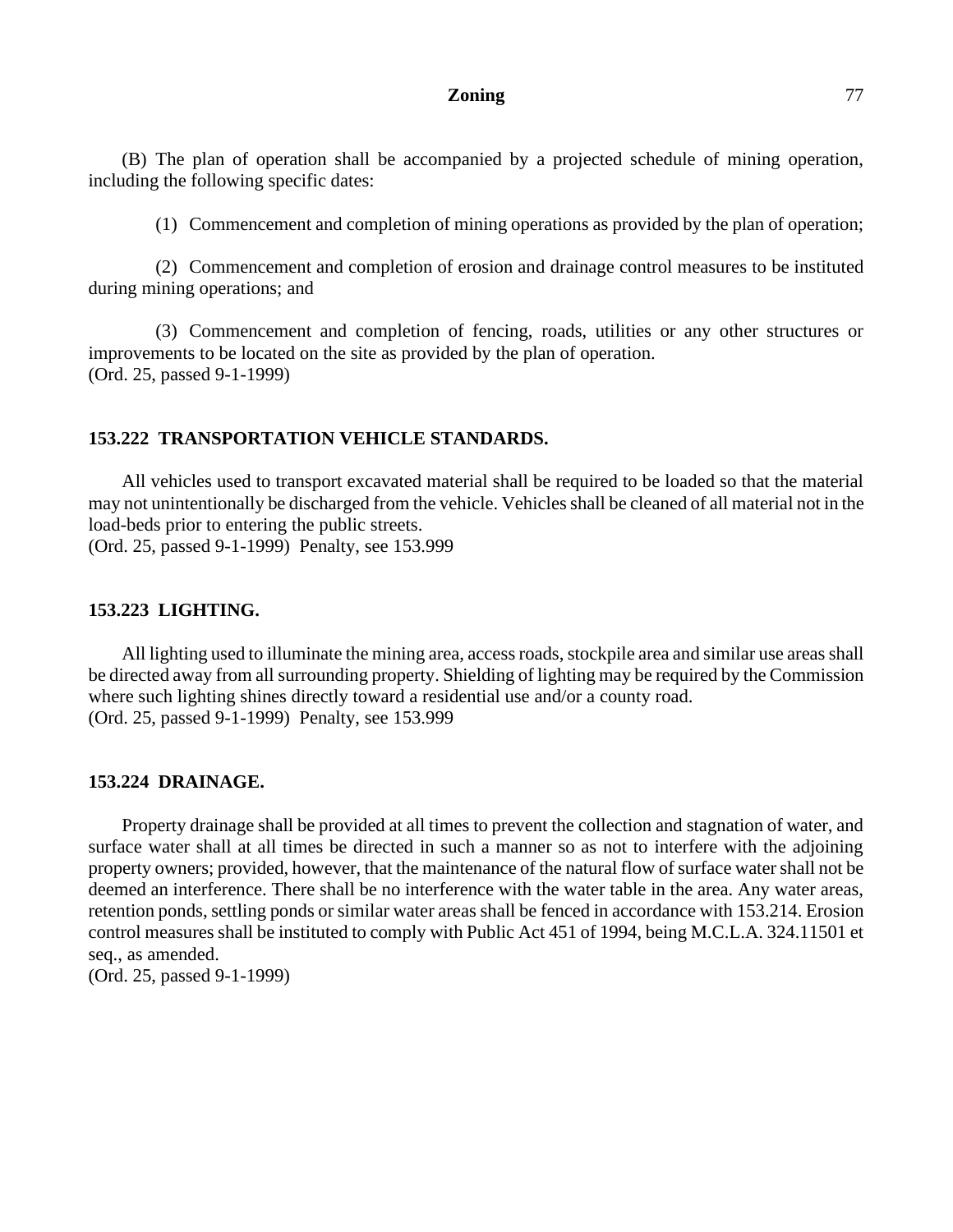#### **153.225 SETBACKS.**

All mining operations shall comply with the setback requirements for all structural and mining activities as follows, unless specifically increased or reduced by no more than 10% by the Planning Commission based on the circumstances of a particular mining site and adjoining uses.

(A) All structures, excluding office space and vehicle garages, shall be no less than 75 feet from all road rights-of-way and 50 feet from all other property lines.

(B) Open pit extraction may be no less than 150 feet from residential zones, and other areas of residential use, no less than 75 feet from public roadway rights-of-way and no less than 50 feet from all other property lines.

(Ord. 25, passed 9-1-1999)

## **153.226 RECLAMATION PLAN.**

(A) The applicant shall also prepare a plan of reclamation.

(B) The plan of reclamation shall be submitted in three parts:

(1) A recent aerial photograph with a general plan of reclamation as an overlay or as a separate drawing;

(2) A reclamation contour plat, with slopes not to be steeper than one to four; and

(3) A description of reclamation methods and materials proposed for renewal of topsoil and replanting.

(C) The general plan of reclamation shall be presented at the same scale as the aerial photograph and shall provide the following information:

(1) The general area of reclaimed land and area of reclamation underway;

(2) The location and acreage used and proposed for topsoil and overburden storage;

(3) A description of the methods and materials proposed for restoration including planting as a part of the reclamation plan; and

(4) The projected schedule of reclamation operations, including the following specific dates:

(a) Commencement and completion of reclamation operations, including final grading, topsoil replacement and replanting or landscaping as provided by the reclamation plan; and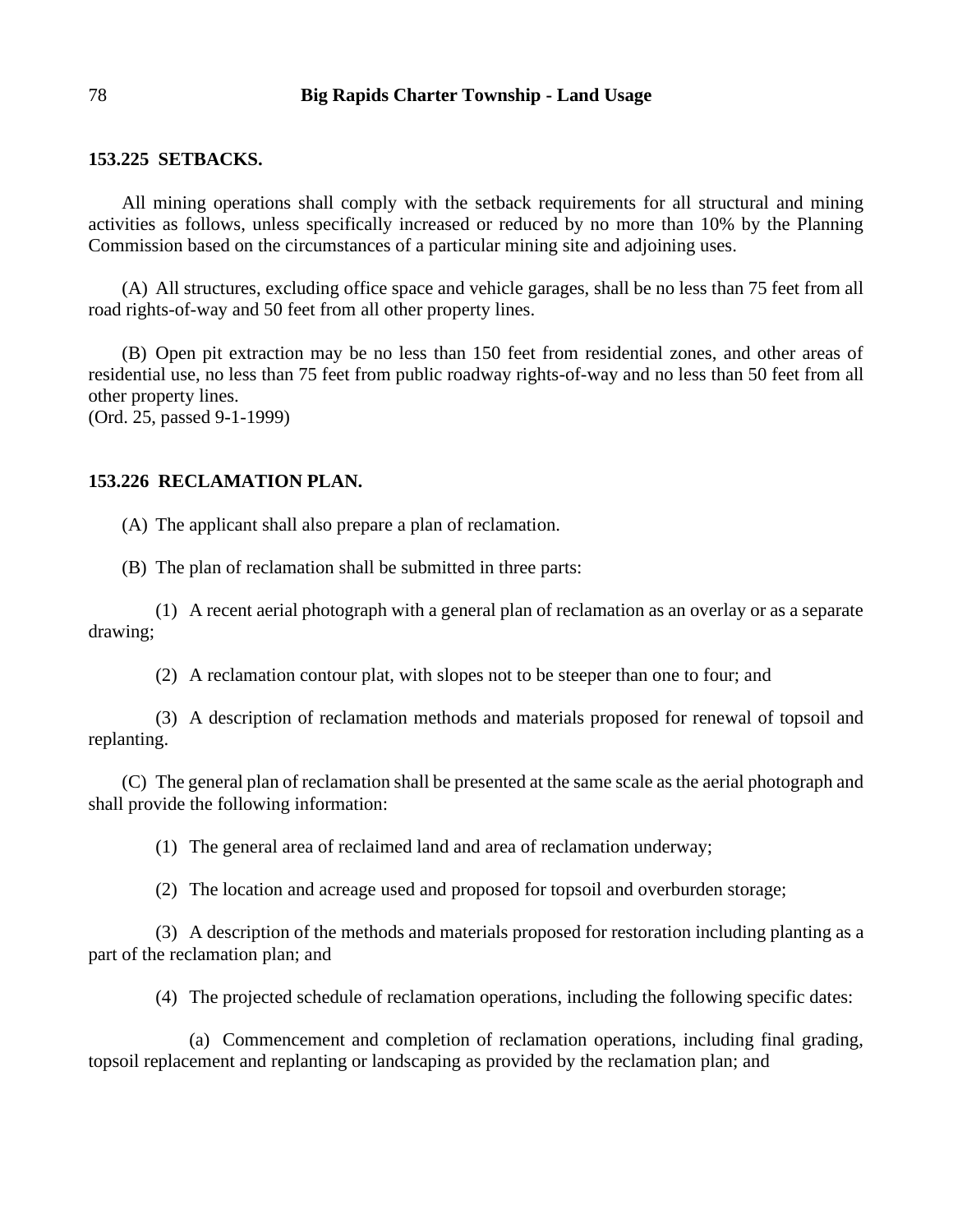(b) Commencement and completion of erosion and drainage control measures to be instituted under the reclamation plan. (Ord. 25, passed 9-1-1999)

#### **153.227 GENERAL REQUIREMENTS.**

Mining operational and reclamation plans shall be prepared to clearly depict and describe the sequence of mining operations including existing conditions, mining underway, mining completed, reclamation underway, reclamation completed, mining proposed, reclamation proposed, stock piles, roadways and similar land use elements.

(Ord. 25, passed 9-1-1999)

## **153.228 TERMINATION AND RECLAMATION.**

Upon termination of mining operations, the owner of the premises and the operator of the mining operations shall be responsible at his or her cost to reclaim the site in accordance with reclamation plans submitted.

(Ord. 25, passed 9-1-1999)

### **153.229 EXCAVATION/FILLING.**

(A) All excavation of mining areas shall be made either to a water-producing depth of at least ten feet below the low water mark for at least 80% of the water area, or shall be graded or backfilled with noxious-free, non-flammable, non-radioactive, non-hazardous and noncombustible materials, to assure:

(1) That the excavated area shall not collect and permit to remain therein stagnant water; and

(2) That the surface of any area which is not permanently submerged is graded or backfilled as necessary so as to reduce the peaks and depressions thereof and so as to produce a gently roiling surface that will minimize erosion due to rainfall and which will be in substantial conformity to the adjoining land area.

(B) In the event filling of the mined area is necessary during reclamation, said fill material shall be inert material only, as defined by the Michigan Natural Resources and Environmental Protection Act, Public Act 451 of 1994, being M.C.L.A. 324.11501 et seq., as amended. (Ord. 25, passed 9-1-1999)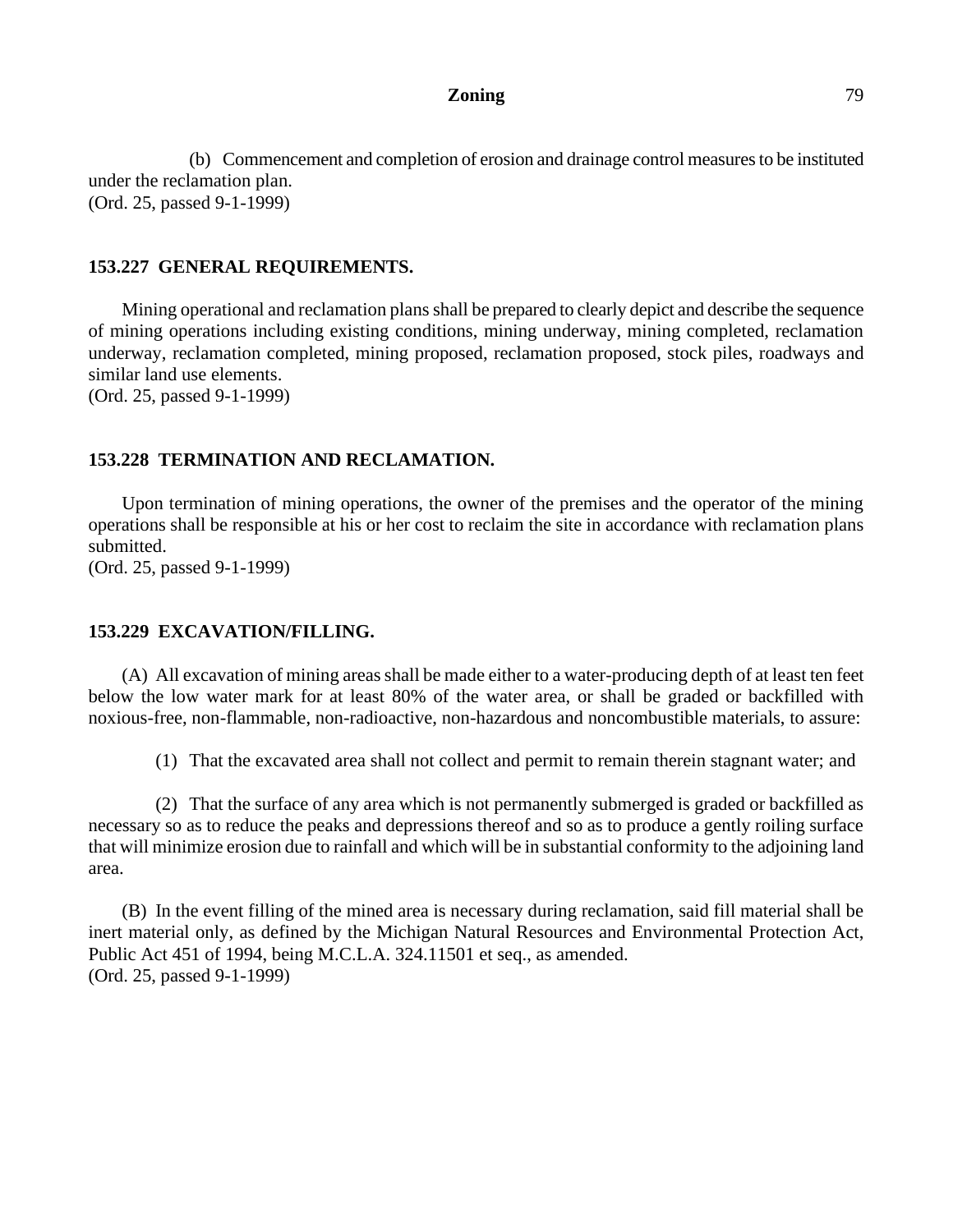#### **153.230 BANK SLOPES.**

The banks of all excavations shall be sloped to the water line in a water-producing excavation, and to the pit floor in a dry operation at a slope of not more than one to four, and said banks shall be reclaimed with vegetation in a manner specified hereunder.

(Ord. 25, passed 9-1-1999)

#### **153.231 VEGETATION.**

Vegetation shall be reclaimed by the use of sufficient soil and overburden and by appropriate seeding of grasses or planting of shrubs or trees in all parts of the reclaimed area where such area is not to be submerged under water or within 25 feet of the shoreline. (Ord. 25, passed 9-1-1999)

## **153.232 CESSATION OF MINING.**

Upon cessation of all mining operations and within a reasonable period of time not exceeding 12 months thereafter, all tanks, buildings, stockpiles and equipment shall be removed unless such building or structures can be lawfully used in the zoning district in which the same are located. Storage and stockpiling of mined products after cessation of mining activities may be permitted by the Commission by annual permit for that purpose only. In no event shall any additional materials be allowed to be added to these stockpiles and such a permit shall not interfere with or excuse reclamation as provided by this subchapter. (Ord. 25, passed 9-1-1999)

#### **153.233 REMEDIES.**

In addition to any other remedy available at law, the township may bring an action for an injunction or other process against a person, or an agency of a person, to restrain or prevent any violation of the provisions of this subchapter. (Ord. 25, passed 9-1-1999)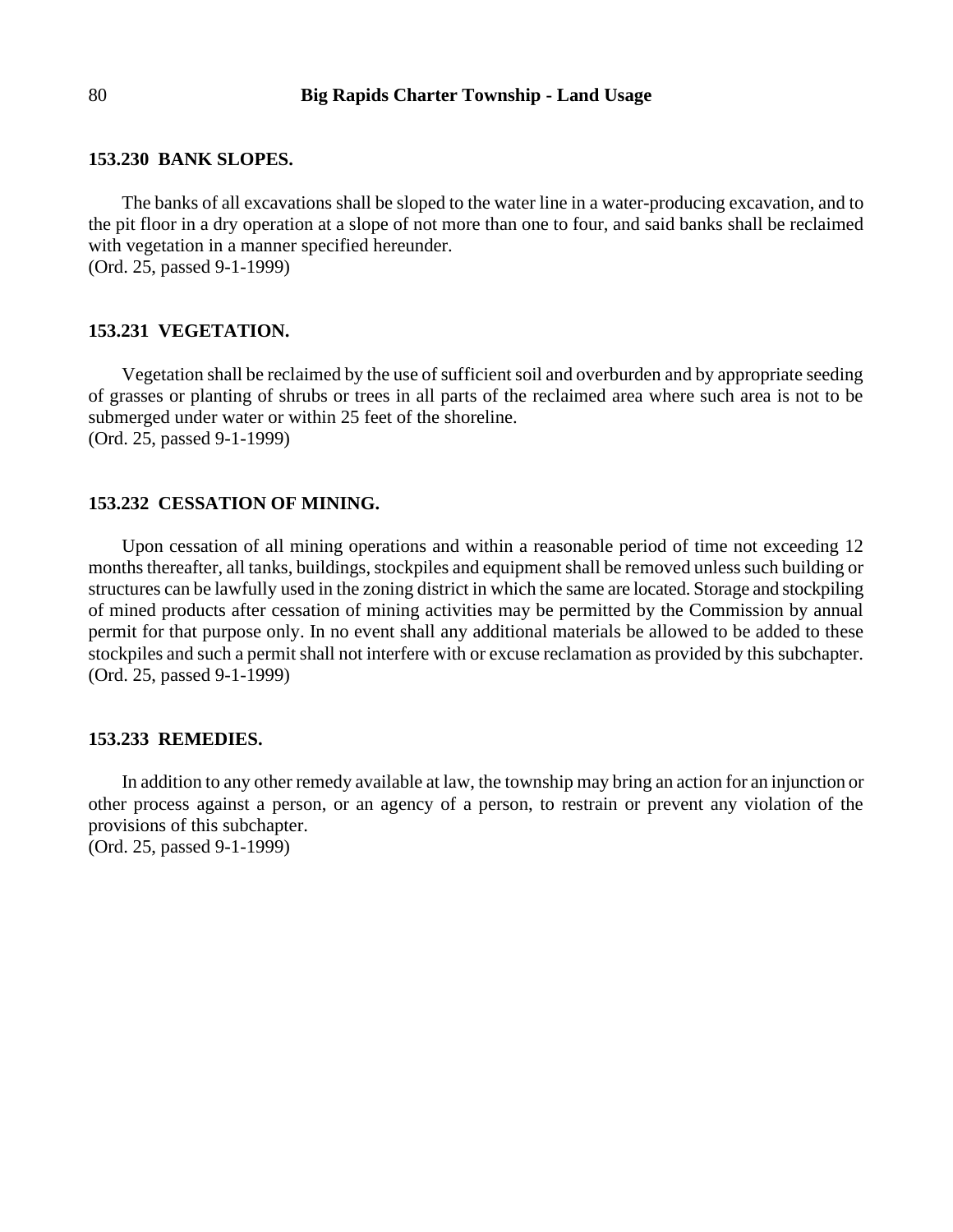# *COMMUNICATION TOWERS*

#### **153.245 COMMUNICATION TOWERS.**

In order to accommodate the communication needs of residents and business while protecting the public health, safety and general welfare of the community, the Township Board finds that these regulations are necessary in order to:

(A) Facilitate the provision of wireless telecommunication services to the residents and businesses of the township;

(B) Minimize adverse visual effects of towers through careful design and siting standards;

(C) Avoid potential damage to adjacent properties from tower failure through structural standards and setback requirements; and

(D) Maximize the use of existing and approved towers and buildings to accommodate new wireless telecommunication antennas in order to reduce the number of towers needed to serve the community. (Ord. 3.24, passed 6-1-1999)

#### **153.246 QUALIFYING CONDITIONS.**

(A) The following site and developmental requirements shall apply.

(1) All tower sites requiring a Special Use Permit shall be on at least ten acres in size and shall have a minimum area sufficient to contain the tower and its accessory uses. The site shall have permanent deeded access to a public road.

(2) The use of guy wires is prohibited within residential districts.

(3) The base of the tower and wire cable supports shall be fenced with a minimum five-foot high fence.

(4) All towers over 30 feet in height shall require a special use permit (153.130).

(B) Special performance standards.

(1) The tower must be set back from all property lines a distance equal to its height, unless engineering plans and specifications have been verified by the Township Engineer that the structural integrity of the tower will withstand high winds and icing impacts and the likelihood of a tower failure is minimal. The applicant shall incur all cost associated with township engineering review.

(2) All tower, wire cable supports, equipment and accessory structures associated with the operation of the tower shall not be located any closer than 30 feet to any property line or within the zoning district setback. Nothing shall prevent an applicant from applying to the Board of Appeals for a setback variance.

(3) Accessory structures shall not exceed 600 square feet of gross building area.

(4) No new tower shall be approved unless the applicant can document that the co-utilization of an existing tower or utilization of an existing structure is not available.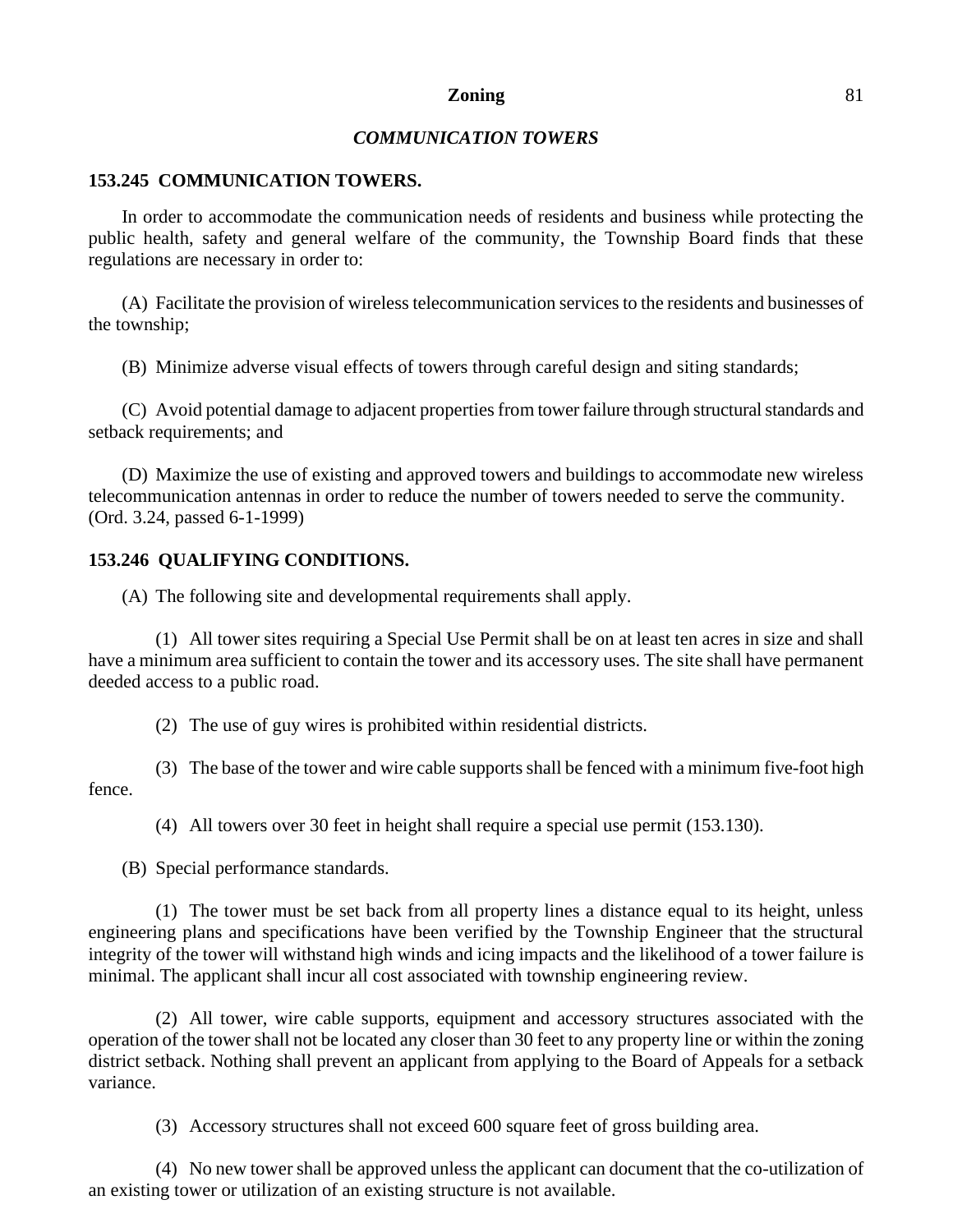(5) All towers shall have all ladder or climbing rungs removed within 20 feet of the ground to prevent unauthorized access.

(6) The tower construction plans shall be prepared by a professional engineer qualified in structural engineering practices.

(7) The applicant shall provide verification that the antenna mounts and structure have been reviewed and approved by a professional engineer and that the installation is in compliance with all applicable codes.

(8) All towers and antennas must meet the standards of the Federal Aviation Administration and Federal Communications Commission.

(9) All steel towers must meet the requirements of the current revision of the Telecommunications Industries Association/Electronic Industries Association (T.I.A./E.I.A.) 222 titled *Structural Standards for Steel Antenna Towers and Antenna Supporting Structures*.

(10) All signals and remote-control conductors of low energy extending substantially horizontally above the ground between a tower or antenna and a structure, or between towers, shall be at least eight feet above the ground at all points, unless buried underground.

(11) Towers shall be located and operated so that they do not interfere with radio, television, audio, video, electronic, microwave or other reception in nearby areas.

(12) Towers shall be located so there is room for vehicles doing maintenance to maneuver on the property owned and/or leased by the applicant.

(13) Minimum spacing between tower locations shall be one mile in order to prevent a concentration of towers in one area, except when permitted by special use permit (153.130).

(14) Towers shall not be artificially lighted unless required by the Federal Aviation Administration.

(15) There shall not be displayed on the tower advertising or identification of any kind intended to be visible from the ground or other structures, except as required for emergency purposes.

(16) The antenna shall be painted to match the exterior treatment of the tower. The chosen paint scheme should be designed to minimize off-site visibility of the antenna.

(17) Structures shall be subject to any state and federal regulations concerning non-ionizing electromagnetic radiation. If more restrictive state or federal standards are adopted in the future, the antenna shall be made to conform to the extent required by such standard or the special use approval will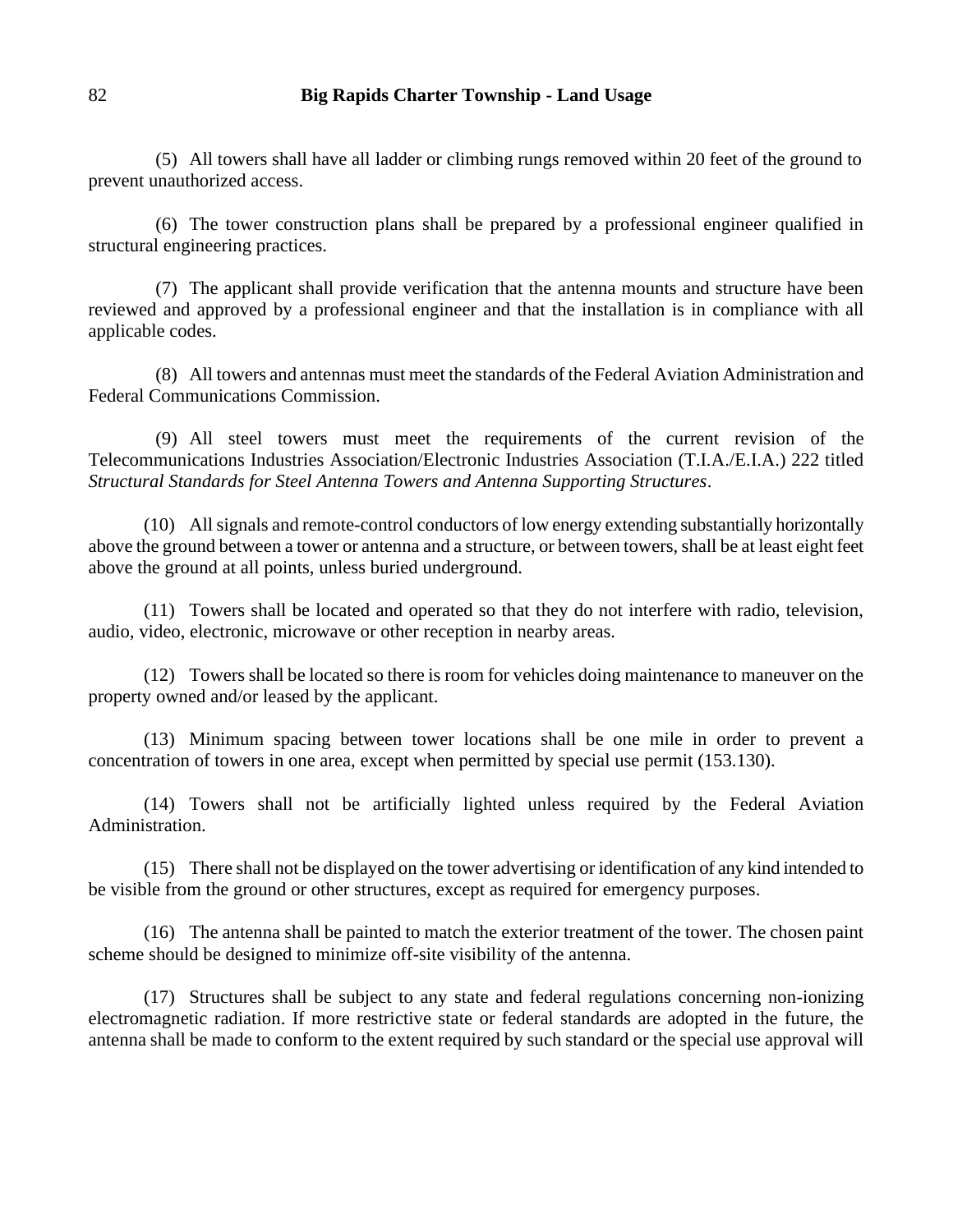be subject to revocation by the Township Board. Cost for testing and verification of compliance shall be borne by the operator of the antenna.

(18) There shall be no employees located on the site on a permanent basis to service or maintain the antenna.

(19) Where the property adjoins any residentially zoned property or land use, the tower owner shall provide and maintain appropriate screening harmonious to the area.

(20) The tower shall be removed by the property owner or lessee within six months of being abandoned by all users. A performance bond sufficient to cover the cost of removal of the tower may be required as a condition of the special use permit.

(21) All steel towers and structures must be inspected at least every three years in compliance with the T.I.A./E.I.A. standards and such inspection compliance certified to the township.

(22) (a) All wireless communications service providers shall cooperate with other wireless communications service providers in co-locating additional antennas on antenna support structure and/or existing buildings or other alternative antenna support structures.

(b) A wireless communications service provider shall exercise good faith in co-locating with other service providers and sharing antenna sites, provided that such shared uses does not give rise to substantial technical level impairment of the ability to provide that such shared use does not give rise to a substantial technical level impairment of the ability to provide wireless communications service.

(c) Such good faith shall include sharing of technical information to evaluate the feasibility of co-location. In the event that a dispute arises as to whether a provider has exercised good faith in accommodating other providers, the township may require a third party technical study at the expense of either or both of such providers.

(Ord. 3.24, passed 6-1-1999) Penalty, see 153.999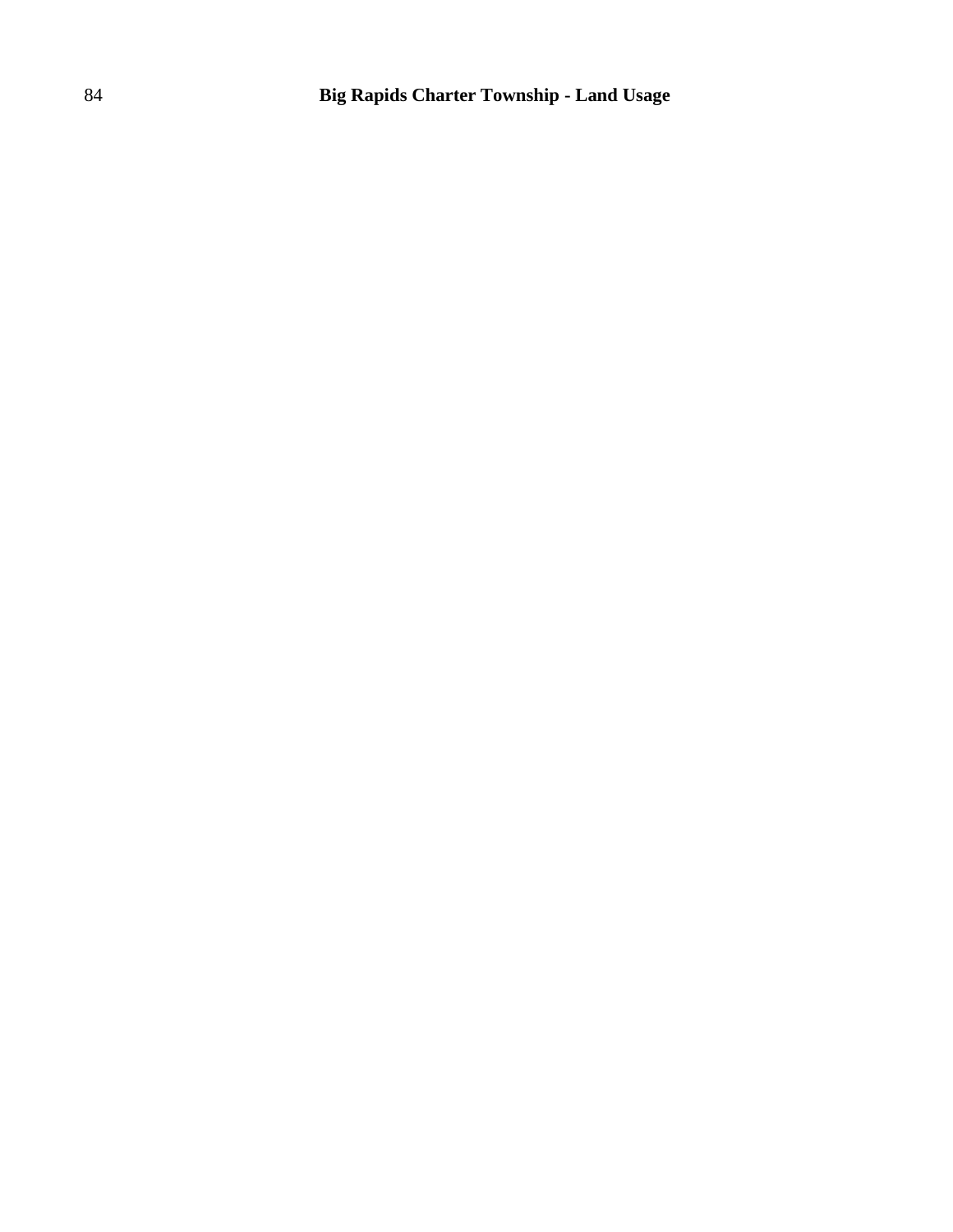### **Zoning** 85 *SEXUALLY ORIENTED BUSINESSES*

#### **153.250 PURPOSE AND FINDINGS.**

The township hereby makes its stated findings and legislative record related to the adverse secondary effects of sexually oriented businesses, based on the judicial opinions and reports related to such secondary effects, as detailed below.

(A) In the development and execution of this chapter it is recognized that there are some uses which because of their very nature, have serious objectionable operational characteristics, particularly when several of them are concentrated under certain circumstances or when one or more of them are located in near proximity to a residential zone, thereby having a deleterious effect upon the adjacent areas. Special regulation of these uses is necessary to ensure that these adverse effects shall not contribute to the blighting or downgrading of the surrounding neighborhood. These special regulations are itemized in this chapter.

These controls are for the purpose of preventing a concentration of these uses within any one area, or to prevent deterioration or blighting of a nearby residential neighborhood. These controls do not legitimatize activities, which are prohibited in other township ordinances.

(B) In regulating sexually oriented businesses, it is the purpose of this chapter to promote the health, safety and general welfare of the citizens of the township, and to establish reasonable and uniform regulations to prevent the deleterious secondary effects of sexually oriented businesses within the township. The provisions of this chapter have neither the purpose nor effect of imposing a limitation or restriction on the content or reasonable access to any communicative materials, including sexually oriented materials. Similarly, it is neither the intent nor effect of this chapter to restrict or deny access by adults to sexually oriented materials protected by the First Amendment, or to deny access by the distributors and exhibitors of sexually oriented entertainment to their intended market. Neither is it the intent nor effect of this chapter to condone or legitimize the distribution of obscene material.

(C) Based on evidence, of the adverse secondary effects of adult uses presented in hearings and in reports made available to the Township Board, and on findings incorporated in the cases of: *Peek-A-Boo Lounge of Bradenton, Inc. v. Manatee County*, 2009 WL 4349319 (M.D. Fla. 2009); *Sensations, Inc. et al. v. City of Grand Rapids*, 526 F.3d 291 (6th Cir, 2008); *Paps AM. v. City of Erie*, 529 U.S. 277 (2000); *Thomas v. Chicago Park District*, 122 S. Ct. 775 (2002); *City of Renton v. Playtime Theatres, Inc.*, 475 U.S. 41 (1986); *Young v. American Mini Theatres*, 427 U.S. 50 (1976); *Barnes v. Glen Theatre, Inc.*, 501 U.S. 560 (1991); *California v. LaRue*, 409 U.S. 109 (1972); *DLS, Inc. v. City of Chattanooga*, 107 F. 3d 403 (6th Cir. 1997); *East Brooks Books, Inc. v. City of Memphis*, 48 F. 3d 220 (6th Cir 1995); *Broadway Books v. Roberts*, 642 F. Supp. 486 (E.D. Tenn. 1986); *Bright Lights, Inc. v. City of Newport*, 830 F. Supp. 378 (E.D. Ky. 1993); *Richland Bookmart v. Nichols*, 137 F. 3d 435 (6th Cir. 1998); *Dejavu v. Metro Government*, 1999 U.S. App. LEXIS 535 (6th Cir. 1999); *Bamon Corp. v. City of Dayton*, 7923 F. 2d 470 (6th Cir. 1991); *Threesome Entertainment v. Strittmather*, 4 F. Supp. 2d 710 (N.D. Ohio 1998); *J.L. Spoons, Inc. v. City of Brunswick*, 49 F. Supp. 2d 1032 (N.D. Ohio 1999); *Triplett Grile, Inc. v. City of Akron*, 40 F. 3d 129 (6th Cir. 1994); *Nightclubs, Inc. v. City of Paducah*, 202 F. 3d 884, 894 (6th Cir. 2000); *O'Connor v. City and County of Denver*, 894 F. 2d 1210 (10th Cir. 1990); *Dejavu of Nashville, Inc., et al. v. Metropolitan Government of Nashville and Davidson County*, 2001 U.S. App. LEXIS 26007 (6th Cir. Dec. 6, 2001); *Z. J. Gifts D-2, L.L.C v. City of Aurora*, 136 F. 3d (10th Cir. 1998), *Connection Distrib. Co. v. Reno*, 154 F. 3d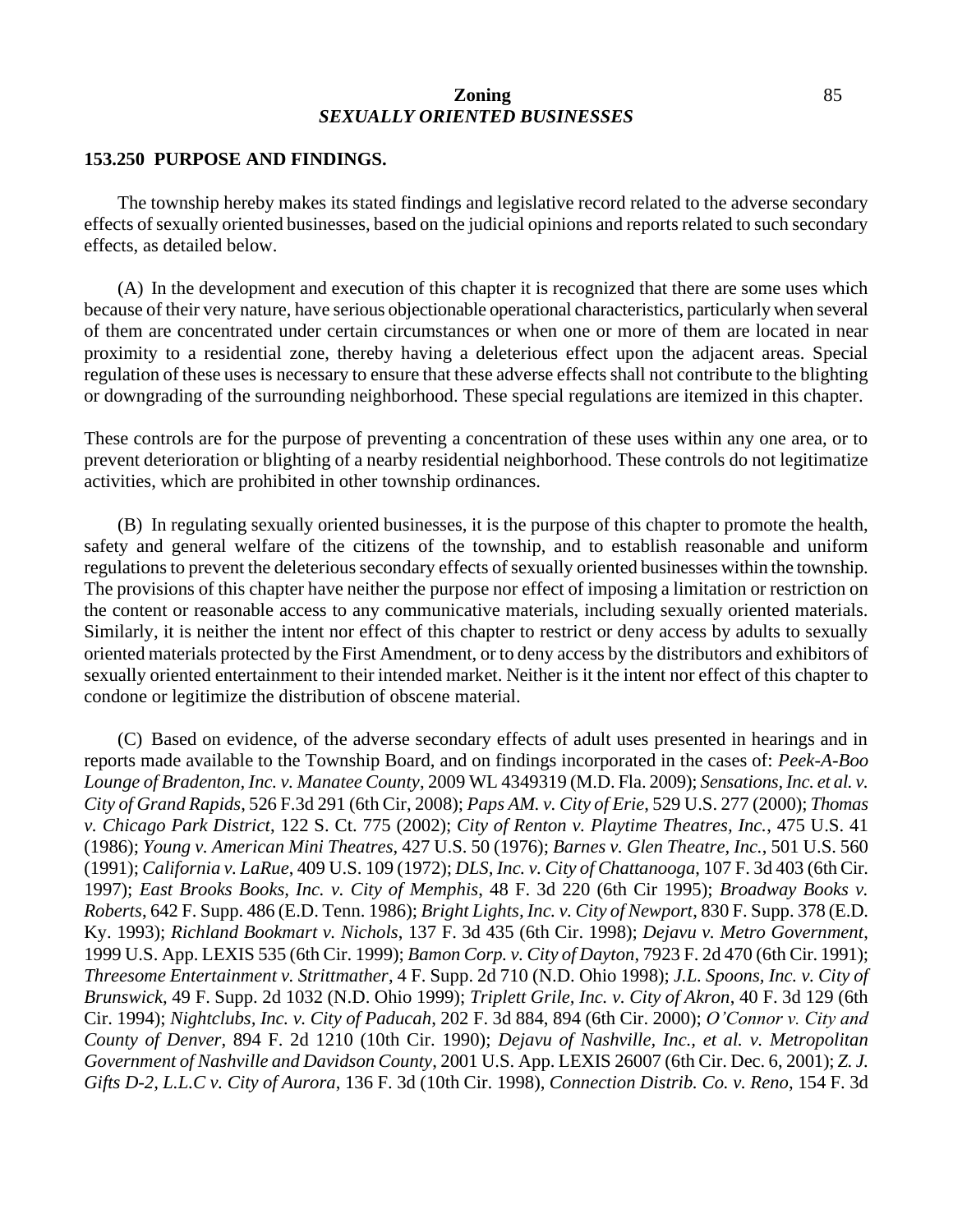281 (6th Cir. 1998); *Sundance Assocs. v. Reno*, 139 F. 3d 804 (10th Cir. 1998); *American Library Association v. Reno*, 33 F. 3d 78 (D.C. Cir. 1994); *American Target Advertising, Inc. v. Giani*, 199 F 3d 1241(10th Cir. 2000); *Z.J. Gifts D-2, L.L.C v. City of Aurora*, 136 F. 3d 683(10th Cir. 1998); *ILQ Investments, Inc. v. City of Rochester*, 25 F. 3d 1413, 1416, (8th Cir. 1994); *Bigg Wolf Discount Video Movie Sales, Inc. v. Montgomery County*, 2002 U.S. Dist. LEXIS 1896 (D. Md, Feb. 6, 2002); *Currence v. Cincinnati*, 2002 U.S. App. LEXIS 1258 (6th Cir., Jan. 24, 2002); and other cases; and on testimony to Congress in 136 Cong. Rec. S. 8987; 135 Cong. Rec. S. 14519; 135 Cong. Rec. S. 5636; 134 Cong. Rec. E. 3750; and reports of secondary effects occurring in an around sexually oriented businesses, including, but not limited to, Phoenix, Arizona - 1979; Minneapolis, Minnesota - 1980; Houston, Texas - 1997; Amarillo, Texas; Garden Grove, California - 1991; Los Angeles, California - 1977; Whittier, California - 1978; Austin, Texas - 1986; Seattle, Washington - 1989; Oklahoma - 1986; Cleveland, Ohio and Dallas, Texas - 1997; St. Croix County, Wisconsin - 1993; Bellevue, Washington, - 1998; Newport News, Virginia - 1996; New York Times Square study - 1994; Phoenix, Arizona - 1995 through 98; and also on findings from the paper entitled Stripclubs According to Strippers; Exposing Workplace Sexual Violence, by Kelly Holsopple, Program Director, Freedom and Justice Center for Prostitution Resources, Minneapolis, Minnesota, and from Sexually Oriented Businesses: An Insider's View, by David Sherman, presented to the Michigan House Committee on Ethics and Constitutional Law, Jan. 12, 2000, and the Report of the Attorney Generals Working Group On The Regulation Of Sexually Oriented Businesses, (June 6, 1989, State of Minnesota), the Township Board finds that sexually oriented businesses as a category of establishments are correlated with harmful secondary effects, and that the foregoing reports are reasonably believed to be relevant to the problems that the township is seeking to abate and prevent in the future.

(D) The township also relies upon findings concerning secondary effects contained in additional reports as well as in cases in accord with those cited above including those upholding regulations of nudity and the time, place and manner of operation of sexually oriented businesses: *Deja Vu of Cincinnati, L.L.C. v. Union Township*, 411 F. 3d 777 (6th Cir. 2005); *Broncos Entertainment, Ltd. v.Charter Township of Van Buren*, 2005 U.S. App. LEXIS 18496 (6th Cir. 2005); *Charter Township of Van Buren v. Garter Belt, Inc.*, 258 Mich. App. 594 (2003) (following *City of Erie v. Paps A.M.*, 529 U.S. 277 (2000), *Barnes v. Glen Theatre, Inc.*, 501 U.S. 560 (1991), and *California v. LaRue*, 409 U.S. 109 (1972); *Gammoh v. City of La Habra*, 395 F. 3d 1114 (9th Cir. 2005); *SOB, Inc. v. County of Benton*, 317 F. 3d 856 (8th Cir. 2003); *G. M. Enterprises, Inc. v. Town of St. Joseph*, 350 F. 3d 631 (7th Cir. 2003); *Heideman v. South Salt Lake City*, 348 F. 3d 1182 (10th Cir. 2003); *In re Tennessee Public Indecency Statute*, 1999 U.S. App. LEXIS 535 (6th Cir. 1999); *Currence v. City of Cincinnati*, 2002 U.S. App. LEXIS 1258); *Jott, Inc. v. Clinton Township*, 224 Mich. App. 513 (1997); *Michigan ex rel. Wayne County Prosecutor v. Dizzy Duck*, 449 Mich. 353 (1995); *Kev, Inc. v. Kitsap County*, 793 F. 2d 1053 (9th Cir. 1986); *Hang On, Inc. v. City of Arlington*, 65 F. 3d 1248 (5th Cir. 1995); *Tily B. Inc. v. City of Newport Beach*, 69 Cal. App. 4th (Cal. App. 1997); *Lady J. Lingerie, Inc. v. City of Jacksonville*, 973 F. Supp. 1428 (M.D. Fla. 1997); *City of Elko v. Abed*, 2004 Minn. App. LEXIS 360 (Minn. App. 2004); *Center for Fair Public Policy v. Maricopa County Arizona*, 336 F. 3d 1153 (9th Cir. 2003); *Richland Bookmart, Inc. v. Nichols*, 137 F. 3d 435 (6th Cir. 1998); *Richland Bookmart, Inc. v. Nichols*, 278 F. 3d 570 (6th Cir. 2002); *DiMa Corp. v. Town of Hallie*, 185 F. 3d 823 (7th Cir. 1999); *Lady J. Lingerie, Inc. v. City of Jacksonville*, 176 F. 3d 1358 (11th Cir. 1998); *Natl. Amusements Inc. v. Town of Dedham*, 43 F. 3d 731 (1st Cir. 1995); *Mitchell v. Common Adult Enter. Est. of the State of Delaware*, 10 F. 3d 123 (3d Cir. 1993); *Star Satellite, Inc. v. City of Biloxi*, 779 F. 2d 1074 (5th Cir. 1986); *Heideman v. South Salt Lake City*, 2006 U.S. App. LEXIS 2745 (10th Cir. 2006); *Fantasyland Video, Inc. v. San Diego County*, 373 F. Supp. 2d 1094 (S.D. Cal. 2005); *State ex rel. Nasal v. BJS No. 2, Inc.*, 127 Ohio Misc. 2d 101 (Ohio Ct. Comm. Pleas 2003); *Baby Dolls Topless Saloons, Inc. v. City of Dallas*, 295 F. 3d 471 2002 (5th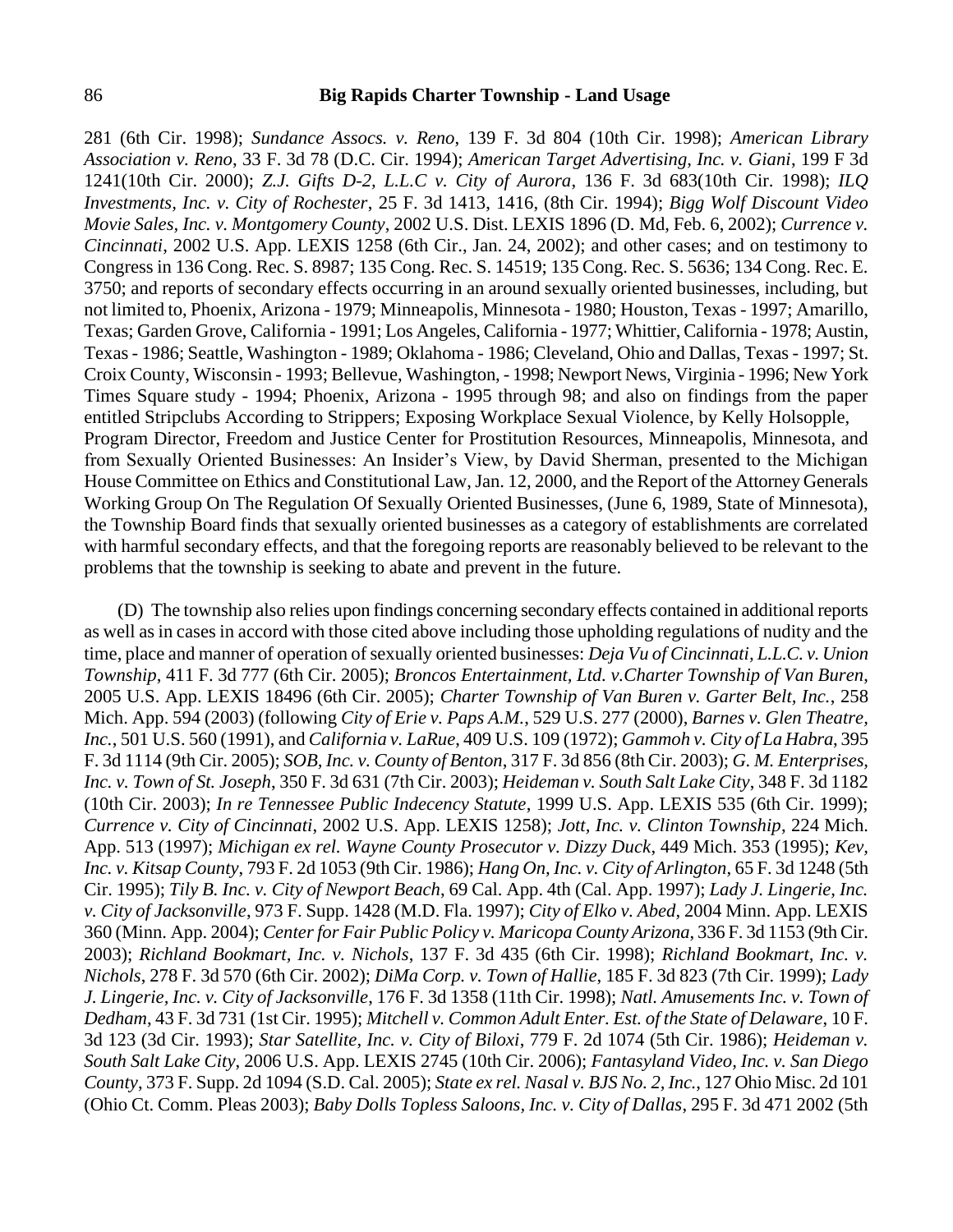Cir. 2002); *Z.J. Gifts D-2, L.L.C v. City of Aurora*, 136 F. 3d 683 (10th Cir. 1998); *World Wide Video of Washington, Inc. v. City of Spokane*, 368 F. 3d 1186 (9th Cir. 2004); *Andys Restaurant & Lounge, Inc. v. City of Gary*, Case No. 2:01-CV-327 (N.D. Ind. 2005); *Summaries of Key Reports Concerning the Negative Secondary Effects of Sexually Oriented Businesses*; Rome, Georgia - 1996; San Diego, California - 2003; Greensboro, North Carolina - 2003; Dallas, Texas - 1997; and numerous media reports, in finding that:

(1) Sexually oriented businesses, as a category of commercial uses, are often associated with a wide variety of adverse secondary effects including, but not limited to, personal and property crimes, prostitution, potential spread of disease, lewdness, public indecency, illicit drug use and drug trafficking, negative impacts on surrounding properties, urban blight, litter and sexual assault and exploitation;

(2) Illegal and unsanitary acts involving nudity, including lewd conduct, masturbation, oral and anal sex, occur at unregulated sexually oriented businesses, including those businesses which provide private

or semi-private rooms, booths or cubicles for viewing films, videos or live performances; and

(3) Each of the foregoing negative secondary effects constitutes a harm which the township has a substantial government interest in preventing and/or abating. This substantial government interest in preventing secondary effects, which is the townships rationale for this chapter, exists independent of any comparative analysis between sexually oriented and non-sexually oriented businesses. Additionally, the townships interest in regulating sexually oriented businesses extends to preventing future secondary effects of either current or future sexually oriented businesses that may locate in the township. The township finds that the cases and documentation relied on in this chapter are reasonably believed to be relevant to said secondary effects.

(Ord. 21.01, passed 4-5-2011)

# **153.251 USES SUBJECT TO CONTROL.**

Uses subject to these controls are adult businesses as listed in 153.019 of the township zoning regulations as follows:

- (A) Adult book store or adult video store;
- (B) Adult cabaret;
- (C) Adult mini motion picture theatre;
- (D) Adult motion picture theatre;
- (E) Escort agency; and

(F) Massage parlor. (Ord. 21.01, passed 4-5-2011)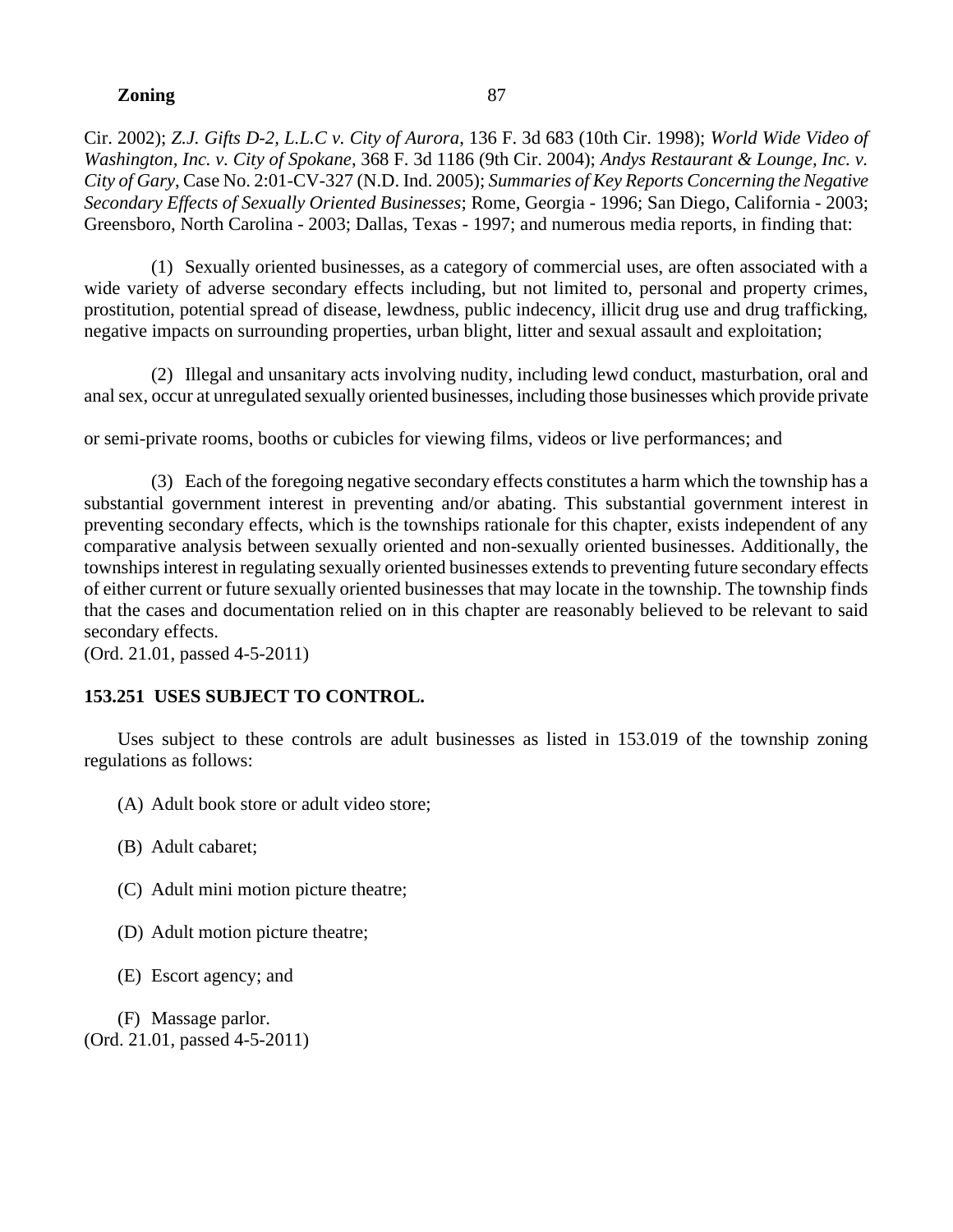## **153.252 DEFINITIONS.**

(A) The terms in this section shall have the meanings ascribed to them in 153.290 of the township zoning regulations, unless otherwise indicated herein.

(B) In addition, the following terms shall have the meanings ascribed to them unless the context clearly indicates or requires a different meaning.

*EMPLOYEE.* A person who performs any service for any consideration on the premises of an sexually oriented business on a full-time, part-time or contract basis, whether or not the person is denominated an employee, independent contractor, agent or otherwise, and whether or not said person is paid a salary, wage or other compensation by the operator of said sexually oriented business. *EMPLOYEE* does not include a person exclusively on the premises for repair or maintenance of the premises or equipment on the premises or for the delivery of goods to the premises.

*NUDITY, NUDE* or *STATE OF NUDITY.* The knowing or intentional live display of a human genital organ or anus with less than a fully opaque covering or a female's breast with less than a fully opaque covering of the nipple and areola.

*NUDITY*, as used in this chapter, does not include a woman's breast feeding of a baby whether or not the nipple or areola is exposed during or incidental to the feeding.

*OPERATE* or *CAUSE TO OPERATE.* To cause to function or to put or keep in a state of doing business.

*OPERATOR* means any person on the premises of a sexually oriented business who exercises overall operational control of the business or a part of the business, who can open or close the business to the public, or who causes to function or who puts or keeps the business open or in operation. A person may be found to be operating or causing to be operated a sexually oriented business regardless of whether that person is an *OWNER* or *PART OWNER* of the business.

*PATRON*. A customer of the sexually oriented business or a person from the general public, not an employee of the business, who is on the premises to obtain, receive or view the products, services or performances offered by the business.

*REGULARLY.* Recurring, attending or functioning at fixed or uniform intervals.

*SEMI-NUDITY, SEMI-NUDE* or *IN A SEMI-NUDE CONDITION.* The showing of the female breast below a horizontal line across the top of the areola and extending across the width of the breast at that point, or the showing of the male or female buttocks. This definition shall include the lower portion of the human female breast, but shall not include any portion of the cleavage of the human female breasts exhibited by a bikini, dress, blouse, shirt, leotard or similar wearing apparel provided the areola is not exposed in whole or in part.

*SEXUALLY ORIENTED BUSINESS.* Any adult motion picture theater, adult mini motion picture theatre, adult bookstore, adult video store or adult cabaret as defined in 153.290 of the township zoning regulations.

(Ord. 21.01, passed 4-5-2011)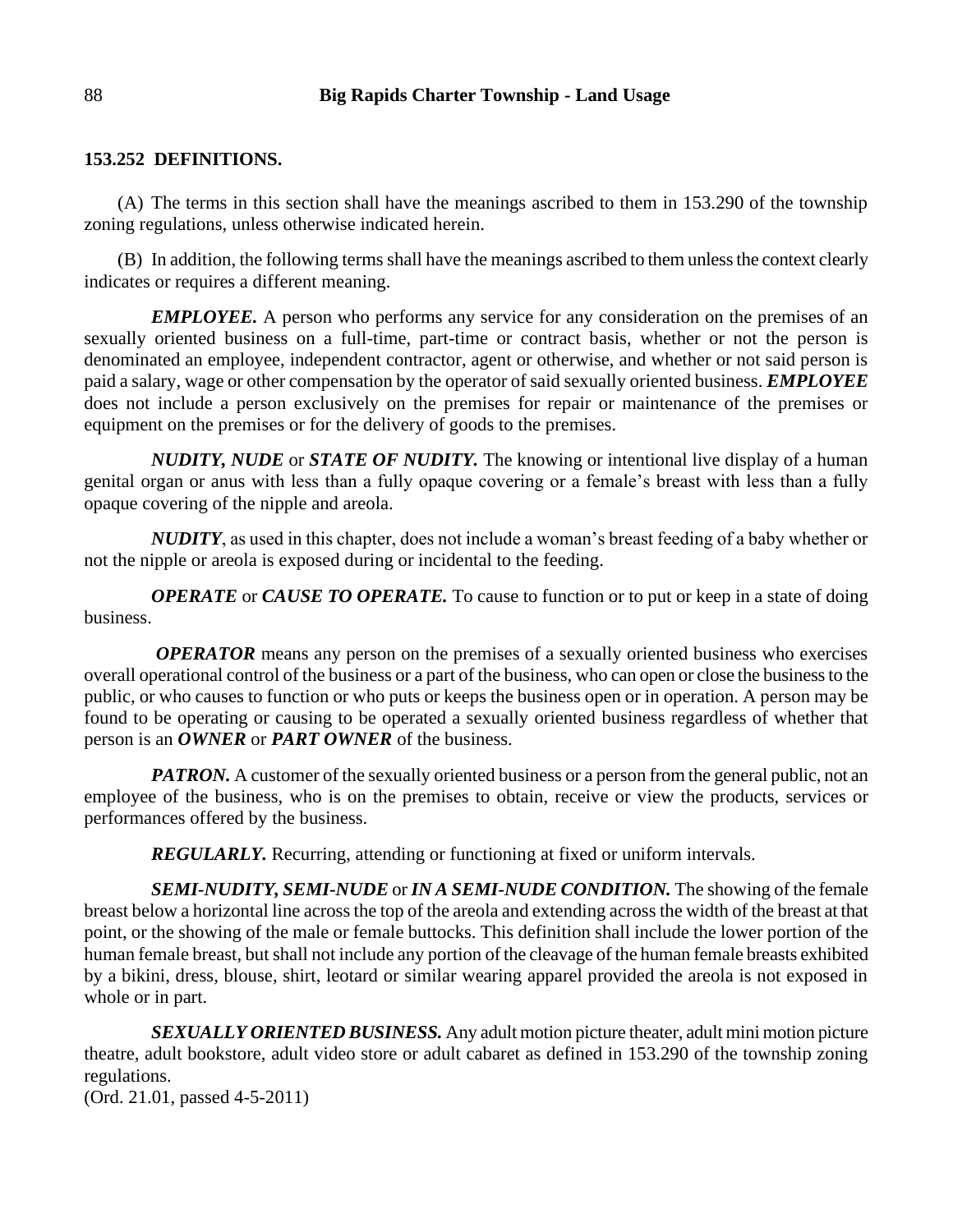# **153.253 UNLAWFUL ACTIVITIES.**

(A) Nothing contained in this chapter is intended, or shall be construed, to permit or authorize activities which are unlawful under state law or township ordinance. It is unlawful and a violation of this chapter for an operator to knowing or intentionally violate the provisions of this chapter or to allow, either knowingly or intentionally, an employee or a patron to violate the provisions of this chapter. It shall be a defense to prosecution that the person prosecuted was powerless to prevent the violation.

(B) No person shall knowingly or intentionally, in a sexually oriented business, appear before a patron or patrons in a state of nudity, regardless of whether such public nudity is expressive in nature.

(C) No employee shall knowingly or intentionally, in a sexually oriented business, appear within view of any patron in a semi-nude condition unless the employee, while semi-nude, shall be and remain at least six feet from all patrons and on a fixed stage at least 18 inches from the floor in a room of at least 600 square feet.

(D) A sexually oriented business which exhibits on the premises, through any mechanical or electronic image-producing device, a film, video cassette, digital video disk or other video reproduction characterized by an emphasis on the display of specified sexual activities or specified anatomical areas shall comply with the following requirements. The interior of the premises shall be configured in such a manner that there is an unobstructed view from an operators station of every area of the premises, including the interior of each viewing room but excluding restrooms, to which any patron is permitted access for any purpose. An operator's station shall not exceed 32 square feet of floor area. If the premises has two or more operators stations designated, then the interior of the premises shall be configured in such a manner that there is an unobstructed view of each area of the premises to which any patron is permitted access for any purpose from at least one of the operators stations. The view required in this division (D) must be direct line of sight from the operator's station. It is the duty of the operator to ensure that a least one employee is on duty and situated in an operator's station at all times that any patron is on the portion of the premises monitored by that operator station. It shall be the duty of the operator, and it shall also be the duty of any employees present on the premises, to ensure that the view area specified in this division (D) remains unobstructed by any doors, curtains, walls, merchandise, display racks or other materials or enclosures at all times that any patron is present on the premises.

(E) Sexually oriented businesses that do not have stages or interior configurations which meet at least the minimum requirements of this section shall be given 180 days from the effective date of this chapter to comply with the stage and building requirements of this section. During said 180 days, an employee who appears within view of any patron in a semi-nude condition shall nevertheless remain, while semi-nude, at least six feet from all patrons.

(F) No employee who regularly appears within view of patrons in a semi-nude condition in a sexually oriented business shall knowingly or intentionally touch a patron or the clothing of a patron in a sexually oriented business.

(G) No operator shall allow or permit a sexually oriented business to be or remain open between the hours of 2:00 a.m. and 7:00 a.m. on any day. (Ord. 21.01, passed 4-5-2011) Penalty, see 111.99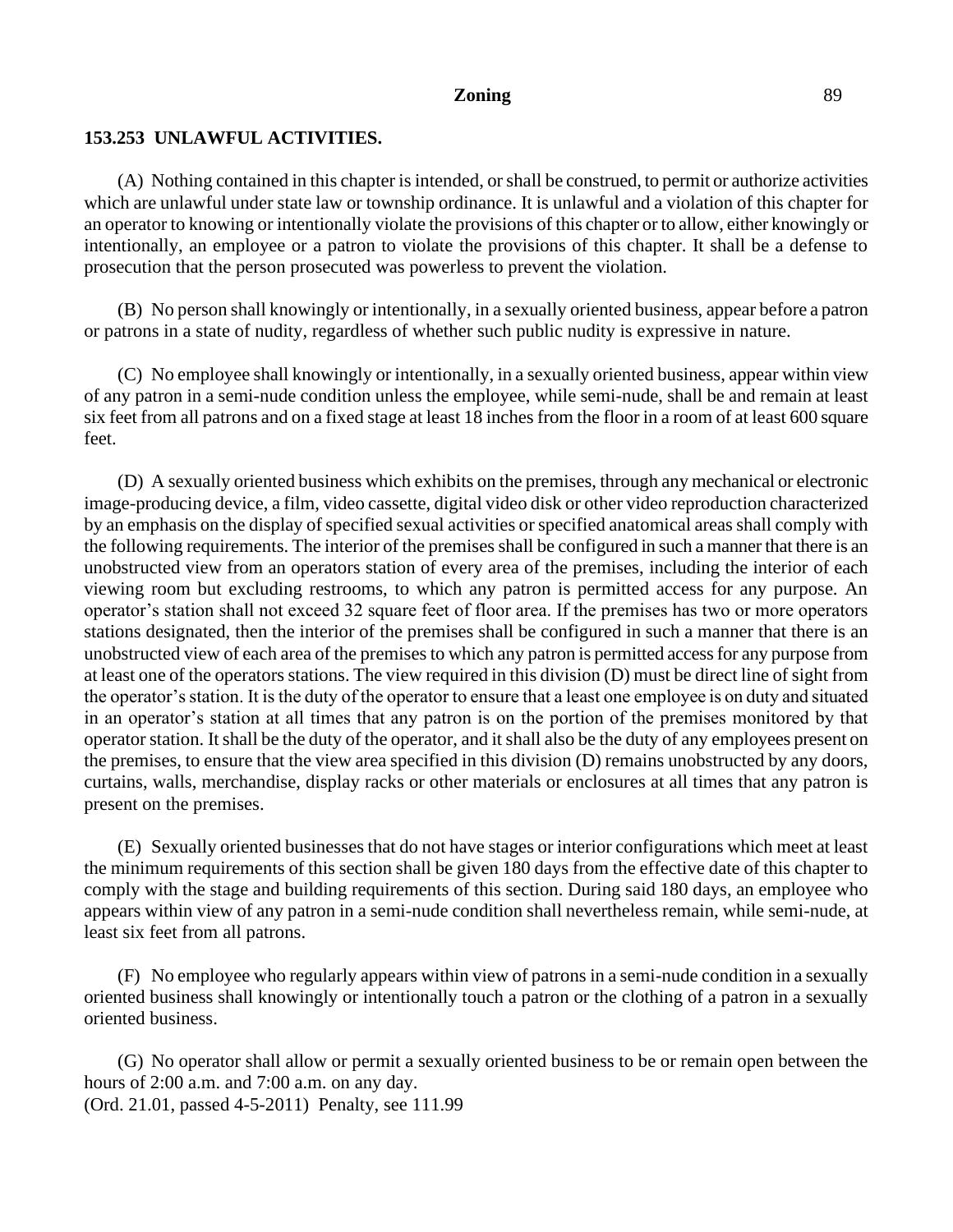## **153.254 SCIENTER REQUIRED TO PROVE VIOLATION OR BUSINESS LIABILITY.**

This chapter does not impose strict liability. Unless a culpable mental state is otherwise specified herein,

a showing of a knowing or reckless mental state is necessary to establish a violation of a provision of this chapter. Notwithstanding anything to the contrary, for the purposes of this chapter, an act by an employee shall be imputed to the sexually oriented business for purposes of finding a violation of this chapter only if an officer, director or general partner, or a person who managed, supervised or controlled the operation of the business premises, knowingly or recklessly allowed such act to occur on the premises. It shall be a defense to liability that the person to whom liability is imputed was powerless to prevent the act. (Ord. 21.01, passed 4-5-2011)

### **153.259 PENALTY.**

(A) Any person, business or entity violating or refusing to comply with any provisions of this chapter shall, upon conviction, be deemed guilty of a misdemeanor and shall be punished by imposition of a fine not to exceed \$500 or by imprisonment for a period not to exceed 90 days, or both. Each day that a violation is permitted to exist or occur, and each separate occurrence, shall constitute a separate offense. Further, any premises, building, dwelling or other structure in which a sexually oriented business, as defined in 153.290 of the township zoning regulations, is repeatedly operated or maintained in violation of the provisions of this chapter shall constitute a public nuisance and shall be subject to civil abatement proceedings initiated by the township in a court of competent jurisdiction. Each day that a violation is permitted to exist or occur shall constitute a separate operation or maintenance of the violation.

(B) Notwithstanding division (A) above, the township may employ any remedy available at law or in equity to prevent or remedy a violation of any provision of this section. (Ord. 21.01, passed 4-5-2011)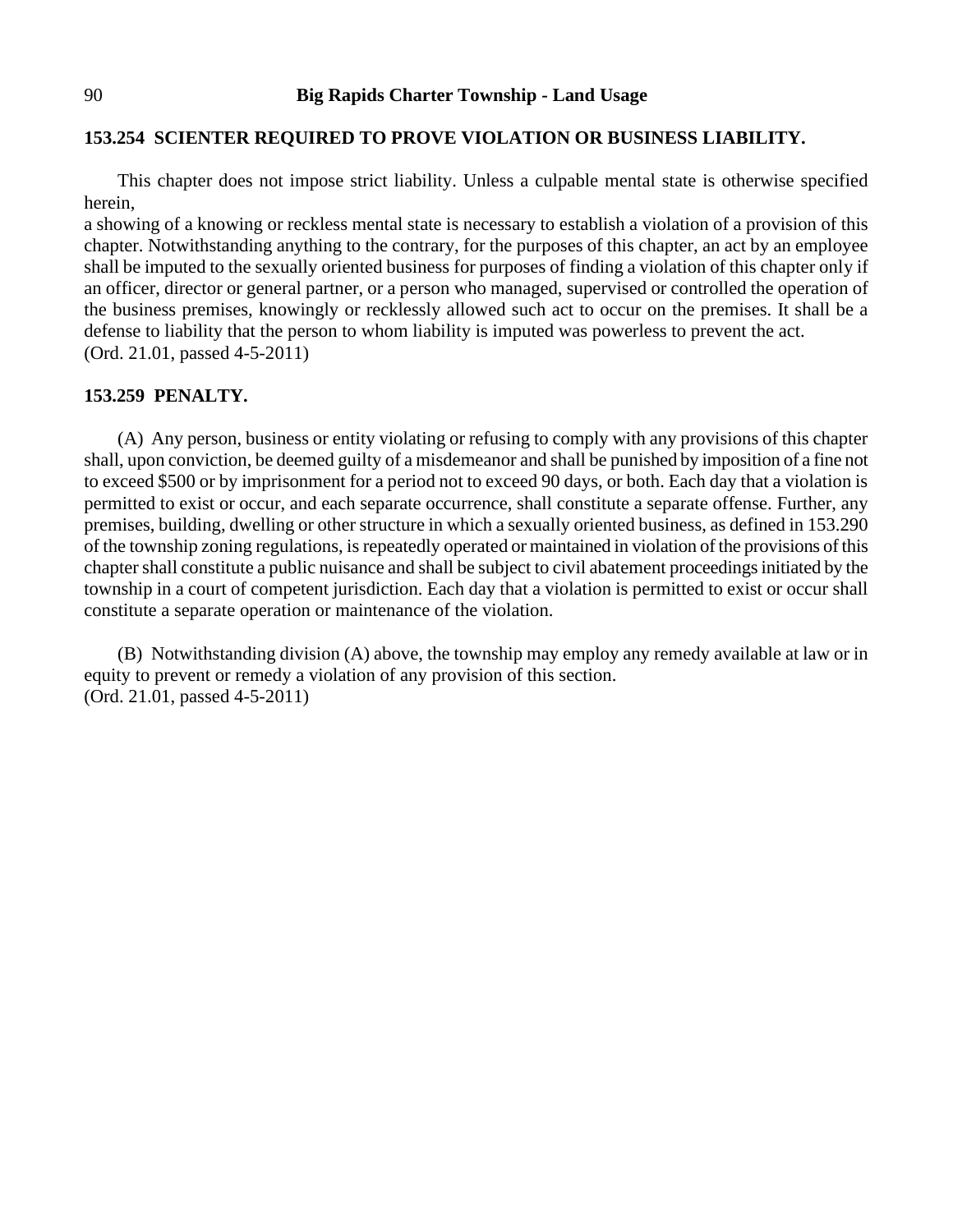# *ADMINISTRATION AND ENFORCEMENT*

# **153.260 ZONING ADMINISTRATOR.**

The provisions of this chapter shall be administered and enforce by a Township Zoning Administrator, appointed by the Township Board for such term and subject to such conditions and at a rate of compensation as said Board shall determine as reasonable.

(Ord. 2, passed 8-12-1971; Ord. 3, passed 8-8-1974)

# **153.261 PERMITS.**

No building, sign or other structure shall hereafter be erected, altered or relocated until a permit authorizing the same shall have been issued by the Zoning Administrator. Permits shall be issued only when such structure or use conforms to this chapter.

(Ord. 2, passed 8-12-1971; Ord. 3, passed 8-8-1974)

# **153.262 SITE PLAN REVIEW.**

(A) An approved site plan, which includes those documents and drawings specified in this section are necessary to ensure that the proposed land use or activity is in compliance with this chapter.

(B) The site plan shall be required prior to receiving zoning review and other authority to use, erect or enlarge any structure or facility. Further, no use shall be undertaken or carried on and no structure of facility shall be constructed, enlarged or improved except as shown upon an approved site plan.

# (1) *Class A site plan requirements.*

(a) A Class A site plan shall be required for all single-family, two-family, mobile home, agricultural building and any customary accessory use; and other similar structures, which are similar in the intensity of use when considering floor area, solid waste loads, water use, traffic congestion, noise, smoke, odor and construction costs.

- (b) This site plan shall include a sketch plan with accurate dimensions showing:
	- 1. The lot, with a legal description;
	- 2. Existing or proposed buildings and structures;
	- 3. Existing or proposed public or private roads and rights-of-way, parking areas and walkways;
	- 4. Location of existing or proposed public utility systems and/or private sewage systems and wells or water supply source;
	- 5. Existing natural or human-made features such as wood-lots, streams, lakes and ponds;
	- 6. A description of any changes in grade or drainage systems, except those changes to accommodate basement and driveway grading. When development occurs within 500 feet of a watercourse, all grade changes shall be in conformance with County Drain Commission requirements;
	- 7. A description of adjacent uses; and
	- 8. Any other information necessary to establish compliance with township and county ordinances.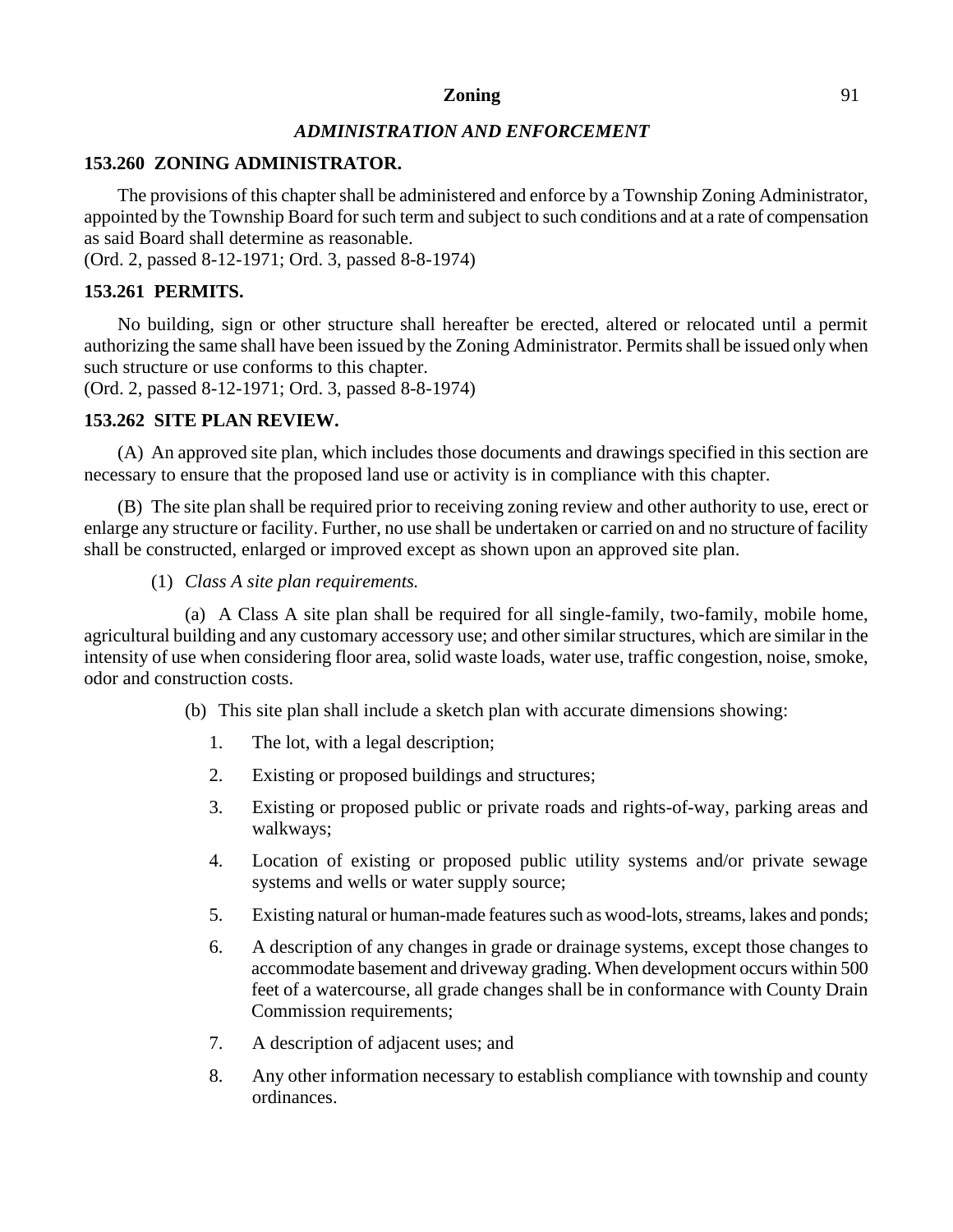(2) *Class B site plan requirement.*

(a) A Class B site plan shall be required for all other uses, structures or facilities, including all industrial and commercial uses, planned unit developments, and all multi-family uses.

(b) This site plan shall be drawn to a scale not smaller than 40 feet to the inch, certified by a licensed architect, a registered land surveyor or professional engineer.

(c) Class B site plan shall show the following:

1. The boundary lines of the area included in the site plan including angles, dimensions and references to a section corner, quarter corner, or point on a recorded plat, an arrow pointing north, and the lot area of the land included in the site plan;

2. Existing and proposed grades and drainage systems and structures with topographic contours at intervals not exceeding five feet;

3. The shape, size, location, height and floor area for the finished ground and basement floor grades;

4. Natural features such as wood-lots, streams and lakes or ponds and human-made features such as existing roads and structures, with indications as to which are to be retained and which are to be removed or altered. Future landscaping designs should also be indicated;

5. Proposed streets, driveways, parking spaces, loading spaces and sidewalks and the total number of parking spaces shall be shown;

6. The size and location of all existing and proposed public and private utilities, including private sewage systems, wells or water sources;

7. A vicinity sketch showing the location of the site in relation to the surrounding street system;

8. A legal description of the lot; the name, address and telephone number of the owner, developer and designer; and

9. Any other information necessary to establish compliance with this and other ordinances or the utility of the site.

(d) Alterations or structural changes to existing Class B structures which do not exceed 25% of total existing ground floor area or 50% of aggregate cost or original structure may be permitted a Class A site plan, but shall comply with Class B site plan review procedures.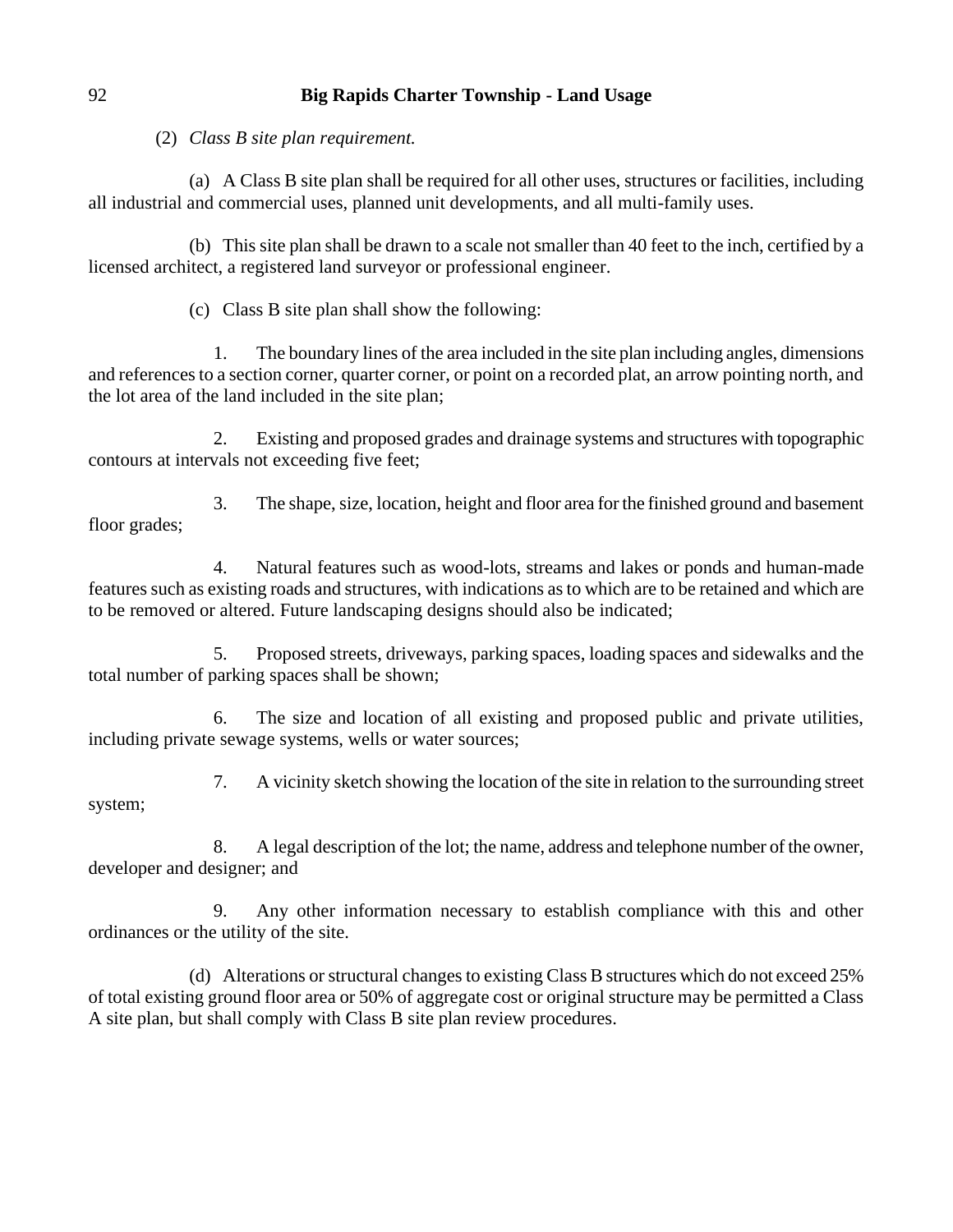(1) Upon receipt of a Class A site plan, the Zoning Administrator shall review it to determine whether it is in proper form, contains all of the required information, and shows compliance with this and all other governing ordinances. Upon demand of the proprietor of the site plan, the Zoning Administrator shall, within ten days, approve the plan or deny approval in writing; and

(2) Upon receipt of a Class B site plan, the Zoning Administrator shall review the plan for proper form, required information, compliance with this and all other governing ordinances, and shall forward the plan with his or her comments to the Township Planning Commission for final review and approval. The Planning Commission shall take action on each application within 30 days of the filing of the application. (Time extensions for approval must be mutual agreement of proprietor and Planning Commission.) All actions of the Planning Commission shall be in writing. A denial of any site plan shall set forth in detail the reasons, which shall be limited to any defect in form or required information, any violation of any provision of this or any other governing ordinance or authority, or the inadequacy an any utility, facility or structure. The denial shall include any changes which would make the site plan acceptable. The proprietor may appeal any denial to the Zoning Board of Appeals. (Ord. 3.11, passed 12-5-1978)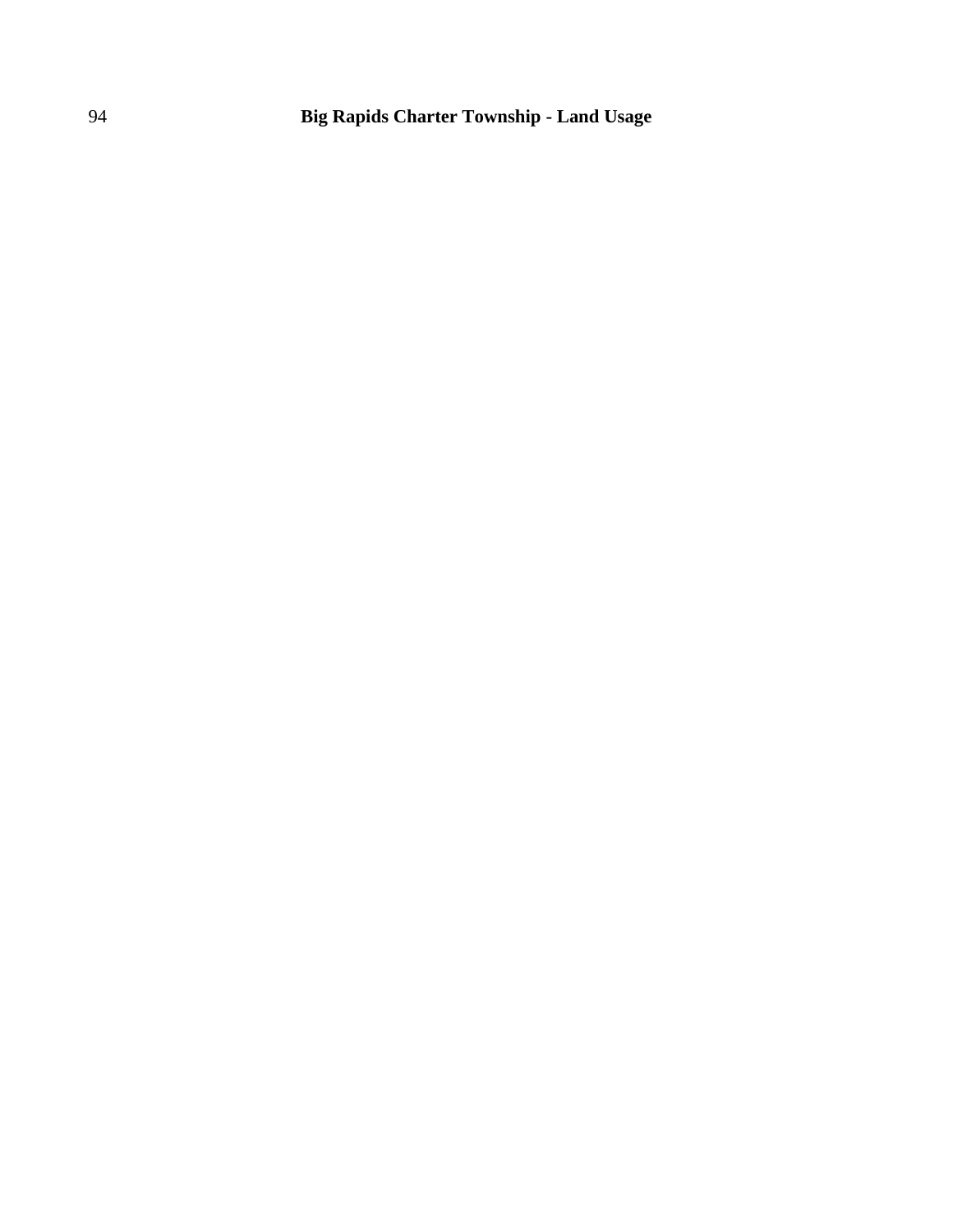## *BOARD OF APPEALS*

#### **153.275 ORGANIZATION.**

A Zoning Board of Appeals is hereby created in accordance with applicable state law. The Board shall consist of five members. The first member of the Board of Appeals shall be the Chairperson of the Township Planning Commission. The second member shall be a member of the Township Board appointed by the Township Board. The remaining three members shall be selected and appointed by the Township Board from among the electors residing in the unincorporated area of the township. None of these three members shall be an elected officer of the township or an employee of the Township Board. The terms of each of these three members shall be for two years, except that of the members first appointed, one shall serve for one year, one for two years and one for three years. A successor shall be appointed not more than one month after the term of the preceding Board member has expired, and each member shall serve until his or her successor is appointed and has qualified. All vacancies for unexpired terms shall be filled in the same manner as is provided for the appointment in the first instance for the remainder of the unexpired term. (Ord. 2, passed 8-12-1971; Ord. 3, passed 8-8-1974)

#### **153.276 MEETINGS; POWERS AND DUTIES OF CHAIRPERSON; RECORDS.**

The Board of Appeals shall hold a minimum of one regular meeting annually, at which it shall elect from its members a Chairperson. The member of the Board of Appeals who is a member of the Township Board shall not serve as Chairperson of the Board of Appeals. Other meetings of the Board of Appeals shall be held at the call of the Chairperson at such other times as the Board of Appeals may determine necessary to fulfill its duties. The Chairperson, or in his or her absence, the Acting Chairperson, may administer oaths and compel the attendance of witnesses. All meetings of the Board of Appeals shall maintain a record of its proceedings which shall be immediately filed in the office of the Township Clerk and shall be a public record. (Ord. 3, passed 8-8-1974)

#### **153.277 DUTIES.**

The Board of Appeals act upon all questions as they may arise in the administration of the zoning regulations, including the interpretation of the zoning maps and provisions of this chapter. The Board of Appeals may fix rules and regulations to govern its procedures sitting as such a Board of Appeals. It shall hear and decide appeals from and review any order, requirements, decision or determination made by the Zoning Administrator pursuant to the provisions of this chapter. It shall also hear and decide all matters referred to it or upon which it is required to pass under the provisions of this chapter. The concurring vote of the majority of the members of the Board of Appeals shall be necessary to reverse any order, or to decide in favor of the applicant any matter upon which they are required to pass under this chapter or to affect any variation from the provisions of the chapter. (Ord. 2, passed 8-12-1971; Ord. 3, passed 8-8-1974; Ord. 3.13, passed 8-7-1979)

#### **153.278 HEARINGS AND NOTICES.**

Applications and appeals to the Board of Appeals shall be filed with the Zoning Administrator who shall transmit the same, together with all the plans, specifications and other papers pertaining to the application or appeal, to the Board of Appeals. The Board of Appeals shall fix a reasonable time for the hearing of an application of an appeal and shall give at least ten days' notice of the time and place of such hearing by insertion in a daily newspaper of general circulation in this township. The Board of Appeals also shall give notice delivered personally or by mail at least five days before the time fixed for such a hearing to the applicant of appellant and to the owners of record of property within 300 feet of the premises. The Board of Appeals shall make a decision in the case of any application or appeal, and documented reasons for the decision of the Board of Appeals shall be made part of the decision. The Board of Appeals shall promptly notify the applicant or appellant and the Zoning Administrator of its decision. (Ord. 3, passed 8-8-1974)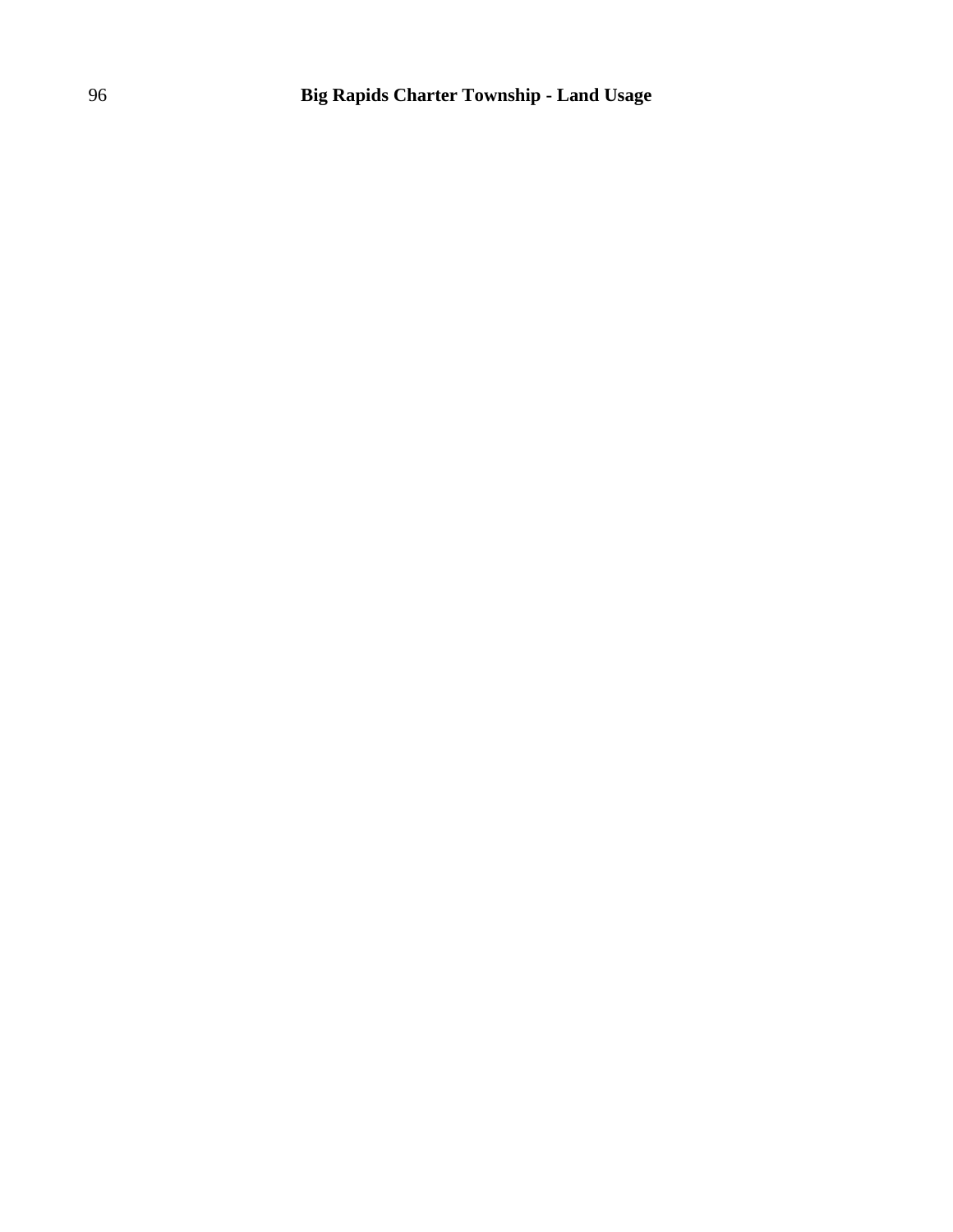### *DEFINITIONS*

#### **153.290 DEFINITIONS.**

For the purpose of this chapter, certain terms are herewith defined. When not inconsistent with the context, words used in the present tense include the future, words in the singular number include the plural number and words in the plural number include the singular number. The word shall is always mandatory and not merely directory. The term person shall mean an individual, partnership, corporation or other association or their agents. Terms not herein defined shall have the meanings customarily assigned to them.

*ACCESSORY BUILDING.* Any subordinate building, such as a private garage, located on the same lot with the main building, or any portions of the main building if said portion is occupied or devoted exclusively to an accessory use. When an *ACCESSORY BUILDING* is attached to a main building by a wall or roof, such *ACCESSORY BUILDING* shall be considered part of a main building for the purpose of determining the required dimensions of yards.

*ACCESSORY USE.* Any use customarily incidental to the main use of the premises.

*ADULT BOOK STORE*or *ADULT VIDEO STORE.* A commercial establishment which, as one of its principal business purposes (meaning either 10% of the usable floor area or 20% of the stock in trade of the establishment) offers for sale or rental, or for any other form of consideration, any one or more of the following: books, computer diskettes, tapes, other electronic file retrieval media, magazines, periodicals, other printed matter, photographs, films, motion pictures, video cassettes, other video reproduction media, slides or other visual representations which depict or describe specified sexual activities or Aspecified anatomical areas. A commercial establishment may have other principal business purposes which do not involve the offering for sale or rental of material depicting or describing specified sexual activities or specified anatomical areas and still be categorized as an *ADULT BOOK STORE* or *ADULT VIDEO STORE*. Such other business purposes shall not serve to exempt such commercial establishment from being so categorized as long as one of its principal business purposes is the offering for sale or rental, or for any other form of consideration, materials depicting or describing specified sexual activities or Aspecified anatomical areas. Video cassettes, other video reproduction media or films which are X-rated or of substantially equivalent content as X-rated films shall be considered to depict or describe specified sexual activities or Aspecified anatomical areas notwithstanding any more restrictive definition set forth herein.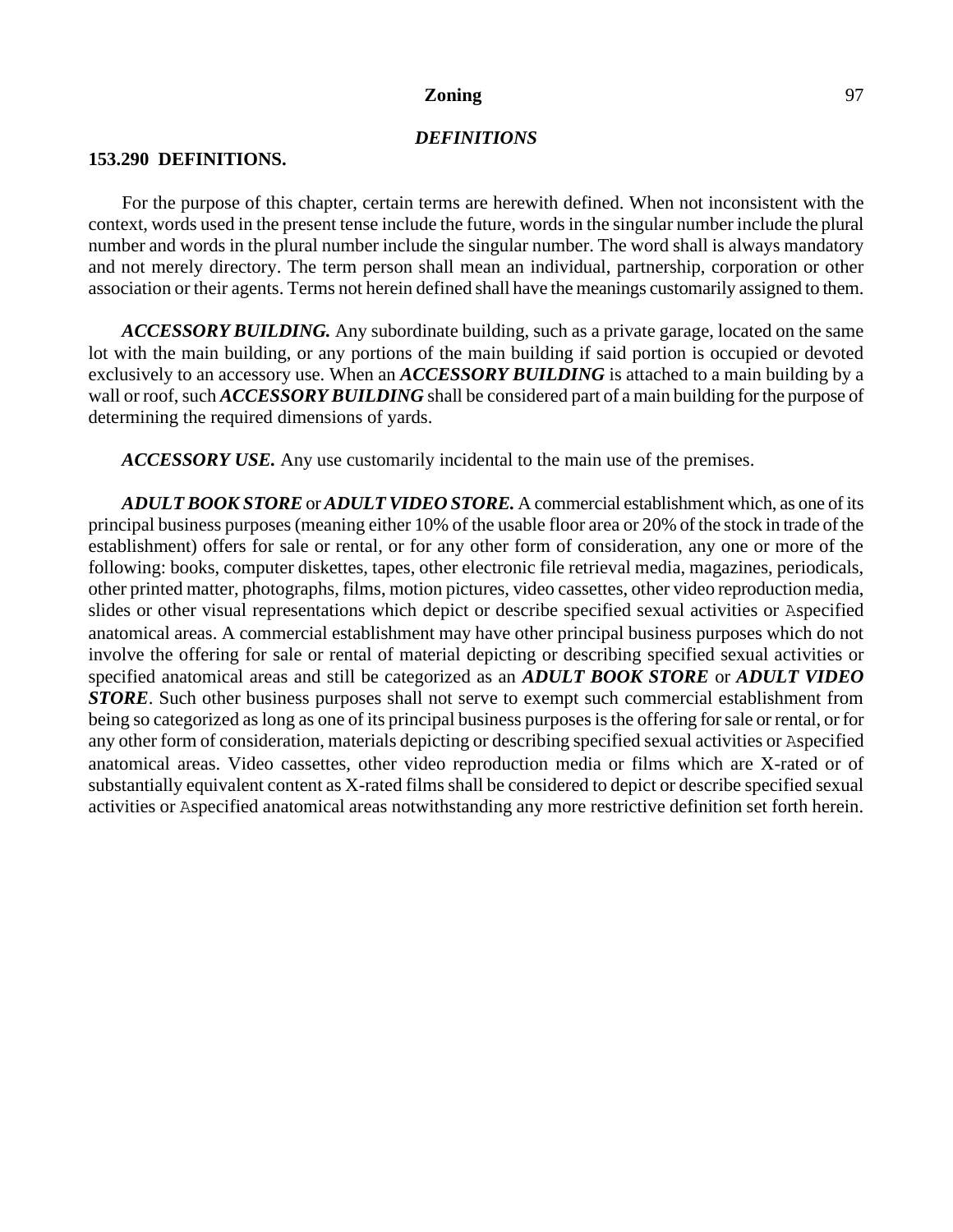*ADULT BUSINESS.* As used in this chapter, shall mean any of the following:

- (1) Adult book store or adult video store;
- (2) Adult cabaret;
- (3) Adult mini motion picture theater;
- (4) Adult motel;
- (5) Adult motion picture theater;
- (6) Adult smoking or paraphernalia store;
- (7) Billiard/pool hall;
- (8) Escort agency;
- (9) Massage parlor;
- (10) Pawnshop; or
- (11) Tattoo parlor.

*ADULT CABARET.* A nightclub, bar, restaurant or similar commercial establishment which regularly features any of the following:

(1) Live performances characterized by the exposure of specified anatomical areas or by specified sexual activities; or

(2) Films, motion pictures, video cassettes, slides, computer presentations or other moving-image reproductions characterized by the depiction or description of specified sexual activities or specified anatomical areas.

*ADULT MINI MOTION PICTURE THEATER.* An establishment with a capacity of less than 50 persons, wherein material distinguished or characterized by an emphasis on matters depicting, describing or related to specified sexual activities or Aspecified anatomical areas, as defined in this section, is available for observation by patrons therein.

*ADULT MOTEL.* A hotel, motel or similar establishment which:

(1) Offers accommodations to the public for any form of consideration and provides patrons with closed circuit television transmissions of X-rated motion pictures or motion pictures equivalent to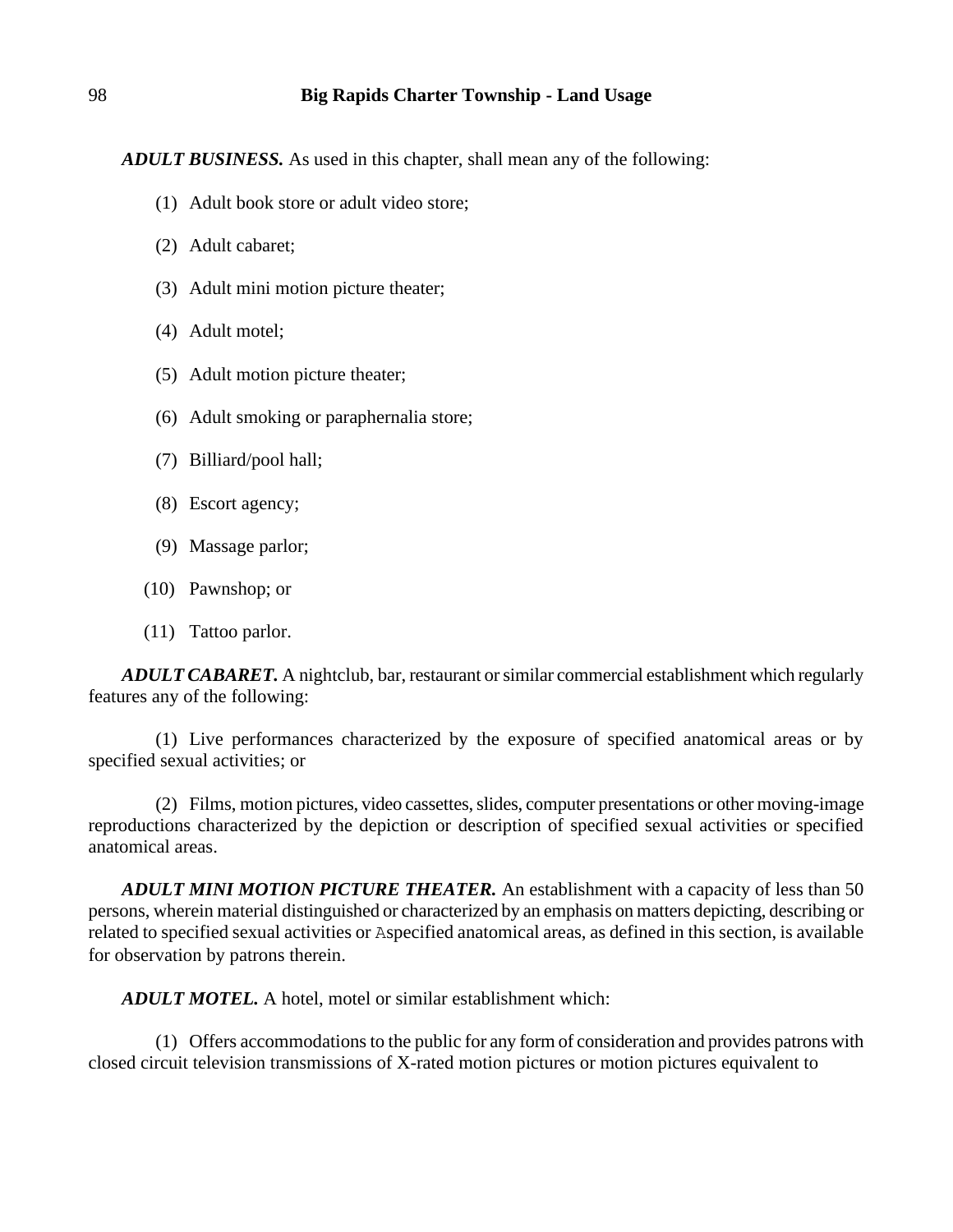X-rated motion pictures and has a sign visible from the public right-of-way advertising the availability of these types of photographic reproductions; or

(2) Offers a sleeping room for rent for a period that is less than eight hours.

*ADULT MOTION PICTURE THEATER.* A commercial establishment where, for any form of consideration, films, motion pictures, video cassettes or similar photographic reproductions are regularly shown which are X-rated or the equivalent of X-rated.

*ADULT SMOKING OR SEXUAL PARAPHERNALIA STORE.* An establishment which as one of its principle building purposes (meaning either 10% of the usable floor area or 20% of the stock in trade of the establishment) offers for sale either: paraphernalia designed or usable for sexual stimulation or arousal; or paraphernalia designed for smoking, ingesting or inhaling marijuana, narcotics or other stimulating or hallucinogenic drug-related substances.

*AGRICULTURE.* The art or science of cultivating the ground including the production of crops and livestock on a farm.

*ALTERATION.* Any change, addition or modification in use or type of occupancy; any change in the structural members of a building, such as wall, partitions, columns, beams, girders or any change which may be referred to herein as *ALTERED* or *RECONSTRUCTED*.

*AUTOMOBILE OR TRAVEL TRAILER.* Any house car, house trailer home, trailer coach or similar vehicle used, or so constructed as to permit its uses as a conveyance upon the public streets or highways, and duly licensable as such, including any self-propelled vehicle so designed, constructed or added to by means of accessories in such manner as will permit the occupancy thereof as a dwelling or sleeping place for one or more persons.

**BILLIARD/POOL HALL.** An establishment having a substantial or significant portion of its space devoted to the game of pool, billiards, bumper pool, ping pong, darts, dice, cards or similar activities.

**BILLBOARD.** Any structure or portion thereof upon which a sign or advertisement is used as an outdoor display for the purpose of making anything known to the general public, but not including bulletin boards used to display official court, church or public office notices.

*BOARDING HOUSE* or *ROOMING HOUSE.* A building containing at least one dwelling unit and used for the purpose of providing meals or lodging or both meals and lodging for pay or compensation of any kind, to more than one person other than members of the family occupying the dwelling unit.

*BODY OF WATER.* For purposes of this chapter a *BODY OF WATER* is any lake, pond, flowage, stream or river exceeding ten acres in water area or having a drainage area of over two square miles as calculated from the United States Geological Quadrangle Map.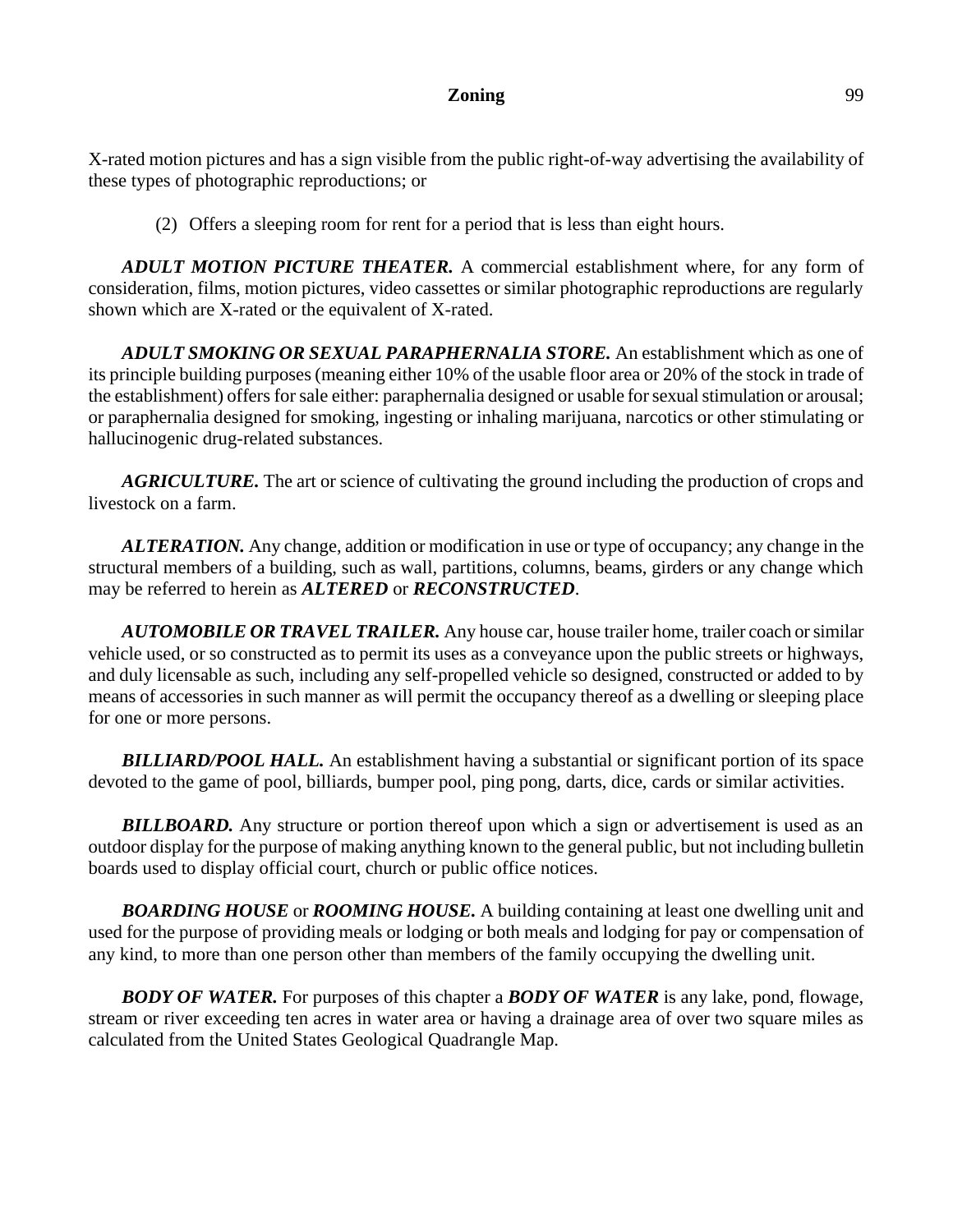**BUILDING.** A structure erected on-site, a mobile home or mobile structure, a pre-manufactured or pre-cut structure, above or below ground, designed primarily for the shelter, support or enclosure of persons, animals or property of any kind.

**BUILDING PERMIT.** The written authority issue by the Zoning Administrator or his or her agent permitting the construction, removal, moving, alterations or use of a building in conformity with the provisions of this chapter.

*BUILDING, PRINCIPAL.* A building in which is conducted the principal use of the premises on which it is situated.

*COMMUNICATIONS TOWERS.* Any structure that is designed and constructed primarily for the purpose of supporting one or more antennas. The term includes radio and television transmission towers, microwave towers, common carrier towers, cellular telephone and wireless communications towers, and alternative tower structures. Tower types include, but are not limited to guyed towers, wooden poles, lattice towers and monopoles.

*CONSERVATION EASEMENT.* That term as defined in 2140 of the Natural Resources and Environmental Protection Act, Public Act 451 of 1994, being M.C.L.A. 324.2140.

*DWELLING*. Any building which contains one or more dwelling units used, intended, leased, let or hired out to be occupied for living purposes. In case of mixed occupancy where a building is occupied in part as a dwelling unit, the part so occupied shall be deemed a dwelling unit for the purpose of this chapter and shall comply with the provisions thereof relative to dwellings.

**DWELLING, MULTIPLE-FAMILY.** A building containing three or more dwelling units designed for residential use, subject to the provisions of 153.035.

*DWELLING, SINGLE-FAMILY.* A building containing not more than one dwelling unit designed for residential use, subject to the provisions of 153.035.

**DWELLING, TWO-FAMILY.** A building containing not more than two separate dwelling units designed for residential use, subject to the provisions of 153.035.

*DWELLING UNIT.* A single unit providing complete independent living facilities for one or more persons including permanent provisions for living, sleeping, eating, cooking and sanitation.

*ESCORT*. A person who, for monetary or other consideration, agrees or offers to act as a companion, guide or date for another person or who agrees to privately model lingerie or to privately perform a striptease for another person.

*ESCORT AGENCY.* A person or business association who or which furnishes, offers to furnish or advertises to furnish escorts as one of his, her or its primary business purposes for a fee, tip or other consideration.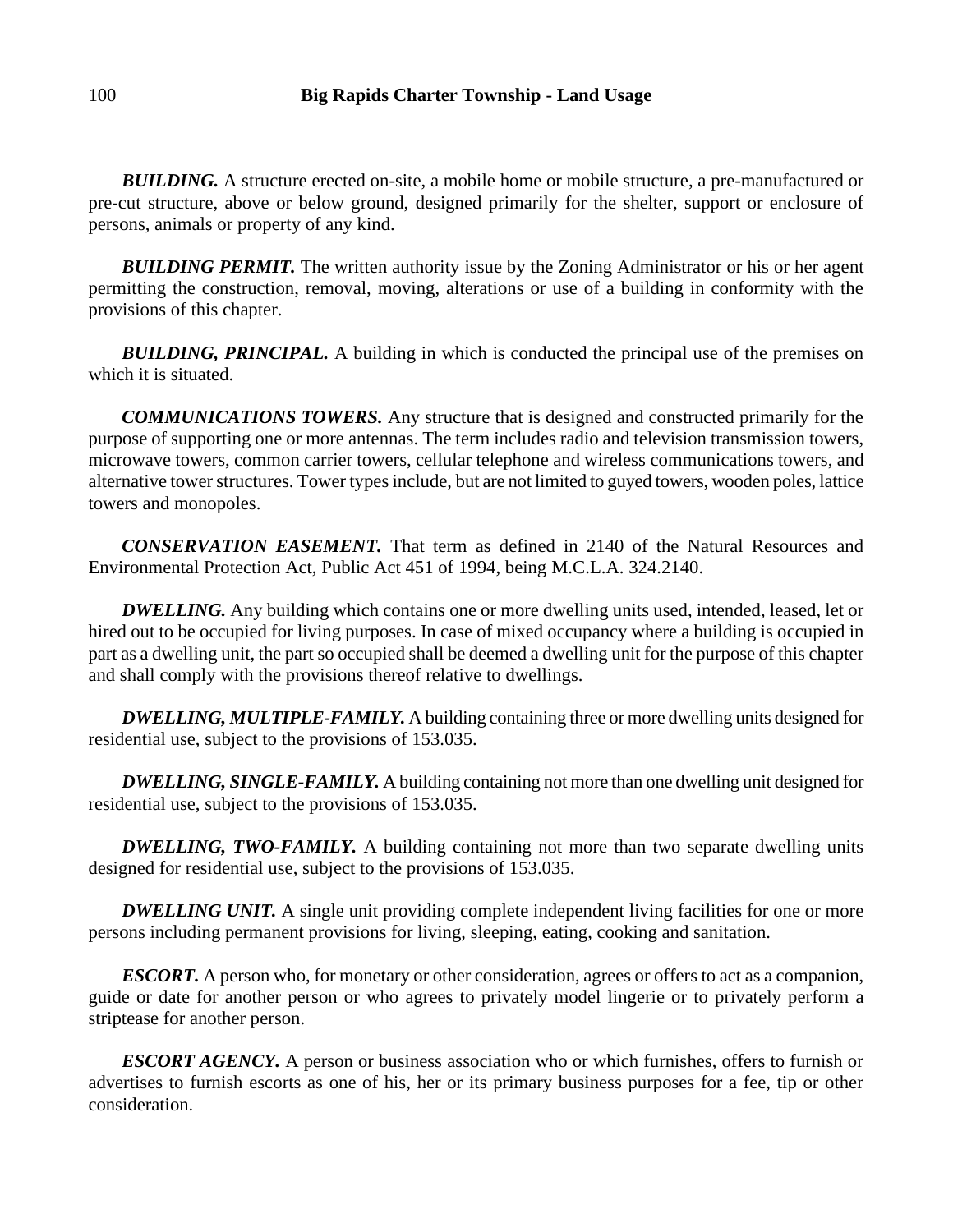# *ESTABLISHMENT OF AN ADULT BUSINESS.* Means and includes any of the following:

- (1) The opening or commencement of any adult business as a new business;
- (2) The conversion of an existing business to any adult business;
- (3) The addition of any adult business to any other existing business; or
- (4) The relocation of any adult business.

*EXISTING BUILDING.* An existing building is a building existing in whole or whose foundations are complete and whose construction is being diligently prosecuted on the date of this chapter.

# *FAMILY.*

(1) (a) An individual or group of two or more persons related by blood, marriage or adoption, together with foster children and servants of principal occupants, with not more than one additional unrelated person, who are domicile together as a single, domestic, housekeeping unit in a dwelling unit; or

(b) A collective number of individuals domiciled together in one dwelling whose relationship is of a permanent and distinct domestic character, with a demonstrable and recognizable bond characteristic of a cohesive unit, and who are in fact cooking and living as a single nonprofit housekeeping unit.

(2) This definition shall not include any society association, lodge, combine, federation, group, coterie or other organization, which is not a recognized religious order, and shall also not include any group of individuals whose domestic relationship is transitory, temporary or resort/seasonal in nature or character.

*FLOOR AREA, USABLE.* Any floor area within outside walls of a building exclusive of area in cellars, basements, unfinished attics, garages, open porches and accessory buildings.

*JUNKYARD.* Any establishment or premises where worn-out or discarded material or equipment is brought, kept, sold and/or stored; also any premises upon which two or more unlicensed used motor vehicles which cannot be operated under their own power are kept or stored for a period of 15 days or more.

*LOT.* Any portion, piece or divisions of land.

**LOT OF RECORD.** A parcel of land recorded in the office of the Mecosta County Register of Deeds.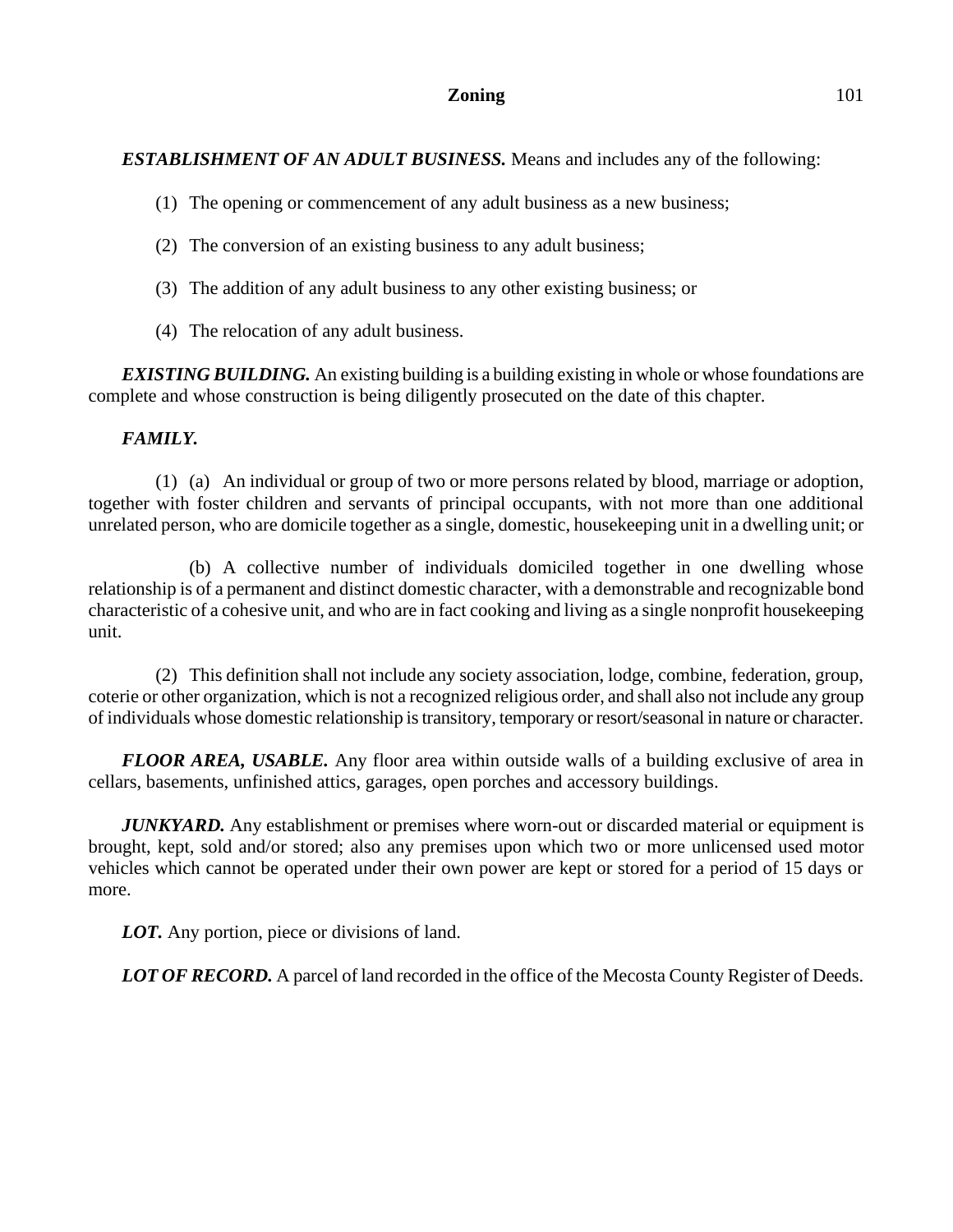*LOT AREA.* The total horizontal area within the lot lines, as defined, of a lot. For lots fronting or lying adjacent to public or private streets, *LOT AREA* shall be interpreted to mean that area within lot line separating the lot from the private street, and not the centerline of said private street.

*LOT LINES*. The property lines bounding the lot.

(1) *FRONT LOT LINE.* In the case of a lot abutting upon a public road or street means the line separating such lot from such road or street right-of-way. In the case of any other lot, the owner shall, for the purpose of this chapter, have the privilege of electing any street lot line, the *FRONT LOT LINE*, providing that such choice, in the opinion of the Zoning Administrator or his or her agent will not be injurious to the existing or the desirable future development of adjacent properties. In the case of platted waterfront property, the *FRONT LOT LINE* shall be as designated on the plat.

(2) *REAR LOT LINE.* Ordinarily that lot line which is opposite and most distant from the front lot line of the lot. In the case of an irregular, triangular or gore-shaped lot for the purpose of determining depth or rear yard, a *REAR LOT LINE* shall be considered to be a line ten-feet in length entirely within the lot parallel to and at the maximum distance from the front lot line of the lot. In cases where none of these definitions are applicable, the Zoning Administrator or his or her agent shall designate the *REAR LOT LINE*.

(3) *SIDE LOT LINES.* Any lot line not a front lot line or a rear lot line. A *SIDE LOT LINE* separating a lot from a street is a *SIDE LOT LINE*. A *SIDE LOT LINE* separating a lot from another lot or lots is an *INTERIOR SIDE LOT LINE*.

*MASSAGE PARLOR.* An establishment where, for any form of consideration, massage, alcohol rub, fomentation, electric or magnetic treatment or similar treatment or manipulation of the human body is administered, unless such treatment or manipulation is administered by a medical practitioner, chiropractor, acupuncturist, physical therapist or similar professional person licensed by the state. This definition does not include an athletic club, health club, school, gymnasium, reducing salon, beauty salon or similar establishment where massage or similar manipulation of the human body is offered as an incidental or accessory service.

*MOBILE HOME.* A single-family dwelling designated for after fabrication transportation on street and highways on its own wheels or on flatbed or other trailers, and arriving at the site where it is to be occupied as a dwelling complete and ready for occupancy, except for minor and incidental unpacking and assembly operations, location on jacks or permanent foundations, connection to utilities and the like; provided that this definition is not intended to apply to conventional modular homes.

*MODULAR HOME.* A prefabricated dwelling constructed in sections for final assembly on a permanent foundation and which is structurally independent of the trailer frame or other systems by which it is transported to the site and from which it is generally removed prior to assembly. Such structures shall meet the standards of the Building Officials Conference of America (BOCA) or its equal.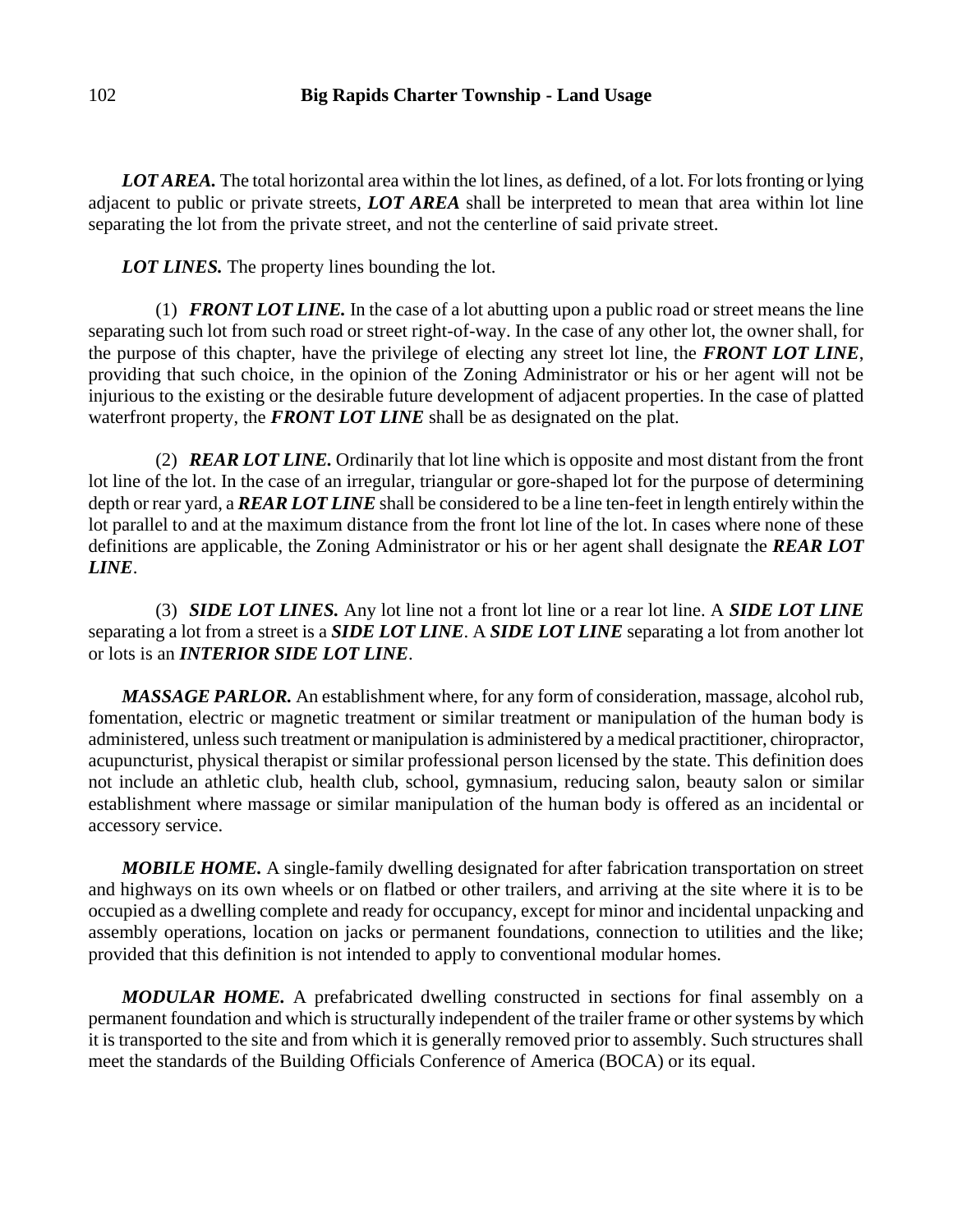*NONCONFORMING BUILDING OR STRUCTURE.* A use which lawfully occupied a building or land at the effective date of this chapter or amendments thereto, and that does not conform to the use regulations of the zoning district in which it is located.

*NONCONFORMING USE.* A use which lawfully occupied a building or land at the effective date of this chapter or amendments thereto, and that does not conform to the use regulations of the Zoning District in which it is located.

*PARCEL*. A part or portion of land; in this chapter, it is to be considered synonymous with the term *LOT*.

*PAWNSHOP.* An establishment where merchandise is left as security for a loan of money and abandoned if repayment of the loan has not been made within a specified period of time.

*ROAD* or *STREET.* Any state trunk-line or road under the jurisdiction of the Mecosta County Road Commission.

*ROADSIDE STAND.* A temporary or permanent building operated for the purpose of selling only produce raised or produced on the same premises by the proprietor of the stand or his or her family; its use shall not make into a commercial district land which would otherwise be an agricultural or residential district, nor shall its use be deemed a commercial activity.

*SETBACK.* The minimum horizontal distance between the front of the building, excluding steps and unenclosed porches and the front street or right-of-way line.

*SETBACK LINES.* Lines established adjacent to highways for the purpose of defining limits within which no building or structure or any part thereof shall be erected or permanently maintained. *WITHIN A SETBACK LINE* means between the setback lines and the nearest boundary of the highway right-of-way.

*SIGN, OUTDOOR, ADVERTISING.* Any card, cloth, paper, metal, painted, glass, wooden, plaster, stone or other sign of any kind or character whatsoever, place for outdoor advertising purposes on the ground or on any tree, wall, bush, rock, post, fence, building, structure or thing whatsoever. The term *PLACED* as used in the definition of *OUTDOOR ADVERTISING SIGN* and *OUTDOOR ADVERTISING STRUCTURE* shall include erecting, constructing, posting, painting, tacking, nailing, gluing, sticking, carving or other fastening, affixing or making visible in any manner whatsoever. See also *BILLBOARD*.

**SPECIFIED ANATOMICAL AREAS.** The less than completely and opaquely-covered human genitals, pubic region, buttock, female breast below the point immediately above the top of the areola and human male genitals in a discernibly turgid state, even if completely and opaquely covered.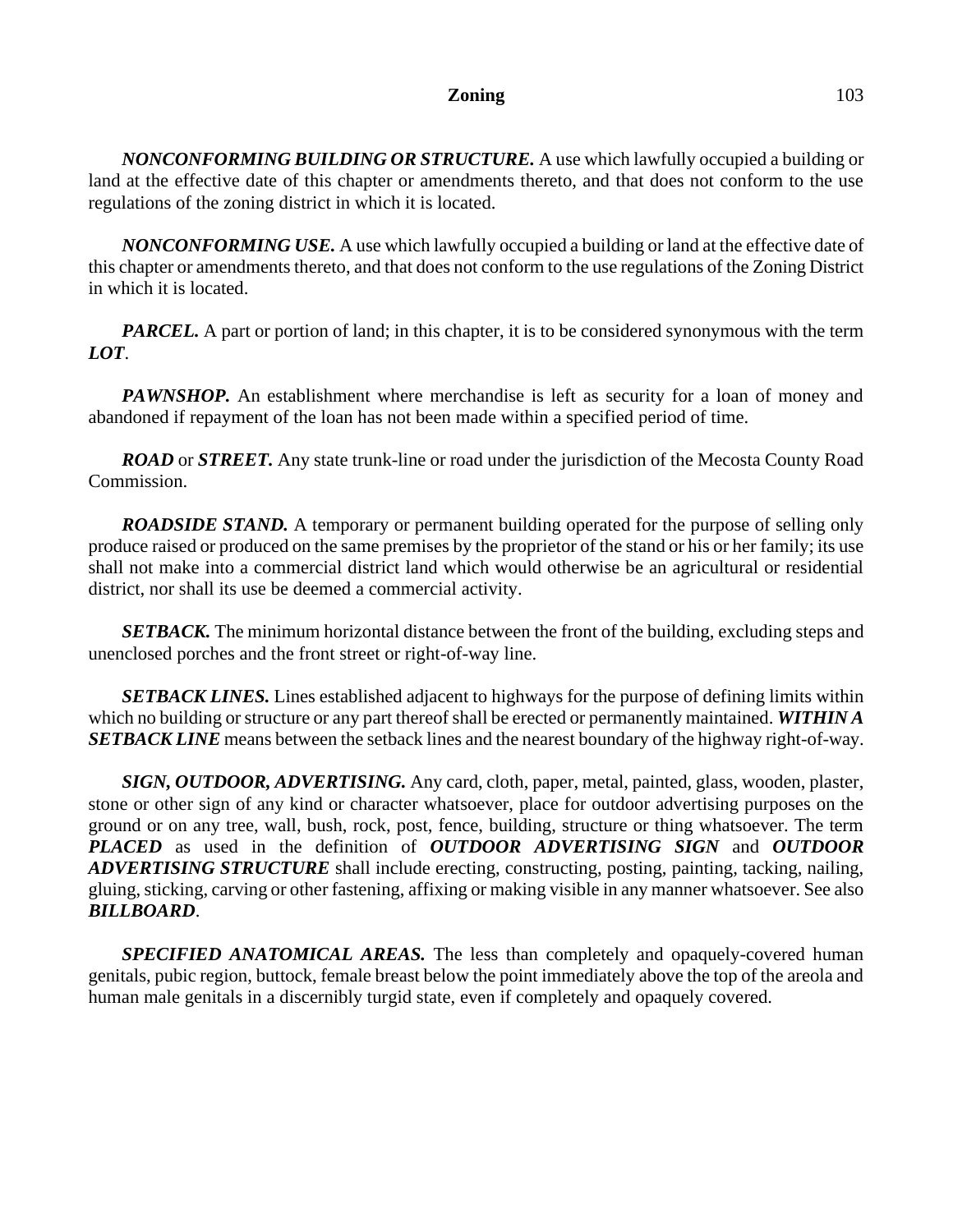*SPECIFIED SEXUAL ACTIVITIES.* Means and includes any of the following:

(1) The fondling or other erotic touching of the human genitals, public region, buttocks, anus or female breasts;

(2) Sex acts, actual or simulated, including intercourse or oral copulation, masturbation or sodomy; and

(3) Excretory functions as part of or in connection with any of the activities set forth in divisions (1) or (2) above.

*TATTOO PARLOR.* A business engaged in the practice of providing an indelible mark or figure fixed upon the human body by insertion of pigment on or under the skin or by the production of scars.

*TEMPORARY BUILDING AND USE.* A structure or use permitted by the Zoning Administrator or his or her agent to exist during period of construction of the main use or for special events.

*TRAILER, TRAVEL.* A travel trailer is a vehicular, portable structure built on a chassis, designed as a temporary dwelling for travel, recreation and vacation.

*UNDEVELOPED STATE.* A natural state preserving natural resources, natural features or scenic or wooded conditions; agricultural use; open space; or similar use or condition. Land in an *UNDEVELOPED STATE* does not include a golf course but may include a recreational trail, picnic area, children's play area, greenway or linear park. Land in an *UNDEVELOPED STATE* does not include indoor or outdoor swimming pools, athletic fields, parking lots or sporting arenas. Land in an *UNDEVELOPED STATE* may be, but is not required to be, dedicated to the use of the public.

*USE.* The purpose for which land or premises or a building thereon is designed, arranged or intended, or for which it is occupied or maintained, let or leased.

*YARD, FRONT*. The area between the street line and line parallel thereto drawn through the nearest point of a building or structure, extending between side lot lines.

*YARD, REAR.* The area between a rear lot line and a line parallel thereto drawn through the nearest point of a main building or structure, extending between side lot lines.

*YARD, SIDE*. The area between a side lot line and a line parallel thereto drawn through the nearest point of building or structure, extending from the front yard to the rear yard, or if there is no rear yard, extending from the front yard to another front yard or to another part of the same front yard. (Ord. 2, passed 8-12-1971; Ord. 3, passed 8-8-1974; Ord. 3.01, passed 1-13-1976; Ord. 3.02, passed 5-25-1976; Ord. 3.03, passed 5-25-1976; Ord. 3.16, passed 6-1-1982; Ord. 3.19, passed 1-3-1995; Ord. 3.24, passed 6-1-1999; Ord. 3.25, passed 9-1-1999; Ord. 3.28, passed 10-3-2000; Ord. 3.30, passed 4-3-2001; Ord. 3.31, passed 12-3-2002)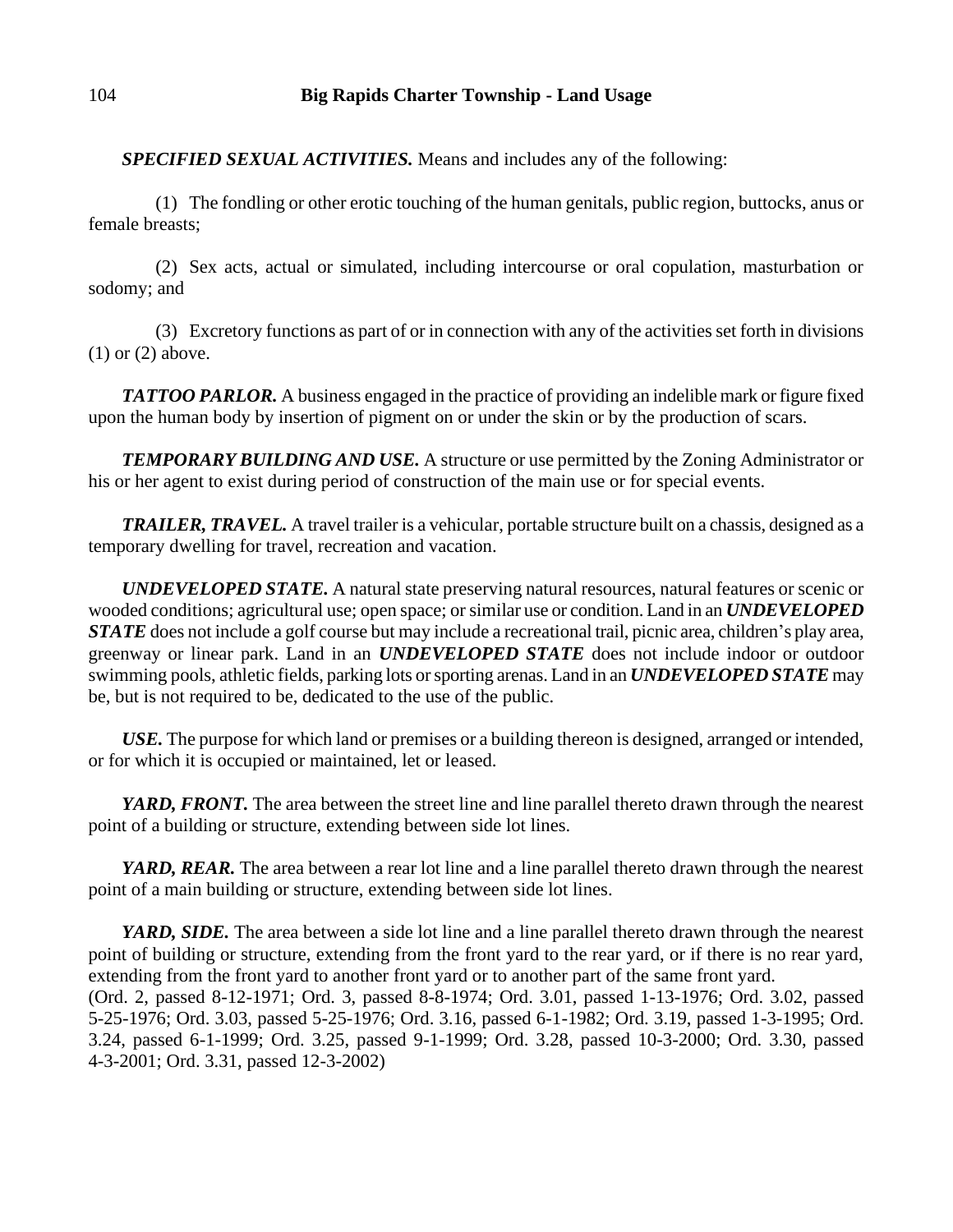### *LEGAL STATUS*

# **153.305 VALIDITY.**

If any section, clause, provision or portion of this chapter shall be held invalid or unconstitutional by a court of competent jurisdiction, such decision shall not affect the validity or constitutionality of any other section, clause, provision or portion of this chapter. (Ord. 3, passed 8-8-1974)

## **153.306 EFFECTIVE DATE.**

This chapter shall take effect August 16, 1974, and shall take precedence over any other ordinance or any parts of prior ordinances inconsistent herewith. (Ord. 3, passed 8-8-1974)

### **153.999 PENALTY.**

Any person, group of persons, or corporation that violates any of the provisions of this chapter or any requirement attached to the granting of a special exception or variance may be fined upon conviction an amount as set by the Township Board from time to time for each offense. Each day of the existence of the violation shall be deemed as a separate offense.

(Ord. 2, passed 8-12-1971; Ord. 3, passed 8-8-1974; Ord. 25, passed 9-1-1999)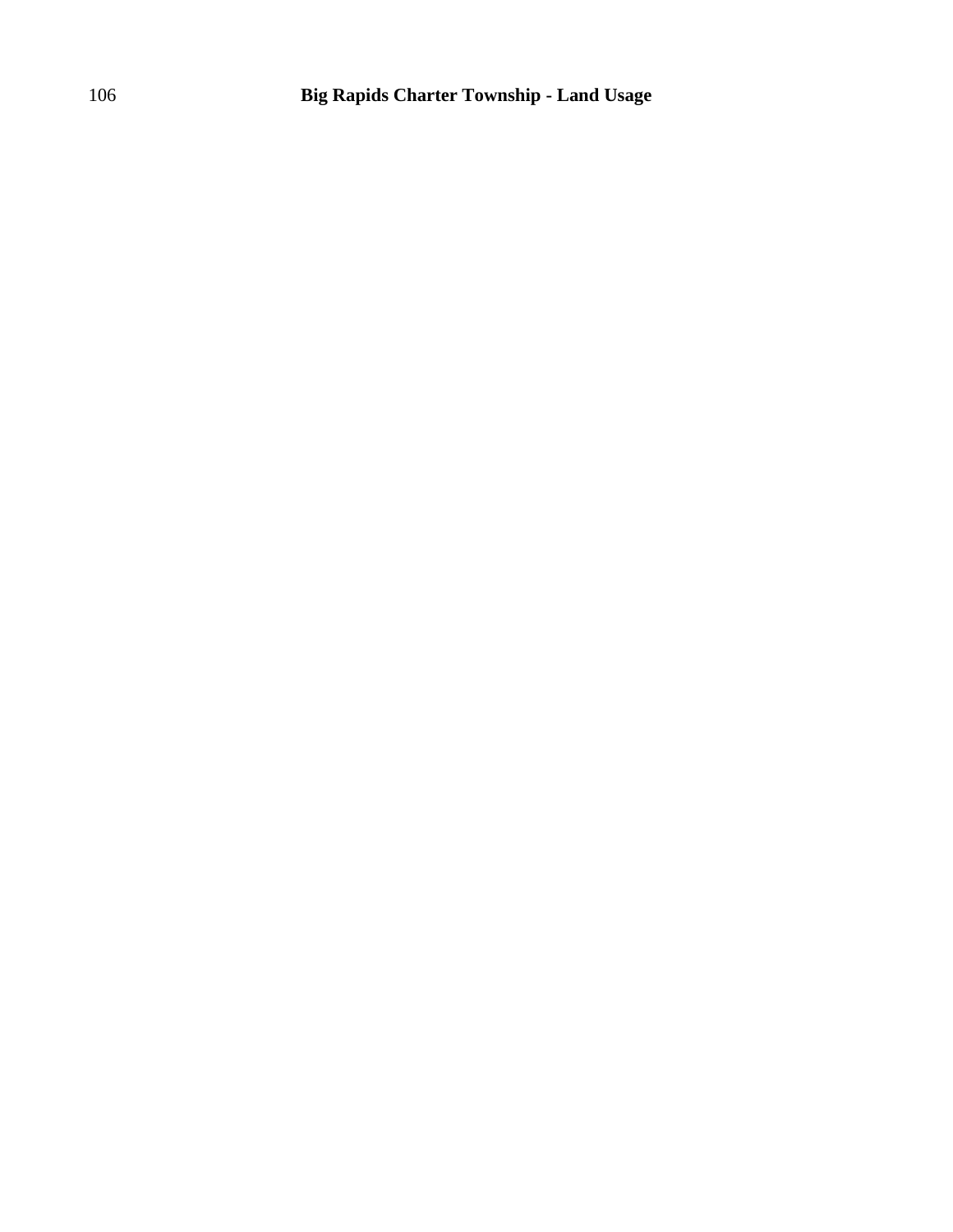# **CHAPTER 154 JUNK ACCUMULATION**

# *GENERAL PROVISIONS*

# **154.001 - Short Title**

This chapter shall be known and may be cited as the Big Rapids Charter Township Junk Accumulation Ordinance and shall be known in the short form as the "Junk Ordinance".

# **154.002 - Purposes**

The purpose of this chapter is to regulate and control the storage and disposal of junk within Big Rapids Township, in order to promote the public health, safety and welfare; to protect land values; provide for safety for residents in the area from dangerous junk; and to protect aesthetics. This chapter is specifically designed to:

- A. Define certain terms used in this chapter.
- B. Regulate the volume and conditions under which a person may store junk on property in Big Rapids Township.
- C. Provide for enforcement and a system of due process for removal of junk from property in Big Rapids Township.
- D. Provide for other miscellaneous provisions.

# **154.003 - Legal Basis**

This chapter is enacted pursuant to Michigan Public Act 246 of 1945, as amended, being Michigan Compiled Law 41.181 *et seq*.

# *DEFINITIONS*

# **154.015 - Purpose**

For purposes of this chapter certain terms are defined. When not inconsistent with the context, the present tense includes the future; words used in the singular number include the plural number. The word "shall" is always mandatory and not merely permissive.

# **154.016 - Undefined Words**

Any word not defined in this chapter shall be interpreted within its common and approved usage.

# **154.017 - Definitions**

FARM means a business enterprise engaged in agricultural production (and otherwise known as farms, ranches, dairies, nurseries, orchards) of crops, livestock and trees and:

- a. Includes forty (40) or more acres of land in one ownership which is primarily devoted to agricultural use, or
- b. Has five (5) or more acres of land in one ownership, but less than forty (40) acres, devoted primarily to agricultural use, or
- c. Has been designated by the Michigan Department of Agriculture as a specialty farm, in one ownership, which has produced a gross annual income from an agricultural use of two thousand dollars (\$2,000.00) or more.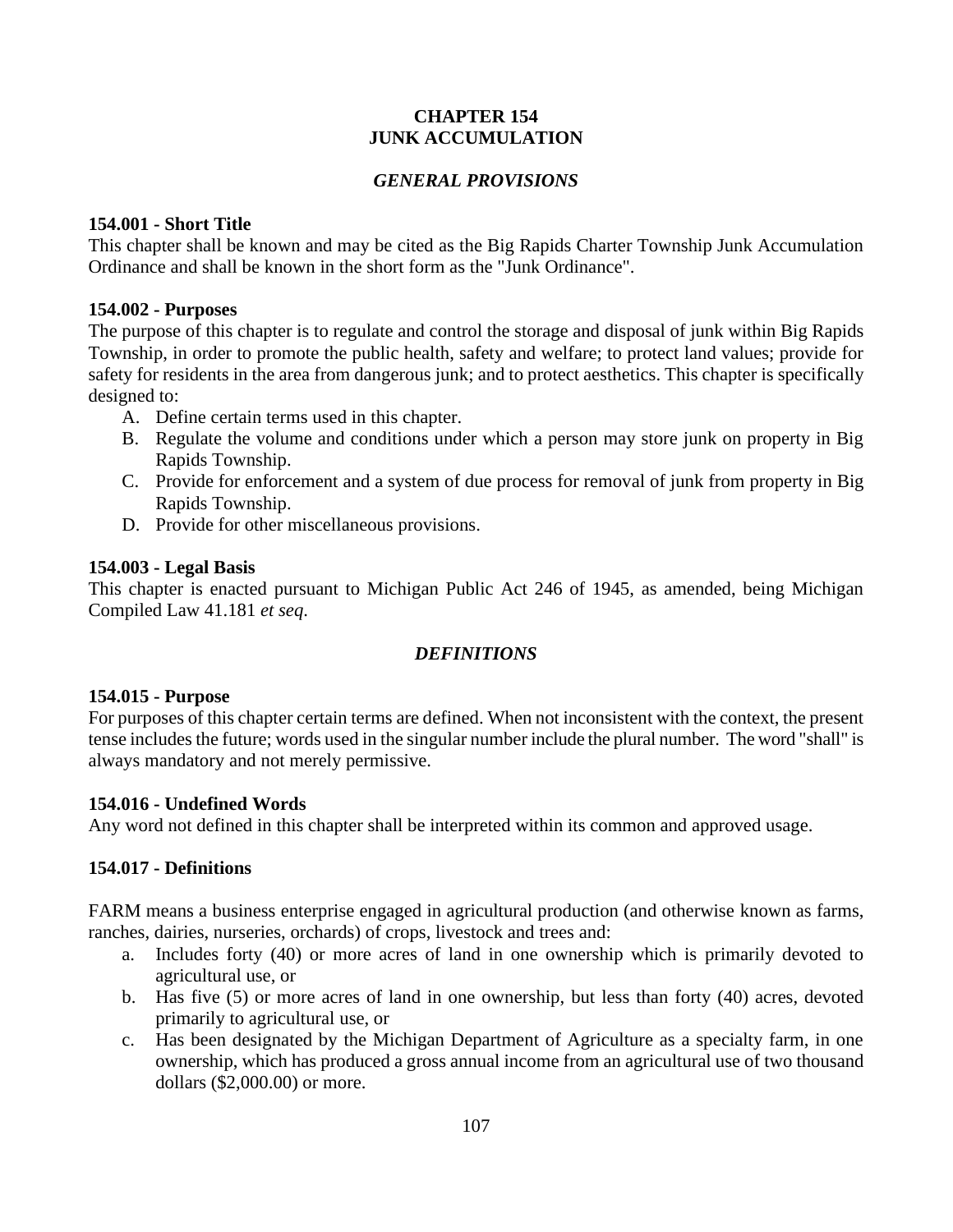# JUNK means:

- a. Old scrap ferrous or nonferrous materials, rubber, cloth, paper, rubbish, refuse, litter;
- b. Materials from demolition, waste and scrap building materials;
- c. And junked, abandoned, scrap, dismantled or wrecked (including parts of, or items held for salvaging parts) automobiles, farm equipment, boats, trailers, mobile homes, appliances and all other machines.

But shall not include:

- a. Items being held for a customer while parts are being sought for its repair,
- b. Items that are classic or antique and in good repair or well maintained, kept and collected for their antique or collectable value, and
- c. Items and junk kept at a licensed Type I, II or III landfill for purposes of disposal of solid waste, incineration, recycling and resource recovery.

JUNKYARD means a business enterprise, or a part of a business enterprise, engaged wholly, or in part, in the purchasing, handling, storage, resale, recycling, conversion or recovery of junk, and is a business which is included in the *North American Industrial Classification System* titles Recyclable Material Wholesalers [42193], Motor Vehicle Parts (Used) Wholesalers [421140] and Materials Recovery Facilities [562920] (formerly the *Standard Industrial Classification Manual*, classification 5093 and some enterprises in classification 5931), whether a part of a licensed landfill operation or not; but shall not include any part of a landfill as defined in the Solid Waste Management Act.

PARCEL means any tract or contiguous tracts of land in the same ownership, a condominium unit on the surface of land and associated limited commons, whether one or more platted lots or parts of lots, as owned by the same person.

PERSON means a firm, association, organization, partnership, trust, company or corporation, as well as an individual.

ROAD means a public or private road, highway, street, or right-of-way, which affords the means of ingress or egress to abutting property and the means of travel past a parcel of land.

SOLID WASTE MANAGEMENT ACT means Article II, Chapter 3, Part 115 of P.A. 451 of 1994, as amended (the Solid Waste Management part of the Natural Resources and Environmental Protection Act, M.C.L. 324.11501 *et seq.*) [Annotation: M.C.L. 324.11501 *et seq.* is formerly P.A. 641 of 1978, as amended (the Solid Waste Management Act, M.C.L. 299.401 *et seq.*)]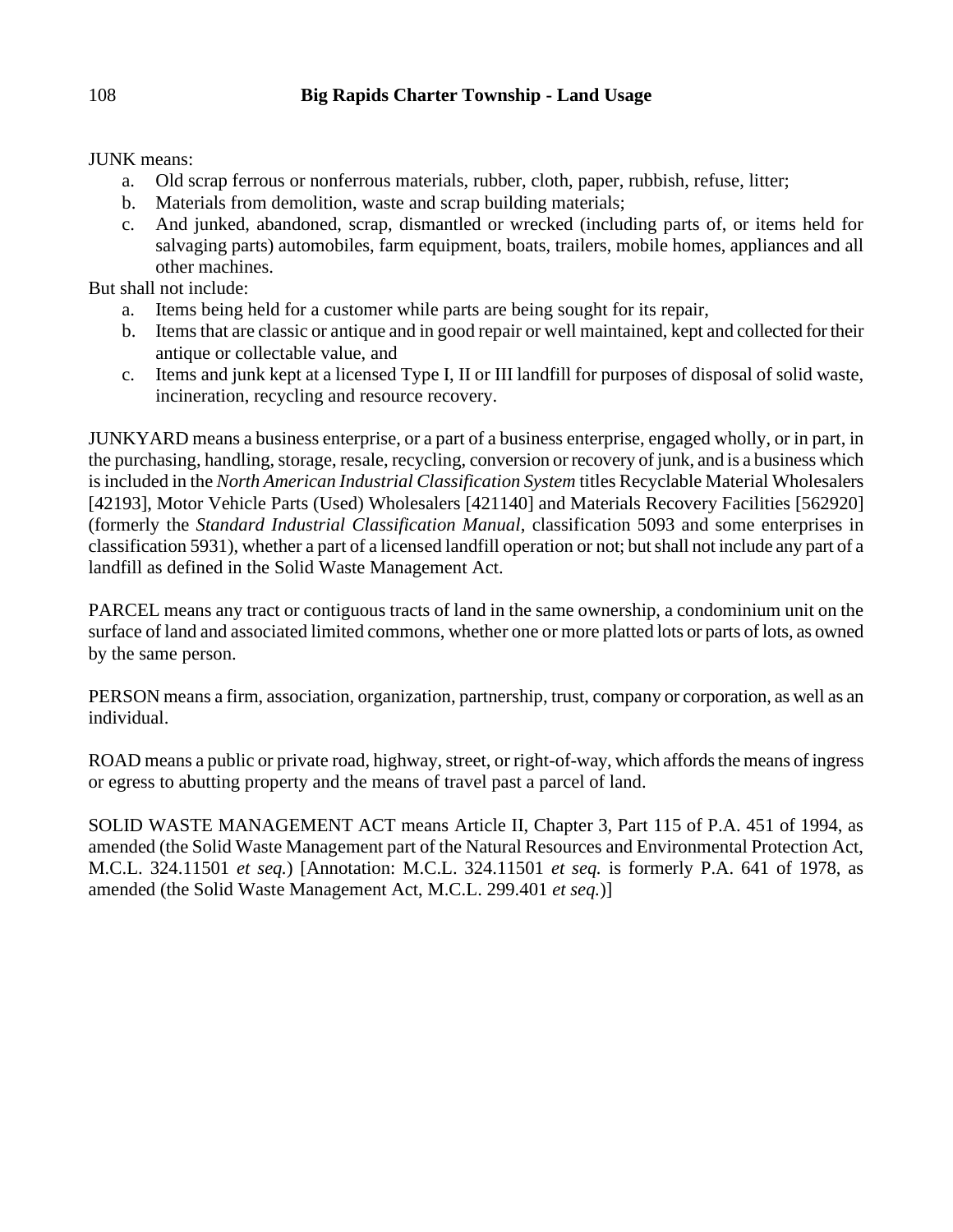## *JUNK ACCUMULATION*

### **154.030 - On property within Big Rapids Township**

It shall be unlawful for a person to store or accumulate junk on land other than that occupied by a licensed, permitted junkyard, except in the following manner:

- A. There shall be no more than two (2) items of junk, -- abandoned, scrap, dismantled, inoperable or wrecked (including parts of) automobiles, farm equipment, trailers, and all other machines that are consolidated on one part of the parcel;
- B. The junk shall not be visible from a road or from adjacent parcels; or the junk shall be inside an enclosed building;
- C. The junk shall not be a nuisance to adjoining property owners.

#### **154.031 - Farms**

Section 154.030 of this chapter shall not apply to farms, provided the storage of junk on a farm meets the following standards:

- A. The junk is not visible from a road or from adjacent parcels; or the junk shall be inside an enclosed building;
- B. All junk from the operation of the farm is kept on the premises for future use of the farm;
- C. The depositing of the junk is not a violation of the Solid Waste Management Act or constitutes fill in violation of any other state or local law; and
- D. The junk shall not be a nuisance to adjoining property owners.

### **154.032 – Uninhabitable Mobile Homes**

Abandoned, scrap, dismantled, or uninhabitable mobile homes are not allowed except in junkyards.

### *JUNKYARDS*

### **154.045 - Junkyards**

Junkyards must conform to Zoning Ordinance Section 153.020(B)(2)(f) and site design standard Section 153.190 (D) – Junkyards. Section 154.030 of this chapter shall not apply to junkyards.

# *ENFORCEMENT, PENALTIES, SAVINGS CLAUSE*

#### **154.060 - Enforcement Procedure**

- A. Nuisance *Per Se*: Any violation of this ordinance is hereby declared to be a nuisance *per se.*
- B. Authorized Local Official: The Zoning Administrator, Supervisor or Code Enforcement Officials are hereby designated as the authorized local officials to issue municipal civil infraction citations for violations of this Chapter.
- C. Violations; Civil Infractions: Any person, including, but not limited to, an individual, partnership, corporation, limited liability company, or other incorporated or unincorporated, voluntary association, who violates any provision of this Chapter shall be responsible for a municipal civil infraction. Violation